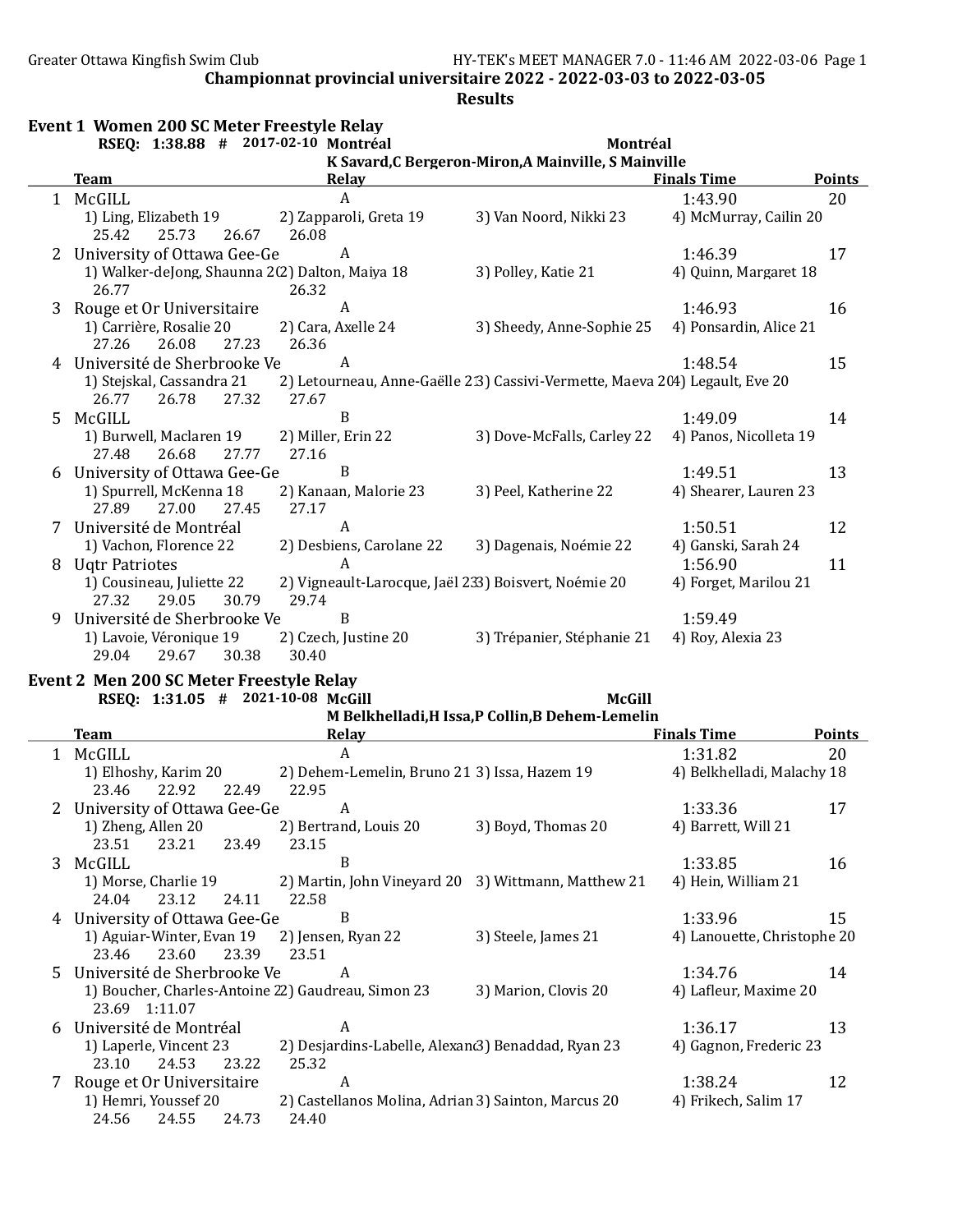|    | (Event 2 Men 200 SC Meter Freestyle Relay)<br><b>Team</b> |                |                |       | Relay                                              |                |                |                         |            | <b>Finals Time</b>        | <b>Points</b> |
|----|-----------------------------------------------------------|----------------|----------------|-------|----------------------------------------------------|----------------|----------------|-------------------------|------------|---------------------------|---------------|
|    | 8 Rouge et Or Universitaire                               |                |                |       | $\, {\bf B}$                                       |                |                |                         |            | 1:38.75                   | 11            |
|    | 1) Bierberg, Gregory 23<br>24.22                          | 24.67          | 25.37          | 24.49 | 2) Duval, Raphael 23                               |                |                | 3) Coté, Vincent 21     |            | 4) Janvier, Hugo 19       |               |
| 9  | <b>Ugtr Patriotes</b>                                     |                |                |       | A                                                  |                |                |                         |            | 1:42.30                   |               |
|    | 1) Caron, Jérémie 20<br>25.26                             | 24.39          | 26.36          | 26.29 | 2) Lebel, Christophe 22                            |                |                | 3) Masson, Anthony 22   |            | 4) Beaulieu, Charles 21   |               |
|    | 10 Université de Sherbrooke Ve                            |                |                |       | B                                                  |                |                |                         |            | 1:43.73                   |               |
|    | 1) Vinson, Antoine 21                                     |                |                |       | 2) Gagnon, Vincent 21                              |                |                | 3) Beaulieu, Nicolas 20 |            | 4) Cote-Tessier, Matis 20 |               |
|    | 25.23                                                     | 24.96          | 26.29          | 27.25 |                                                    |                |                |                         |            |                           |               |
|    | <b>Event 3 Women 800 SC Meter Freestyle</b>               |                |                |       |                                                    |                |                |                         |            |                           |               |
|    |                                                           |                |                |       | RSEQ: 8:37.59 # 2006-02-26 Chanelle Charron-Watson |                |                |                         | Laval      |                           |               |
|    | <b>USPORT: 8:25.68</b>                                    |                | 2012           |       | <b>Savannah King</b>                               |                |                |                         | <b>UBC</b> |                           |               |
|    | <u>Name</u>                                               |                |                |       | Age School                                         |                |                |                         |            | <b>Finals Time</b>        | <b>Points</b> |
|    | 1 Desjarlais, Mia                                         |                |                |       | 21 McGILL                                          |                |                |                         |            | 8:53.07                   | 20            |
|    | 29.52                                                     | 33.46          | 33.44          | 33.41 | 33.45                                              | 33.41          | 33.43          | 33.63                   |            |                           |               |
|    | 33.33                                                     | 33.49          | 33.70          | 34.01 | 34.06                                              | 33.96          | 33.90          | 32.87                   |            |                           |               |
| 2  | Dornic, Morgane                                           |                |                |       | 23 Rouge et Or Universitaire                       |                |                |                         |            | 8:56.01                   | 17            |
|    | 31.14                                                     | 33.24          | 33.91          | 33.97 | 33.71                                              | 34.10          | 33.85          | 34.16                   |            |                           |               |
|    | 33.74                                                     | 33.90          | 33.65          | 33.89 | 33.53                                              | 33.98          | 33.44          | 31.80                   |            |                           |               |
| 3  | Meharg, Amy                                               |                |                |       | 18 University of Ottawa Gee-Gees                   |                |                |                         |            | 8:56.17                   | 16            |
|    | 30.35                                                     | 33.04          | 33.58          | 33.64 | 33.98                                              | 34.16          | 34.05          | 34.05                   |            |                           |               |
|    | 33.74                                                     | 34.44          | 34.33          | 34.29 | 33.77                                              | 33.47          | 33.45          | 31.83                   |            |                           |               |
| 4  | Lo, Naomie                                                |                |                |       | 19 McGILL                                          |                |                |                         |            | 8:56.49                   | 15            |
|    | 31.08                                                     | 32.97          | 33.62          | 33.72 | 33.60                                              | 33.64          | 33.65          | 33.41                   |            |                           |               |
|    | 33.05                                                     | 33.82          | 34.07          | 34.15 | 34.99                                              | 34.13          | 34.48          | 32.11                   |            |                           |               |
| 5  | Sanderson, Clare                                          |                |                |       | 20 McGILL                                          |                |                |                         |            | 8:59.46                   | 14            |
|    | 31.54                                                     | 33.60          | 34.20          | 34.22 | 33.94                                              | 33.98          | 33.95          | 33.78                   |            |                           |               |
|    | 33.63                                                     | 33.98          | 33.61          | 34.07 | 33.98                                              | 34.35          | 33.92          | 32.71                   |            |                           |               |
| 6  | Yamashita-Ball, Adelle                                    |                |                |       | 23 University of Ottawa Gee-Gees                   |                |                |                         |            | 9:06.94                   | 13            |
|    | 30.15                                                     | 32.94          | 33.63          | 34.00 | 33.85                                              | 34.08          | 34.21          | 34.18                   |            |                           |               |
|    | 34.21                                                     | 34.14          | 34.59          | 34.83 | 35.23                                              | 35.63          | 36.25          | 35.02                   |            |                           |               |
| 7  | Elliott, Taylor                                           |                |                |       | 18 University of Ottawa Gee-Gees                   |                |                |                         |            | 9:13.58                   | 12            |
|    | 30.88                                                     | 33.92          | 34.83          | 35.07 | 34.92                                              | 35.06          | 35.00          | 35.19                   |            |                           |               |
|    | 34.97                                                     | 35.14          | 35.27          | 35.17 | 34.90                                              | 35.07          | 34.81          | 33.38                   |            |                           |               |
| 8  | Roch, Carolane                                            |                |                |       | 23 Rouge et Or Universitaire                       |                |                |                         |            | 9:13.89                   | 11            |
|    | 31.76                                                     | 34.48          | 34.56          |       |                                                    | 34.48          | 34.37          | 34.67                   |            |                           |               |
|    | 34.16                                                     | 34.85          | 34.93          | 35.15 | 35.24                                              | 35.85          | 36.01          | 34.51                   |            |                           |               |
| 9  | Shuster, Morgane                                          |                |                |       | 19 University of Ottawa Gee-Gees                   |                |                |                         |            | 9:21.14                   |               |
|    | 31.07                                                     | 34.12          | 34.33          | 34.66 | 35.13                                              | 35.21          | 35.49          | 35.60                   |            |                           |               |
|    | 35.63                                                     | 35.68          | 36.10          | 36.09 | 35.80                                              | 36.03          | 35.74          | 34.46                   |            |                           |               |
|    | 10 Cherewaty, Willow                                      |                |                |       | 18 University of Ottawa Gee-Gees                   |                |                |                         |            | 9:24.82                   |               |
|    | 32.29                                                     | 34.78          | 34.91          | 35.18 | 35.50                                              | 35.96          | 36.09          | 35.80                   |            |                           |               |
|    | 35.42                                                     | 35.88          | 35.73          | 36.14 | 34.99                                              | 35.57          | 35.62          | 34.96                   |            |                           |               |
|    | 11 Shemilt, Sydney                                        |                |                |       | 18 McGILL                                          |                |                |                         |            | 9:24.87                   |               |
|    | 32.94                                                     | 34.74          | 35.36          | 35.33 | 35.33                                              | 35.59          | 36.01          | 35.88                   |            |                           |               |
|    | 35.80                                                     | 35.51          | 35.55          | 35.42 | 35.31                                              | 35.65          | 35.46          | 34.99                   |            |                           |               |
| 12 | Savard, Gabrielle                                         |                |                |       | 22 Rouge et Or Universitaire                       |                |                |                         |            | 9:33.62                   |               |
|    | 31.77                                                     | 35.15          | 35.51          | 35.41 | 35.47                                              | 35.40          | 35.71          | 35.51                   |            |                           |               |
|    | 35.52                                                     | 35.89          | 36.56          | 37.73 | 37.17<br>20 Université de Sherbrooke Vert          | 37.23          | 36.97          | 36.62                   |            |                           |               |
| 13 | Cassivi-Vermette, Maeva                                   |                |                | 36.73 |                                                    |                |                | 37.99                   |            | 9:52.75                   |               |
|    | 31.24<br>38.22                                            | 35.14<br>38.21 | 36.38<br>38.19 | 37.90 | 37.97<br>37.36                                     | 38.30<br>36.97 | 38.74<br>37.40 | 36.01                   |            |                           |               |
|    |                                                           |                |                |       |                                                    |                |                |                         |            |                           |               |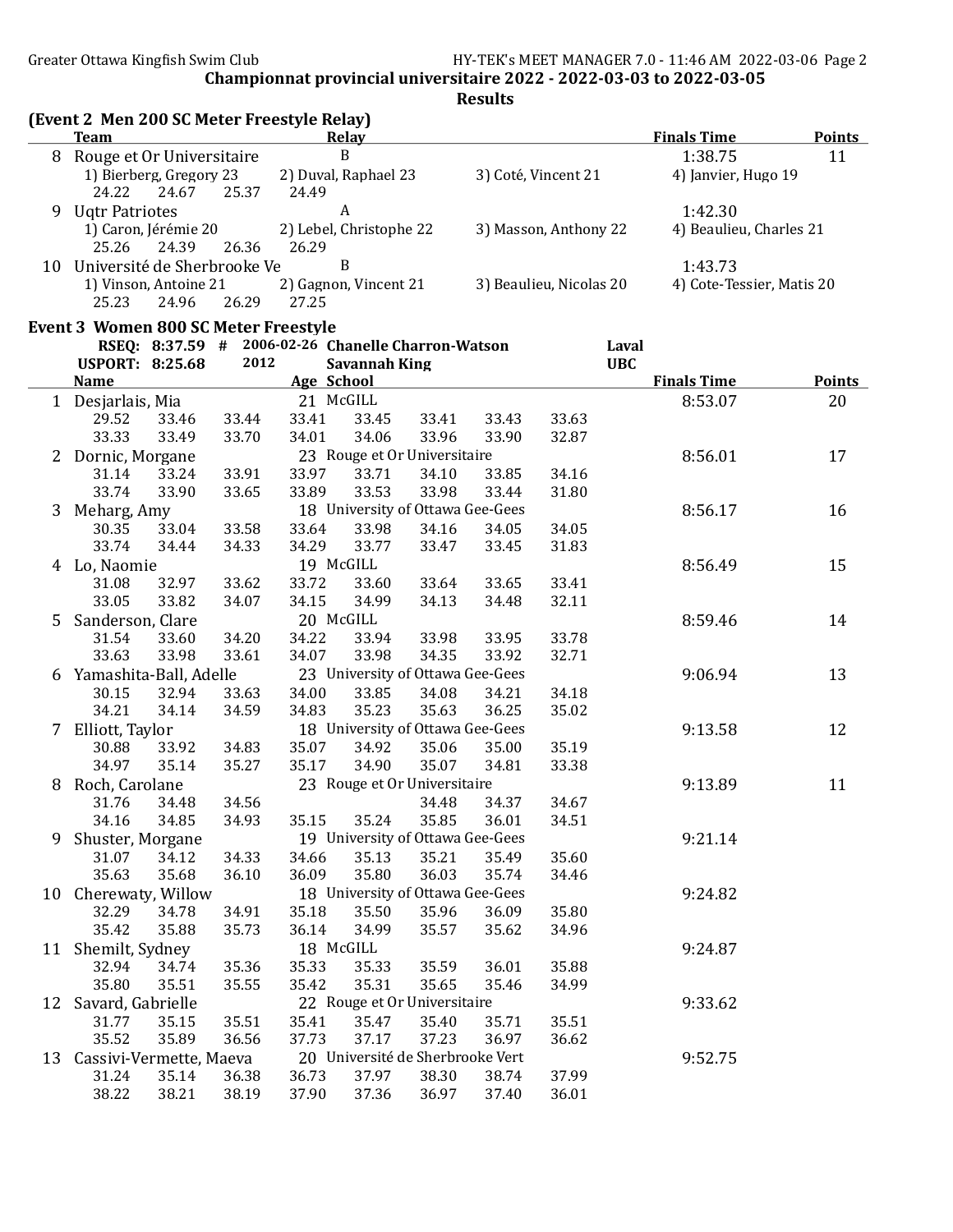|    | Event 4 Men 1500 SC Meter Freestyle | RSEQ: 15:10.55 # 2018-02-26 Nicolas Massie-Martel |       |            |                                  |       |       |       | <b>Montreal</b>    |               |
|----|-------------------------------------|---------------------------------------------------|-------|------------|----------------------------------|-------|-------|-------|--------------------|---------------|
|    | <b>USPORT: 14:42.99</b>             |                                                   |       |            | 2017-02-25 Eric Hedlin           |       |       |       | <b>UVIC</b>        |               |
|    | <b>Name</b>                         |                                                   |       | Age School |                                  |       |       |       | <b>Finals Time</b> | <b>Points</b> |
| 1  | Schiffmann, Nathan                  |                                                   |       |            | 21 University of Ottawa Gee-Gees |       |       |       | 15:39.72           | 20            |
|    | 28.88                               | 31.06                                             | 30.73 | 30.87      | 30.93                            | 30.91 | 31.25 | 31.15 |                    |               |
|    | 31.40                               | 31.30                                             | 31.08 | 31.64      | 31.60                            | 31.66 | 31.62 | 31.30 |                    |               |
|    | 31.58                               | 31.78                                             | 31.70 | 31.75      | 31.95                            | 31.99 | 32.05 | 32.02 |                    |               |
|    | 32.05                               | 32.05                                             | 31.28 | 31.47      | 31.14                            | 29.53 |       |       |                    |               |
| 2  | Beaudin-Bolduc, Nathan              |                                                   |       |            | 23 Rouge et Or Universitaire     |       |       |       | 15:47.74           | 17            |
|    | 29.04                               | 31.80                                             | 31.82 | 32.02      | 31.85                            | 32.06 | 31.79 | 31.88 |                    |               |
|    | 31.63                               | 31.70                                             | 31.61 | 31.57      | 31.74                            | 31.86 | 31.50 | 31.94 |                    |               |
|    | 31.78                               | 31.98                                             | 31.68 | 32.02      | 31.68                            | 31.81 | 31.94 | 31.97 |                    |               |
|    | 32.17                               | 32.23                                             | 32.18 | 32.20      | 31.20                            | 27.09 |       |       |                    |               |
| 3  | Masse-Savard, Nicolas               |                                                   |       |            | 27 Université de Montréal        |       |       |       | 15:50.25           | 16            |
|    | 29.64                               | 31.41                                             | 31.62 | 31.74      | 31.78                            | 31.92 | 31.83 | 31.83 |                    |               |
|    | 31.83                               | 31.79                                             | 31.43 | 31.58      | 31.75                            | 32.12 | 31.30 | 32.06 |                    |               |
|    | 31.80                               | 31.93                                             | 31.84 | 32.10      | 31.58                            | 31.83 | 32.01 | 31.90 |                    |               |
|    | 32.12                               | 32.11                                             | 32.36 | 32.19      | 31.54                            | 29.31 |       |       |                    |               |
|    | 4 Wagner, Noah                      |                                                   |       |            | 20 University of Ottawa Gee-Gees |       |       |       | 15:59.80           | 15            |
|    | 28.41                               | 30.95                                             | 31.51 | 31.97      | 31.58                            | 31.77 | 31.57 | 31.33 |                    |               |
|    | 1:03.19                             |                                                   |       | 31.80      | 31.78                            | 31.95 | 32.24 | 32.38 |                    |               |
|    | 32.36                               | 32.44                                             | 32.17 | 32.31      | 32.20                            | 32.59 | 32.57 | 32.53 |                    |               |
|    | 32.44                               | 32.75                                             | 33.23 | 33.59      | 32.64                            | 32.04 |       |       |                    |               |
| 5. | Janvier, Hugo                       |                                                   |       |            | 19 Rouge et Or Universitaire     |       |       |       | 16:01.40           | 14            |
|    | 28.86                               | 32.07                                             | 32.06 | 32.30      | 32.37                            | 32.35 | 32.66 | 32.55 |                    |               |
|    | 32.69                               | 32.44                                             | 32.50 | 31.97      | 31.73                            | 31.94 | 32.07 | 31.97 |                    |               |
|    | 31.79                               | 31.68                                             | 32.01 | 31.88      | 31.98                            | 32.04 | 32.31 | 31.90 |                    |               |
|    | 32.15                               | 32.18                                             | 32.19 | 32.39      | 32.54                            | 31.83 |       |       |                    |               |
|    | 6 Vanmoen, Romain                   |                                                   |       |            | 19 McGILL                        |       |       |       | 16:08.78           | 13            |
|    | 28.87                               | 31.79                                             | 32.35 | 32.74      | 32.43                            | 32.37 | 32.64 | 32.61 |                    |               |
|    | 32.47                               | 32.31                                             | 32.03 | 32.49      | 32.75                            | 32.74 | 32.49 | 32.69 |                    |               |
|    | 32.88                               | 32.74                                             | 33.03 | 31.38      | 32.40                            | 32.55 | 32.46 | 32.45 |                    |               |
|    | 32.32                               | 32.41                                             | 32.19 | 32.50      | 32.54                            | 31.16 |       |       |                    |               |
|    | 7 McLeod, Lorne                     |                                                   |       |            | 20 McGILL                        |       |       |       | 16:11.19           | 12            |
|    | 28.75                               | 32.03                                             | 32.14 | 32.31      | 32.37                            | 32.25 | 32.74 | 32.62 |                    |               |
|    | 32.51                               | 32.47                                             | 32.56 | 32.56      | 31.83                            | 32.17 | 32.16 | 32.30 |                    |               |
|    | 31.94                               | 32.39                                             | 32.36 | 32.46      | 32.90                            | 32.49 | 32.64 | 32.75 |                    |               |
|    | 32.92                               | 33.33                                             | 33.08 | 33.28      | 33.07                            | 31.81 |       |       |                    |               |
| 8  | Brenken, David                      |                                                   |       |            | 22 McGILL                        |       |       |       | 16:12.58           | 11            |
|    | 28.01                               | 30.68                                             | 31.38 | 32.03      | 32.18                            | 32.16 | 32.47 | 32.23 |                    |               |
|    | 32.43                               | 32.58                                             | 32.42 | 32.49      | 32.55                            | 32.29 | 32.93 | 32.79 |                    |               |
|    | 32.54                               | 33.23                                             | 32.68 | 32.74      | 32.88                            | 32.60 | 33.42 | 33.39 |                    |               |
|    | 33.23                               | 33.34                                             | 33.22 | 33.27      | 33.39                            | 31.03 |       |       |                    |               |
| 9  | Strople, Alex                       |                                                   |       |            | 19 University of Ottawa Gee-Gees |       |       |       | 16:17.86           |               |
|    | 29.14                               | 32.02                                             | 32.38 | 32.51      | 32.70                            | 32.41 | 32.54 | 32.46 |                    |               |
|    | 32.75                               | 32.18                                             | 32.15 | 32.42      | 32.68                            | 32.58 | 32.95 | 32.80 |                    |               |
|    | 32.64                               | 32.65                                             | 32.99 | 32.34      | 33.04                            | 32.72 | 33.26 | 32.63 |                    |               |
|    | 33.22                               | 33.26                                             | 33.40 | 33.09      | 33.20                            | 32.75 |       |       |                    |               |
|    | 10 Plackoski, Aleks                 |                                                   |       |            | 21 University of Ottawa Gee-Gees |       |       |       | 16:33.85           |               |
|    | 29.01                               | 31.72                                             | 32.54 | 32.67      | 32.87                            | 33.07 | 33.25 | 33.28 |                    |               |
|    | 33.21                               | 33.22                                             | 33.34 | 33.47      | 33.35                            | 33.67 | 33.41 | 33.39 |                    |               |
|    | 33.95                               | 33.94                                             | 33.41 | 33.51      | 33.72                            | 33.38 | 33.40 | 33.57 |                    |               |
|    | 33.27                               | 33.62                                             | 33.52 | 33.49      | 33.44                            | 32.16 |       |       |                    |               |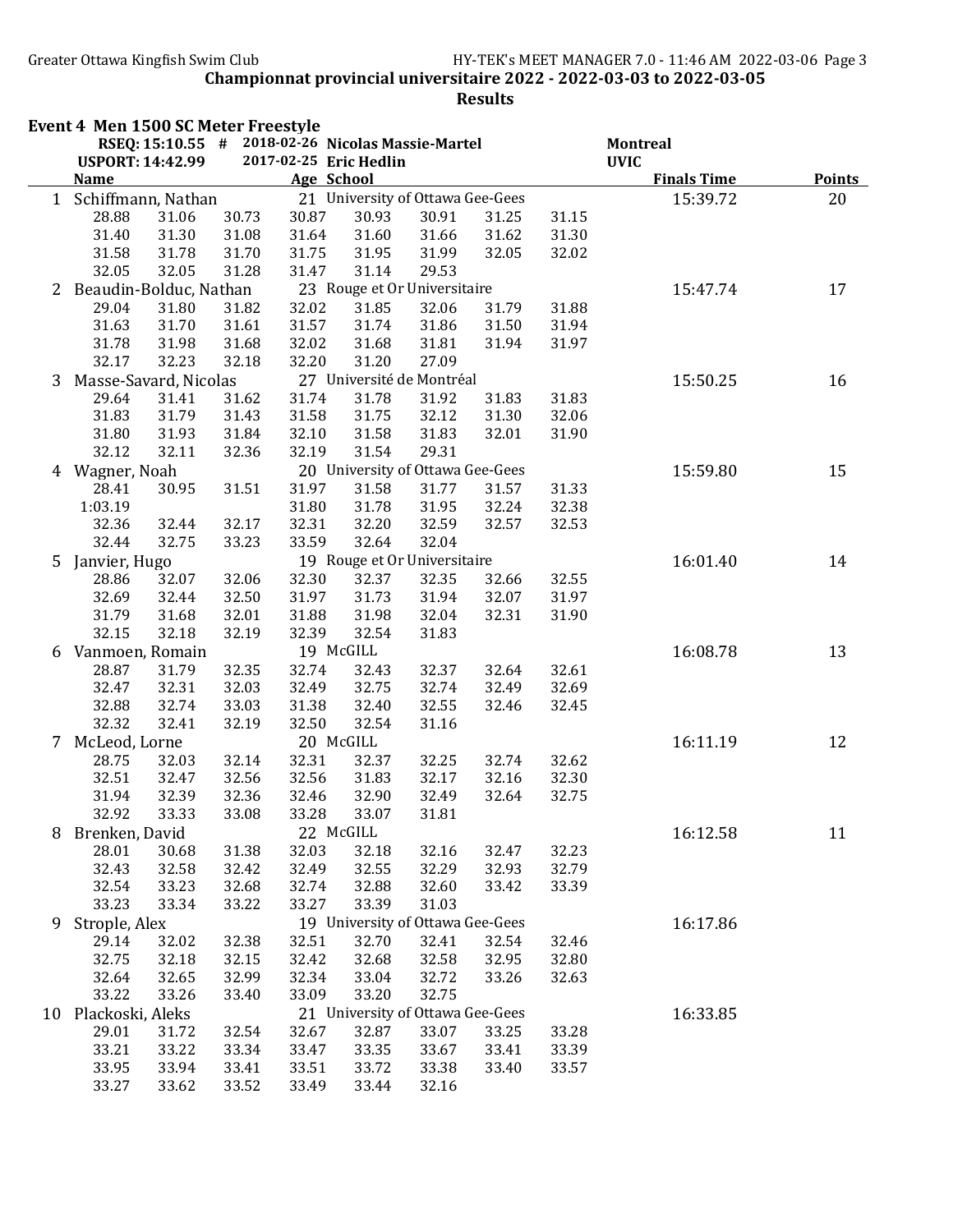|    | (Event 4 Men 1500 SC Meter Freestyle)          |                         |                                  |               |                    |                                                      |                              |               |
|----|------------------------------------------------|-------------------------|----------------------------------|---------------|--------------------|------------------------------------------------------|------------------------------|---------------|
|    | <b>Name</b>                                    | Age School              |                                  |               |                    |                                                      | <b>Finals Time</b>           | <b>Points</b> |
|    | 11 Bilodeau, Thomas                            |                         | 21 Université de Sherbrooke Vert |               |                    |                                                      | 16:58.65                     |               |
|    | 28.80<br>31.92<br>32.64                        | 33.13                   | 33.60                            | 33.92         | 34.11              | 34.23                                                |                              |               |
|    | 34.07<br>34.00<br>34.05                        | 34.07                   | 34.25                            | 34.20         | 34.19              | 34.39                                                |                              |               |
|    | 1:09.35<br>34.79<br>34.54                      | 34.92                   | 34.60                            | 34.48         | 34.71              | 34.60                                                |                              |               |
|    | 34.41<br>34.35<br>34.53                        | 34.33                   | 33.47                            |               |                    |                                                      |                              |               |
|    | 12 Jolicoeur-Desroches, Antoin                 |                         | 28 Université de Sherbrooke Vert |               |                    |                                                      | 17:16.48                     |               |
|    | 29.98<br>33.10<br>33.90                        | 33.68                   | 33.98                            | 34.28         | 34.14              | 34.11                                                |                              |               |
|    | 34.18<br>34.32<br>33.95                        | 33.92                   | 34.32                            | 34.67         | 35.00              | 35.01                                                |                              |               |
|    | 35.05<br>35.58<br>35.30                        | 35.52                   | 35.11                            | 35.40         | 35.48              | 35.13                                                |                              |               |
|    | 35.70<br>35.64<br>35.68                        | 35.33                   | 35.49                            | 33.53         |                    |                                                      |                              |               |
|    | Mailloux, Jackson                              |                         | 19 University of Ottawa Gee-Gees |               |                    |                                                      | X16:19.94                    |               |
|    | 28.97<br>32.09<br>32.02                        | 32.46                   | 32.14                            | 32.50         | 32.86              | 32.59                                                |                              |               |
|    | 32.40<br>32.55<br>32.30                        | 32.23                   | 32.94                            | 32.37         | 32.26              | 33.10                                                |                              |               |
|    | 33.25<br>32.91<br>32.86                        | 33.35                   | 32.69                            | 32.90         | 33.32              | 33.34                                                |                              |               |
|    | 33.81<br>33.55<br>33.92                        | 33.35                   | 32.66                            | 32.25         |                    |                                                      |                              |               |
|    |                                                |                         |                                  |               |                    |                                                      |                              |               |
|    | <b>Event 5 Women 400 SC Meter Medley Relay</b> |                         |                                  |               |                    |                                                      |                              |               |
|    | RSEQ: 4:01.77 # 2017-02-20 Montréal            |                         |                                  |               |                    |                                                      | Montréal                     |               |
|    |                                                |                         |                                  |               |                    | A Mainville, MS Jean-Lachappe, K Savard, S Mainville |                              |               |
|    | <b>USPORT: 3:58.66</b>                         | 2017-02-25 UBC          |                                  |               |                    | <b>UBC</b>                                           |                              |               |
|    |                                                |                         |                                  |               |                    | Wilm, Strydom, Stamp, Seltenreich-Hodgson            |                              |               |
|    | <b>Team</b>                                    |                         | <b>Relay</b>                     |               |                    |                                                      | <b>Finals Time</b>           | <b>Points</b> |
|    | 1 McGILL                                       |                         | $\boldsymbol{A}$                 |               |                    |                                                      | 4:11.10                      | 20            |
|    | 1) Danyluk, Daphné 23                          | 2) Synishin, Marion 18  |                                  |               | 3) Miller, Erin 22 |                                                      | 4) Sarty, Isabel 22          |               |
|    | 1:00.53                                        | 1:11.26                 |                                  | 29.00 1:02.68 | 27.01              | 56.63                                                |                              |               |
| 2  | Université de Montréal                         |                         | $\overline{A}$                   |               |                    |                                                      | 4:12.66                      | 17            |
|    | 1) Gagné, Mélanie 23                           | 2) Goyette, Tatyanna 21 |                                  |               |                    | 3) Arlandis, Anais 24                                | 4) Beauchemin, Charlotte 24  |               |
|    | 31.72 1:05.02<br>32.35                         | 1:09.91                 |                                  | 27.91 1:00.88 | 26.73              | 56.85                                                |                              |               |
| 3. | University of Ottawa Gee-Ge                    |                         | $\boldsymbol{A}$                 |               |                    |                                                      | 4:18.72                      | 16            |
|    | 1) Spurrell, McKenna 18                        | 2) Shearer, Lauren 23   |                                  |               |                    | 3) McKinley, Abby 18                                 | 4) Quinn, Margaret 18        |               |
|    | 1:04.60                                        | 1:11.27                 |                                  | 1:03.51       | 59.34              |                                                      |                              |               |
|    | 4 McGILL                                       |                         | B                                |               |                    |                                                      | 4:23.29                      | 15            |
|    | 1) Na, Katie 21                                | 2) Tan, Christina 19    |                                  |               |                    | 3) McMurray, Cailin 20                               | 4) Mollin, Hana 20           |               |
|    | 1:05.02 3:18.27                                |                         |                                  |               |                    |                                                      |                              |               |
|    | 5 University of Ottawa Gee-Ge                  |                         | B                                |               |                    |                                                      | 4:25.50                      | 14            |
|    | 1) Claassens, Talea 21                         | 2) Mallon, Samantha 23  |                                  |               |                    | 3) Peel, Katherine 22                                | 4) Walker-deJong, Shaunna 20 |               |
|    | 31.01 1:05.02                                  | 34.48 1:13.55           |                                  | 30.48 1:07.76 | 27.88              | 59.17                                                |                              |               |
|    | 6 Rouge et Or Universitaire                    |                         | $\boldsymbol{A}$                 |               |                    |                                                      | 4:33.03                      | 13            |
|    | 1) Roch, Carolane 23                           |                         |                                  |               |                    | 2) Hanicque, Mélissande 21 3) Dornic, Morgane 23     | 4) Savard, Gabrielle 22      |               |
|    | 33.33 1:09.58<br>34.48                         | 1:13.95                 |                                  | 31.49 1:07.87 |                    | 29.43 1:01.63                                        |                              |               |
|    | 7 Université de Sherbrooke Ve                  |                         | A                                |               |                    |                                                      | 4:35.73                      | 12            |
|    | 1) Caron, Audrey-Anne 22                       | 2) Hechache, Sara 20    |                                  |               |                    | 3) Czech, Justine 20                                 | 4) Legault, Eve 20           |               |
|    | 32.62 1:07.79<br>35.85                         | 1:17.43                 |                                  | 32.30 1:09.05 |                    | 28.65 1:01.46                                        |                              |               |
|    |                                                |                         | $\, {\bf B}$                     |               |                    |                                                      | 4:59.09                      | 11            |
|    | 8 Rouge et Or Universitaire                    |                         |                                  |               |                    |                                                      |                              |               |
|    | 1) Anderson, Sarah 20<br>33.55 1:10.52         | 2) Gagné, Clara 22      |                                  |               |                    | 3) Duchesne, Megan 23                                | 4) Duchesne_S7SB7SM7, Sabr   |               |
|    | 38.95                                          | 1:23.15                 |                                  | 1:08.56       |                    | 36.33 1:16.86                                        |                              |               |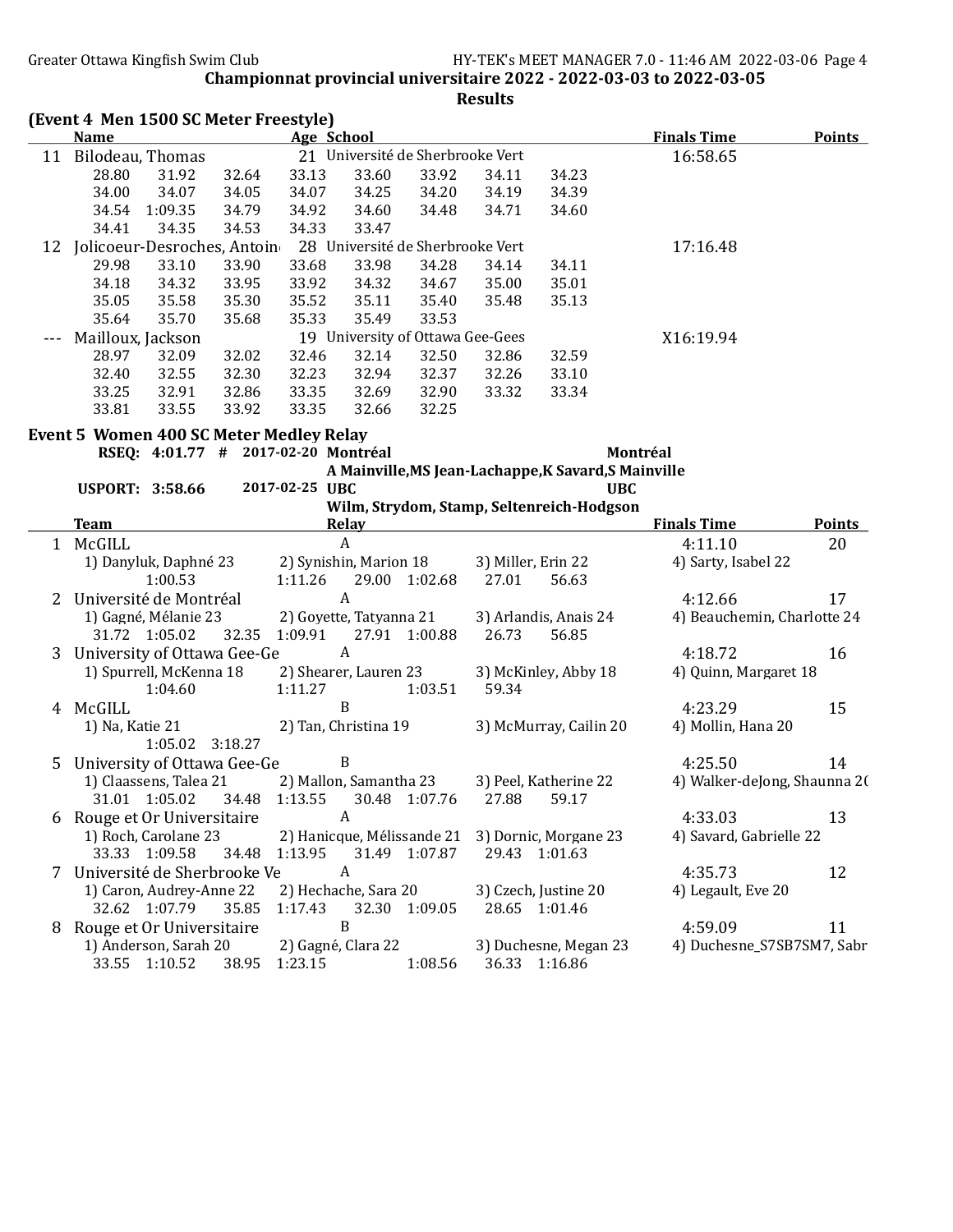#### Results

|    | Event 6 Men 400 SC Meter Medley Relay |                         |       |                                  |                                                        |       |                   |                                                     |                            |               |
|----|---------------------------------------|-------------------------|-------|----------------------------------|--------------------------------------------------------|-------|-------------------|-----------------------------------------------------|----------------------------|---------------|
|    |                                       |                         |       | RSEQ: 3:37.90 # 2013-02-23 Laval |                                                        |       |                   | Laval                                               |                            |               |
|    |                                       |                         |       |                                  |                                                        |       |                   | PH C.Cantin, K Deret, Q Martin, D Massie-Martel     |                            |               |
|    | <b>USPORT: 3:32.36</b>                |                         |       | 2017-02-25 UBC                   |                                                        |       |                   | <b>UBC</b>                                          |                            |               |
|    |                                       |                         |       |                                  | Thormeyer, Allen, Mayer, Kisil                         |       |                   |                                                     |                            |               |
|    | <b>Team</b>                           |                         |       |                                  | <b>Relay</b>                                           |       |                   |                                                     | <b>Finals Time</b>         | <b>Points</b> |
|    | 1 University of Ottawa Gee-Ge         |                         |       |                                  | $\mathsf{A}$                                           |       |                   |                                                     | 3:40.57                    | 20            |
|    |                                       | 1) Jensen, Ryan 22      |       |                                  | 2) Lemesle, Hugo 19                                    |       |                   | 3) Perreault, Alexandre 23                          | 4) Zheng, Allen 20         |               |
|    | 26.32                                 |                         |       |                                  | 55.25 27.84 1:00.85 24.56 53.77 23.63                  |       |                   | 50.70                                               |                            |               |
| 2  | McGILL                                |                         |       |                                  | A                                                      |       |                   |                                                     | 3:42.03                    | 17            |
|    |                                       |                         |       |                                  | 1) Vanmoen, Romain 19 2) Yu, Tengbo 21                 |       |                   | 3) Wang, Samuel 26                                  | 4) Belkhelladi, Malachy 18 |               |
|    | 27.25                                 | 55.86                   |       | 1:01.22                          |                                                        | 54.76 | 50.19             | 50.19                                               |                            |               |
|    | 3 Rouge et Or Universitaire           |                         |       |                                  | A                                                      |       |                   |                                                     | 3:44.97                    | 16            |
|    |                                       | 1) Millet, Arthur 21    |       |                                  | 2) Sainton, Marcus 20                                  |       |                   | 3) Petit, Ambroise 26                               | 4) Ayoubi, Mehdi 23        |               |
|    | 25.74                                 | 54.26                   |       | 29.52 1:03.59                    |                                                        | 56.07 | 23.27             | 51.05                                               |                            |               |
|    | University of Ottawa Gee-Ge           |                         |       |                                  | B                                                      |       |                   |                                                     | 3:45.31                    | 15            |
|    |                                       | 1) Forrest, Gordon 21   |       |                                  | 2) Barrett, Will 21                                    |       |                   | 3) Van Herk, Brendan 22                             | 4) Nickerson, Judson 21    |               |
|    | 28.12                                 | 57.68                   | 28.13 | 1:00.86                          | 24.99                                                  | 54.63 | 24.32             | 52.14                                               |                            |               |
| 5. | Rouge et Or Universitaire             |                         |       |                                  | <sub>B</sub>                                           |       |                   |                                                     | 3:54.53                    | 14            |
|    |                                       | 1) Côté, Jonathan 19    |       |                                  | 2) Coté, Vincent 21                                    |       |                   | 3) Bierberg, Gregory 23                             | 4) Bongers, Nils 20        |               |
|    | 28.51                                 | 59.68                   |       | 30.12 1:05.13                    | 25.78                                                  |       | 56.66 25.57       | 53.06                                               |                            |               |
|    | Université de Montréal                |                         |       |                                  | $\boldsymbol{A}$                                       |       |                   |                                                     | 3:58.93                    | 13            |
|    |                                       | 1) LeRoy, William 18    |       |                                  | 2) Assi, Sasha 21                                      |       |                   | 3) Bolduc, Mathieu 24                               | 4) Subero, Pablo 19        |               |
|    | 28.00                                 | 57.85                   |       |                                  | 31.30 1:08.71 26.71                                    | 57.88 | 25.91             | 54.49                                               |                            |               |
| 7  | Université de Sherbrooke Ve           |                         |       |                                  | <sub>B</sub>                                           |       |                   |                                                     | 4:09.07                    | 12            |
|    |                                       |                         |       |                                  | 1) Genesse-Grenier, Etienne 22) Cote-Tessier, Matis 20 |       | 3) Foisy, Alex 22 |                                                     | 4) Bilodeau, Thomas 21     |               |
|    |                                       | 1:01.90                 |       |                                  |                                                        |       |                   |                                                     |                            |               |
|    | McGILL                                |                         |       |                                  | B                                                      |       |                   |                                                     | D <sub>0</sub>             |               |
|    |                                       | 1) Wittmann, Matthew 21 |       |                                  |                                                        |       |                   | 2) Carlyle-Locke, Cameron 203) Younes, Alexandre 21 | 4) Elhoshy, Karim 20       |               |
|    |                                       | 58.40                   |       |                                  |                                                        |       |                   |                                                     |                            |               |

#### Event 7 Women 200 SC Meter Medley Relay

|    | RSEQ: 1:50.99<br>#                                    | 2015-02-07 Montréal                              | Montréal                                            |                             |               |
|----|-------------------------------------------------------|--------------------------------------------------|-----------------------------------------------------|-----------------------------|---------------|
|    |                                                       |                                                  | K Beaudry, MS Jean-Lachappel, K Savard, S Mainville |                             |               |
|    | <b>Team</b>                                           | Relay                                            |                                                     | <b>Finals Time</b>          | <b>Points</b> |
|    | Université de Montréal                                | A                                                |                                                     | 1:53.43                     | 20            |
|    | 1) Gagné, Mélanie 23<br>29.46<br>31.83<br>26.66       | 2) Goyette, Tatyanna 21<br>25.48                 | 3) Arlandis, Anais 24                               | 4) Beauchemin, Charlotte 24 |               |
|    | 2 McGILL                                              | A                                                |                                                     | 1:53.74                     | 17            |
|    | 1) Danyluk, Daphné 23<br>28.43 1:25.31                | 2) Ling, Elizabeth 19                            | 3) McMurray, Cailin 20                              | 4) Zapparoli, Greta 19      |               |
| 3  | University of Ottawa Gee-Ge                           | A                                                |                                                     | 1:58.97                     | 16            |
|    | 1) Spurrell, McKenna 18<br>29.21<br>30.27<br>32.66    | 2) Shearer, Lauren 23<br>26.83                   | 3) McKinley, Abby 18                                | 4) Dalton, Maiya 18         |               |
| 4  | McGILL                                                | B                                                |                                                     | 2:00.24                     | 15            |
|    | 1) Dove-McFalls, Carley 22<br>32.67<br>28.75<br>30.57 | 2) Synishin, Marion 18<br>28.25                  | 3) Panos, Nicolleta 19                              | 4) Sanderson, Clare 20      |               |
| 5. | University of Ottawa Gee-Ge                           | B                                                |                                                     | 2:00.43                     | 14            |
|    | 1) Claassens, Talea 21                                | 2) Mallon, Samantha 23                           | 3) Walker-deJong, Shaunna 2(4) Polley, Katie 21     |                             |               |
|    | 30.55<br>34.33<br>28.84                               | 26.71                                            |                                                     |                             |               |
| 6  | Rouge et Or Universitaire                             | A                                                |                                                     | 2:03.39                     | 13            |
|    | 1) Anderson, Sarah 20                                 | 2) Hanicque, Mélissande 21 3) Duchesne, Megan 23 |                                                     | 4) Sheedy, Anne-Sophie 25   |               |
|    | 32.00<br>33.43<br>30.85                               | 27.11                                            |                                                     |                             |               |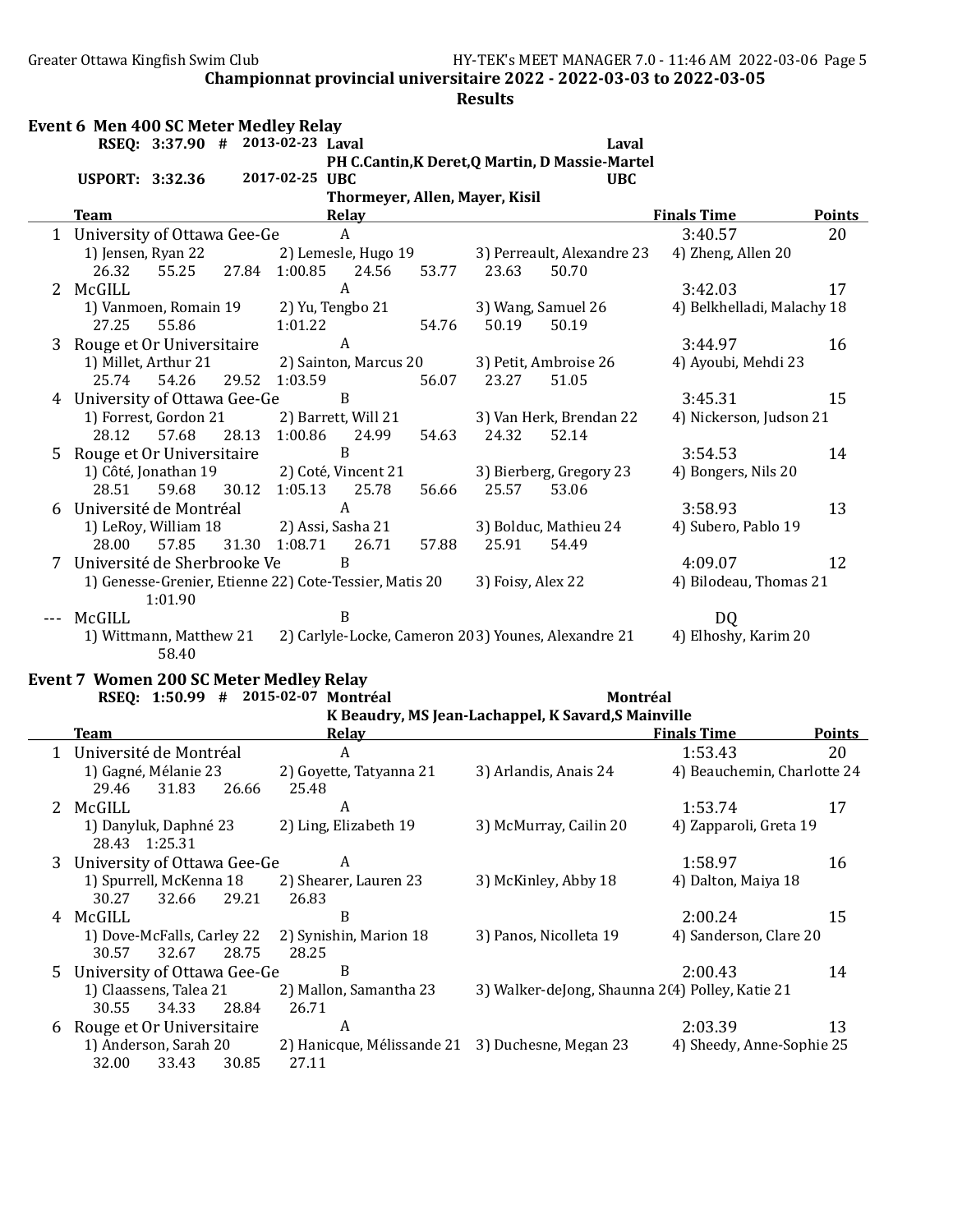Greater Ottawa Kingfish Swim Club **HY-TEK's MEET MANAGER 7.0 - 11:46 AM 2022-03-06** Page 6

Championnat provincial universitaire 2022 - 2022-03-03 to 2022-03-05

|             | (Event 7 Women 200 SC Meter Medley Relay)<br><b>Team</b>             | Relay                                                           |                                                            | <b>Finals Time</b>                   | <b>Points</b>       |
|-------------|----------------------------------------------------------------------|-----------------------------------------------------------------|------------------------------------------------------------|--------------------------------------|---------------------|
|             | 7 Université de Sherbrooke Ve                                        | A                                                               |                                                            | 2:03.57                              | 12                  |
|             | 1) Caron, Audrey-Anne 22<br>31.67<br>34.54<br>29.54                  | 2) Lavoie, Véronique 19<br>27.82                                | 3) Letourneau, Anne-Gaëlle 2.4) Cassivi-Vermette, Maeva 20 |                                      |                     |
|             | 8 Uqtr Patriotes<br>1) Forget, Marilou 21<br>32.57<br>36.80<br>32.42 | $\boldsymbol{A}$<br>2) Maille, Jade 23<br>27.49                 | 3) Boisvert, Noémie 20                                     | 2:09.28<br>4) Cousineau, Juliette 22 | 11                  |
|             | <b>Event 8 Men 200 SC Meter Medley Relay</b>                         |                                                                 |                                                            |                                      |                     |
|             | RSEQ: 1:39.81 # 2021-11-07 Laval                                     |                                                                 | Laval                                                      |                                      |                     |
|             | <b>Team</b>                                                          | Relay                                                           | D Lahrichi, M Sainton, A.Millet, M Ayoubi                  | <b>Finals Time</b>                   |                     |
|             | 1 McGILL                                                             | A                                                               |                                                            | 1:38.42#                             | <b>Points</b><br>20 |
|             | 1) Secchi, Clement 21<br>27.45<br>24.73<br>23.53                     | 2) Yu, Tengbo 21<br>22.71                                       | 3) Wang, Samuel 26                                         | 4) Issa, Hazem 19                    |                     |
|             | University of Ottawa Gee-Ge<br>1) Jensen, Ryan 22                    | A<br>2) Lemesle, Hugo 19                                        | 3) Perreault, Alexandre 23                                 | 1:39.84<br>4) Boyd, Thomas 20        | 17                  |
|             | 25.62<br>27.48<br>23.40                                              | 23.34                                                           |                                                            |                                      |                     |
| 3           | Rouge et Or Universitaire<br>1) Lahrichi, Driss 24<br>25.61 1:15.83  | A<br>2) Sainton, Marcus 20                                      | 3) Millet, Arthur 21                                       | 1:41.44<br>4) Ayoubi, Mehdi 23       | 16                  |
|             | 4 University of Ottawa Gee-Ge                                        | B                                                               |                                                            | 1:42.60                              | 15                  |
|             | 1) Aguiar-Winter, Evan 19<br>26.23<br>27.67<br>25.22                 | 2) Wagner, Noah 20<br>23.48                                     | 3) Forrest, Gordon 21                                      | 4) Lanouette, Christophe 20          |                     |
| $5^{\circ}$ | McGILL<br>1) Wittmann, Matthew 21<br>26.45<br>25.49                  | B                                                               | 2) Carlyle-Locke, Cameron 203) Elhoshy, Karim 20           | 1:44.44<br>4) Morse, Charlie 19      | 14                  |
|             | 29.00<br>6 Université de Sherbrooke Ve                               | 23.50<br>A                                                      |                                                            | 1:46.97                              | 13                  |
|             | 26.01<br>30.79<br>25.96                                              | 1) Boucher, Charles-Antoine 22) Cote-Tessier, Matis 20<br>24.21 | 3) Gaudreau, Simon 23                                      | 4) Marion, Clovis 20                 |                     |
|             | 7 Rouge et Or Universitaire                                          | B                                                               |                                                            | 1:47.02                              | 12                  |
|             | 1) Côté, Jonathan 19<br>27.25<br>29.60<br>25.96                      | 2) Coté, Vincent 21<br>24.21                                    | 3) Bierberg, Gregory 23                                    | 4) Frikech, Salim 17                 |                     |
| 8           | Université de Montréal                                               | A                                                               |                                                            | 1:49.22                              | 11                  |
|             | 1) Smith, Carl 23<br>26.07<br>28.78<br>29.21                         | 2) Assi, Sasha 21<br>25.16                                      | 3) Bolduc, Mathieu 24                                      | 4) Gagnon, Frederic 23               |                     |
| 9           | <b>Ugtr Patriotes</b>                                                | A                                                               |                                                            | 1:51.89                              |                     |
|             | 1) Masson, Anthony 22<br>30.50 1:21.39                               | 2) Beaulieu, Charles 21                                         | 3) Lebel, Christophe 22                                    | 4) Caron, Jérémie 20                 |                     |
|             | 10 Université de Sherbrooke Ve                                       | B                                                               |                                                            | 1:53.69                              |                     |
|             | 28.19<br>31.25<br>28.98                                              | 1) Genesse-Grenier, Etienne 22) Périard, Nicolas 22<br>25.27    | 3) Foisy, Alex 22                                          | 4) Vinson, Antoine 21                |                     |
|             | Event 9 Women 400 SC Meter IM                                        | RSEQ: 4:37.01 # 2013-02-10 Kathleen Caldwell                    | McGill                                                     |                                      |                     |
|             | <b>USPORT: 4:34.76</b>                                               | 2014<br>Erika Seltenreich-Hodgson                               | <b>UBC</b>                                                 |                                      |                     |
|             | <b>Name</b>                                                          | Age School                                                      | <b>Prelim Time</b>                                         | <b>Finals Time</b>                   | <b>Points</b>       |
| A - Final   | 1 Desjarlais, Mia<br>31.04<br>38.45<br>34.70                         | 21 McGILL<br>36.59<br>42.86<br>43.15                            | 5:00.80<br>32.76                                           | 4:54.16                              | 20                  |
|             | Shuster, Morgane<br>36.56<br>39.02                                   | 19 University of Ottawa Gee-Gees<br>37.96<br>41.67<br>42.50     | 34.61<br>5:00.55<br>35.49<br>33.51                         | 4:58.19                              | 17                  |
|             | 31.48<br>3 McInnes, Rachel<br>35.17<br>38.05<br>31.11                | 18 University of Ottawa Gee-Gees<br>36.97<br>45.28<br>45.27     | 5:01.96<br>33.93<br>32.56                                  | 4:58.34                              | 16                  |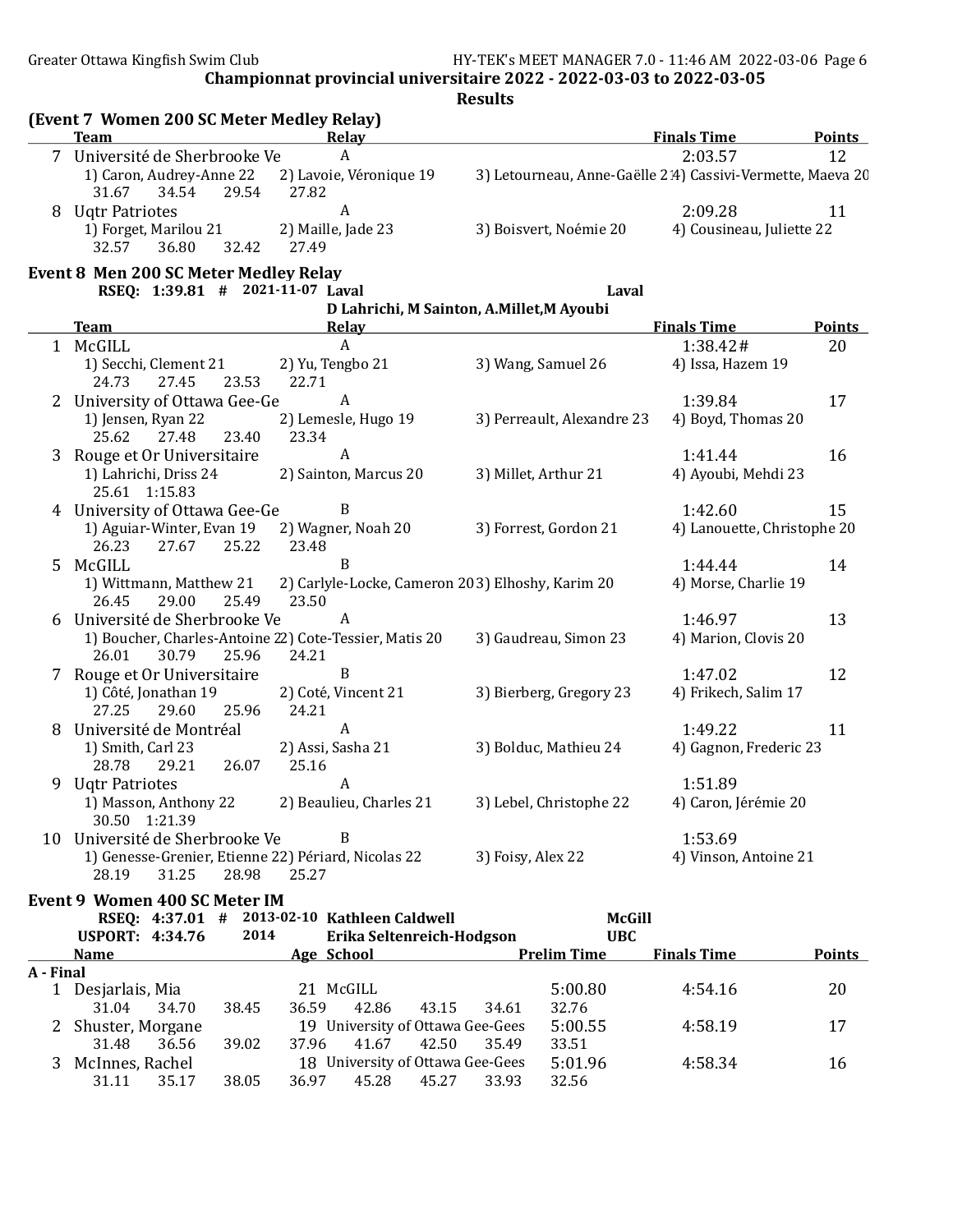|           |                                                                                                                                                                                                                                                                              |       |                                                 |       | <b>Results</b> |                    |                    |              |               |
|-----------|------------------------------------------------------------------------------------------------------------------------------------------------------------------------------------------------------------------------------------------------------------------------------|-------|-------------------------------------------------|-------|----------------|--------------------|--------------------|--------------|---------------|
|           | A - Final  (Event 9 Women 400 SC Meter IM)<br>Name and the state of the state of the state of the state of the state of the state of the state of the state of the state of the state of the state of the state of the state of the state of the state of the state of the s |       | Age School                                      |       |                | <b>Prelim Time</b> | <b>Finals Time</b> |              | <b>Points</b> |
|           | 4 Dornic, Morgane                                                                                                                                                                                                                                                            |       | 23 Rouge et Or Universitaire                    |       |                | 5:08.19            | 4:59.42            |              | 15            |
|           | 32.96<br>37.05                                                                                                                                                                                                                                                               | 39.63 | 38.02<br>43.09                                  | 42.80 | 34.11          | 31.76              |                    |              |               |
|           | 5 Mollin, Hana                                                                                                                                                                                                                                                               |       | 20 McGILL                                       |       |                | 5:04.50            | 5:07.56            |              | 14            |
|           | 31.89<br>37.49                                                                                                                                                                                                                                                               | 40.00 | 38.10<br>43.53                                  |       | 36.27          | 35.81              |                    |              |               |
|           |                                                                                                                                                                                                                                                                              |       | 18 University of Ottawa Gee-Gees                | 44.47 |                | 5:09.77            |                    |              |               |
|           | 6 Cherewaty, Willow<br>39.52<br>34.27                                                                                                                                                                                                                                        | 40.10 | 38.62<br>42.46                                  | 43.54 | 36.92          | 35.10              | 5:10.53            |              | 13            |
|           |                                                                                                                                                                                                                                                                              |       | 18 McGILL                                       |       |                | 5:10.05            |                    |              | 12            |
|           | 7 Shemilt, Sydney<br>31.92<br>38.02                                                                                                                                                                                                                                          | 39.51 | 38.98<br>47.43                                  | 48.14 | 35.16          | 33.71              | 5:12.87            |              |               |
|           |                                                                                                                                                                                                                                                                              |       | 22 Université de Montréal                       |       |                |                    |                    |              |               |
|           | 8 Dagenais, Noémie                                                                                                                                                                                                                                                           |       |                                                 |       |                | 5:14.86            | 5:13.17            |              | 11            |
|           |                                                                                                                                                                                                                                                                              | 42.06 | 41.16<br>42.75                                  | 44.67 | 36.56          | 33.45              |                    |              |               |
|           | Event 9 Women 400 SC Meter IM                                                                                                                                                                                                                                                |       |                                                 |       |                |                    |                    |              |               |
|           |                                                                                                                                                                                                                                                                              |       | RSEQ: 4:37.01 # 2013-02-10 Kathleen Caldwell    |       |                | <b>McGill</b>      |                    |              |               |
|           | <b>USPORT: 4:34.76</b>                                                                                                                                                                                                                                                       | 2014  | Erika Seltenreich-Hodgson                       |       |                | <b>UBC</b>         |                    |              |               |
|           | <b>Name</b>                                                                                                                                                                                                                                                                  |       | Age School                                      |       |                | <b>Seed Time</b>   | <b>Prelim Time</b> |              |               |
|           | <b>Preliminaries</b>                                                                                                                                                                                                                                                         |       |                                                 |       |                |                    |                    |              |               |
|           | 1 Shuster, Morgane                                                                                                                                                                                                                                                           |       | 19 University of Ottawa Gee-Gees                |       |                |                    | 5:00.55            | a            |               |
|           | 36.51<br>32.24                                                                                                                                                                                                                                                               | 39.55 | 38.73<br>41.54                                  | 42.51 | 35.99          | 33.48              |                    |              |               |
|           | 2 Desjarlais, Mia                                                                                                                                                                                                                                                            |       | 21 McGILL                                       |       |                |                    | 5:00.80            | q            |               |
|           | 31.20<br>35.71                                                                                                                                                                                                                                                               | 39.17 | 37.12<br>44.10                                  | 44.35 | 35.32          | 33.83              |                    |              |               |
|           | 3 McInnes, Rachel                                                                                                                                                                                                                                                            |       | 18 University of Ottawa Gee-Gees                |       |                |                    | 5:01.96            | $\mathsf{q}$ |               |
|           | 31.88<br>35.41                                                                                                                                                                                                                                                               | 38.87 | 36.96<br>44.46                                  | 46.24 | 34.68          | 33.46              |                    |              |               |
|           | 4 Mollin, Hana                                                                                                                                                                                                                                                               |       | 20 McGILL                                       |       |                |                    | 5:04.50            | q            |               |
|           | 32.31<br>36.47                                                                                                                                                                                                                                                               | 40.13 | 38.80<br>43.10                                  |       |                | 34.45              |                    |              |               |
|           | 5 Dornic, Morgane                                                                                                                                                                                                                                                            |       | 23 Rouge et Or Universitaire                    |       |                |                    | 5:08.19            | q            |               |
|           | 33.35<br>38.27                                                                                                                                                                                                                                                               | 40.52 | 38.00<br>43.77                                  | 44.13 | 36.06          | 34.09              |                    |              |               |
|           | 6 Cherewaty, Willow                                                                                                                                                                                                                                                          |       | 18 University of Ottawa Gee-Gees                |       |                |                    | 5:09.77            | q            |               |
|           | 33.59<br>39.23                                                                                                                                                                                                                                                               | 40.04 | 39.14<br>42.49                                  | 43.50 | 36.85          | 34.93              |                    |              |               |
|           | 7 Shemilt, Sydney                                                                                                                                                                                                                                                            |       | 18 McGILL                                       |       |                |                    | 5:10.05            | $\mathsf{q}$ |               |
|           | 37.49<br>33.53                                                                                                                                                                                                                                                               | 38.85 | 37.82<br>46.39                                  | 47.44 | 35.04          | 33.49              |                    |              |               |
|           | 8 Dagenais, Noémie                                                                                                                                                                                                                                                           |       | 22 Université de Montréal                       |       |                |                    | 5:14.86            | q            |               |
|           | 39.29<br>32.43                                                                                                                                                                                                                                                               | 41.79 | 39.80<br>44.26                                  | 46.04 | 36.66          | 34.59              |                    |              |               |
|           | 9 Vigneault-Larocque, Jaël 23 Uqtr Patriotes                                                                                                                                                                                                                                 |       |                                                 |       |                |                    | 5:29.03            |              |               |
|           | 33.80<br>40.06                                                                                                                                                                                                                                                               | 43.22 | 42.01<br>44.59                                  | 45.98 | 40.54          | 38.83              |                    |              |               |
|           |                                                                                                                                                                                                                                                                              |       |                                                 |       |                |                    |                    |              |               |
|           | Event 10 Men 400 SC Meter IM                                                                                                                                                                                                                                                 |       |                                                 |       |                |                    |                    |              |               |
|           |                                                                                                                                                                                                                                                                              | 2003  | RSEQ: 4:11.42 # 2009-02-19 Steven Bielby        |       |                | <b>McGill</b>      |                    |              |               |
|           | <b>USPORT: 4:02.72</b>                                                                                                                                                                                                                                                       |       | <b>Brian Johns</b>                              |       |                | <b>UBC</b>         |                    |              |               |
|           | Name and the state of the state of the state of the state of the state of the state of the state of the state of the state of the state of the state of the state of the state of the state of the state of the state of the s                                               |       | Age School Prelim Time                          |       |                |                    | <b>Finals Time</b> |              | Points        |
| A - Final | 1 Van Herk, Brendan 22 University of Ottawa Gee-Gees 4:28.92                                                                                                                                                                                                                 |       |                                                 |       |                |                    | 4:23.18            |              | 20            |
|           |                                                                                                                                                                                                                                                                              |       | 27.29 31.02 33.74 33.80 37.02 38.28 31.06 30.97 |       |                |                    |                    |              |               |
|           |                                                                                                                                                                                                                                                                              |       |                                                 |       |                |                    |                    |              |               |

| $\mathbf{I}$ | Vali Tielk, Dieliudii<br>22 University of Ottawa dee-dees |       |       |           |       |                                  |       | 4.20.72 | 4.43.10 | 4V. |
|--------------|-----------------------------------------------------------|-------|-------|-----------|-------|----------------------------------|-------|---------|---------|-----|
|              | 27.29                                                     | 31.02 | 33.74 | 33.80     | 37.02 | 38.28                            | 31.06 | 30.97   |         |     |
|              | 2 Martin, John Vineyard                                   |       |       | 20 McGILL |       |                                  |       | 4:27.23 | 4:23.78 | 17  |
|              | 28.49                                                     | 32.63 | 34.38 | 33.30     | 37.32 | 37.48                            | 30.68 | 29.50   |         |     |
|              | 3 Linseisen, Erik                                         |       |       | 18 McGILL |       |                                  |       | 4:29.17 | 4:24.96 | 16  |
|              | 28.61                                                     | 32.20 | 35.65 | 35.14     | 37.50 | 37.48                            | 30.22 | 28.16   |         |     |
|              | 4 Vanmoen, Romain                                         |       |       | 19 McGILL |       |                                  |       | 4:30.70 | 4:25.02 | 15  |
|              | 28.49                                                     | 31.03 | 33.72 | 33.67     | 37.84 | 38.29                            | 31.92 | 30.06   |         |     |
|              | 5 Strople, Alex                                           |       |       |           |       | 19 University of Ottawa Gee-Gees |       | 4:29.25 | 4:27.91 | 14  |
|              | 28.46                                                     | 32.47 | 35.10 | 33.99     | 38.60 | 39.12                            | 31.33 | 28.84   |         |     |
| 6            | 19 Rouge et Or Universitaire<br>Janvier, Hugo             |       |       |           |       |                                  |       | 4:29.00 | 4:28.05 | 13  |
|              | 28.56                                                     | 32.32 | 35.07 | 34.28     | 38.32 | 39.23                            | 30.76 | 29.51   |         |     |
|              |                                                           |       |       |           |       |                                  |       |         |         |     |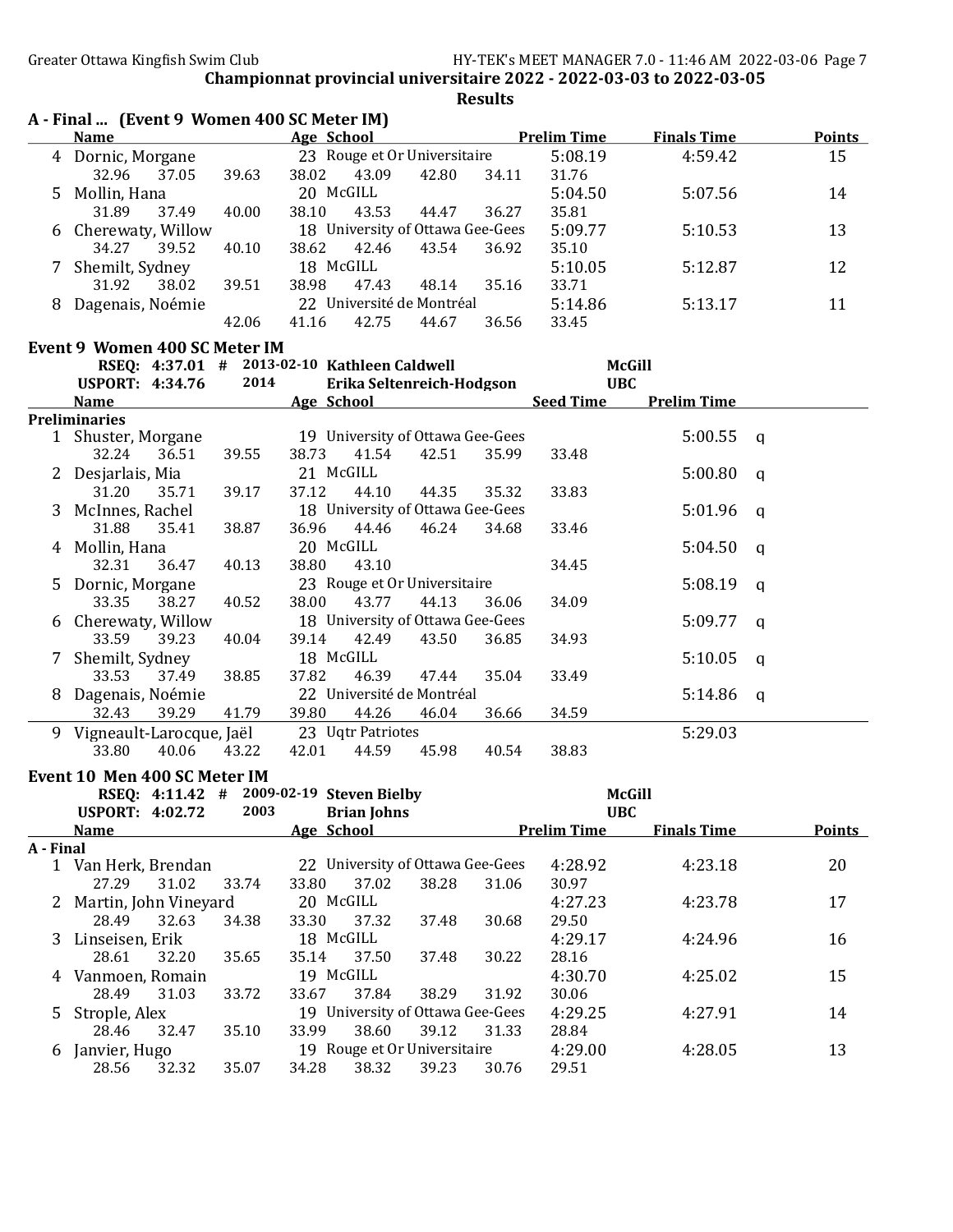|                  | A - Final  (Event 10 Men 400 SC Meter IM)                   |       |       |                                     |       |       |                               |                    |   |               |
|------------------|-------------------------------------------------------------|-------|-------|-------------------------------------|-------|-------|-------------------------------|--------------------|---|---------------|
|                  | Name                                                        |       |       | Age School                          |       |       | <b>Example 12 Prelim Time</b> | <b>Finals Time</b> |   | <b>Points</b> |
|                  | Steele, James                                               |       |       | 21 University of Ottawa Gee-Gees    |       |       | 4:37.24                       | 4:37.29            |   | 12            |
|                  | 28.37<br>33.28                                              | 34.38 | 35.06 | 39.06                               | 41.26 | 33.24 | 32.64                         |                    |   |               |
|                  | Shearer, Colin                                              |       |       | 18 University of Ottawa Gee-Gees    |       |       | 4:26.50                       | DQ                 |   |               |
|                  | 28.03<br>32.02                                              | 34.38 | 34.69 | 36.73                               | 38.38 | 30.51 | 28.90                         |                    |   |               |
|                  | Event 10 Men 400 SC Meter IM                                |       |       |                                     |       |       |                               |                    |   |               |
|                  | RSEQ: 4:11.42 # 2009-02-19 Steven Bielby                    |       |       |                                     |       |       |                               | <b>McGill</b>      |   |               |
|                  | <b>USPORT: 4:02.72</b>                                      | 2003  |       | <b>Brian Johns</b>                  |       |       |                               | <b>UBC</b>         |   |               |
|                  | <b>Name</b>                                                 |       |       | Age School                          |       |       | <b>Seed Time</b>              | <b>Prelim Time</b> |   |               |
|                  | <b>Preliminaries</b>                                        |       |       |                                     |       |       |                               |                    |   |               |
|                  | 1 Shearer, Colin                                            |       |       | 18 University of Ottawa Gee-Gees    |       |       |                               | 4:26.50            | q |               |
|                  | 28.37<br>32.45                                              | 34.59 | 33.60 | 37.48                               | 37.88 | 31.31 | 30.82                         |                    |   |               |
|                  | 2 Martin, John Vineyard                                     |       |       | 20 McGILL                           |       |       |                               | 4:27.23            | q |               |
|                  | 28.45<br>32.51                                              | 33.96 | 33.87 | 37.58                               | 38.12 | 31.94 | 30.80                         |                    |   |               |
| 3                | Van Herk, Brendan                                           |       |       | 22 University of Ottawa Gee-Gees    |       |       |                               | 4:28.92            | q |               |
|                  | 31.89<br>27.66                                              | 35.29 | 34.81 | 37.91                               | 38.57 | 31.59 | 31.20                         |                    |   |               |
|                  | 4 Janvier, Hugo                                             |       |       | 19 Rouge et Or Universitaire        |       |       |                               | 4:29.00            | a |               |
|                  | 28.60<br>32.30                                              | 35.64 | 34.60 | 38.23                               | 38.62 | 31.39 | 29.62                         |                    |   |               |
| 5.               | Linseisen, Erik                                             |       |       | 18 McGILL                           |       |       |                               | 4:29.17            | a |               |
|                  | 28.10<br>32.85                                              | 35.78 | 35.14 | 38.07                               | 37.68 | 31.55 | 30.00                         |                    |   |               |
| 6                | Strople, Alex                                               |       |       | 19 University of Ottawa Gee-Gees    |       |       |                               | 4:29.25            | a |               |
|                  | 28.65<br>32.31                                              | 35.93 | 34.51 | 37.96                               | 38.59 | 31.68 | 29.62                         |                    |   |               |
|                  | 7 Vanmoen, Romain                                           |       |       | 19 McGILL                           |       |       |                               | 4:30.70            | q |               |
|                  | 28.22<br>32.24                                              | 34.50 | 34.34 | 38.81                               | 39.18 | 31.92 | 31.49                         |                    |   |               |
| 8                | Steele, James                                               |       |       | 21 University of Ottawa Gee-Gees    |       |       |                               | 4:37.24            | q |               |
|                  | 27.56<br>32.81                                              | 34.70 | 34.88 | 40.48                               | 41.93 | 32.99 | 31.89                         |                    |   |               |
| 9                | Hemri, Youssef                                              |       |       | 20 Rouge et Or Universitaire        |       |       |                               | 4:39.21            |   |               |
|                  | 29.11<br>33.35                                              | 36.96 | 36.29 | 37.91                               | 39.12 | 33.31 | 33.16                         |                    |   |               |
|                  | Pelletier, Eric                                             |       |       | 22 McGILL                           |       |       |                               | X4:40.12           |   |               |
|                  | 28.56<br>33.17                                              | 36.17 | 34.79 | 39.32                               | 40.19 | 34.28 | 33.64                         |                    |   |               |
|                  |                                                             |       |       |                                     |       |       |                               |                    |   |               |
|                  | <b>Event 11 Women 50 SC Meter Freestyle</b><br><b>RSEQ:</b> |       |       | 24.25 # 2018-02-23 Ariane Mainville |       |       |                               | Montréal           |   |               |
|                  | 24.25<br><b>USPORT:</b>                                     |       |       | 2018-02-23 Sandrine Mainville       |       |       |                               | Montréal           |   |               |
|                  | <u>Name</u>                                                 |       |       | Age School                          |       |       | <b>Prelim Time</b>            | <b>Finals Time</b> |   | <b>Points</b> |
| A - Final        |                                                             |       |       |                                     |       |       |                               |                    |   |               |
|                  | 1 Ling, Elizabeth                                           |       |       | 19 McGILL                           |       |       | 25.71                         | 25.43              |   | 20            |
| 2                | Zapparoli, Greta                                            |       |       | 19 McGILL                           |       |       | 26.29                         | 26.23              |   | 17            |
| 3                | Stejskal, Cassandra                                         |       | 21.   | Université de Sherbrooke Vert       |       |       | 26.37                         | 26.33              |   | 16            |
| 4                | Sarty, Isabel                                               |       |       | 22 McGILL                           |       |       | 26.56                         | 26.41              |   | 15            |
| 5                | Beauchemin, Charlotte                                       |       |       | 24 Université de Montréal           |       |       | 27.07                         | 26.44              |   | 14            |
| 6                | Walker-deJong, Shaunna                                      |       |       | 20 University of Ottawa Gee-Gees    |       |       | 26.98                         | 26.85              |   | 13            |
| 7                | Van Noord, Nikki                                            |       |       | 23 McGILL                           |       |       | 27.07                         | 27.12              |   | 12            |
| 8                |                                                             |       | 21    | Université de Sherbrooke Vert       |       |       | 27.21                         | 27.17              |   | 11            |
| <b>B</b> - Final | Letourneau, Anne-Gaëlle                                     |       |       |                                     |       |       |                               |                    |   |               |
| 9                | Carrière, Rosalie                                           |       |       | 20 Rouge et Or Universitaire        |       |       | 27.35                         | 27.03              |   | 9             |
| 10               | Cousineau, Juliette                                         |       | 22    | <b>Ugtr Patriotes</b>               |       |       | 27.30                         | 27.42              |   | 7             |
| 11               | Dalton, Maiya                                               |       |       | 18 University of Ottawa Gee-Gees    |       |       | 27.21                         | 27.46              |   | 6             |
| 12               | Sheedy, Anne-Sophie                                         |       |       | 25 Rouge et Or Universitaire        |       |       | 27.54                         | 27.67              |   | 5             |
| 13               | Burwell, Maclaren                                           |       |       | 19 McGILL                           |       |       | 27.75                         | 27.76              |   | 4             |
|                  |                                                             |       | 20    | Université de Sherbrooke Vert       |       |       | 28.01                         | 28.17              |   |               |
| 14               | Legault, Eve                                                |       |       | 22 Université de Montréal           |       |       |                               |                    |   | 3<br>2        |
| 15               | Vachon, Florence                                            |       |       |                                     |       |       | 27.94                         | 28.21              |   |               |
| 16               | Gagné, Clara                                                |       |       | 22 Rouge et Or Universitaire        |       |       | 29.77                         | 29.98              |   |               |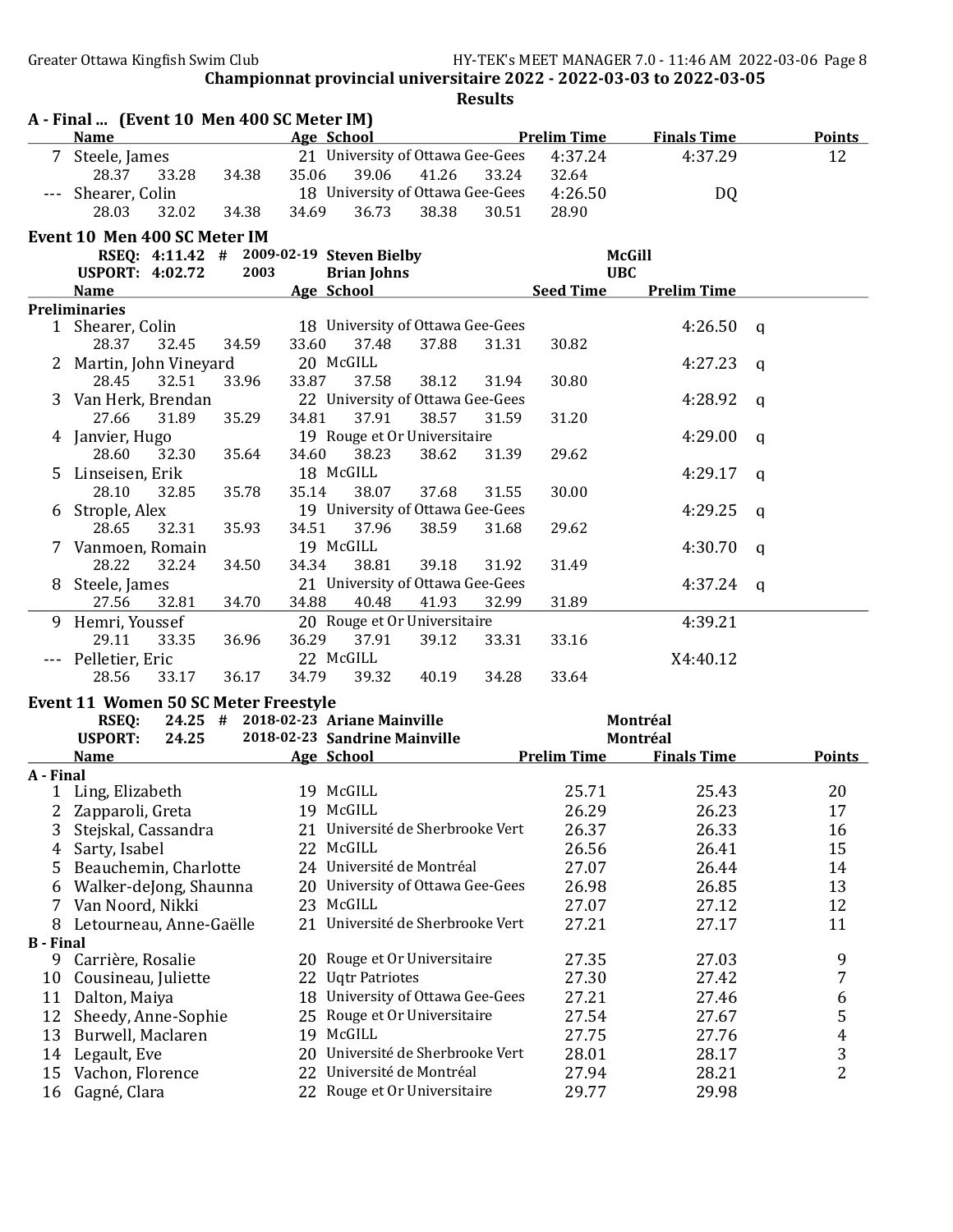|                      | <b>Event 11 Women 50 SC Meter Freestyle</b>         |                                            |                    |                    |              |                |
|----------------------|-----------------------------------------------------|--------------------------------------------|--------------------|--------------------|--------------|----------------|
|                      | 24.25 # 2018-02-23 Ariane Mainville<br><b>RSEQ:</b> |                                            |                    | Montréal           |              |                |
|                      | <b>USPORT:</b><br>24.25                             | 2018-02-23 Sandrine Mainville              |                    | Montréal           |              |                |
|                      | <b>Name</b>                                         | <b>Age School</b>                          | <b>Seed Time</b>   | <b>Prelim Time</b> |              |                |
|                      | <b>Preliminaries</b>                                |                                            |                    |                    |              |                |
|                      | 1 Ling, Elizabeth                                   | 19 McGILL                                  |                    | 25.71              | q            |                |
| 2                    | Zapparoli, Greta                                    | 19 McGILL                                  |                    | 26.29              | $\mathbf q$  |                |
| 3                    | Stejskal, Cassandra                                 | 21 Université de Sherbrooke Vert           |                    | 26.37              | $\mathsf{q}$ |                |
| $\overline{4}$       | Sarty, Isabel                                       | 22 McGILL                                  |                    | 26.56              | $\mathbf q$  |                |
| 5                    | Walker-deJong, Shaunna                              | 20 University of Ottawa Gee-Gees           |                    | 26.98              | $\mathsf{q}$ |                |
|                      | *6 Van Noord, Nikki                                 | 23 McGILL                                  |                    | 27.07              | $\mathbf q$  |                |
|                      | *6 Beauchemin, Charlotte                            | 24 Université de Montréal                  |                    | 27.07              | $\mathbf q$  |                |
|                      | 8 Letourneau, Anne-Gaëlle                           | 21 Université de Sherbrooke Vert           |                    | 27.21              | $\mathbf q$  |                |
|                      | 9 Dalton, Maiya                                     | 18 University of Ottawa Gee-Gees           |                    | 27.21              | $\mathsf{q}$ |                |
|                      | 10 Cousineau, Juliette                              | 22 Uqtr Patriotes                          |                    | 27.30              | $\mathbf q$  |                |
| 11                   | Carrière, Rosalie                                   | 20 Rouge et Or Universitaire               |                    | 27.35              | $\mathbf q$  |                |
|                      | 12 Sheedy, Anne-Sophie                              | 25 Rouge et Or Universitaire               |                    | 27.54              | q            |                |
| 13                   | Burwell, Maclaren                                   | 19 McGILL                                  |                    | 27.75              | q            |                |
|                      | 14 Vachon, Florence                                 | 22 Université de Montréal                  |                    | 27.94              | q            |                |
|                      | 15 Legault, Eve                                     | 20 Université de Sherbrooke Vert           |                    | 28.01              | $\mathbf q$  |                |
|                      | 16 Cartier, Anabelle                                | 20 Université de Sherbrooke Vert           |                    | 29.21              | $\mathbf q$  |                |
|                      | 17 Hechache, Sara                                   | 20 Université de Sherbrooke Vert           |                    |                    |              |                |
|                      |                                                     | 22 Rouge et Or Universitaire               |                    | 29.60              |              |                |
|                      | 18 Gagné, Clara                                     |                                            |                    | 29.77              |              |                |
| 19                   | Maille, Jade                                        | 23 Uqtr Patriotes                          |                    | 30.11              |              |                |
|                      | 20 Czech, Justine                                   | 20 Université de Sherbrooke Vert           |                    | 30.26              |              |                |
|                      | 21 Roy, Alexia                                      | 23 Université de Sherbrooke Vert           |                    | 30.60              |              |                |
|                      | 22 Trépanier, Stéphanie                             | 21 Université de Sherbrooke Vert           |                    | 30.73              |              |                |
|                      | 23 Boisvert, Noémie                                 | 20 Uqtr Patriotes                          |                    | 30.81              |              |                |
| $\sim$ $\sim$ $\sim$ | Miller, Arianna                                     | 18 University of Ottawa Gee-Gees           |                    | X28.37             |              |                |
|                      | --- Ellison, Sabine                                 | 19 University of Ottawa Gee-Gees           |                    | X28.59             |              |                |
|                      | Event 12 Men 50 SC Meter Freestyle                  |                                            |                    |                    |              |                |
|                      | <b>RSEQ:</b>                                        | 22.34 # 2014-02-19 Dominique Massie-Martel |                    | Laval              |              |                |
|                      | <b>USPORT:</b><br>21.50                             | 2018-02-23 Yuri Kisil                      | <b>UBC</b>         |                    |              |                |
|                      | <b>Name</b>                                         | Age School                                 | <b>Prelim Time</b> | <b>Finals Time</b> |              | <b>Points</b>  |
| A - Final            |                                                     |                                            |                    |                    |              |                |
|                      | 1 Ayoubi, Mehdi                                     | 23 Rouge et Or Universitaire               | 22.90              | 22.57              |              | 20             |
|                      | 2 Collin, Pablo                                     | 20 McGILL                                  | 23.28              | 23.02              |              | 17             |
| 3                    | Yu, Tengbo                                          | 21 McGILL                                  | 23.27              | 23.08              |              | 16             |
| 4                    | Laperle, Vincent                                    | 23 Université de Montréal                  | 23.19              | 23.11              |              | 15             |
| 5                    | Belkhelladi, Malachy                                | 18 McGILL                                  | 23.43              | 23.31              |              | 14             |
| 6                    | Issa, Hazem                                         | 19 McGILL                                  | 23.55              | 23.32              |              | 13             |
|                      | Elhoshy, Karim                                      | 20 McGILL                                  | 23.45              | 23.59              |              | 12             |
| 8                    | Wang, Samuel                                        | 26 McGILL                                  | 23.54              | 24.01              |              | 11             |
| <b>B</b> - Final     |                                                     |                                            |                    |                    |              |                |
| 9                    | Boucher, Charles-Antoine                            | 20 Université de Sherbrooke Vert           | 23.58              | 23.26              |              | 9              |
| 10                   | Zheng, Allen                                        | 20 University of Ottawa Gee-Gees           | 23.58              | 23.36              |              | 7              |
| 11                   | Dehem-Lemelin, Bruno                                | 21 McGILL                                  | 23.82              | 23.58              |              | 6              |
| 12                   | Hein, William                                       | 21 McGILL                                  | 23.86              | 23.65              |              | 5              |
| 13                   | Bertrand, Louis                                     | 20 University of Ottawa Gee-Gees           | 23.69              | 23.84              |              | $\overline{4}$ |
| 14                   | Gaudreau, Simon                                     | 23 Université de Sherbrooke Vert           | 23.86              | 23.87              |              | 3              |
| 15                   | Lahrichi, Driss                                     | 24 Rouge et Or Universitaire               | 23.96              | 23.89              |              | $\overline{2}$ |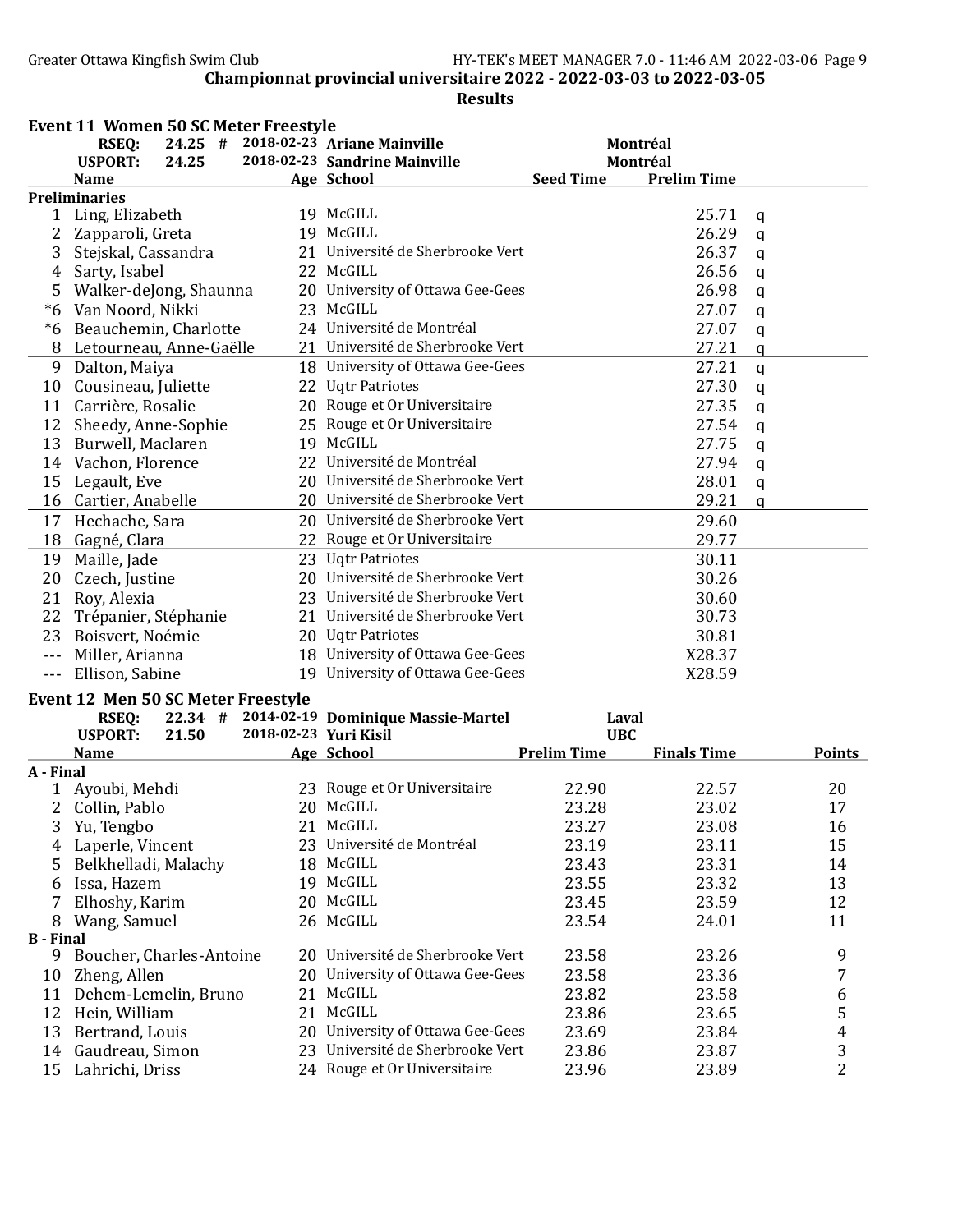Greater Ottawa Kingfish Swim Club HY-TEK's MEET MANAGER 7.0 - 11:46 AM 2022-03-06 Page 10

Championnat provincial universitaire 2022 - 2022-03-03 to 2022-03-05

|           | B - Final  (Event 12 Men 50 SC Meter Freestyle)<br><b>Name</b> |                       | Age School                                 | <b>Prelim Time</b> | <b>Finals Time</b> | <b>Points</b> |  |
|-----------|----------------------------------------------------------------|-----------------------|--------------------------------------------|--------------------|--------------------|---------------|--|
|           | 16 Benaddad, Ryan                                              |                       | 23 Université de Montréal                  | 23.85              | 24.05              | 1             |  |
|           | Event 12 Men 50 SC Meter Freestyle                             |                       |                                            |                    |                    |               |  |
|           | <b>RSEQ:</b>                                                   |                       | 22.34 # 2014-02-19 Dominique Massie-Martel | Laval              |                    |               |  |
|           | <b>USPORT:</b><br>21.50                                        | 2018-02-23 Yuri Kisil |                                            | <b>UBC</b>         |                    |               |  |
|           | <b>Name</b>                                                    |                       | Age School                                 | <b>Seed Time</b>   | <b>Prelim Time</b> |               |  |
|           | <b>Preliminaries</b>                                           |                       |                                            |                    |                    |               |  |
| 1         | Ayoubi, Mehdi                                                  |                       | 23 Rouge et Or Universitaire               |                    | 22.90              | q             |  |
| 2         | Laperle, Vincent                                               |                       | 23 Université de Montréal                  |                    | 23.19              | q             |  |
| 3         | Yu, Tengbo                                                     |                       | 21 McGILL                                  |                    | 23.27              | q             |  |
| 4         | Collin, Pablo                                                  |                       | 20 McGILL                                  |                    | 23.28              | q             |  |
| 5         | Belkhelladi, Malachy                                           |                       | 18 McGILL                                  |                    | 23.43              | $\mathbf q$   |  |
| 6         | Elhoshy, Karim                                                 |                       | 20 McGILL                                  |                    | 23.45              | $\mathbf q$   |  |
|           | Wang, Samuel                                                   |                       | 26 McGILL                                  |                    | 23.54              | q             |  |
| 8         | Issa, Hazem                                                    |                       | 19 McGILL                                  |                    | 23.55              | q             |  |
| 9         | Boucher, Charles-Antoine                                       |                       | 20 Université de Sherbrooke Vert           |                    | 23.58              | $\mathbf q$   |  |
| 10        | Zheng, Allen                                                   |                       | 20 University of Ottawa Gee-Gees           |                    | 23.58              | $\mathbf q$   |  |
| 11        | Bertrand, Louis                                                |                       | 20 University of Ottawa Gee-Gees           |                    | 23.69              | $\mathbf q$   |  |
|           | 12 Dehem-Lemelin, Bruno                                        |                       | 21 McGILL                                  |                    | 23.82              | q             |  |
| 13        | Benaddad, Ryan                                                 |                       | 23 Université de Montréal                  |                    | 23.85              | $\mathbf q$   |  |
| $*14$     | Gaudreau, Simon                                                |                       | 23 Université de Sherbrooke Vert           |                    | 23.86              | q             |  |
| $*14$     | Hein, William                                                  |                       | 21 McGILL                                  |                    | 23.86              | $\mathbf q$   |  |
|           | 16 Lahrichi, Driss                                             |                       | 24 Rouge et Or Universitaire               |                    | 23.96              | $\mathbf q$   |  |
|           | 17 Bélanger, Samuel                                            |                       | 25 Rouge et Or Universitaire               |                    | 24.09              |               |  |
|           | 18 Morse, Charlie                                              |                       | 19 McGILL                                  |                    | 24.37              |               |  |
|           | 19 Boyd, Thomas                                                |                       | 20 University of Ottawa Gee-Gees           |                    | 24.45              |               |  |
| 20        | Desjardins-Labelle, Alexandı                                   |                       | 25 Université de Montréal                  |                    | 24.47              |               |  |
| 21        | Lanouette, Christophe                                          |                       | 20 University of Ottawa Gee-Gees           |                    | 24.62              |               |  |
| 22        | Caron, Jérémie                                                 |                       | 20 Uqtr Patriotes                          |                    | 24.68              |               |  |
| 23        | Frikech, Salim                                                 |                       | 17 Rouge et Or Universitaire               |                    | 24.96              |               |  |
| 24        | Subero, Pablo                                                  |                       | 19 Université de Montréal                  |                    | 25.00              |               |  |
| 25        | Marion, Clovis                                                 |                       | 20 Université de Sherbrooke Vert           |                    | 25.06              |               |  |
|           | 26 Vinson, Antoine                                             |                       | 21 Université de Sherbrooke Vert           |                    | 25.23              |               |  |
| 27        | Gagnon, Frederic                                               |                       | 23 Université de Montréal                  |                    | 25.68              |               |  |
| 28        | Gagnon, Vincent                                                |                       | 21 Université de Sherbrooke Vert           |                    | 25.80              |               |  |
|           | 29 Beaulieu, Charles                                           |                       | 21 Uqtr Patriotes                          |                    | 26.11              |               |  |
|           | 30 Châtelain-Laflamme, Antoine 24 Université de Montréal       |                       |                                            |                    | 26.49              |               |  |
|           | 31 Beaulieu, Nicolas                                           |                       | 20 Université de Sherbrooke Vert           |                    | 26.57              |               |  |
|           | --- Mbobela, Jakob                                             |                       | 18 University of Ottawa Gee-Gees           |                    | X24.52             |               |  |
|           | <b>Event 13 Women 200 SC Meter Butterfly</b>                   |                       |                                            |                    |                    |               |  |
|           | RSEQ: 2:08.69 # 2007-02-23 Audrey Lacroix                      |                       |                                            |                    | Montréal           |               |  |
|           | <b>USPORT: 2:08.69</b>                                         | 2007                  | <b>Audrey Lacroix</b>                      |                    | <b>Montreal</b>    |               |  |
|           | <b>Name</b>                                                    |                       | <b>Age School</b>                          | <b>Prelim Time</b> | <b>Finals Time</b> | <b>Points</b> |  |
| A - Final |                                                                |                       |                                            |                    |                    |               |  |
|           | 1 Miller, Erin                                                 |                       | 22 McGILL                                  | 2:19.52            | 2:18.78            | 20            |  |
|           | 30.62<br>35.17                                                 | 36.93<br>36.06        |                                            |                    |                    |               |  |
|           | Nielson, Kate                                                  |                       | 21 University of Ottawa Gee-Gees           | 2:21.53            | 2:19.76            | 17            |  |
|           | 31.23<br>35.38                                                 | 35.90<br>37.25        |                                            |                    |                    |               |  |
| 3         | McMurray, Cailin                                               |                       | 20 McGILL                                  | 2:21.43            | 2:20.04            | 16            |  |
|           | 35.79<br>31.13                                                 | 36.36<br>36.76        |                                            |                    |                    |               |  |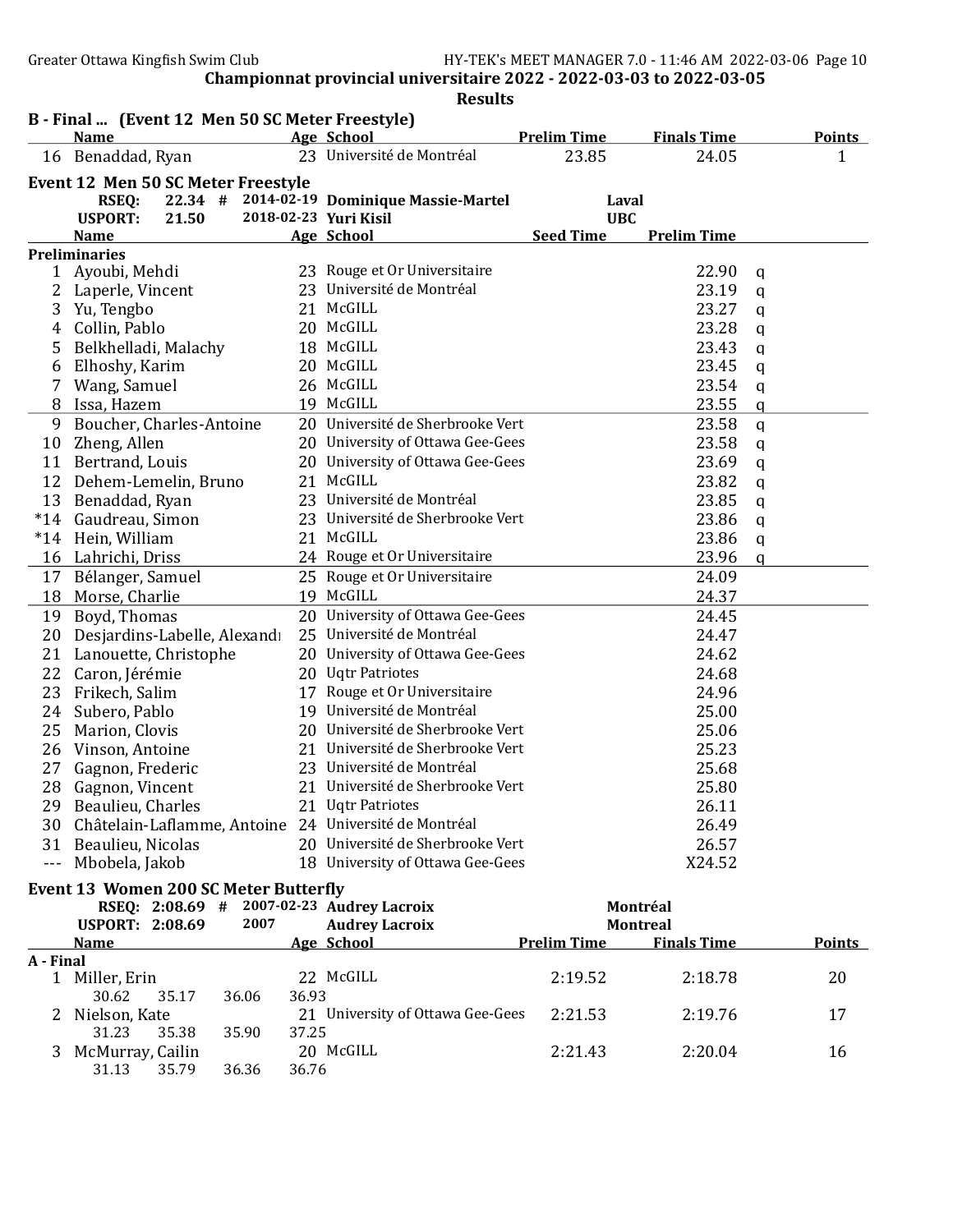|           |                                              |       | A - Final  (Event 13 Women 200 SC Meter Butterfly) |                                  |                                       |               |
|-----------|----------------------------------------------|-------|----------------------------------------------------|----------------------------------|---------------------------------------|---------------|
|           | <b>Name</b>                                  |       | <b>Age School</b>                                  | <b>Prelim Time</b>               | <b>Finals Time</b>                    | <b>Points</b> |
| 4         | Desjarlais, Mia                              |       | 21 McGILL                                          | 2:23.99                          | 2:20.71                               | 15            |
|           | 31.68<br>35.60                               | 36.37 | 37.06                                              |                                  |                                       |               |
| 5         | McKinley, Abby<br>30.98<br>35.15             | 37.61 | 18 University of Ottawa Gee-Gees<br>38.32          | 2:25.11                          | 2:22.06                               | 14            |
|           | 6 Lo, Naomie                                 |       | 19 McGILL                                          | 2:19.64                          | 2:22.42                               | 13            |
|           | 31.10<br>34.53                               | 36.74 | 40.05                                              |                                  |                                       |               |
|           | Dornic, Morgane<br>33.46<br>38.05            | 38.66 | 23 Rouge et Or Universitaire<br>38.12              | 2:29.21                          | 2:28.29                               | 12            |
|           | Kanaan, Malorie                              |       | 23 University of Ottawa Gee-Gees                   | 2:30.75                          | DQ                                    |               |
|           | 31.81<br>37.45                               | 40.15 | 41.87                                              |                                  |                                       |               |
|           | <b>Event 13 Women 200 SC Meter Butterfly</b> |       |                                                    |                                  |                                       |               |
|           |                                              | 2007  | RSEQ: 2:08.69 # 2007-02-23 Audrey Lacroix          |                                  | Montréal                              |               |
|           | <b>USPORT: 2:08.69</b><br><b>Name</b>        |       | <b>Audrey Lacroix</b><br>Age School                | <b>Seed Time</b>                 | <b>Montreal</b><br><b>Prelim Time</b> |               |
|           | <b>Preliminaries</b>                         |       |                                                    |                                  |                                       |               |
|           | 1 Miller, Erin                               |       | 22 McGILL                                          |                                  | 2:19.52<br>q                          |               |
|           | 30.63<br>35.18                               | 35.96 | 37.75                                              |                                  |                                       |               |
|           | Lo, Naomie                                   |       | 19 McGILL                                          |                                  | 2:19.64<br>a                          |               |
|           | 31.43<br>35.18                               | 35.57 | 37.46                                              |                                  |                                       |               |
| 3         | McMurray, Cailin                             |       | 20 McGILL                                          |                                  | 2:21.43<br>a                          |               |
|           | 30.85<br>36.06                               | 36.67 | 37.85                                              |                                  |                                       |               |
| 4         | Nielson, Kate                                |       | 21 University of Ottawa Gee-Gees                   |                                  | 2:21.53<br>a                          |               |
|           | 31.46<br>35.89                               | 36.85 | 37.33<br>21 McGILL                                 |                                  |                                       |               |
| 5         | Desjarlais, Mia<br>32.26<br>36.23            | 37.32 | 38.18                                              |                                  | 2:23.99<br>a                          |               |
| 6         | McKinley, Abby                               |       | 18 University of Ottawa Gee-Gees                   |                                  | 2:25.11<br>a                          |               |
|           | 31.54<br>36.14                               | 37.99 | 39.44                                              |                                  |                                       |               |
| 7         | Dornic, Morgane                              |       | 23 Rouge et Or Universitaire                       |                                  | 2:29.21<br>a                          |               |
|           | 33.46<br>37.73                               | 38.70 | 39.32                                              |                                  |                                       |               |
| 8         | Kanaan, Malorie                              |       | 23 University of Ottawa Gee-Gees                   |                                  | 2:30.75<br>q                          |               |
|           | 31.92<br>37.00                               | 39.84 | 41.99                                              |                                  |                                       |               |
| 9         | Duchesne, Megan                              |       | 23 Rouge et Or Universitaire                       |                                  | 2:35.58                               |               |
|           | 33.82<br>39.38                               | 40.07 | 42.31                                              |                                  |                                       |               |
|           | Dearnaley, Isabelle<br>31.64<br>35.58        | 38.23 | 18 University of Ottawa Gee-Gees<br>42.13          |                                  | X2:27.58                              |               |
|           |                                              |       |                                                    |                                  |                                       |               |
|           | Event 14 Men 200 SC Meter Butterfly          |       |                                                    |                                  |                                       |               |
|           |                                              |       | RSEQ: 1:57.09 # 2021-10-08 Clement Secchi          |                                  | <b>McGill</b>                         |               |
|           | <b>USPORT: 1:54.56</b><br><b>Name</b>        | 2015  | <b>Coleman Allan</b><br>Age School                 | <b>UBC</b><br><b>Prelim Time</b> | <b>Finals Time</b>                    | <b>Points</b> |
| A - Final |                                              |       |                                                    |                                  |                                       |               |
| 1         | Secchi, Clement                              |       | 21 McGILL                                          | 2:04.58                          | 1:55.80#                              | 20            |
|           | 25.66<br>29.24                               | 30.12 | 30.78                                              |                                  |                                       |               |
|           | 2 Petit, Ambroise                            |       | 26 Rouge et Or Universitaire                       | 2:04.94                          | 2:02.27                               | 17            |
|           | 27.44<br>31.07                               | 31.17 | 32.59                                              |                                  |                                       |               |
| 3         | Nickerson, Judson                            |       | 21 University of Ottawa Gee-Gees                   | 2:05.21                          | 2:03.91                               | 16            |
|           | 31.39<br>27.54                               | 31.78 | 33.20<br>21 McGILL                                 |                                  |                                       |               |
|           | 4 Younes, Alexandre<br>27.42<br>31.86        | 32.51 | 33.74                                              | 2:05.76                          | 2:05.53                               | 15            |
|           | 5 LeRoy, William                             |       | 18 Université de Montréal                          | 2:05.33                          | 2:06.19                               | 14            |
|           | 27.63<br>31.58                               | 33.24 | 33.74                                              |                                  |                                       |               |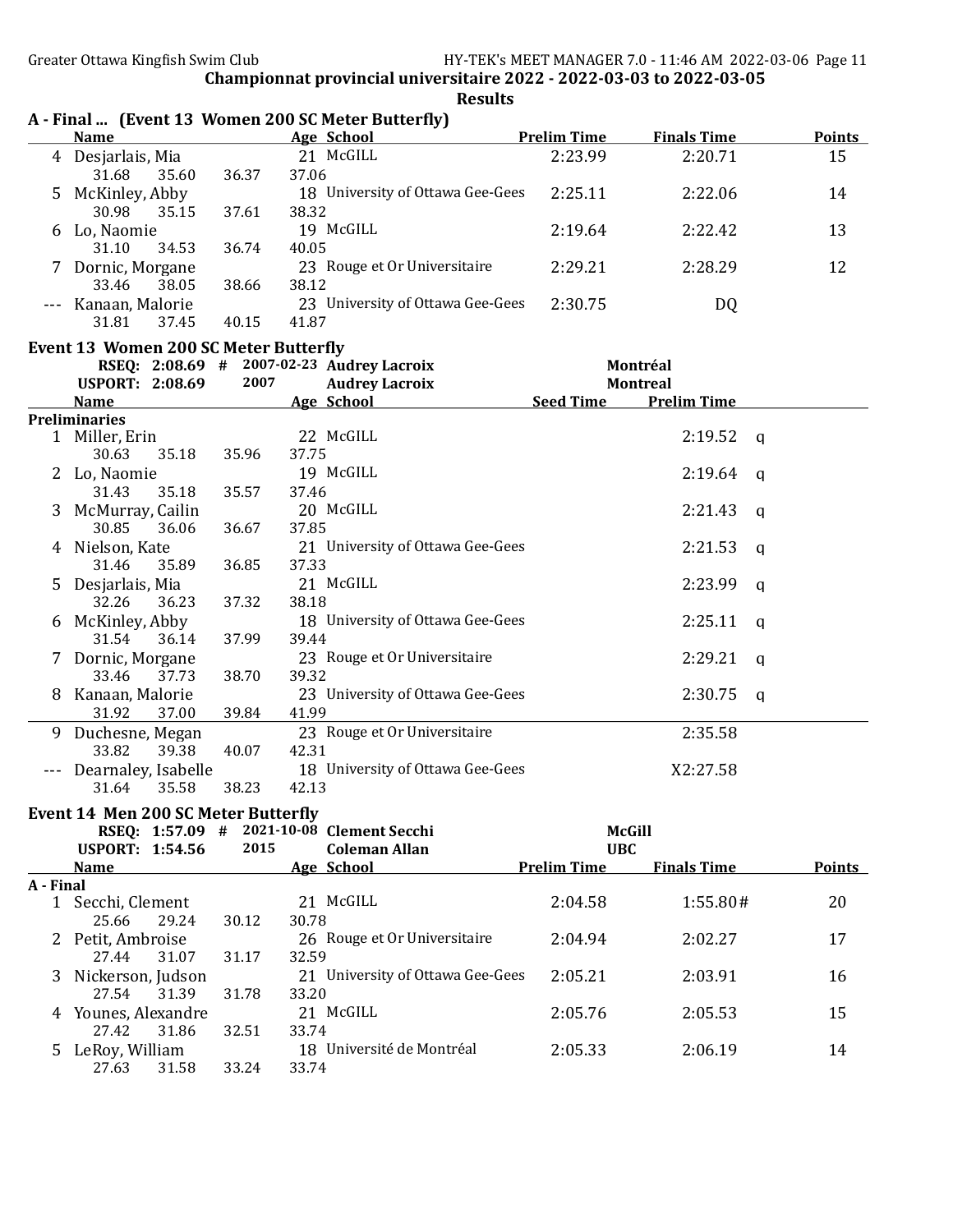|           | A - Final  (Event 14 Men 200 SC Meter Butterfly)<br>Name Age School |       |       |                                                       | <b>Prelim Time</b> | <b>Finals Time</b> |          | <b>Points</b> |
|-----------|---------------------------------------------------------------------|-------|-------|-------------------------------------------------------|--------------------|--------------------|----------|---------------|
|           | 6 Plackoski, Aleks                                                  |       |       | 21 University of Ottawa Gee-Gees                      | 2:06.37            | 2:06.46            |          | 13            |
|           | 28.09<br>32.12                                                      | 33.29 | 32.96 |                                                       |                    |                    |          |               |
|           |                                                                     |       |       | 7 Masse-Savard, Nicolas 27 Université de Montréal     | 2:08.26            | 2:07.75            |          | 12            |
|           | 29.34<br>32.77                                                      | 32.66 | 32.98 |                                                       |                    |                    |          |               |
|           |                                                                     |       |       | 8 Beaudin-Bolduc, Nathan 23 Rouge et Or Universitaire | 2:07.74            | 2:11.50            |          | 11            |
|           | 29.71<br>33.75                                                      | 34.48 | 33.56 |                                                       |                    |                    |          |               |
|           | <b>Event 14 Men 200 SC Meter Butterfly</b>                          |       |       |                                                       |                    |                    |          |               |
|           | RSEQ: 1:57.09 # 2021-10-08 Clement Secchi                           |       |       |                                                       |                    | <b>McGill</b>      |          |               |
|           | <b>USPORT: 1:54.56</b>                                              | 2015  |       | <b>Coleman Allan</b>                                  | <b>UBC</b>         |                    |          |               |
|           | <b>Name</b>                                                         |       |       | Age School                                            | <b>Seed Time</b>   | <b>Prelim Time</b> |          |               |
|           | <b>Preliminaries</b>                                                |       |       |                                                       |                    |                    |          |               |
|           | 1 Secchi, Clement                                                   |       |       | 21 McGILL                                             |                    | $2:04.58$ q        |          |               |
|           | 26.30<br>31.90                                                      | 32.96 | 33.42 |                                                       |                    |                    |          |               |
|           | 2 Petit, Ambroise                                                   |       |       | 26 Rouge et Or Universitaire                          |                    | 2:04.94            | <b>a</b> |               |
|           | 28.00<br>31.97                                                      | 32.26 | 32.71 |                                                       |                    |                    |          |               |
|           | 3 Nickerson, Judson<br>28.34<br>32.01                               | 31.89 | 32.97 | 21 University of Ottawa Gee-Gees                      |                    | 2:05.21            | q        |               |
|           |                                                                     |       |       | 18 Université de Montréal                             |                    | 2:05.33            |          |               |
|           | 4 LeRoy, William<br>27.60<br>31.62                                  | 32.49 | 33.62 |                                                       |                    |                    | a        |               |
|           | 5 Younes, Alexandre                                                 |       |       | 21 McGILL                                             |                    | 2:05.76            | a        |               |
|           | 27.80<br>32.23                                                      | 31.93 | 33.80 |                                                       |                    |                    |          |               |
|           | 6 Plackoski, Aleks                                                  |       |       | 21 University of Ottawa Gee-Gees                      |                    | 2:06.37            | q        |               |
|           | 27.95<br>31.25                                                      | 32.62 | 34.55 |                                                       |                    |                    |          |               |
|           | 7 Beaudin-Bolduc, Nathan                                            |       |       | 23 Rouge et Or Universitaire                          |                    | 2:07.74            | q        |               |
|           | 28.57<br>32.85                                                      | 33.14 | 33.18 |                                                       |                    |                    |          |               |
|           | 8 Masse-Savard, Nicolas                                             |       |       | 27 Université de Montréal                             |                    | 2:08.26            | q        |               |
|           | 29.49<br>32.87                                                      | 33.17 | 32.73 |                                                       |                    |                    |          |               |
|           | 9 Bolduc, Mathieu                                                   |       |       | 24 Université de Montréal                             |                    | 2:08.28            |          |               |
|           | 28.66<br>32.33                                                      | 33.23 | 34.06 |                                                       |                    |                    |          |               |
|           | 10 Castellanos Molina, Adrian                                       |       |       | 28 Rouge et Or Universitaire                          |                    | 2:17.43            |          |               |
|           | 29.28<br>34.33                                                      | 35.75 | 38.07 |                                                       |                    |                    |          |               |
|           | 11 Foisy, Alex                                                      |       |       | 22 Université de Sherbrooke Vert                      |                    | 2:25.95            |          |               |
|           | 32.10<br>36.66                                                      | 38.04 | 39.15 |                                                       |                    |                    |          |               |
|           | --- Baker, Bryce                                                    |       |       | 18 University of Ottawa Gee-Gees                      |                    | X2:10.19           |          |               |
|           | 28.71<br>32.24                                                      | 33.72 | 35.52 | 18 University of Ottawa Gee-Gees                      |                    |                    |          |               |
|           | --- Bush, Craig<br>28.96<br>33.57                                   | 33.81 | 35.32 |                                                       |                    | X2:11.66           |          |               |
|           | Vilain, Matthieu                                                    |       |       | 22 University of Ottawa Gee-Gees                      |                    | X2:13.65           |          |               |
|           | 29.35<br>33.29                                                      | 34.95 | 36.06 |                                                       |                    |                    |          |               |
|           | <b>Event 15 Women 100 SC Meter Backstroke</b>                       |       |       |                                                       |                    |                    |          |               |
|           | <b>RSEQ:</b>                                                        |       |       | 58.78 # 2015-02-20 Marie-Pier Couillard               |                    | Laval              |          |               |
|           | <b>USPORT:</b><br>56.38                                             |       |       | 2018-02-23 Kylie Masse                                | <b>UT</b>          |                    |          |               |
|           | <u>Name</u>                                                         |       |       | Age School                                            | <b>Prelim Time</b> | <b>Finals Time</b> |          | <b>Points</b> |
| A - Final |                                                                     |       |       |                                                       |                    |                    |          |               |
|           | 1 Danyluk, Daphné                                                   |       |       | 23 McGILL                                             | 1:00.53            | 1:00.50            |          | 20            |
|           | 29.38<br>31.12                                                      |       |       |                                                       |                    |                    |          |               |
|           | 2 Cara, Axelle                                                      |       |       | 24 Rouge et Or Universitaire                          | 1:03.97            | 1:03.44            |          | 17            |
|           | 30.41<br>33.03                                                      |       |       |                                                       |                    |                    |          |               |
|           | 3 Van Noord, Nikki                                                  |       |       | 23 McGILL                                             | 1:04.29            | 1:03.58            |          | 16            |
|           | 30.70<br>32.88                                                      |       |       |                                                       |                    |                    |          |               |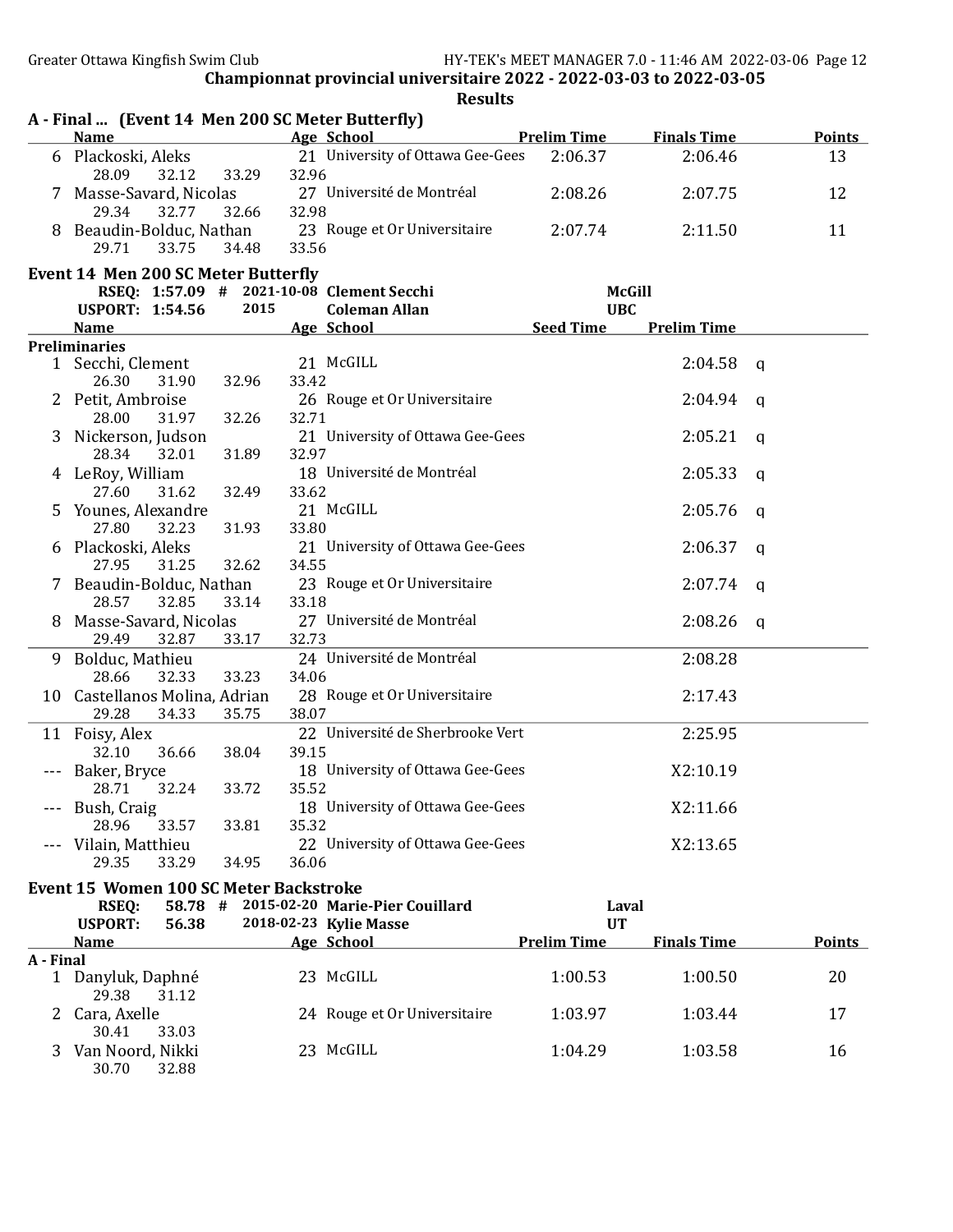Results

|    | <b>Name</b>                                   | Age School                              | <b>Prelim Time</b> | <b>Finals Time</b> | <b>Points</b> |
|----|-----------------------------------------------|-----------------------------------------|--------------------|--------------------|---------------|
|    | 4 Dove-McFalls, Carley<br>31.12<br>32.53      | 22 McGILL                               | 1:03.78            | 1:03.65            | 15            |
| 5  | Spurrell, McKenna<br>31.06<br>33.63           | 18 University of Ottawa Gee-Gees        | 1:04.56            | 1:04.69            | 14            |
| 6  | Claassens, Talea<br>30.78<br>33.93            | 21 University of Ottawa Gee-Gees        | 1:05.33            | 1:04.71            | 13            |
|    | 7 Gagné, Mélanie<br>31.61<br>33.39            | 23 Université de Montréal               | 1:05.06            | 1:05.00            | 12            |
| 8  | Na, Katie<br>32.19<br>33.20                   | 21 McGILL                               | 1:05.94            | 1:05.39            | 11            |
|    | <b>Event 15 Women 100 SC Meter Backstroke</b> |                                         |                    |                    |               |
|    | <b>RSEQ:</b>                                  | 58.78 # 2015-02-20 Marie-Pier Couillard |                    |                    |               |
|    | <b>USPORT:</b>                                |                                         | Laval<br><b>UT</b> |                    |               |
|    | 56.38                                         | 2018-02-23 Kylie Masse                  |                    | <b>Prelim Time</b> |               |
|    | <b>Name</b>                                   | Age School                              | <b>Seed Time</b>   |                    |               |
|    | <b>Preliminaries</b>                          |                                         |                    |                    |               |
|    | 1 Danyluk, Daphné<br>29.48<br>31.05           | 23 McGILL                               |                    | 1:00.53            | q             |
|    | Dove-McFalls, Carley<br>31.10<br>32.68        | 22 McGILL                               |                    | 1:03.78            | a             |
| 3  | Cara, Axelle<br>30.43<br>33.54                | 24 Rouge et Or Universitaire            |                    | 1:03.97            | a             |
| 4  | Van Noord, Nikki<br>30.91<br>33.38            | 23 McGILL                               |                    | 1:04.29            | q             |
| 5  | Spurrell, McKenna<br>31.02<br>33.54           | 18 University of Ottawa Gee-Gees        |                    | 1:04.56            | a             |
| 6  | Gagné, Mélanie<br>31.74<br>33.32              | 23 Université de Montréal               |                    | 1:05.06            | a             |
|    | Claassens, Talea<br>31.25<br>34.08            | 21 University of Ottawa Gee-Gees        |                    | 1:05.33            | a             |
| 8  | Na, Katie<br>32.25<br>33.69                   | 21 McGILL                               |                    | 1:05.94            | q             |
| 9. | McInnes, Rachel<br>32.00<br>34.05             | 18 University of Ottawa Gee-Gees        |                    | 1:06.05            |               |
|    | 10 Polley, Katie<br>31.72<br>34.37            | 21 University of Ottawa Gee-Gees        |                    | 1:06.09            |               |
|    | 11 Panos, Nicolleta<br>31.34 35.03            | 19 McGILL                               |                    | 1:06.37            |               |
|    | 12 Dollinger, Jennifer<br>32.05<br>35.68      | 21 Université de Montréal               |                    | 1:07.73            |               |
| 13 | Caron, Audrey-Anne<br>32.31<br>35.48          | 22 Université de Sherbrooke Vert        |                    | 1:07.79            |               |
|    | 14 Mollin, Hana<br>32.50<br>35.60             | 20 McGILL                               |                    | 1:08.10            |               |
|    | 15 Peel, Katherine<br>32.87<br>36.10          | 22 University of Ottawa Gee-Gees        |                    | 1:08.97            |               |
|    | 16 Chenail Lafond, Juliette<br>36.10<br>34.67 | 21 Université de Montréal               |                    | 1:10.77            |               |
|    | 17 Desbiens, Carolane<br>37.04<br>34.55       | 22 Université de Montréal               |                    | 1:11.59            |               |
|    | 18 Forget, Marilou<br>34.24<br>38.81          | 21 Uqtr Patriotes                       |                    | 1:13.05            |               |

# A - Final ... (Event 15 Women 100 SC Meter Backstroke)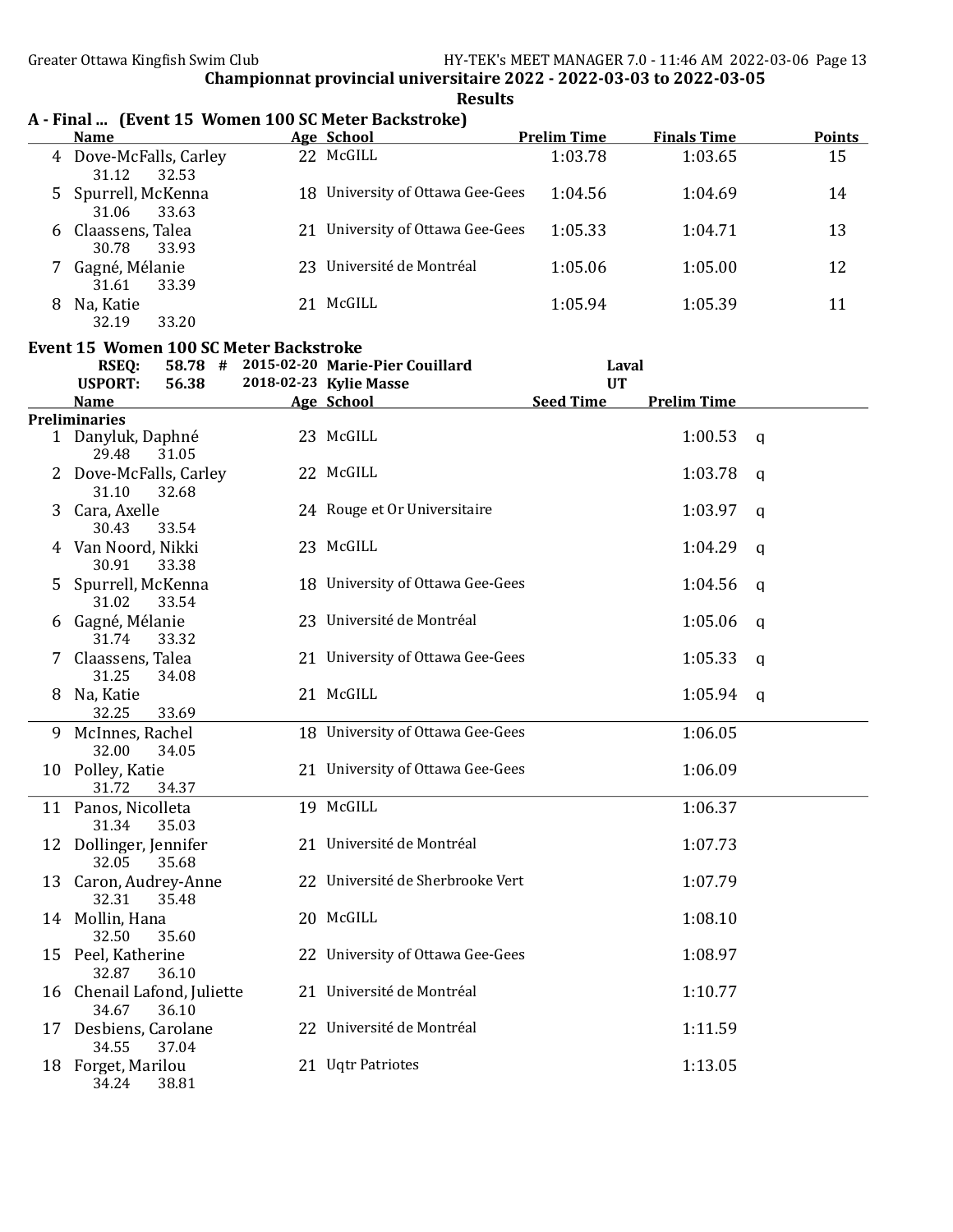|               | Event 16 Men 100 SC Meter Backstroke |           |                                      |                                   |                    |                          |               |  |
|---------------|--------------------------------------|-----------|--------------------------------------|-----------------------------------|--------------------|--------------------------|---------------|--|
|               | <b>RSEQ:</b>                         |           |                                      | 53.29 # 2019-02-21 Clement Secchi | McGill             |                          |               |  |
|               | <b>USPORT:</b>                       | 51.57     |                                      | 2020-02-21 Markus Thormeyer       |                    | <b>UBC Thunderbirds</b>  |               |  |
|               | <b>Name</b>                          |           |                                      | <b>Age School</b>                 | <b>Prelim Time</b> | <b>Finals Time</b>       | <b>Points</b> |  |
| A - Final     |                                      |           |                                      |                                   |                    |                          |               |  |
| $\mathbf{1}$  | Millet, Arthur<br>25.65              | 28.36     |                                      | 21 Rouge et Or Universitaire      | 55.02              | 54.01                    | 20            |  |
|               | Lahrichi, Driss<br>27.11             | 27.93     |                                      | 24 Rouge et Or Universitaire      | 55.91              | 55.04                    | 17            |  |
| 3.            | Jensen, Ryan<br>26.50                | 29.37     |                                      | 22 University of Ottawa Gee-Gees  | 55.42              | 55.87                    | 16            |  |
|               | 4 Aguiar-Winter, Evan<br>26.79       | 29.21     |                                      | 19 University of Ottawa Gee-Gees  | 55.87              | 56.00                    | 15            |  |
| 5.            | Forrest, Gordon<br>27.63             | 29.16     |                                      | 21 University of Ottawa Gee-Gees  | 56.89              | 56.79                    | 14            |  |
| 6             | Steele, James<br>27.44               | 29.61     |                                      | 21 University of Ottawa Gee-Gees  | 57.28              | 57.05                    | 13            |  |
| $\mathcal{L}$ | Van Herk, Brendan<br>27.71           | 29.60     |                                      | 22 University of Ottawa Gee-Gees  | 57.22              | 57.31                    | 12            |  |
| 8             | Wittmann, Matthew<br>27.79           | 29.61     |                                      | 21 McGILL                         | 57.31              | 57.40                    | 11            |  |
|               |                                      |           | Event 16 Men 100 SC Meter Backstroke |                                   |                    |                          |               |  |
|               | <b>RSEQ:</b>                         | $53.29$ # |                                      | 2019-02-21 Clement Secchi         | <b>McGill</b>      |                          |               |  |
|               | нерлрт. –                            | E1 E7.    |                                      | 2020-02-21 Morley Thormover       |                    | <b>IIDC Thundorbirds</b> |               |  |

|    | <b>USPORT:</b>                    | 51.57 | 2020-02-21 Markus Thormeyer      |                  | <b>UBC Thunderbirds</b> |              |
|----|-----------------------------------|-------|----------------------------------|------------------|-------------------------|--------------|
|    | <b>Name</b>                       |       | Age School                       | <b>Seed Time</b> | <b>Prelim Time</b>      |              |
|    | <b>Preliminaries</b>              |       |                                  |                  |                         |              |
|    | Millet, Arthur<br>26.17           | 28.85 | 21 Rouge et Or Universitaire     |                  | 55.02                   | <b>g</b>     |
|    | Jensen, Ryan<br>26.46             | 28.96 | 22 University of Ottawa Gee-Gees |                  | 55.42                   | q            |
|    | Aguiar-Winter, Evan<br>26.87      | 29.00 | 19 University of Ottawa Gee-Gees |                  | 55.87                   | q            |
| 4  | Lahrichi, Driss<br>27.29          | 28.62 | 24 Rouge et Or Universitaire     |                  | 55.91                   | q            |
| 5. | Forrest, Gordon<br>27.65          | 29.24 | 21 University of Ottawa Gee-Gees |                  | 56.89                   | q            |
| 6  | Van Herk, Brendan<br>27.59        | 29.63 | 22 University of Ottawa Gee-Gees |                  | 57.22                   | q            |
|    | Steele, James<br>27.98            | 29.30 | 21 University of Ottawa Gee-Gees |                  | 57.28                   | $\mathsf{q}$ |
| 8  | Wittmann, Matthew<br>28.01        | 29.30 | 21 McGILL                        |                  | 57.31                   | q            |
| 9  | Belkhelladi, Malachy<br>28.16     | 30.18 | 18 McGILL                        |                  | 58.34                   |              |
|    | 10 Côté, Jonathan<br>28.41        | 30.45 | 19 Rouge et Or Universitaire     |                  | 58.86                   |              |
| 11 | LeRoy, William                    |       | 18 Université de Montréal        |                  | 59.04                   |              |
| 12 | Genesse-Grenier, Etienne<br>29.37 | 31.35 | 25 Université de Sherbrooke Vert |                  | 1:00.72                 |              |
| 13 | Teppaz, Thibault<br>29.44         | 32.31 | 18 Université de Sherbrooke Vert |                  | 1:01.75                 |              |
|    | 14 Masson, Anthony<br>31.72       | 35.66 | 22 Uqtr Patriotes                |                  | 1:07.38                 |              |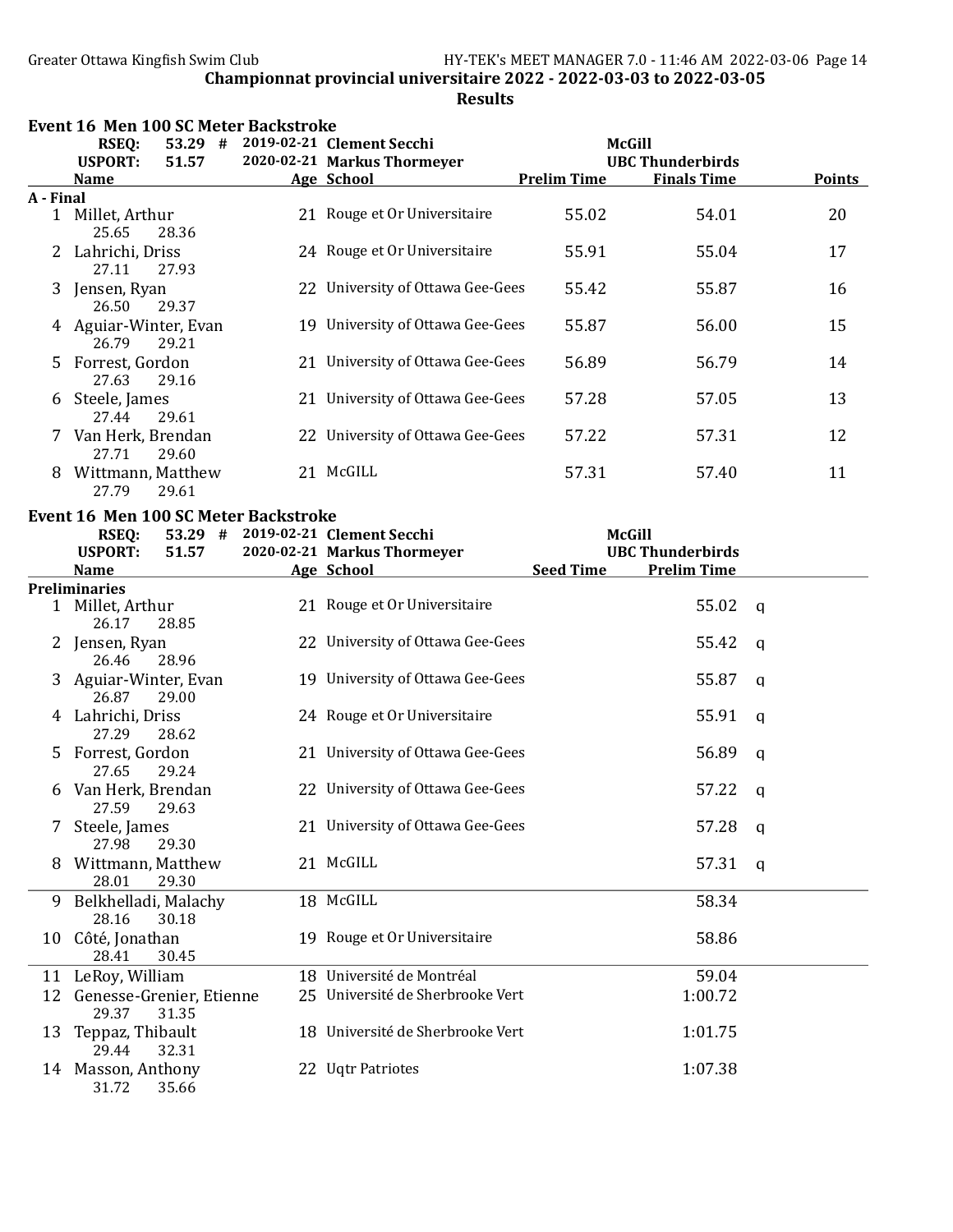| Results |
|---------|
|---------|

# Preliminaries ... (Event 16 Men 100 SC Meter Backstroke)

| <b>Name</b>                             | Age School                       | <b>Seed Time</b> | <b>Prelim Time</b> |
|-----------------------------------------|----------------------------------|------------------|--------------------|
| 15 Beaulieu, Nicolas<br>36.17<br>34.63  | 20 Université de Sherbrooke Vert |                  | 1:10.80            |
| --- Bourassa, Sam<br>28.79<br>26.77     | 20 University of Ottawa Gee-Gees |                  | X55.56             |
| --- Greenshields, Sam<br>28.28<br>30.75 | 18 University of Ottawa Gee-Gees |                  | X59.03             |

## Event 17 Women 100 SC Meter Breaststroke

|           |                              | RSEQ: 1:08.49 # |     | 2015-02-07 Marie-Soleil Jean-Lachapelle |                    | Montréal           |               |
|-----------|------------------------------|-----------------|-----|-----------------------------------------|--------------------|--------------------|---------------|
|           | <b>USPORT: 1:05.05</b>       |                 |     | 2020-02-20 Kelsey Wog                   |                    | <b>UM</b>          |               |
|           | <b>Name</b>                  |                 |     | Age School                              | <b>Prelim Time</b> | <b>Finals Time</b> | <b>Points</b> |
| A - Final |                              |                 |     |                                         |                    |                    |               |
|           | 1 Goyette, Tatyanna<br>32.59 | 37.03           | 21  | Université de Montréal                  | 1:10.54            | 1:09.62            | 20            |
|           | Ling, Elizabeth<br>32.30     | 37.58           | 19  | McGILL                                  | 1:10.74            | 1:09.88            | 17            |
|           | 3 Shearer, Lauren<br>33.44   | 38.06           | 23. | University of Ottawa Gee-Gees           | 1:10.99            | 1:11.50            | 16            |
|           | 4 Synishin, Marion<br>33.45  | 38.49           |     | 18 McGILL                               | 1:12.55            | 1:11.94            | 15            |
|           | 5 Ganski, Sarah<br>34.78     | 38.50           |     | 24 Université de Montréal               | 1:13.80            | 1:13.28            | 14            |
| 6         | Legault, Eve<br>34.90        | 38.88           | 20. | Université de Sherbrooke Vert           | 1:14.72            | 1:13.78            | 13            |
|           | Tan, Christina<br>34.72      | 40.37           | 19  | McGILL                                  | 1:13.85            | 1:15.09            | 12            |
| 8         | Mallon, Samantha<br>35.58    | 40.13           | 23. | University of Ottawa Gee-Gees           | 1:14.61            | 1:15.71            | 11            |

## Event 17 Women 100 SC Meter Breaststroke

|    | RSEQ: 1:08.49 #                        | 2015-02-07 Marie-Soleil Jean-Lachapelle | Montréal         |                    |     |
|----|----------------------------------------|-----------------------------------------|------------------|--------------------|-----|
|    | <b>USPORT: 1:05.05</b>                 | 2020-02-20 Kelsey Wog                   | <b>UM</b>        |                    |     |
|    | <b>Name</b>                            | Age School                              | <b>Seed Time</b> | <b>Prelim Time</b> |     |
|    | Preliminaries                          |                                         |                  |                    |     |
|    | 1 Goyette, Tatyanna<br>37.44<br>33.10  | 21 Université de Montréal               |                  | $1:10.54$ q        |     |
| 2  | Ling, Elizabeth<br>37.52<br>33.22      | 19 McGILL                               |                  | $1:10.74$ q        |     |
| 3  | Shearer, Lauren<br>33.31 37.68         | 23 University of Ottawa Gee-Gees        |                  | 1:10.99            | q   |
|    | 4 Synishin, Marion<br>33.93<br>38.62   | 18 McGILL                               |                  | 1:12.55            | - a |
| 5. | Ganski, Sarah<br>34.72<br>39.08        | 24 Université de Montréal               |                  | 1:13.80            | a   |
| 6  | Tan, Christina<br>34.65<br>39.20       | 19 McGILL                               |                  | 1:13.85            | q   |
| 7  | Mallon, Samantha<br>35.05<br>39.56     | 23 University of Ottawa Gee-Gees        |                  | 1:14.61            | a   |
| 8  | Legault, Eve<br>35.27<br>39.45         | 20 Université de Sherbrooke Vert        |                  | 1:14.72            | q   |
| 9  | Hanicque, Mélissande<br>35.20<br>39.56 | 21 Rouge et Or Universitaire            |                  | 1:14.76            |     |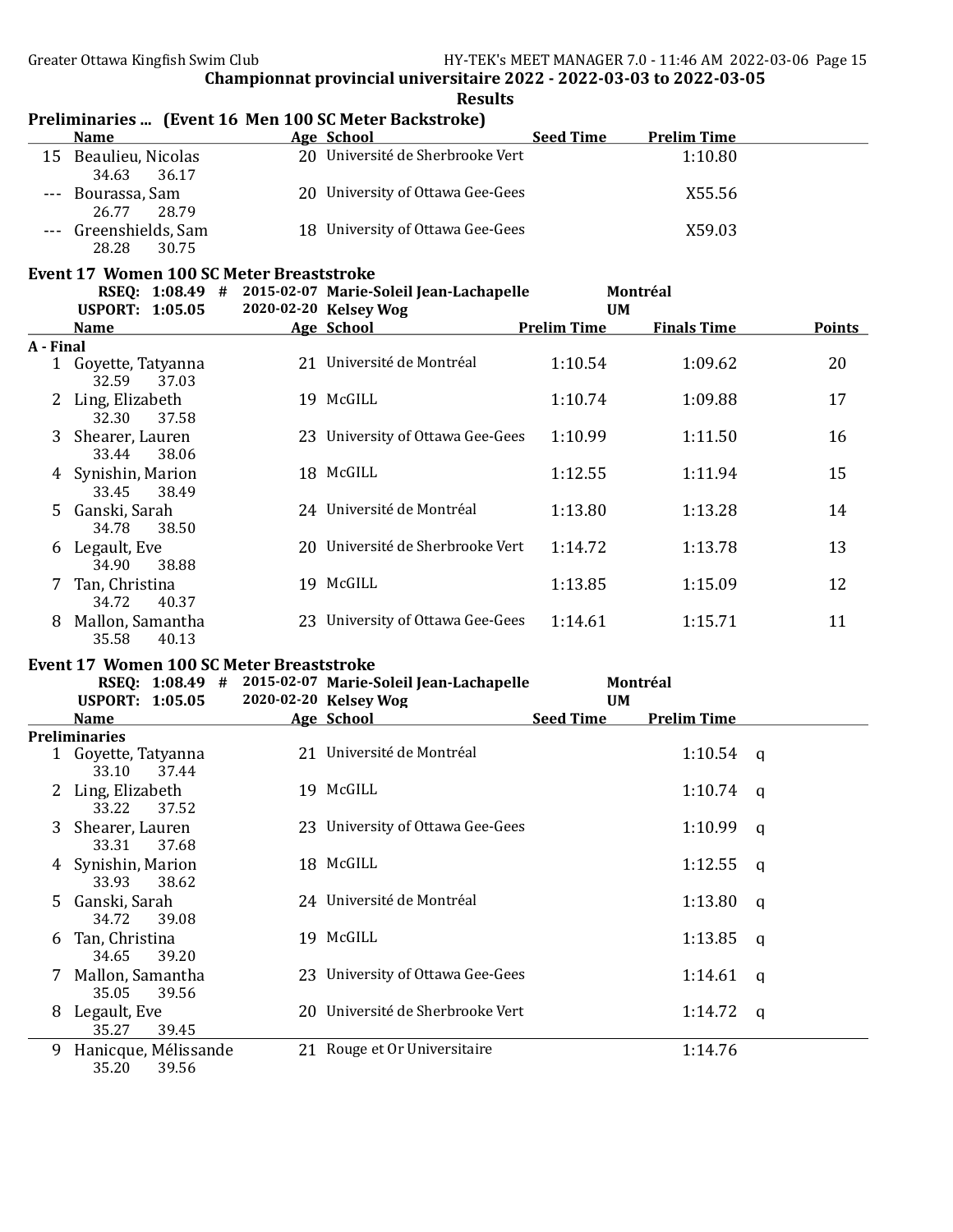|           |                                               | I Tenningi ies  Tevent 17 - Wonien 100 SC Meter Dreastströße J |                    |                    |               |
|-----------|-----------------------------------------------|----------------------------------------------------------------|--------------------|--------------------|---------------|
|           | <b>Name</b>                                   | Age School                                                     | <b>Seed Time</b>   | <b>Prelim Time</b> |               |
|           | 10 Lavoie, Véronique<br>35.29<br>39.70        | 19 Université de Sherbrooke Vert                               |                    | 1:14.99            |               |
|           | 11 Quinn, Margaret<br>34.71<br>40.81          | 18 University of Ottawa Gee-Gees                               |                    | 1:15.52            |               |
|           | 12 Nielson, Kate<br>36.54<br>41.02            | 21 University of Ottawa Gee-Gees                               |                    | 1:17.56            |               |
|           | 13 Hechache, Sara<br>36.78<br>41.03           | 20 Université de Sherbrooke Vert                               |                    | 1:17.81            |               |
|           | 14 Maille, Jade<br>38.10<br>42.70             | 23 Uqtr Patriotes                                              |                    | 1:20.80            |               |
|           | 15 Jeanson, Natacha<br>42.12<br>47.12         | 22 Université de Sherbrooke Vert                               |                    | 1:29.24            |               |
|           | Ellison, Sabine<br>36.86<br>41.06             | 19 University of Ottawa Gee-Gees                               |                    | X1:17.92           |               |
|           | <b>Event 18 Men 100 SC Meter Breaststroke</b> |                                                                |                    |                    |               |
|           | <b>RSEQ:</b>                                  | 59.88 # 2018-02-20 Jonathan Naisby                             |                    | <b>Sherbrooke</b>  |               |
|           | <b>USPORT:</b><br>59.07                       | 2017-02-23 Nick Kostiuk                                        | <b>UOFA</b>        |                    |               |
|           | <b>Name</b>                                   | <b>Age School</b>                                              | <b>Prelim Time</b> | <b>Finals Time</b> | <b>Points</b> |
| A - Final |                                               |                                                                |                    |                    |               |
|           | 1 Barrett, Will<br>28.26<br>32.31             | 21 University of Ottawa Gee-Gees                               | 1:02.31            | 1:00.57            | 20            |
|           | 2 Lemesle, Hugo<br>28.70<br>32.57             | 19 University of Ottawa Gee-Gees                               | 1:02.47            | 1:01.27            | 17            |
| 3         | Yu, Tengbo<br>29.43<br>32.66                  | 21 McGILL                                                      | 1:02.56            | 1:02.09            | 16            |
|           | 4 Wagner, Noah<br>29.25<br>33.02              | 20 University of Ottawa Gee-Gees                               | 1:02.74            | 1:02.27            | 15            |
| 5         | Linseisen, Erik<br>29.69<br>33.25             | 18 McGILL                                                      | 1:03.73            | 1:02.94            | 14            |
| 6         | Hein, William<br>30.54<br>33.69               | 21 McGILL                                                      | 1:05.48            | 1:04.23            | 13            |
|           | Sainton, Marcus                               | 20 Rouge et Or Universitaire                                   | 1:04.36            | 1:04.92            | 12            |

#### Results Preliminaries ... (Event 17 Women 100 SC Meter Breaststroke)

|                                               | 0.411100111110110000<br>30.48 34.44     |       |  |                                                  |                  |                    | -- |  |
|-----------------------------------------------|-----------------------------------------|-------|--|--------------------------------------------------|------------------|--------------------|----|--|
|                                               | 8 Carlyle-Locke, Cameron<br>30.65 35.22 |       |  | 20 McGILL                                        | 1:05.37          | 1:05.87            | 11 |  |
| <b>Event 18 Men 100 SC Meter Breaststroke</b> |                                         |       |  |                                                  |                  |                    |    |  |
|                                               | <b>RSEO:</b>                            |       |  | 59.88 # 2018-02-20 Jonathan Naisby               |                  | <b>Sherbrooke</b>  |    |  |
|                                               | <b>USPORT:</b>                          | 59.07 |  | 2017-02-23 Nick Kostiuk                          |                  | <b>UOFA</b>        |    |  |
|                                               | <b>Name</b>                             |       |  | Age School                                       | <b>Seed Time</b> | <b>Prelim Time</b> |    |  |
|                                               | Preliminaries                           |       |  | $\sim$ $\sim$ $\sim$ $\sim$ $\sim$ $\sim$ $\sim$ |                  |                    |    |  |

| Preliminaries |                 |                                  |             |  |  |  |  |  |
|---------------|-----------------|----------------------------------|-------------|--|--|--|--|--|
|               | Barrett, Will   | 21 University of Ottawa Gee-Gees | 1:02.31 q   |  |  |  |  |  |
|               | 29.58<br>32.73  |                                  |             |  |  |  |  |  |
|               | Lemesle, Hugo   | 19 University of Ottawa Gee-Gees | $1:02.47$ q |  |  |  |  |  |
|               | 29.96<br>32.51  |                                  |             |  |  |  |  |  |
| 3             | Yu, Tengbo      | 21 McGILL                        | 1:02.56 $q$ |  |  |  |  |  |
|               | 29.80<br>32.76  |                                  |             |  |  |  |  |  |
|               | 4 Wagner, Noah  | 20 University of Ottawa Gee-Gees | $1:02.74$ q |  |  |  |  |  |
|               | 29.58<br>33.16  |                                  |             |  |  |  |  |  |
| $5 -$         | Linseisen, Erik | 18 McGILL                        | $1:03.73$ q |  |  |  |  |  |
|               | 30.04<br>33.69  |                                  |             |  |  |  |  |  |
|               |                 |                                  |             |  |  |  |  |  |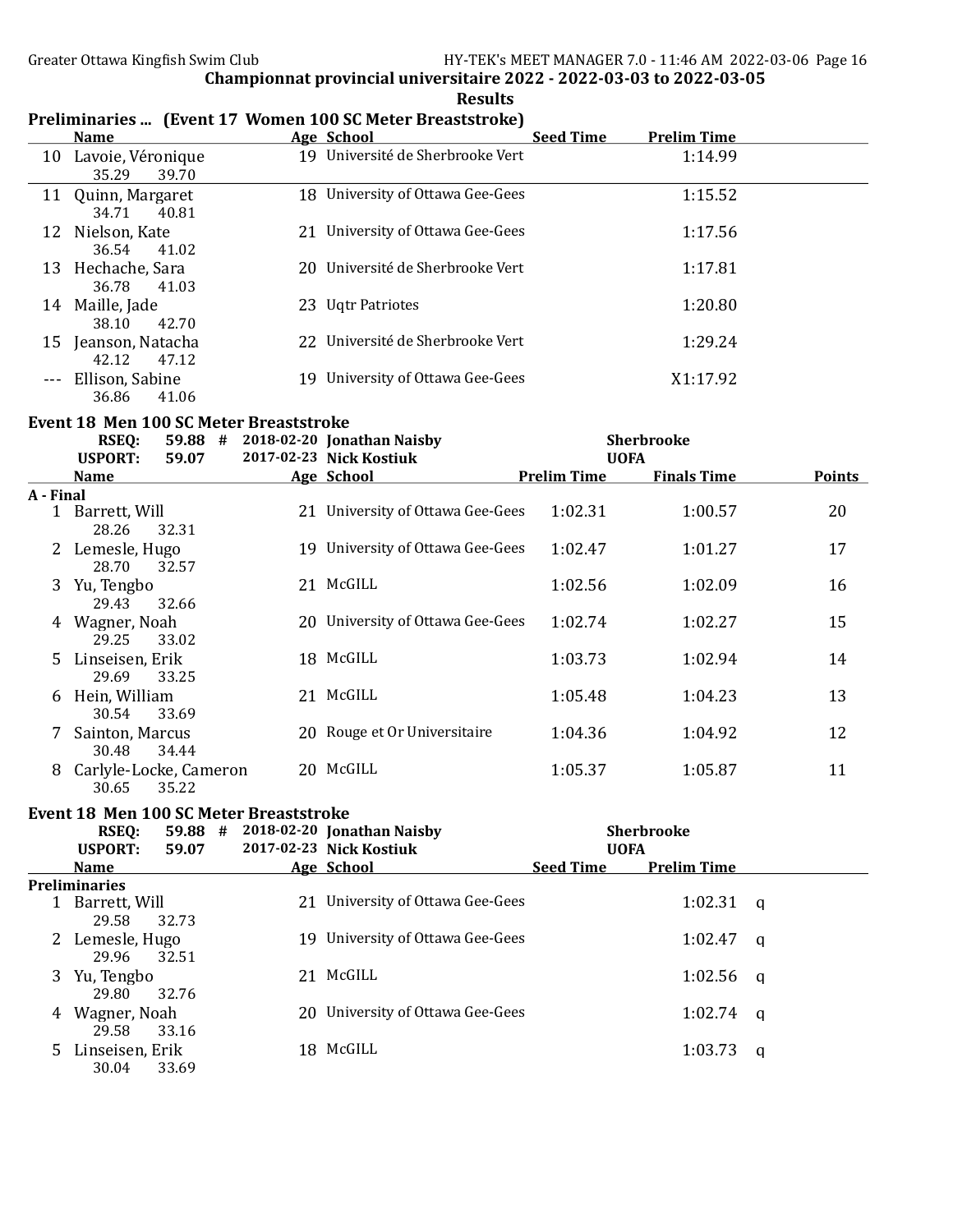|                  | <b>Name</b>                                              |                | Preliminaries  (Event 18 Men 100 SC Meter Breaststroke)<br>Age School | <b>Seed Time</b>   | <b>Prelim Time</b> |                |
|------------------|----------------------------------------------------------|----------------|-----------------------------------------------------------------------|--------------------|--------------------|----------------|
|                  | 6 Sainton, Marcus                                        |                | 20 Rouge et Or Universitaire                                          |                    | 1:04.36 $q$        |                |
|                  | 29.89<br>34.47                                           |                |                                                                       |                    |                    |                |
|                  | 7 Carlyle-Locke, Cameron<br>30.46<br>34.91               |                | 20 McGILL                                                             |                    | 1:05.37            | $\mathbf{q}$   |
|                  | 8 Hein, William<br>30.40<br>35.08                        |                | 21 McGILL                                                             |                    | 1:05.48            | q              |
|                  | 9 Coté, Vincent                                          |                | 21 Rouge et Or Universitaire                                          |                    | 1:05.52            |                |
|                  | 31.05<br>34.47<br>10 Lebel, Christophe<br>31.32<br>36.04 |                | 22 Uqtr Patriotes                                                     |                    | 1:07.36            |                |
|                  | 11 Cote-Tessier, Matis                                   |                | 20 Université de Sherbrooke Vert                                      |                    | 1:07.37            |                |
|                  | 31.20<br>36.17<br>12 Assi, Sasha                         |                | 21 Université de Montréal                                             |                    | 1:09.13            |                |
|                  | 32.85<br>36.28<br>13 Beaulieu, Charles                   |                | 21 Uqtr Patriotes                                                     |                    | 1:09.18            |                |
|                  | 31.68<br>37.50<br>14 Périard, Nicolas<br>33.06<br>37.49  |                | 22 Université de Sherbrooke Vert                                      |                    | 1:10.55            |                |
|                  | 15 Smith, Carl<br>34.87<br>38.55                         |                | 23 Université de Montréal                                             |                    | 1:13.42            |                |
|                  | --- Demers, Jamie<br>30.05<br>34.65                      |                | 22 University of Ottawa Gee-Gees                                      |                    | X1:04.70           |                |
|                  | --- Haycock, Jack<br>30.48<br>34.55                      |                | 19 University of Ottawa Gee-Gees                                      |                    | X1:05.03           |                |
|                  | --- Machell, Nicolas<br>30.07<br>35.05                   |                | 20 University of Ottawa Gee-Gees                                      |                    | X1:05.12           |                |
|                  | Event 19 Women 200 SC Meter Freestyle                    |                |                                                                       |                    |                    |                |
|                  |                                                          |                | RSEQ: 1:54.91 # 2017-02-24 Katerine Savard                            |                    | Montréal           |                |
|                  | <b>USPORT: 1:54.85</b>                                   |                | 2019-02-22 Rebecca Smith                                              | <b>UT</b>          |                    |                |
|                  | <b>Name</b>                                              |                | Age School                                                            | <b>Prelim Time</b> | <b>Finals Time</b> | <b>Points</b>  |
| A - Final        |                                                          |                |                                                                       |                    |                    |                |
|                  | 1 Arlandis, Anais<br>28.50<br>30.81                      | 31.03<br>31.17 | 24 Université de Montréal                                             | 2:03.54            | 2:01.51            | 20             |
|                  | 2 Yamashita-Ball, Adelle                                 |                | 23 University of Ottawa Gee-Gees                                      | 2:04.49            | 2:03.90            | 17             |
|                  | 29.14<br>31.08                                           | 32.02<br>31.66 |                                                                       |                    |                    |                |
|                  | 3 Beauchemin, Charlotte<br>28.72<br>31.41                | 31.91<br>31.88 | 24 Université de Montréal                                             | 2:06.93            | 2:03.92            | 16             |
|                  | 4 Ponsardin, Alice<br>29.32<br>32.12                     | 32.02<br>31.84 | 21 Rouge et Or Universitaire                                          | 2:06.68            | 2:05.30            | 15             |
| 5                | Meharg, Amy<br>29.83<br>32.28                            | 32.35<br>32.72 | 18 University of Ottawa Gee-Gees                                      | 2:07.83            | 2:07.18            | 14             |
| 6                | Elliott, Taylor<br>29.73<br>32.54                        | 32.58          | 18 University of Ottawa Gee-Gees                                      | 2:08.44            | 2:08.34            | 13             |
|                  | 7 Vachon, Florence                                       | 33.49          | 22 Université de Montréal                                             | 2:08.33            | 2:09.61            | 12             |
|                  | 30.34<br>32.55<br>8 Lo, Naomie                           | 33.22<br>33.50 | 19 McGILL                                                             | 2:06.16            | 2:10.48            | 11             |
|                  | 30.22<br>32.71                                           | 33.88<br>33.67 |                                                                       |                    |                    |                |
| <b>B</b> - Final |                                                          |                | 20 Rouge et Or Universitaire                                          | 2:09.54            | 2:08.83            | 9              |
|                  | 9 Carrière, Rosalie<br>30.27<br>33.82                    | 32.78<br>31.96 |                                                                       |                    |                    |                |
|                  | 10 Miller, Erin                                          |                | 22 McGILL                                                             | 2:08.87            | 2:09.05            | $\overline{7}$ |
|                  | 30.11<br>32.88                                           | 33.77<br>32.29 |                                                                       |                    |                    |                |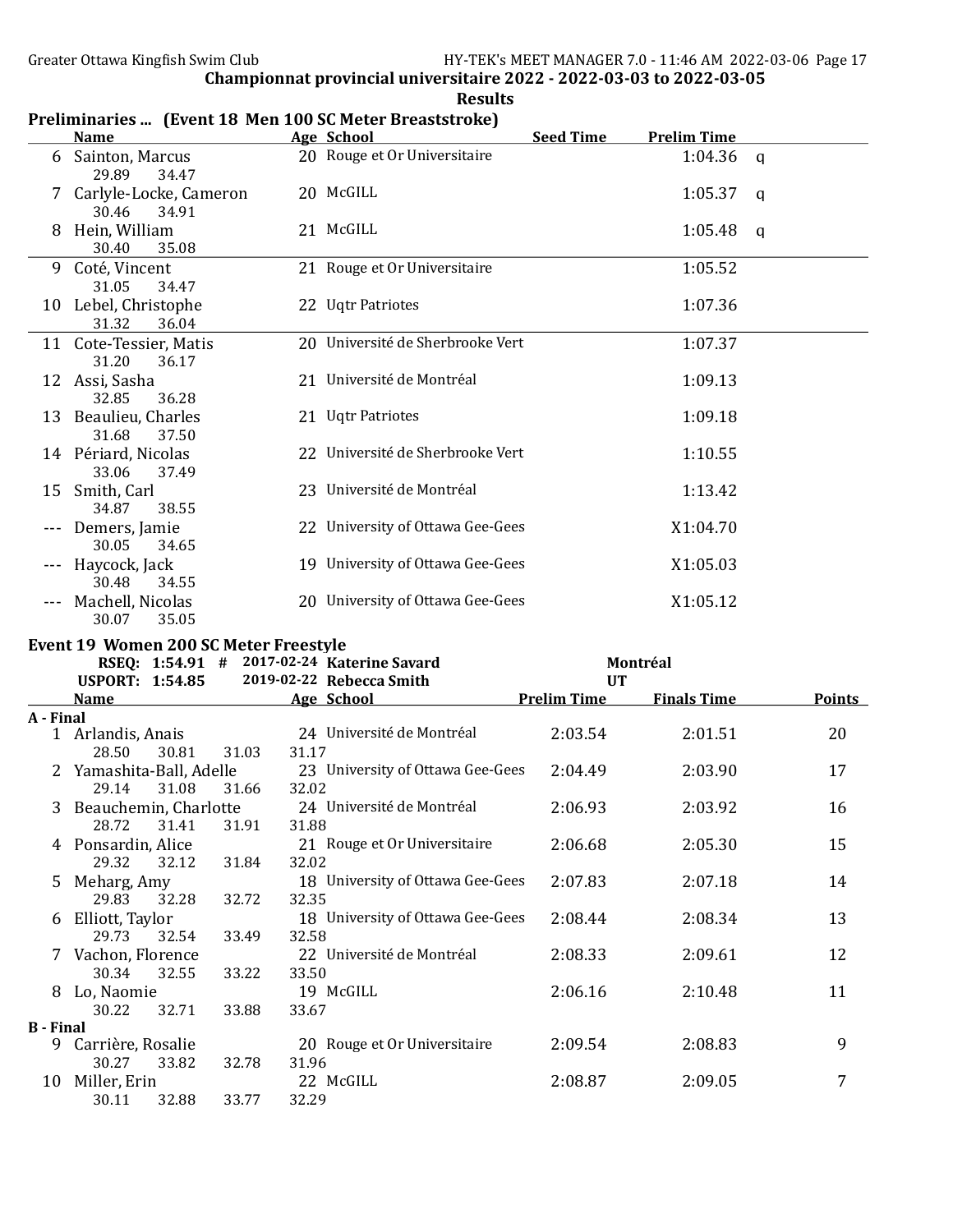Results

|    | $\frac{1}{2}$ and $\frac{1}{2}$ and $\frac{1}{2}$ are not the set of $\frac{1}{2}$ and $\frac{1}{2}$<br><b>Name</b> |             |       | <b>Example 2018</b> Age School <b>Age School</b> | <b>Prelim Time</b> | <b>Finals Time</b> |             | Points         |
|----|---------------------------------------------------------------------------------------------------------------------|-------------|-------|--------------------------------------------------|--------------------|--------------------|-------------|----------------|
|    | 11 Letourneau, Anne-Gaëlle                                                                                          |             |       | 21 Université de Sherbrooke Vert                 | 2:09.51            | 2:09.08            |             | 6              |
|    | 30.70<br>32.54                                                                                                      | 33.43       | 32.41 |                                                  |                    |                    |             |                |
|    | 12 Savard, Gabrielle                                                                                                |             |       | 22 Rouge et Or Universitaire                     | 2:11.01            | 2:10.04            |             | 5              |
|    | 30.33<br>33.00                                                                                                      | 33.14       | 33.57 |                                                  |                    |                    |             |                |
|    | 13 Roch, Carolane                                                                                                   |             |       | 23 Rouge et Or Universitaire                     | 2:10.98            | 2:10.91            |             | 4              |
|    | 30.28<br>32.90                                                                                                      | 33.32       | 34.41 |                                                  |                    |                    |             |                |
|    | 14 Sanderson, Clare                                                                                                 |             |       | 20 McGILL                                        | 2:10.17            | 2:11.75            |             | 3              |
|    | 31.11<br>33.37                                                                                                      | 33.85       | 33.42 |                                                  |                    |                    |             |                |
|    | 15 Stejskal, Cassandra                                                                                              |             |       | 21 Université de Sherbrooke Vert                 | 2:10.08            | 2:12.08            |             | $\overline{2}$ |
|    | 31.02<br>33.37                                                                                                      | 34.04       | 33.65 |                                                  |                    |                    |             |                |
|    | 16 Dagenais, Noémie                                                                                                 |             |       | 22 Université de Montréal                        | 2:11.91            | 2:17.36            |             |                |
|    | 31.53<br>34.81                                                                                                      | 36.02       | 35.00 |                                                  |                    |                    |             |                |
|    | <b>Event 19 Women 200 SC Meter Freestyle</b>                                                                        |             |       |                                                  |                    |                    |             |                |
|    | RSEQ: 1:54.91 # 2017-02-24 Katerine Savard                                                                          |             |       |                                                  |                    | Montréal           |             |                |
|    | <b>USPORT: 1:54.85</b>                                                                                              |             |       | 2019-02-22 Rebecca Smith                         | <b>UT</b>          |                    |             |                |
|    | Name Age School                                                                                                     |             |       |                                                  | Seed Time          | <b>Prelim Time</b> |             |                |
|    | <b>Preliminaries</b>                                                                                                |             |       | 24 Université de Montréal                        |                    | 2:03.54            |             |                |
|    | 1 Arlandis, Anais<br>30.91<br>28.06                                                                                 | 31.97       | 32.60 |                                                  |                    |                    | q           |                |
|    | 2 Yamashita-Ball, Adelle                                                                                            |             |       | 23 University of Ottawa Gee-Gees                 |                    | 2:04.49            | q           |                |
|    | 28.99<br>31.02                                                                                                      | 31.97       | 32.51 |                                                  |                    |                    |             |                |
| 3  | Lo, Naomie                                                                                                          |             |       | 19 McGILL                                        |                    | 2:06.16            | q           |                |
|    | 30.13<br>31.75                                                                                                      | 32.47       | 31.81 |                                                  |                    |                    |             |                |
|    | 4 Ponsardin, Alice                                                                                                  |             |       | 21 Rouge et Or Universitaire                     |                    | 2:06.68            | a           |                |
|    | 29.06<br>31.84                                                                                                      | 32.94       | 32.84 |                                                  |                    |                    |             |                |
| 5. | Beauchemin, Charlotte                                                                                               |             |       | 24 Université de Montréal                        |                    | 2:06.93            | a           |                |
|    | 29.44<br>32.09                                                                                                      | 32.87       | 32.53 |                                                  |                    |                    |             |                |
| 6  | Meharg, Amy                                                                                                         |             |       | 18 University of Ottawa Gee-Gees                 |                    | 2:07.83            | a           |                |
|    | 29.33<br>32.14                                                                                                      | 33.35       | 33.01 |                                                  |                    |                    |             |                |
|    | Vachon, Florence                                                                                                    |             |       | 22 Université de Montréal                        |                    | 2:08.33            | q           |                |
|    | 30.47<br>32.50                                                                                                      | 32.37       | 32.99 |                                                  |                    |                    |             |                |
| 8  | Elliott, Taylor                                                                                                     |             |       | 18 University of Ottawa Gee-Gees                 |                    | 2:08.44            | q           |                |
|    | 29.62<br>32.31                                                                                                      | 33.30       | 33.21 |                                                  |                    |                    |             |                |
| 9  | Miller, Erin                                                                                                        |             |       | 22 McGILL                                        |                    | 2:08.87            | $\mathbf q$ |                |
|    | 32.63<br>30.43                                                                                                      | 32.83       | 32.98 |                                                  |                    |                    |             |                |
|    | 10 Letourneau, Anne-Gaëlle                                                                                          |             |       | 21 Université de Sherbrooke Vert                 |                    | 2:09.51            | q           |                |
|    | 32.86<br>30.20                                                                                                      | 33.98 32.47 |       |                                                  |                    |                    |             |                |
|    | 11 Carrière, Rosalie                                                                                                |             |       | 20 Rouge et Or Universitaire                     |                    | 2:09.54            | a           |                |
|    | 30.79<br>33.30                                                                                                      | 33.09       | 32.36 | 21 Université de Sherbrooke Vert                 |                    |                    |             |                |
|    | 12 Stejskal, Cassandra<br>29.71<br>32.62                                                                            | 33.35       | 34.40 |                                                  |                    | 2:10.08            | q           |                |
|    | 13 Sanderson, Clare                                                                                                 |             |       | 20 McGILL                                        |                    | 2:10.17            |             |                |
|    | 30.84<br>32.77                                                                                                      | 33.38       | 33.18 |                                                  |                    |                    | q           |                |
|    | 14 Roch, Carolane                                                                                                   |             |       | 23 Rouge et Or Universitaire                     |                    | 2:10.98            |             |                |
|    | 31.00<br>33.28                                                                                                      | 33.14       | 33.56 |                                                  |                    |                    | q           |                |
|    | 15 Savard, Gabrielle                                                                                                |             |       | 22 Rouge et Or Universitaire                     |                    | 2:11.01            | q           |                |
|    | 30.47<br>32.88                                                                                                      | 33.41       | 34.25 |                                                  |                    |                    |             |                |
| 16 | Dagenais, Noémie                                                                                                    |             |       | 22 Université de Montréal                        |                    | 2:11.91            | q           |                |
|    | 30.52<br>33.70                                                                                                      | 34.74       | 32.95 |                                                  |                    |                    |             |                |
|    | 17 Cassivi-Vermette, Maeva                                                                                          |             |       | 20 Université de Sherbrooke Vert                 |                    | 2:12.22            |             |                |
|    | 30.45<br>32.94                                                                                                      | 33.78       | 35.05 |                                                  |                    |                    |             |                |

# B - Final ... (Event 19 Women 200 SC Meter Freestyle)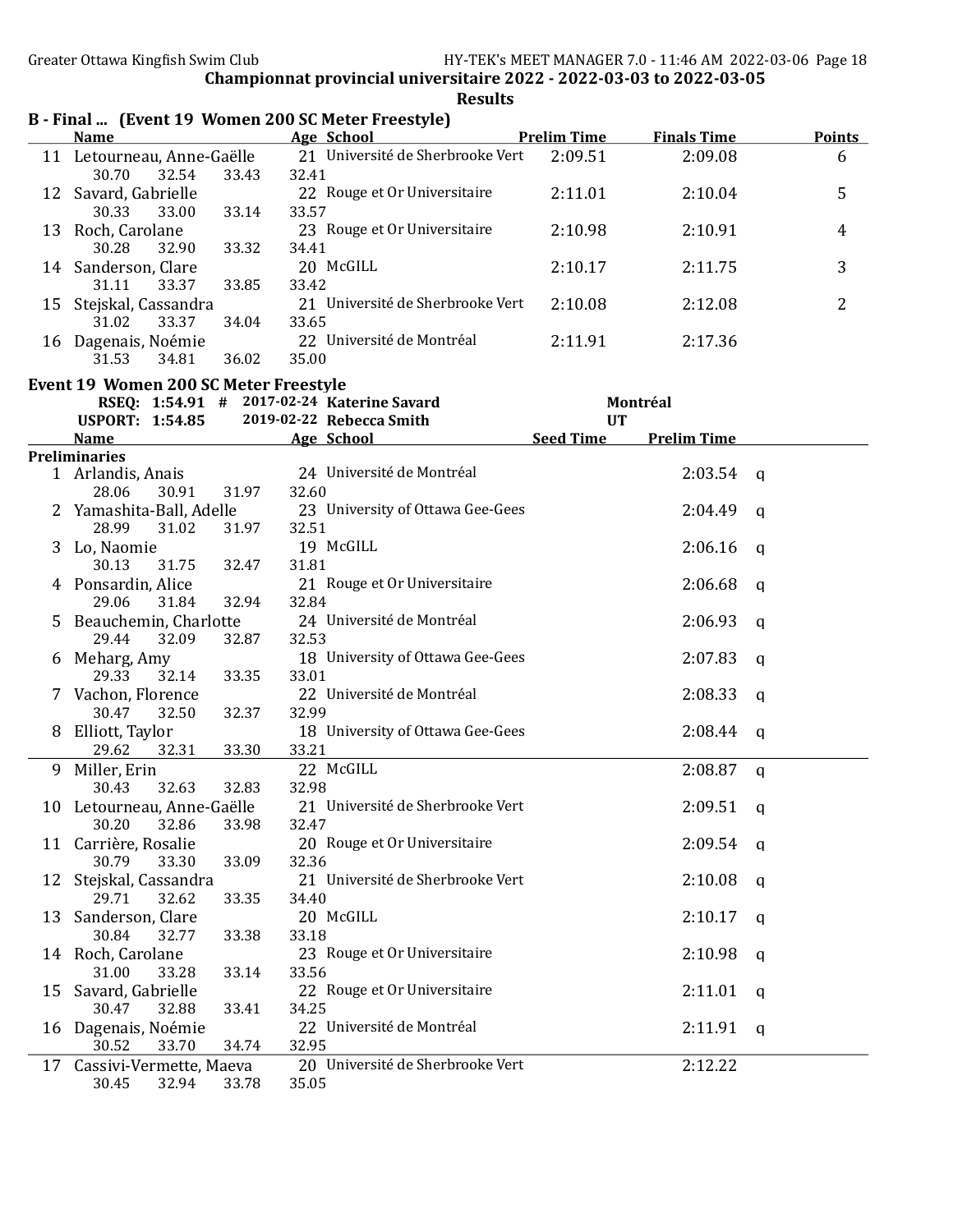|                  |                                               |                | Preliminaries  (Event 19 Women 200 SC Meter Freestyle)             |                            |                    |               |
|------------------|-----------------------------------------------|----------------|--------------------------------------------------------------------|----------------------------|--------------------|---------------|
|                  | <b>Name</b>                                   |                | Age School                                                         | <b>Seed Time</b>           | <b>Prelim Time</b> |               |
|                  | 18 Shemilt, Sydney<br>30.49<br>33.75          | 34.65          | 18 McGILL<br>34.49                                                 |                            | 2:13.38            |               |
| 19               | Gagné, Clara<br>31.17<br>33.32                | 35.00          | 22 Rouge et Or Universitaire<br>35.51                              |                            | 2:15.00            |               |
|                  | 20 Vigneault-Larocque, Jaël<br>31.61<br>34.99 |                | 23 Uqtr Patriotes<br>34.25                                         |                            | 2:16.01            |               |
|                  | 21 Chenail Lafond, Juliette<br>32.13<br>34.54 | 35.16<br>35.04 | 21 Université de Montréal<br>34.79                                 |                            | 2:16.50            |               |
|                  | 22 Trépanier, Stéphanie<br>32.03<br>35.11     | 36.06          | 21 Université de Sherbrooke Vert<br>36.19                          |                            | 2:19.39            |               |
|                  | 37.99<br>40.74                                | 42.29          | 23 Duchesne_S7SB7SM7, Sabrii 20 Rouge et Or Universitaire<br>41.94 |                            | 2:42.96            |               |
|                  | Event 20 Men 200 SC Meter Freestyle           |                |                                                                    |                            |                    |               |
|                  | <b>USPORT: 1:43.31</b>                        | 2009           | RSEQ: 1:46.79 # 2019-02-22 Davide Casarin<br><b>Colin Russell</b>  | <b>Ottawa</b><br><b>UT</b> |                    |               |
|                  | <b>Name</b>                                   |                | <b>Age School</b>                                                  | <b>Prelim Time</b>         | <b>Finals Time</b> | <b>Points</b> |
| A - Final        |                                               |                |                                                                    |                            |                    |               |
|                  | 1 Collin, Pablo<br>25.66<br>27.33             | 27.75          | 20 McGILL<br>27.87                                                 | 1:51.45                    | 1:48.61            | 20            |
|                  | Laperle, Vincent                              |                | 23 Université de Montréal                                          | 1:50.90                    | 1:50.18            | 17            |
|                  | 25.82<br>27.37                                | 27.99          | 29.00                                                              |                            |                    |               |
| 3                | Beaudin-Bolduc, Nathan<br>26.45<br>27.91      | 28.38          | 23 Rouge et Or Universitaire<br>27.88                              | 1:51.87                    | 1:50.62            | 16            |
| 4                | Schiffmann, Nathan<br>25.85<br>27.69          | 29.02          | 21 University of Ottawa Gee-Gees<br>28.33                          | 1:50.62                    | 1:50.89            | 15            |
| 5                | Martin, John Vineyard<br>25.99<br>28.19       | 29.26          | 20 McGILL<br>29.26                                                 | 1:52.96                    | 1:52.70            | 14            |
| 6                | Bélanger, Samuel<br>26.50<br>29.03            | 28.69          | 25 Rouge et Or Universitaire<br>28.55                              | 1:53.30                    | 1:52.77            | 13            |
| 7                | Lafleur, Maxime                               |                | 20 Université de Sherbrooke Vert                                   | 1:53.26                    | 1:53.03            | 12            |
|                  | 25.67<br>28.48                                | 29.68          | 29.20<br>21 McGILL                                                 |                            |                    | 11            |
|                  | Dehem-Lemelin, Bruno<br>26.69<br>28.40        | 29.63          | 29.88                                                              | 1:53.10                    | 1:54.60            |               |
| <b>B</b> - Final |                                               |                |                                                                    |                            |                    |               |
| 9                | Bertrand, Louis<br>26.04 27.95                | 28.23          | 20 University of Ottawa Gee-Gees<br>30.05                          | 1:53.35                    | 1:52.27            | 9             |
|                  | 10 Bongers, Nils                              |                | 20 Rouge et Or Universitaire                                       | 1:53.91                    | 1:53.77            | 7             |
|                  | 27.04<br>28.82<br>11 Shearer, Colin           | 29.42          | 28.49<br>18 University of Ottawa Gee-Gees                          | 1:53.58                    | 1:54.03            | 6             |
|                  | 27.03<br>28.78                                | 29.18          | 29.04                                                              |                            |                    |               |
|                  | 12 Younes, Alexandre<br>26.86<br>29.41        | 28.87          | 21 McGILL<br>29.12                                                 | 1:54.85                    | 1:54.26            | 5             |
|                  | 13 McLeod, Lorne<br>27.54<br>29.52            | 29.29          | 20 McGILL<br>29.06                                                 | 1:55.06                    | 1:55.41            | 4             |
|                  | 14 Brenken, David<br>26.97<br>29.22           | 29.81          | 22 McGILL<br>30.32                                                 | 1:54.85                    | 1:56.32            | 3             |
|                  | 15 Duval, Raphael<br>27.72<br>30.03           | 29.87          | 23 Rouge et Or Universitaire<br>29.44                              | 1:56.97                    | 1:57.06            | 2             |
|                  | 16 Nickerson, Judson<br>27.72<br>30.44        | 30.82          | 21 University of Ottawa Gee-Gees<br>29.83                          | 1:56.10                    | 1:58.81            | $\mathbf{1}$  |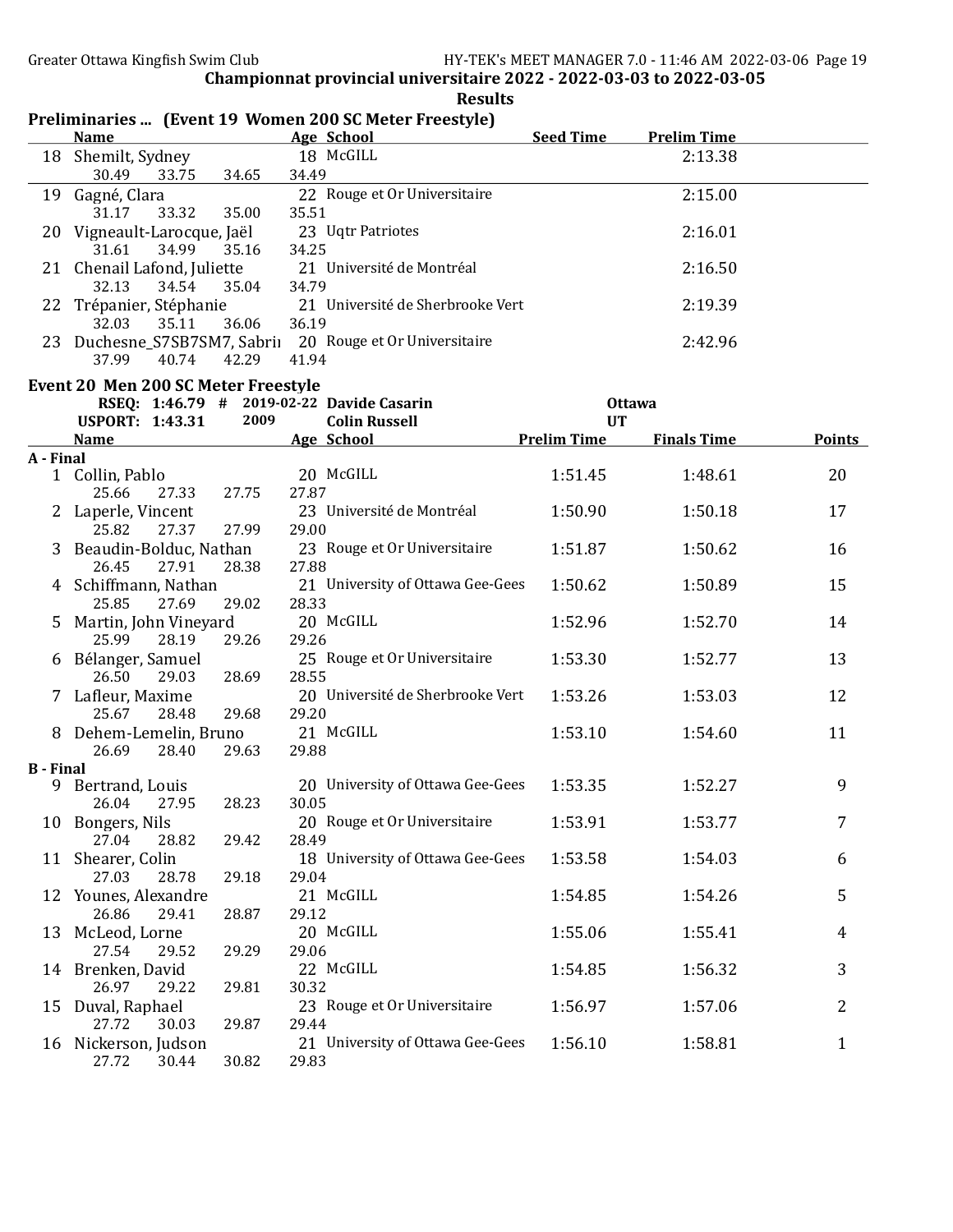|    | Event 20 Men 200 SC Meter Freestyle               |       |       |                                                          |                  |                    |              |
|----|---------------------------------------------------|-------|-------|----------------------------------------------------------|------------------|--------------------|--------------|
|    | RSEQ: 1:46.79 # 2019-02-22 Davide Casarin         |       |       |                                                          | <b>Ottawa</b>    |                    |              |
|    | <b>USPORT: 1:43.31</b>                            | 2009  |       | <b>Colin Russell</b>                                     | <b>UT</b>        |                    |              |
|    | <b>Name</b><br><b>Preliminaries</b>               |       |       | Age School                                               | <b>Seed Time</b> | <b>Prelim Time</b> |              |
|    | 1 Schiffmann, Nathan<br>26.26<br>28.30            | 28.35 | 27.71 | 21 University of Ottawa Gee-Gees                         |                  | 1:50.62            | $\mathsf{q}$ |
|    | 2 Laperle, Vincent<br>25.94<br>28.48              | 28.52 | 27.96 | 23 Université de Montréal                                |                  | 1:50.90            | $\mathsf{q}$ |
| 3  | Collin, Pablo<br>25.90<br>28.06                   | 28.67 | 28.82 | 20 McGILL                                                |                  | 1:51.45            | q            |
|    | 4 Beaudin-Bolduc, Nathan<br>26.45<br>27.90        | 28.67 | 28.85 | 23 Rouge et Or Universitaire                             |                  | 1:51.87            | $\mathsf{q}$ |
| 5  | Martin, John Vineyard<br>28.49<br>25.81           | 29.13 | 29.53 | 20 McGILL                                                |                  | 1:52.96            | $\mathsf{q}$ |
|    | 6 Dehem-Lemelin, Bruno<br>26.32<br>28.46          | 29.30 | 29.02 | 21 McGILL                                                |                  | 1:53.10            | q            |
|    | 7 Lafleur, Maxime                                 | 29.49 | 29.86 | 20 Université de Sherbrooke Vert                         |                  | 1:53.26            | q            |
|    | 8 Bélanger, Samuel<br>25.47<br>28.73              | 29.67 | 29.43 | 25 Rouge et Or Universitaire                             |                  | 1:53.30            | q            |
|    | 9 Bertrand, Louis<br>25.89<br>28.23               | 28.98 | 30.25 | 20 University of Ottawa Gee-Gees                         |                  | 1:53.35            | q            |
|    | 10 Shearer, Colin<br>26.83<br>28.94               | 29.02 | 28.79 | 18 University of Ottawa Gee-Gees                         |                  | 1:53.58            | q            |
|    | 11 Bongers, Nils<br>26.99<br>28.56                | 29.05 | 29.31 | 20 Rouge et Or Universitaire                             |                  | 1:53.91            | q            |
|    | *12 Younes, Alexandre<br>26.52<br>29.17           | 29.41 | 29.75 | 21 McGILL                                                |                  | 1:54.85            | q            |
|    | *12 Brenken, David<br>27.02<br>28.99              | 29.28 | 29.56 | 22 McGILL                                                |                  | 1:54.85            | $\mathsf{q}$ |
|    | 14 McLeod, Lorne<br>26.91<br>29.03                | 29.69 | 29.43 | 20 McGILL                                                |                  | 1:55.06            | q            |
|    | 15 Nickerson, Judson<br>27.41<br>28.95            | 30.02 | 29.72 | 21 University of Ottawa Gee-Gees                         |                  | 1:56.10            | $\mathsf{q}$ |
|    | 16 Duval, Raphael<br>27.66<br>29.65               | 29.75 | 29.91 | 23 Rouge et Or Universitaire                             |                  | 1:56.97            | q            |
|    | 17 Desjardins-Labelle, Alexandı<br>27.16<br>29.48 | 31.02 | 29.94 | 25 Université de Montréal                                |                  | 1:57.60            |              |
| 18 | Boyd, Thomas<br>29.05<br>26.37                    | 30.58 | 32.35 | 20 University of Ottawa Gee-Gees                         |                  | 1:58.35            |              |
|    | 19 Bilodeau, Thomas<br>27.38<br>29.31             | 30.72 | 31.94 | 21 Université de Sherbrooke Vert                         |                  | 1:59.35            |              |
| 20 | Subero, Pablo<br>27.45<br>29.41                   | 31.12 | 31.90 | 19 Université de Montréal                                |                  | 1:59.88            |              |
|    | 21 Zheng, Allen<br>26.88<br>29.28                 | 31.06 | 33.33 | 20 University of Ottawa Gee-Gees                         |                  | 2:00.55            |              |
| 22 | Marion, Clovis<br>27.40<br>30.64                  | 31.91 | 32.32 | 20 Université de Sherbrooke Vert                         |                  | 2:02.27            |              |
| 23 | Jolicoeur-Desroches, Antoin<br>28.36<br>31.40     | 32.78 | 31.96 | 28 Université de Sherbrooke Vert                         |                  | 2:04.50            |              |
|    | 29.34<br>32.53                                    | 33.50 | 33.88 | 24 Châtelain-Laflamme, Antoine 24 Université de Montréal |                  | 2:09.25            |              |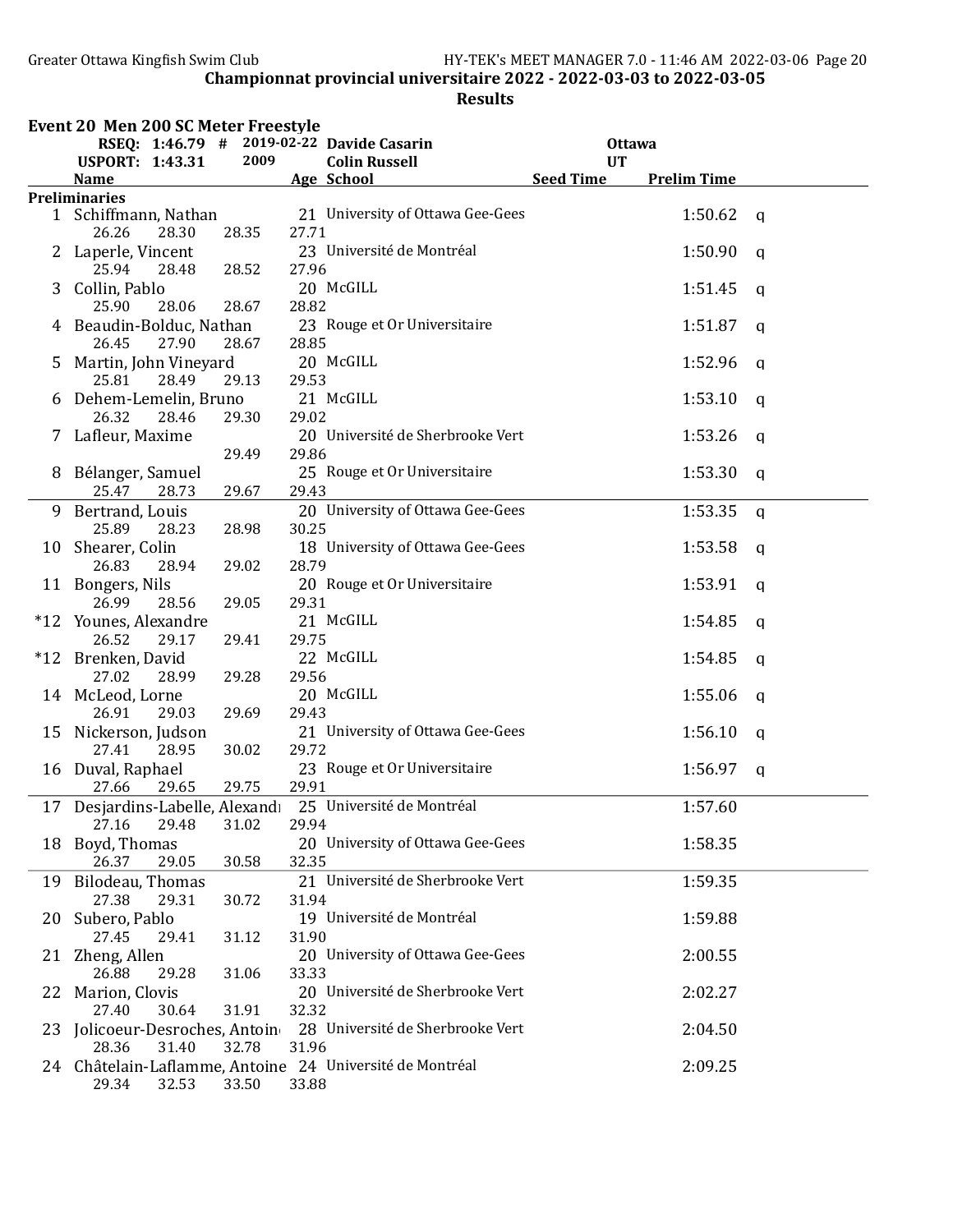|                  | Preliminaries  (Event 20 Men 200 SC Meter Freestyle)<br><b>Name</b> |       | Age School                         | <b>Seed Time</b>   | <b>Prelim Time</b> |              |                         |
|------------------|---------------------------------------------------------------------|-------|------------------------------------|--------------------|--------------------|--------------|-------------------------|
|                  |                                                                     |       |                                    |                    |                    |              |                         |
|                  | --- Mbobela, Jakob                                                  |       | 18 University of Ottawa Gee-Gees   |                    | X1:56.35           |              |                         |
|                  | 27.46<br>29.04<br>29.51                                             | 30.34 |                                    |                    |                    |              |                         |
|                  | Mailloux, Jackson                                                   |       | 19 University of Ottawa Gee-Gees   |                    | X1:57.67           |              |                         |
|                  | 26.92<br>29.72<br>30.53                                             | 30.50 |                                    |                    |                    |              |                         |
|                  | <b>Event 21 Women 50 SC Meter Butterfly</b>                         |       |                                    |                    |                    |              |                         |
|                  | <b>RSEQ:</b>                                                        |       | 25.86 # 2017-02-25 Katerine Savard |                    | Montréal           |              |                         |
|                  | <b>USPORT:</b><br>25.86                                             |       | 2017-02-24 Katerine Savard         |                    | <b>UDEM</b>        |              |                         |
|                  | <b>Name</b>                                                         |       | Age School                         | <b>Prelim Time</b> | <b>Finals Time</b> |              | <b>Points</b>           |
| A - Final        |                                                                     |       |                                    |                    |                    |              |                         |
|                  | 1 Arlandis, Anais                                                   |       | 24 Université de Montréal          | 27.68              | 27.75              |              | 20                      |
| 2                | Cara, Axelle                                                        |       | 24 Rouge et Or Universitaire       | 28.13              | 27.83              |              | 17                      |
| 3                | McMurray, Cailin                                                    |       | 20 McGILL                          | 28.27              | 28.49              |              | 16                      |
| 4                | Sarty, Isabel                                                       |       | 22 McGILL                          | 28.76              | 28.72              |              | 15                      |
| 5                | Cousineau, Juliette                                                 |       | 22 Uqtr Patriotes                  | 29.24              | 29.06              |              | 14                      |
| 6                | McKinley, Abby                                                      |       | 18 University of Ottawa Gee-Gees   | 29.27              | 29.08              |              | 13                      |
| 7                | Walker-deJong, Shaunna                                              |       | 20 University of Ottawa Gee-Gees   | 29.34              | 29.21              |              | 12                      |
| 8                | Burwell, Maclaren                                                   |       | 19 McGILL                          | 29.48              | 29.94              |              | 11                      |
| <b>B</b> - Final |                                                                     |       |                                    |                    |                    |              |                         |
|                  | 9 Peel, Katherine                                                   |       | 22 University of Ottawa Gee-Gees   | 29.80              | 29.22              |              | $\boldsymbol{9}$        |
|                  | 10 Polley, Katie                                                    |       | 21 University of Ottawa Gee-Gees   | 29.90              | 29.30              |              | 7                       |
|                  | 11 Claassens, Talea                                                 |       | 21 University of Ottawa Gee-Gees   | 29.79              | 29.55              |              | 6                       |
|                  | 12 Kanaan, Malorie                                                  |       | 23 University of Ottawa Gee-Gees   | 30.38              | 29.94              |              | 5                       |
|                  | 13 Na, Katie                                                        |       | 21 McGILL                          | 30.57              | 30.26              |              | $\overline{\mathbf{4}}$ |
| 14               | Sheedy, Anne-Sophie                                                 |       | 25 Rouge et Or Universitaire       | 30.55              | 30.36              |              | 3                       |
| 15               | Anderson, Sarah                                                     |       | 20 Rouge et Or Universitaire       | 30.59              | 30.43              |              | $\overline{2}$          |
|                  | 16 Gagné, Mélanie                                                   |       | 23 Université de Montréal          | 30.85              | 30.70              |              |                         |
|                  |                                                                     |       |                                    |                    |                    |              |                         |
|                  | <b>Event 21 Women 50 SC Meter Butterfly</b><br><b>RSEQ:</b>         |       | 25.86 # 2017-02-25 Katerine Savard |                    | Montréal           |              |                         |
|                  | <b>USPORT:</b><br>25.86                                             |       | 2017-02-24 Katerine Savard         |                    | <b>UDEM</b>        |              |                         |
|                  | <b>Name</b>                                                         |       | Age School                         | <b>Seed Time</b>   | <b>Prelim Time</b> |              |                         |
|                  | <b>Preliminaries</b>                                                |       |                                    |                    |                    |              |                         |
|                  | 1 Arlandis, Anais                                                   |       | 24 Université de Montréal          |                    | 27.68              | q            |                         |
|                  | 2 Cara, Axelle                                                      |       | 24 Rouge et Or Universitaire       |                    | 28.13              | q            |                         |
| 3                | McMurray, Cailin                                                    |       | 20 McGILL                          |                    | 28.27              | q            |                         |
| $\overline{4}$   | Sarty, Isabel                                                       |       | 22 McGILL                          |                    | 28.76              | $\mathsf{q}$ |                         |
| 5                | Cousineau, Juliette                                                 |       | 22 Uqtr Patriotes                  |                    | 29.24              | q            |                         |
| 6                | McKinley, Abby                                                      |       | 18 University of Ottawa Gee-Gees   |                    | 29.27              | q            |                         |
| 7                | Walker-deJong, Shaunna                                              |       | 20 University of Ottawa Gee-Gees   |                    | 29.34              | q            |                         |
| 8                | Burwell, Maclaren                                                   |       | 19 McGILL                          |                    | 29.48              | q            |                         |
| 9                | Claassens, Talea                                                    |       | 21 University of Ottawa Gee-Gees   |                    | 29.79              |              |                         |
|                  |                                                                     |       | 22 University of Ottawa Gee-Gees   |                    |                    | $\mathbf q$  |                         |
| 10               | Peel, Katherine                                                     |       | University of Ottawa Gee-Gees      |                    | 29.80              | q            |                         |
| 11               | Polley, Katie                                                       | 21    | University of Ottawa Gee-Gees      |                    | 29.90              | q            |                         |
| 12               | Kanaan, Malorie                                                     | 23    |                                    |                    | 30.38              | q            |                         |
| 13               | Sheedy, Anne-Sophie                                                 | 25    | Rouge et Or Universitaire          |                    | 30.55              | q            |                         |
| 14               | Na, Katie                                                           | 21    | McGILL                             |                    | 30.57              | q            |                         |
| 15               | Anderson, Sarah                                                     |       | 20 Rouge et Or Universitaire       |                    | 30.59              | q            |                         |
| 16               | Gagné, Mélanie                                                      | 23    | Université de Montréal             |                    | 30.85              | q            |                         |
| 17               | Czech, Justine                                                      |       | 20 Université de Sherbrooke Vert   |                    | 30.99              |              |                         |
| 18               | Duchesne, Megan                                                     |       | 23 Rouge et Or Universitaire       |                    | 31.49              |              |                         |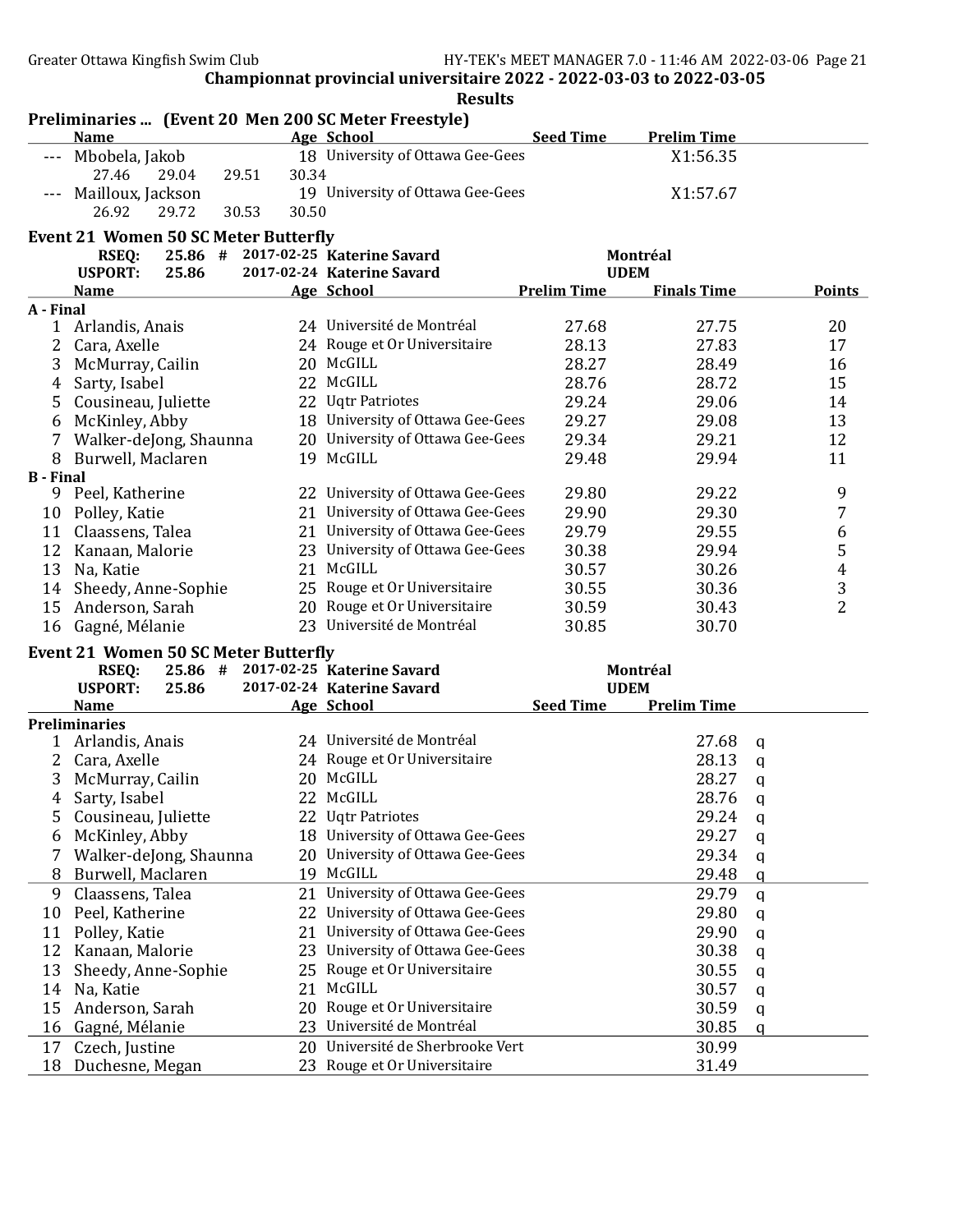Results

## Preliminaries ... (Event 21 Women 50 SC Meter Butterfly)<br>Name Age School **Name** Age School Seed Time Prelim Time<br>Forget, Marilou 21 Uqtr Patriotes 31.91 19 Forget, Marilou 21 Uqtr Patriotes 31.91 20 Cartier, Anabelle 20 Université de Sherbrooke Vert 32.00 21 Savaria, Anne-Catherine 23 Université de Montréal 32.05 22 Maille, Jade 23 Uqtr Patriotes 22 Maille, Jade 23 Uqtr Patriotes 32.29 23 Boisvert, Noémie 20 Uqtr Patriotes 33.07 --- Miller, Arianna 18 University of Ottawa Gee-Gees X30.05 --- Dearnaley, Isabelle 18 University of Ottawa Gee-Gees X30.41

# Event 22 Men 50 SC Meter Butterfly

| <b>RSEQ:</b>                    | $23.81$ # | 2017-11-26 Samuel Wang |                                  |       |       | <b>McGill</b>      |                    |                |
|---------------------------------|-----------|------------------------|----------------------------------|-------|-------|--------------------|--------------------|----------------|
| <b>USPORT:</b>                  | 23.31     |                        | 2015-02-20 Coleman Allen         |       |       | <b>UBC</b>         |                    |                |
| <b>Name</b>                     |           |                        | Age School                       |       |       | <b>Prelim Time</b> | <b>Finals Time</b> | <b>Points</b>  |
| A - Final                       |           |                        |                                  |       |       |                    |                    |                |
| Secchi, Clement<br>$\mathbf{1}$ |           |                        | 21 McGILL                        |       |       | 23.97              | 23.69#             | 20             |
| 2<br>Perreault, Alexandre       |           |                        | 23 University of Ottawa Gee-Gees |       |       | 24.28              | 24.18              | 17             |
| 3<br>Ayoubi, Mehdi              |           |                        | 23 Rouge et Or Universitaire     |       |       | 24.57              | 24.53              | 16             |
| Yu, Tengbo<br>4                 |           |                        | 21 McGILL                        |       |       | 24.76              | 24.83              | 15             |
| 5<br>Wang, Samuel               |           |                        | 26 McGILL                        |       |       | 24.50              | 24.86              | 14             |
| Millet, Arthur<br>6             |           | 21                     | Rouge et Or Universitaire        |       |       | 24.80              | 25.04              | 13             |
| Benaddad, Ryan<br>7             |           |                        | 23 Université de Montréal        |       |       | 24.92              | 25.24              | 12             |
| Issa, Hazem<br>8                |           |                        | 19 McGILL                        |       |       | 25.34              | 25.49              | 11             |
| <b>B</b> - Final                |           |                        |                                  |       |       |                    |                    |                |
| Barrett, Will<br>9              |           |                        | 21 University of Ottawa Gee-Gees |       |       | 25.60              | 25.37              | 9              |
| 28.80                           | 30.51     | 27.15<br>29.52         | 28.49                            | 31.06 | 27.45 |                    |                    |                |
| Lemesle, Hugo<br>10             |           |                        | 19 University of Ottawa Gee-Gees |       |       | 25.47              | 25.44              | $\overline{7}$ |
| 27.45                           | 30.05     | 27.38<br>29.38         | 27.86                            | 30.57 | 27.75 |                    |                    |                |
| Elhoshy, Karim<br>11            |           |                        | 20 McGILL                        |       |       | 25.64              | 25.77              | 6              |
| 28.99                           | 31.14     | 31.56<br>29.39         | 28.21                            | 30.80 | 29.83 |                    |                    |                |
| 12 Plackoski, Aleks             |           |                        | 21 University of Ottawa Gee-Gees |       |       | 26.04              | 25.89              | 5              |
| 28.49                           | 30.59     | 28.44<br>30.72         | 28.82                            | 32.11 | 29.04 |                    |                    |                |
| Bierberg, Gregory<br>13         |           |                        | 23 Rouge et Or Universitaire     |       |       | 25.79              | 25.99              | 4              |
| 29.34                           | 31.09     | 32.22<br>28.82         | 30.28                            | 33.03 | 29.71 |                    |                    |                |
| 14 Carlyle-Locke, Cameron       |           |                        | 20 McGILL                        |       |       | 26.28              | 26.10              | 3              |
| 30.12                           | 32.06     | 30.36<br>33.37         | 30.87                            | 33.72 | 36.86 |                    |                    |                |
| Lafleur, Maxime<br>15           |           |                        | 20 Université de Sherbrooke Vert |       |       | 25.89              | 26.38              | 2              |
| 29.55                           | 31.05     | 28.64<br>31.19         | 28.54                            | 31.19 | 29.55 |                    |                    |                |
| Wittmann, Matthew<br>16         |           |                        | 21 McGILL                        |       |       | 25.83              | 26.47              | $\mathbf{1}$   |
| 28.13                           | 30.88     | 31.49<br>27.96         | 27.37                            | 31.70 | 27.44 |                    |                    |                |

#### Event 22 Men 50 SC Meter Butterfly

|    | RSEQ:                   | $23.81$ # |     | 2017-11-26 Samuel Wang           |                  | McGill             |          |
|----|-------------------------|-----------|-----|----------------------------------|------------------|--------------------|----------|
|    | <b>USPORT:</b><br>23.31 |           |     | 2015-02-20 Coleman Allen         | <b>UBC</b>       |                    |          |
|    | <b>Name</b>             |           |     | Age School                       | <b>Seed Time</b> | <b>Prelim Time</b> |          |
|    | <b>Preliminaries</b>    |           |     |                                  |                  |                    |          |
|    | Secchi, Clement         |           |     | 21 McGILL                        |                  | 23.97              | a        |
|    | 2 Perreault, Alexandre  |           |     | 23 University of Ottawa Gee-Gees |                  | 24.28              | - a      |
| 3. | Wang, Samuel            |           |     | 26 McGILL                        |                  | 24.50              | <b>a</b> |
| 4  | Ayoubi, Mehdi           |           |     | 23 Rouge et Or Universitaire     |                  | 24.57              | a        |
| 5. | Yu, Tengbo              |           |     | 21 McGILL                        |                  | 24.76              | - a      |
| 6  | Millet, Arthur          |           |     | 21 Rouge et Or Universitaire     |                  | 24.80              | a        |
|    | Benaddad, Ryan          |           |     | 23 Université de Montréal        |                  | 24.92              | q        |
| 8  | Issa, Hazem             |           | 19. | McGILL                           |                  | 25.34              | a        |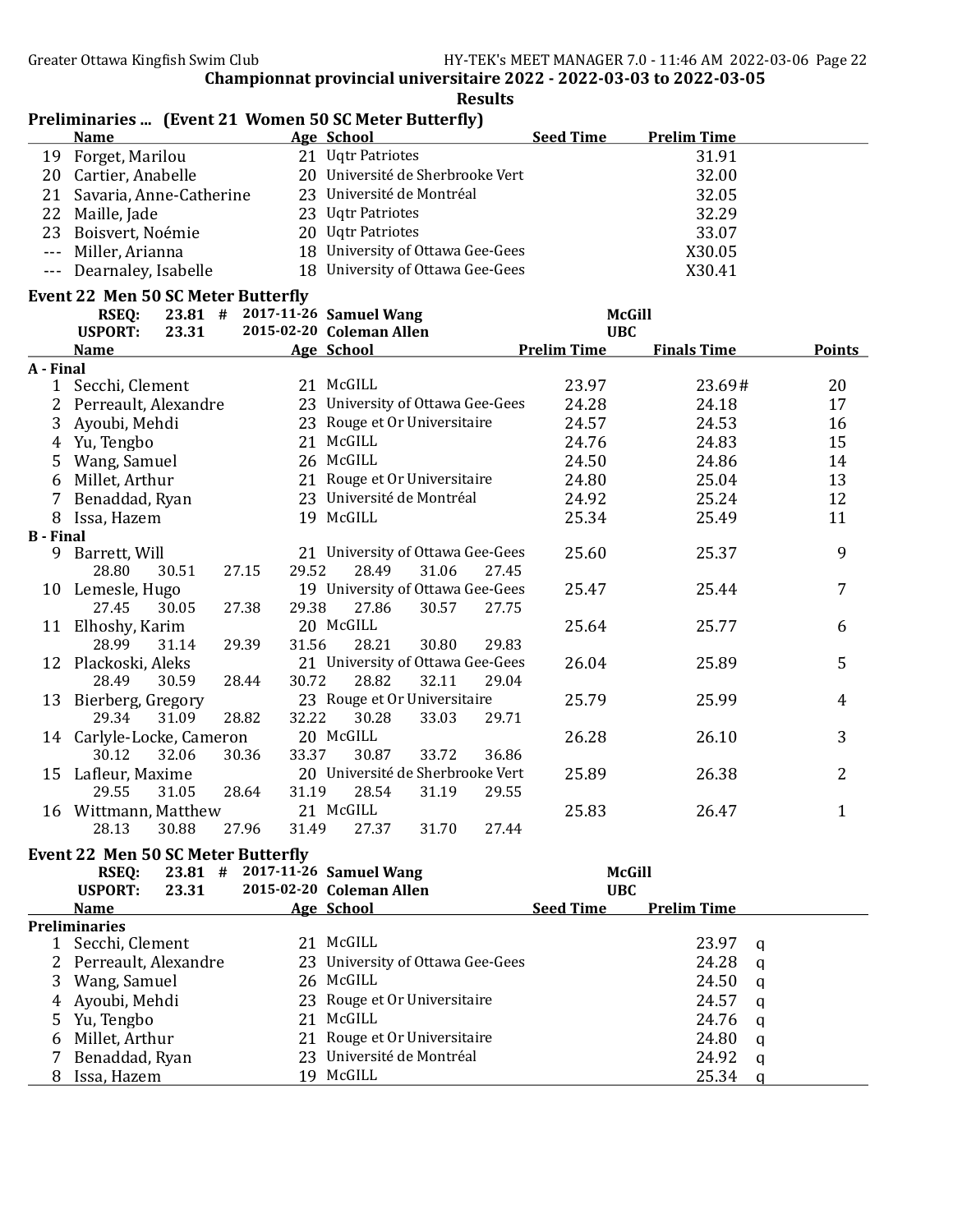## Name Age School Seed Time Prelim Time 9 Lemesle, Hugo 19 University of Ottawa Gee-Gees 25.47 q 10 Aguiar-Winter, Evan 19 University of Ottawa Gee-Gees 25.54 q 11 Barrett, Will 21 University of Ottawa Gee-Gees 25.60 q 12 Elhoshy, Karim 20 McGILL 25.64 q 13 Bierberg, Gregory 23 Rouge et Or Universitaire 25.79 q 14 Wittmann, Matthew 21 McGILL 25.83 q 15 Lafleur, Maxime 20 Université de Sherbrooke Vert 25.89 q 16 Plackoski, Aleks 21 University of Ottawa Gee-Gees 26.04 q 17 Carlyle-Locke, Cameron 20 McGILL 26.28 18 Gaudreau, Simon 23 Université de Sherbrooke Vert 26.37 19 Forrest, Gordon 21 University of Ottawa Gee-Gees 26.40 20 Bolduc, Mathieu 24 Université de Montréal 26.53 21 Lanouette, Christophe 20 University of Ottawa Gee-Gees 26.67 \*22 Morse, Charlie 19 McGILL 26.95 \*22 Frikech, Salim 17 Rouge et Or Universitaire 26.95 \*22 Lebel, Christophe 22 Uqtr Patriotes 26.95 25 Genesse-Grenier, Etienne 25 Université de Sherbrooke Vert 27.05 26 Castellanos Molina, Adrian 28 Rouge et Or Universitaire 27.66 27 Gagnon, Frederic 23 Université de Montréal 28.09 28 Beaulieu, Charles 21 Uqtr Patriotes 28.12 29 Caron, Jérémie 20 Uqtr Patriotes 28.52 30 Foisy, Alex 22 Université de Sherbrooke Vert 28.96 31 Gagnon, Vincent 21 Université de Sherbrooke Vert 29.16 32 Masson, Anthony 22 Uqtr Patriotes 29.41 --- Bush, Craig 18 University of Ottawa Gee-Gees X26.38 --- Demers, Jamie 22 University of Ottawa Gee-Gees X26.50 --- Bourassa, Sam 20 University of Ottawa Gee-Gees X26.56 --- Baker, Bryce 18 University of Ottawa Gee-Gees 726.94 --- Haycock, Jack 19 University of Ottawa Gee-Gees X27.07 --- Vilain, Matthieu 22 University of Ottawa Gee-Gees X27.31 --- Machell, Nicolas 20 University of Ottawa Gee-Gees X28.12 Event 23 Women 400 SC Meter Freestyle Relay RSEQ: 3:36.34 # 2017-02-24 Montréal Montréal Montréal K Savard,A Mainville,C Bergeron-Miron,S Mainville USPORT: 3:36.34 2017-02-23 UDEM UDEM Savard, Bergeron-Miron, A Mainville, S Mainville **Team** Relay Relay **Relay Relay Relay Relay Relay Relay** Relations **Relay Relations** Points 1 McGILL A 3:50.65 20 1) Zapparoli, Greta 19 2) Danyluk, Daphné 23 3) Van Noord, Nikki 23 4) Sarty, Isabel 22 27.45 57.50 27.38 56.76 27.86 58.43 27.75 57.96 2 Rouge et Or Universitaire A 3:52.45 17 1) Carrière, Rosalie 20 2) Cara, Axelle 24 3) Roch, Carolane 23 4) Ponsardin, Alice 21 28.80 59.31 27.15 56.67 28.49 59.55 27.45 56.92 3 University of Ottawa Gee-Ge A 3:54.86 16 1) McInnes, Rachel 18 2) Dalton, Maiya 18 3) Quinn, Margaret 18 4) Yamashita-Ball, Adelle 23 28.13 59.01 27.96 59.45 27.37 59.07 27.44 57.33 4 Université de Sherbrooke Ve $\overline{A}$  A 3:59.51 15

## Championnat provincial universitaire 2022 - 2022-03-03 to 2022-03-05

Results

#### Preliminaries ... (Event 22 Men 50 SC Meter Butterfly)

1) Stejskal, Cassandra 21 2) Letourneau, Anne-Gaëlle 213) Cassivi-Vermette, Maeva 204) Caron, Audrey-Anne 22 28.49 59.08 28.44 59.16 28.82 1:00.93 29.04 1:00.34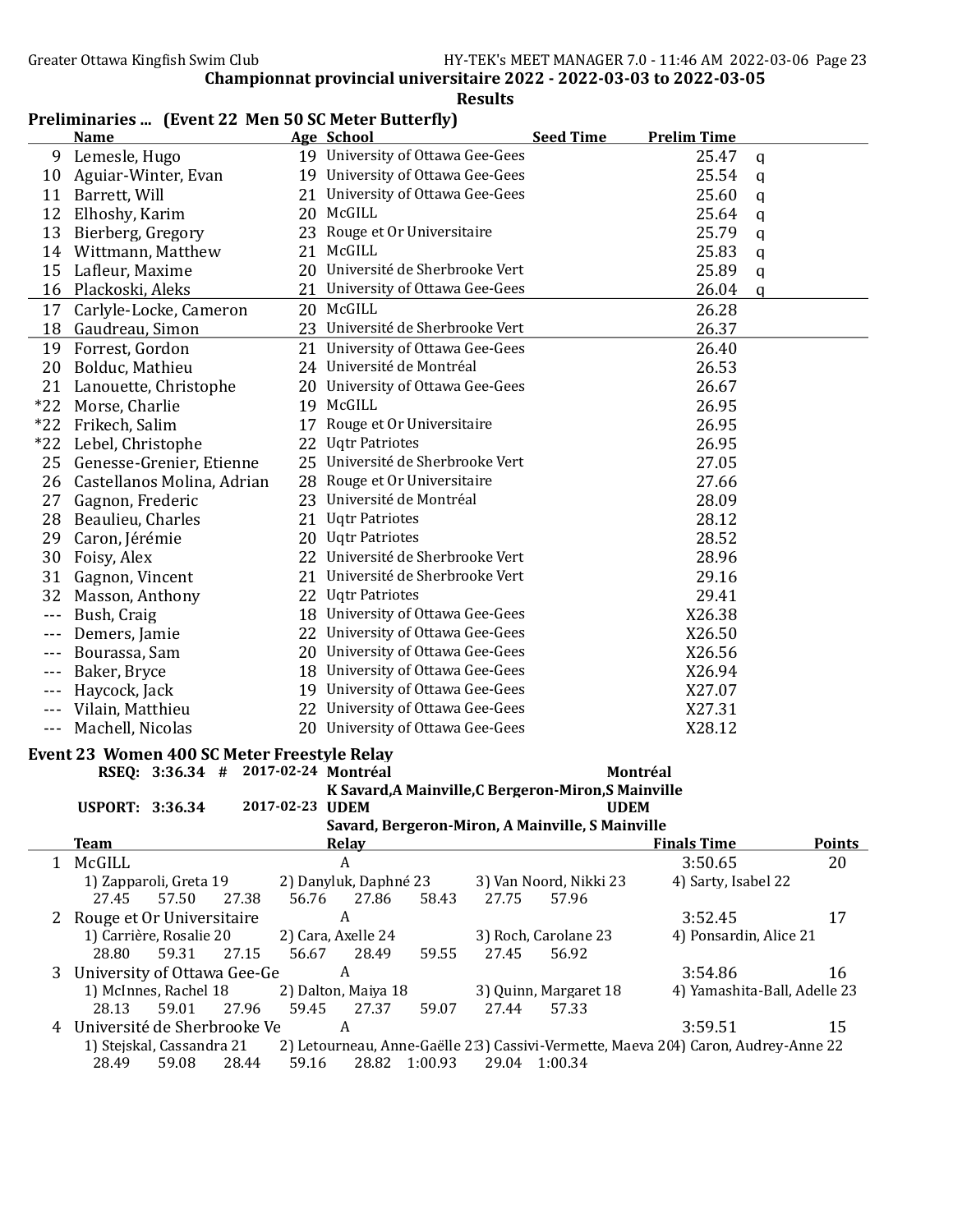Greater Ottawa Kingfish Swim Club HY-TEK's MEET MANAGER 7.0 - 11:46 AM 2022-03-06 Page 24

Championnat provincial universitaire 2022 - 2022-03-03 to 2022-03-05

|               | (Event 23 Women 400 SC Meter Freestyle Relay)<br><b>Team</b>              |       |                             | Relay                |                                  |       |                                                       | <b>Finals Time</b>                                                             |                                                                                                                         |
|---------------|---------------------------------------------------------------------------|-------|-----------------------------|----------------------|----------------------------------|-------|-------------------------------------------------------|--------------------------------------------------------------------------------|-------------------------------------------------------------------------------------------------------------------------|
|               | 5 University of Ottawa Gee-Ge                                             |       |                             | B                    |                                  |       |                                                       | 4:01.60                                                                        |                                                                                                                         |
|               | 1) Kanaan, Malorie 23                                                     |       | 2) Elliott, Taylor 18       |                      |                                  |       | 3) Meharg, Amy 18                                     | 4) Cherewaty, Willow 18                                                        | <b>Points</b><br>14<br>13<br>12<br>11<br><b>Points</b><br>20<br>17<br>16<br>15<br>14<br>13<br>12<br>11<br><b>Points</b> |
|               | 29.55 1:00.60                                                             | 28.64 | 59.83                       | 28.54                | 59.73                            |       | 29.55 1:01.44                                         |                                                                                |                                                                                                                         |
|               | 6 McGILL                                                                  |       |                             | $\boldsymbol{B}$     |                                  |       |                                                       | 4:02.74                                                                        |                                                                                                                         |
|               | 1) Dove-McFalls, Carley 22 2) Lo, Naomie 19                               |       |                             |                      |                                  |       | 3) Desjarlais, Mia 21                                 | 4) Sanderson, Clare 20                                                         |                                                                                                                         |
|               | 28.99 1:00.13                                                             | 29.39 | 1:00.95                     | 28.21                | 59.01                            |       | 29.83 1:02.65                                         |                                                                                |                                                                                                                         |
|               | 7 Université de Montréal                                                  |       |                             | $\boldsymbol{A}$     |                                  |       |                                                       | 4:07.21                                                                        |                                                                                                                         |
|               | 1) Vachon, Florence 22                                                    |       | 2) Dagenais, Noémie 22      |                      |                                  |       |                                                       | 3) Chenail Lafond, Juliette 21 4) Ganski, Sarah 24                             |                                                                                                                         |
|               | 29.34 1:00.43                                                             | 28.82 | 1:01.04 30.28 1:03.31       |                      |                                  |       | 29.71 1:02.43                                         |                                                                                |                                                                                                                         |
|               | 8 Rouge et Or Universitaire                                               |       |                             | $\, {\bf B}$         |                                  |       |                                                       | 4:27.98                                                                        |                                                                                                                         |
|               | 1) Savard, Gabrielle 22                                                   |       | 2) Gagné, Clara 22          |                      |                                  |       | 3) Anderson, Sarah 20                                 | 4) Duchesne_S7SB7SM7, Sabr                                                     |                                                                                                                         |
|               | 30.12 1:02.18                                                             |       | 30.36 1:03.73 30.87 1:04.59 |                      |                                  |       | 36.86 1:17.48                                         |                                                                                |                                                                                                                         |
|               | Event 24 Men 400 SC Meter Freestyle Relay                                 |       |                             |                      |                                  |       |                                                       |                                                                                |                                                                                                                         |
|               | RSEQ: 3:18.50 # 2013-02-21 Laval                                          |       |                             |                      |                                  |       | Laval                                                 |                                                                                |                                                                                                                         |
|               |                                                                           |       |                             |                      |                                  |       | D Massie-Martel, PH C.Cantin, Q Martin, V Fontaine    |                                                                                |                                                                                                                         |
|               | <b>USPORT: 3:12.92</b>                                                    |       | 2017-02-23 UBC              |                      |                                  |       | <b>UBC</b>                                            |                                                                                |                                                                                                                         |
|               |                                                                           |       |                             |                      | Thormeyer, Allen, Kisil, Peddie  |       |                                                       |                                                                                |                                                                                                                         |
|               | <b>Team</b>                                                               |       |                             | <b>Relay</b>         |                                  |       |                                                       | <b>Finals Time</b>                                                             |                                                                                                                         |
|               | 1 McGILL                                                                  |       |                             | $\mathbf{A}$         |                                  |       |                                                       | 3:20.38                                                                        |                                                                                                                         |
|               | 1) Belkhelladi, Malachy 18 2) Dehem-Lemelin, Bruno 21 3) Collin, Pablo 20 |       |                             |                      |                                  |       |                                                       | 4) Issa, Hazem 19                                                              |                                                                                                                         |
|               | 24.78<br>50.91                                                            | 24.24 | 50.34                       | 23.27                | 48.95                            | 23.48 | 50.18                                                 |                                                                                |                                                                                                                         |
|               | 2 University of Ottawa Gee-Ge                                             |       |                             | $\boldsymbol{A}$     |                                  |       |                                                       | 3:22.40                                                                        |                                                                                                                         |
|               | 1) Aguiar-Winter, Evan 19                                                 |       | 2) Bertrand, Louis 20       |                      |                                  |       | 3) Perreault, Alexandre 23                            | 4) Schiffmann, Nathan 21                                                       |                                                                                                                         |
|               | 24.37<br>50.80                                                            | 24.57 | 50.98 23.95                 |                      | 49.31                            | 24.29 | 51.31                                                 |                                                                                |                                                                                                                         |
|               | 3 Rouge et Or Universitaire                                               |       |                             | $\mathbf{A}$         |                                  |       |                                                       | 3:24.31                                                                        |                                                                                                                         |
|               | 1) Petit, Ambroise 26                                                     |       | 2) Lahrichi, Driss 24       |                      |                                  |       |                                                       | 3) Beaudin-Bolduc, Nathan 234) Bélanger, Samuel 25                             |                                                                                                                         |
|               | 24.91<br>51.36                                                            | 23.93 | 50.68                       | 24.83                | 51.16                            | 24.33 | 51.11                                                 |                                                                                |                                                                                                                         |
|               | 4 McGILL                                                                  |       |                             | B                    |                                  |       |                                                       | 3:27.33                                                                        |                                                                                                                         |
|               | 1) Linseisen, Erik 18                                                     |       | 2) Hein, William 21         |                      |                                  |       | 3) Vanmoen, Romain 19                                 | 4) Morse, Charlie 19                                                           |                                                                                                                         |
|               | 24.49<br>51.55                                                            | 24.22 | 51.00                       | 24.58                | 51.86                            | 25.08 | 52.92                                                 |                                                                                |                                                                                                                         |
|               | University of Ottawa Gee-Ge                                               |       |                             | B                    |                                  |       |                                                       | 3:28.05                                                                        |                                                                                                                         |
|               | 1) Zheng, Allen 20                                                        |       | 2) Shearer, Colin 18        |                      |                                  |       |                                                       | 3) Lanouette, Christophe 20 4) Strople, Alex 19                                |                                                                                                                         |
|               | 50.95<br>24.32                                                            | 24.97 | 51.91                       | 25.09                | 52.18                            | 25.11 | 53.01                                                 |                                                                                |                                                                                                                         |
|               | Université de Montréal                                                    |       |                             | $\boldsymbol{A}$     |                                  |       |                                                       | 3:30.25                                                                        |                                                                                                                         |
|               | 1) Laperle, Vincent 23                                                    |       |                             |                      |                                  |       |                                                       | 2) Desjardins-Labelle, Alexan(3) Masse-Savard, Nicolas 27 4) Benaddad, Ryan 23 |                                                                                                                         |
|               | 24.93<br>51.01                                                            | 24.86 | 52.48                       | 26.24                | 55.14                            | 24.00 | 51.62                                                 |                                                                                |                                                                                                                         |
|               | Université de Sherbrooke Ve                                               |       |                             | A                    |                                  |       |                                                       | 3:30.34                                                                        |                                                                                                                         |
|               | 1) Boucher, Charles-Antoine 22) Gaudreau, Simon 23                        |       |                             |                      |                                  |       | 3) Lafleur, Maxime 20                                 | 4) Marion, Clovis 20                                                           |                                                                                                                         |
|               | 25.03<br>51.48                                                            | 24.95 | 52.24                       | 25.39                | 52.34                            | 25.63 | 54.28                                                 |                                                                                |                                                                                                                         |
| 8             | Rouge et Or Universitaire                                                 |       |                             | B                    |                                  |       |                                                       | 3:32.72                                                                        |                                                                                                                         |
|               | 1) Hemri, Youssef 20                                                      |       | 2) Bongers, Nils 20         |                      |                                  |       |                                                       | 3) Castellanos Molina, Adrian 4) Duval, Raphael 23                             |                                                                                                                         |
|               | 53.13<br>25.73                                                            | 26.06 | 53.02                       | 25.30                | 53.30                            | 25.50 | 53.27                                                 |                                                                                |                                                                                                                         |
| 9             | Université de Sherbrooke Ve                                               |       |                             | B                    |                                  |       |                                                       | 3:49.77                                                                        |                                                                                                                         |
|               | 1) Bilodeau, Thomas 21                                                    |       |                             |                      |                                  |       | 2) Jolicoeur-Desroches, Antoii3) Beaulieu, Nicolas 20 | 4) Vinson, Antoine 21                                                          |                                                                                                                         |
|               | 25.98<br>54.70                                                            | 27.22 | 56.96                       | 27.81                | 59.57                            | 27.42 | 58.54                                                 |                                                                                |                                                                                                                         |
|               | Event 25 Women 400 SC Meter Freestyle                                     |       |                             |                      |                                  |       |                                                       |                                                                                |                                                                                                                         |
|               | RSEQ: 4:06.57 # 2014-02-21 Barbara Jardin                                 |       |                             |                      |                                  |       | Montréal                                              |                                                                                |                                                                                                                         |
|               | <b>USPORT: 4:02.76</b>                                                    | 2012  |                             | <b>Savannah King</b> |                                  |       | <b>UBC</b>                                            |                                                                                |                                                                                                                         |
|               | <b>Name</b>                                                               |       | Age School                  |                      |                                  |       | <b>Prelim Time</b>                                    | <b>Finals Time</b>                                                             |                                                                                                                         |
| <b>Finals</b> |                                                                           |       |                             |                      |                                  |       |                                                       |                                                                                |                                                                                                                         |
|               | 1 Yamashita-Ball, Adelle                                                  |       |                             |                      | 23 University of Ottawa Gee-Gees |       | 4:30.45                                               | 4:19.52                                                                        | 20                                                                                                                      |
|               |                                                                           | 32.16 | 33.02                       | 33.02                | 33.25                            | 33.69 | 33.32                                                 |                                                                                |                                                                                                                         |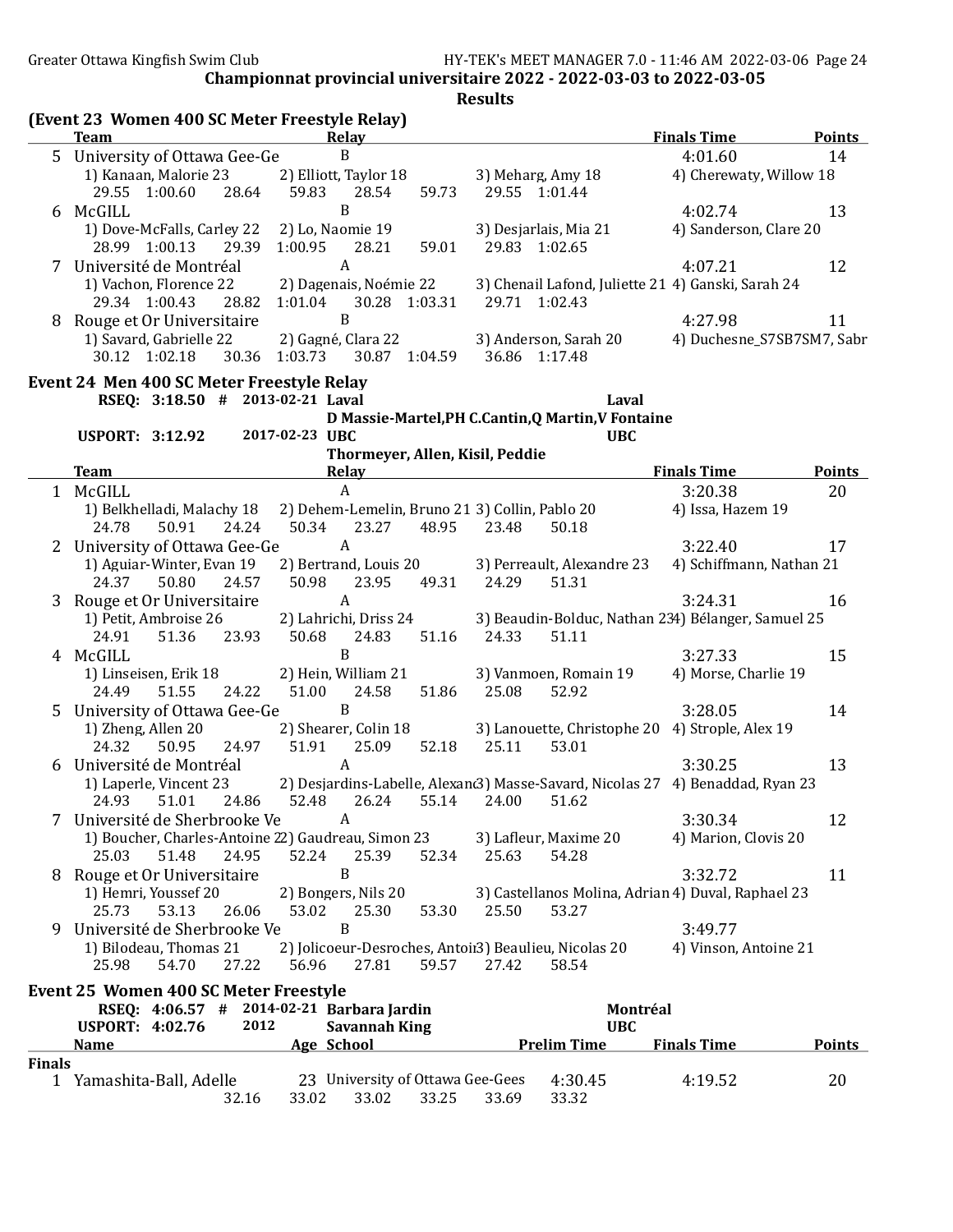|    | Finals  (Event 25 Women 400 SC Meter Freestyle) |       |                                           |       | would |                    |                    |              |               |
|----|-------------------------------------------------|-------|-------------------------------------------|-------|-------|--------------------|--------------------|--------------|---------------|
|    | <b>Name</b>                                     |       | Age School                                |       |       | <b>Prelim Time</b> | <b>Finals Time</b> |              | <b>Points</b> |
|    | 2 Lo, Naomie                                    |       | 19 McGILL                                 |       |       | 4:27.70            | 4:21.92            |              | 17            |
|    | 30.84<br>32.58                                  | 33.56 | 33.14<br>33.37                            | 32.83 | 33.07 | 32.53              |                    |              |               |
|    | 3 Desjarlais, Mia                               |       | 21 McGILL                                 |       |       | 4:27.75            | 4:22.38            |              | 16            |
|    | 30.03<br>32.87                                  | 33.59 | 33.42<br>33.66                            | 33.74 | 33.26 | 31.81              |                    |              |               |
|    | 4 Ponsardin, Alice                              |       | 21 Rouge et Or Universitaire              |       |       | 4:27.80            | 4:22.41            |              | 15            |
|    | 30.37<br>32.46                                  | 33.61 | 33.81<br>33.34                            | 33.28 | 33.24 | 32.30              |                    |              |               |
|    | 5 Meharg, Amy                                   |       | 18 University of Ottawa Gee-Gees          |       |       | 4:26.61            | 4:22.88            |              | 14            |
|    | 30.14<br>32.61                                  | 33.27 | 33.68<br>33.80                            | 33.58 | 33.49 | 32.31              |                    |              |               |
|    | 6 Dornic, Morgane                               |       | 23 Rouge et Or Universitaire              |       |       | 4:29.36            | 4:23.00            |              | 13            |
|    | 31.04<br>32.96                                  | 33.53 | 33.38<br>33.50                            | 33.36 | 33.51 | 31.72              |                    |              |               |
|    | 7 Elliott, Taylor                               |       | 18 University of Ottawa Gee-Gees          |       |       | 4:30.28            | 4:30.52            |              | 12            |
|    | 31.21<br>33.48                                  | 34.18 | 34.50<br>34.68                            | 34.72 | 34.11 | 33.64              |                    |              |               |
|    | 8 Roch, Carolane                                |       | 23 Rouge et Or Universitaire              |       |       | 4:31.87            | 4:32.73            |              | 11            |
|    | 35.03<br>31.58                                  | 31.93 | 34.16<br>34.60                            | 34.99 | 35.49 | 34.95              |                    |              |               |
|    |                                                 |       |                                           |       |       |                    |                    |              |               |
|    | <b>Event 25 Women 400 SC Meter Freestyle</b>    |       |                                           |       |       |                    |                    |              |               |
|    |                                                 | 2012  | RSEQ: 4:06.57 # 2014-02-21 Barbara Jardin |       |       | <b>UBC</b>         | Montréal           |              |               |
|    | <b>USPORT: 4:02.76</b>                          |       | <b>Savannah King</b>                      |       |       |                    |                    |              |               |
|    | <b>Name</b>                                     |       | Age School                                |       |       | <b>Seed Time</b>   | <b>Prelim Time</b> |              |               |
|    | <b>Preliminaries</b><br>1 Meharg, Amy           |       | 18 University of Ottawa Gee-Gees          |       |       |                    | 4:26.61            | $\mathbf{q}$ |               |
|    | 30.91<br>33.19                                  | 33.59 | 33.74<br>33.69                            | 33.98 | 33.97 | 33.54              |                    |              |               |
|    | 2 Lo, Naomie                                    |       | 19 McGILL                                 |       |       |                    | 4:27.70            |              |               |
|    | 33.37<br>31.43                                  | 33.80 | 34.28<br>33.76                            | 34.46 | 33.97 | 32.63              |                    | q            |               |
|    |                                                 |       | 21 McGILL                                 |       |       |                    |                    |              |               |
|    | 3 Desjarlais, Mia<br>30.90<br>33.54             | 34.39 | 34.21<br>33.85                            | 34.13 | 34.01 | 32.72              | 4:27.75            | $\mathsf{q}$ |               |
|    |                                                 |       | 21 Rouge et Or Universitaire              |       |       |                    |                    |              |               |
|    | 4 Ponsardin, Alice                              |       |                                           |       |       |                    | 4:27.80            | $\mathsf{q}$ |               |
|    | 30.83<br>33.74                                  | 33.61 | 33.55<br>33.95                            | 34.06 | 34.31 | 33.75              |                    |              |               |
|    | 5 Dornic, Morgane                               |       | 23 Rouge et Or Universitaire              |       |       |                    | 4:29.36            | q            |               |
|    | 32.09<br>34.31                                  | 34.32 | 34.35<br>33.85                            | 33.86 | 33.75 | 32.83              |                    |              |               |
|    | 6 Elliott, Taylor                               |       | 18 University of Ottawa Gee-Gees          |       |       | 32.97              | 4:30.28            | q            |               |
|    | 33.73<br>31.06                                  | 34.85 | 34.85<br>34.50                            | 34.32 | 34.00 |                    |                    |              |               |
|    | 7 Yamashita-Ball, Adelle                        |       | 23 University of Ottawa Gee-Gees          |       |       |                    | 4:30.45            | q            |               |
|    | 30.54<br>34.21                                  | 34.66 | 34.72<br>34.24                            | 34.23 | 34.39 | 33.46              |                    |              |               |
| 8  | Roch, Carolane                                  |       | 23 Rouge et Or Universitaire              |       |       | 34.81              | 4:31.87            | q            |               |
|    | 32.22<br>34.17                                  | 33.75 | 34.63<br>33.55                            | 34.00 | 34.74 |                    |                    |              |               |
| 9  | Shemilt, Sydney                                 |       | 18 McGILL                                 |       |       |                    | 4:36.34            |              |               |
|    | 31.96<br>34.90                                  | 35.18 | 35.24<br>35.10                            | 35.08 | 34.56 | 34.32              |                    |              |               |
|    | 10 Cherewaty, Willow                            |       | 18 University of Ottawa Gee-Gees          |       |       |                    | 4:37.73            |              |               |
|    | 31.51<br>33.59                                  | 34.37 | 35.11<br>35.40                            | 35.93 | 36.24 | 35.58              |                    |              |               |
| 11 | Savard, Gabrielle                               |       | 22 Rouge et Or Universitaire              |       |       |                    | 4:38.45            |              |               |
|    | 32.01<br>34.96                                  | 35.06 | 35.19<br>34.97                            | 35.42 | 35.64 | 35.20              |                    |              |               |
|    | 12 Caron, Audrey-Anne                           |       | 22 Université de Sherbrooke Vert          |       |       |                    | 4:41.34            |              |               |
|    | 32.12<br>34.77                                  | 35.74 | 36.46<br>35.87                            | 35.84 | 35.96 | 34.58              |                    |              |               |
|    | 13 Vigneault-Larocque, Jaël                     |       | 23 Uqtr Patriotes                         |       |       |                    | 4:47.74            |              |               |
|    | 32.30<br>35.54                                  | 35.83 | 36.22<br>36.83                            | 37.09 | 37.87 | 36.06              |                    |              |               |
|    | 14 Duchesne_S7SB7SM7, Sabrii                    |       | 20 Rouge et Or Universitaire              |       |       |                    | 5:40.11            |              |               |
|    | 39.20<br>42.14                                  | 43.44 | 42.98<br>42.81                            | 43.64 | 43.78 | 42.12              |                    |              |               |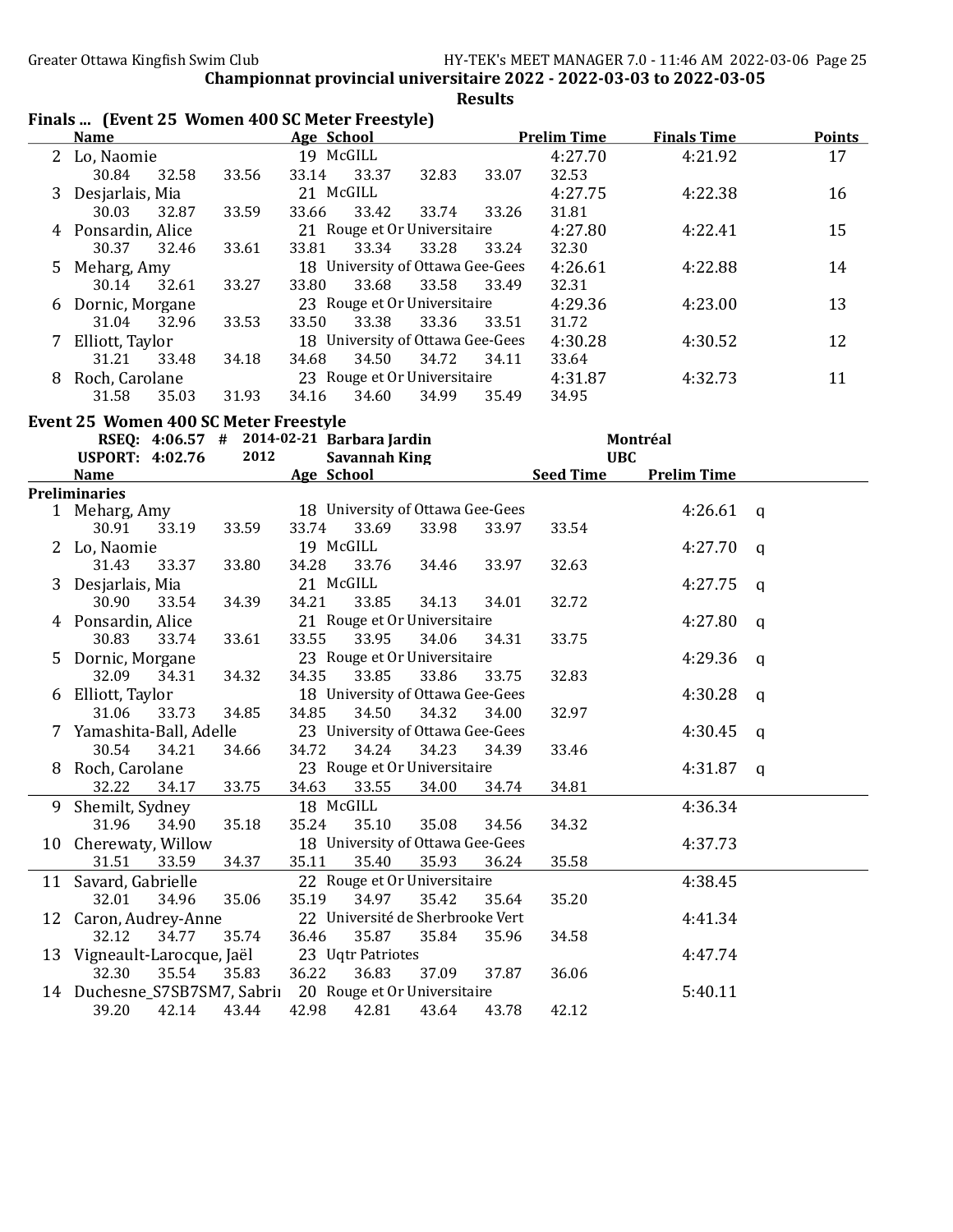|                    | Event 26 Men 400 SC Meter Freestyle       |       |                   |                                    |       |                    |                    |   |               |
|--------------------|-------------------------------------------|-------|-------------------|------------------------------------|-------|--------------------|--------------------|---|---------------|
|                    | RSEQ: 3:47.94 # 2020-02-21 Davide Casarin |       |                   |                                    |       |                    | <b>Ottawa</b>      |   |               |
|                    | <b>USPORT: 3:43.91</b>                    | 2001  | <b>Rick Say</b>   |                                    |       |                    | <b>UOFC</b>        |   |               |
|                    | Name                                      |       | Age School        |                                    |       | <b>Prelim Time</b> | <b>Finals Time</b> |   | <b>Points</b> |
| <b>Finals</b>      |                                           |       |                   |                                    |       |                    |                    |   |               |
|                    | 1 Secchi, Clement                         |       | 21 McGILL         |                                    |       | 4:02.53            | 3:48.20            |   | 20            |
|                    | 25.44<br>29.24                            | 29.22 | 29.21<br>29.18    | 29.04                              | 28.81 | 28.06              |                    |   |               |
|                    | Beaudin-Bolduc, Nathan                    |       |                   | 23 Rouge et Or Universitaire       |       | 4:00.13            | 3:54.79            |   | 17            |
|                    | 27.08<br>29.30                            | 30.14 | 30.28<br>29.72    | 30.06                              | 29.95 | 28.26              |                    |   |               |
| 3                  | Schiffmann, Nathan                        |       |                   | 21 University of Ottawa Gee-Gees   |       | 4:02.51            | 3:55.63            |   | 16            |
|                    | 26.84<br>29.55                            | 30.24 | 30.51<br>30.04    | 29.92<br>27 Université de Montréal | 29.67 | 28.86              |                    |   |               |
|                    | 4 Masse-Savard, Nicolas<br>28.03<br>29.87 | 30.41 | 30.12<br>30.34    | 30.42                              |       | 4:02.47<br>30.20   | 4:00.32            |   | 15            |
|                    | 5 Janvier, Hugo                           |       |                   | 19 Rouge et Or Universitaire       | 30.93 | 4:02.70            | 4:01.89            |   | 14            |
|                    | 27.60<br>30.29                            | 30.56 | 30.65<br>30.32    | 30.64                              | 31.13 | 30.70              |                    |   |               |
|                    | 6 McLeod, Lorne                           |       | 20 McGILL         |                                    |       | 4:02.58            | 4:03.60            |   | 13            |
|                    | 27.66<br>30.21                            | 30.72 | 30.85<br>31.26    | 31.36                              | 31.28 | 30.26              |                    |   |               |
|                    | 7 Bongers, Nils                           |       |                   | 20 Rouge et Or Universitaire       |       | 4:04.63            | 4:04.01            |   | 12            |
|                    | 27.89<br>30.26                            | 31.06 | 30.95<br>30.60    | 31.18                              | 31.42 | 30.65              |                    |   |               |
|                    | 8 Brenken, David                          |       | 22 McGILL         |                                    |       | 4:03.12            | 4:06.70            |   | 11            |
|                    | 27.44<br>30.45                            | 31.10 | 31.40<br>31.24    | 31.91                              | 31.58 | 31.58              |                    |   |               |
|                    |                                           |       |                   |                                    |       |                    |                    |   |               |
|                    | Event 26 Men 400 SC Meter Freestyle       |       |                   |                                    |       |                    |                    |   |               |
|                    | RSEQ: 3:47.94 # 2020-02-21 Davide Casarin |       |                   |                                    |       |                    | <b>Ottawa</b>      |   |               |
|                    | <b>USPORT: 3:43.91</b>                    | 2001  | <b>Rick Say</b>   |                                    |       |                    | <b>UOFC</b>        |   |               |
|                    | <b>Name</b><br><b>Preliminaries</b>       |       | Age School        |                                    |       | <b>Seed Time</b>   | <b>Prelim Time</b> |   |               |
|                    | 1 Beaudin-Bolduc, Nathan                  |       |                   | 23 Rouge et Or Universitaire       |       |                    | 4:00.13            | a |               |
|                    | 29.85<br>27.65                            | 30.27 | 30.43<br>30.37    | 30.70                              | 30.73 | 30.13              |                    |   |               |
|                    | 2 Masse-Savard, Nicolas                   |       |                   | 27 Université de Montréal          |       |                    | 4:02.47            | a |               |
|                    | 27.95<br>30.58                            | 31.09 | 31.23<br>30.70    | 30.74                              | 30.88 | 29.30              |                    |   |               |
| 3                  | Schiffmann, Nathan                        |       |                   | 21 University of Ottawa Gee-Gees   |       |                    | 4:02.51            | a |               |
|                    | 27.53<br>30.99                            | 30.86 | 31.24<br>30.65    | 30.90                              | 30.95 | 29.39              |                    |   |               |
|                    | 4 Secchi, Clement                         |       | 21 McGILL         |                                    |       |                    | 4:02.53            | a |               |
|                    | 27.39<br>30.84                            | 30.90 | 31.16<br>30.52    | 31.12                              | 30.85 | 29.75              |                    |   |               |
|                    | 5 McLeod, Lorne                           |       | 20 McGILL         |                                    |       |                    | 4:02.58            | a |               |
|                    | 27.97<br>30.74                            | 30.68 | 30.88<br>31.19    | 31.08                              | 30.73 | 29.31              |                    |   |               |
|                    | 6 Janvier, Hugo                           |       |                   | 19 Rouge et Or Universitaire       |       |                    | 4:02.70            | a |               |
|                    | 28.26 30.75                               | 30.97 | 31.05 31.14 30.89 |                                    | 30.73 | 28.91              |                    |   |               |
|                    | Brenken, David                            |       | 22 McGILL         |                                    |       |                    | 4:03.12            | q |               |
|                    | 27.40<br>30.22                            | 31.19 | 31.42<br>31.08    | 31.08                              | 30.65 | 30.08              |                    |   |               |
|                    | 8 Bongers, Nils                           |       |                   | 20 Rouge et Or Universitaire       |       |                    | 4:04.63            | q |               |
|                    | 28.64<br>30.85                            | 31.42 | 31.78<br>30.93    | 31.03                              | 30.88 | 29.10              |                    |   |               |
| 9                  | Shearer, Colin                            |       |                   | 18 University of Ottawa Gee-Gees   |       |                    | 4:04.77            |   |               |
|                    | 28.49<br>30.92                            | 30.92 | 30.99<br>30.85    | 31.34                              | 31.58 | 29.68              |                    |   |               |
| 10                 | Strople, Alex                             |       |                   | 19 University of Ottawa Gee-Gees   |       |                    | 4:11.03            |   |               |
|                    | 31.12<br>28.99                            | 32.12 | 31.73<br>31.97    | 31.86                              | 31.91 | 31.33              |                    |   |               |
|                    | 11 Bilodeau, Thomas                       |       |                   | 21 Université de Sherbrooke Vert   |       |                    | 4:16.19            |   |               |
|                    | 28.98<br>31.13                            | 32.24 | 32.37<br>32.38    | 33.08                              | 33.37 | 32.64              |                    |   |               |
|                    | 12 Jolicoeur-Desroches, Antoin            |       |                   | 28 Université de Sherbrooke Vert   |       |                    | 4:22.52            |   |               |
|                    | 29.32<br>32.42                            | 33.63 | 33.51<br>33.80    | 33.98                              | 33.69 | 32.17              |                    |   |               |
| $\qquad \qquad -1$ | Field, Sean                               |       | 20 McGILL         |                                    |       |                    | X4:05.72           |   |               |
|                    | 30.81<br>28.66                            | 31.18 | 30.94<br>30.99    | 31.10                              | 31.16 | 30.88              |                    |   |               |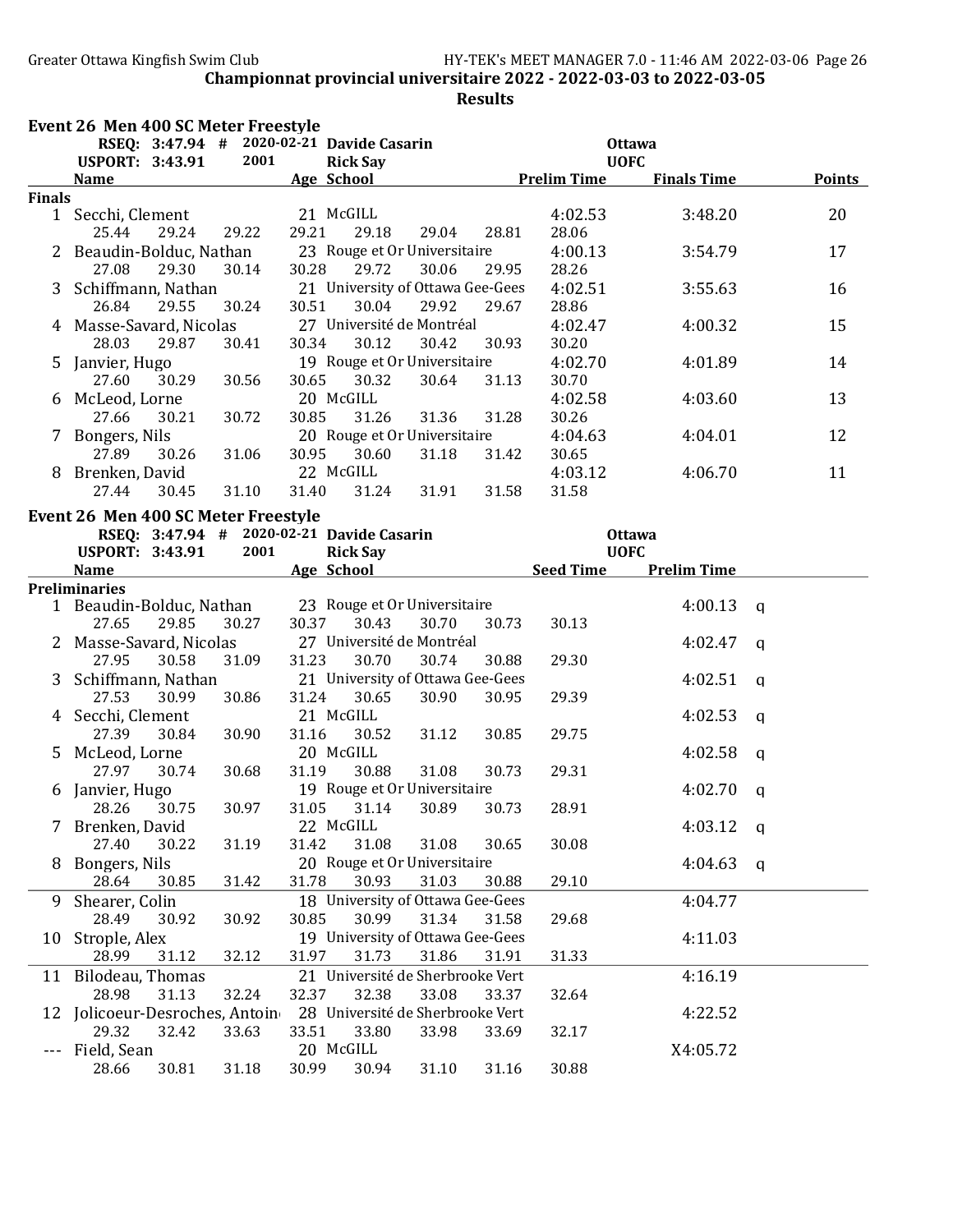Greater Ottawa Kingfish Swim Club HY-TEK's MEET MANAGER 7.0 - 11:46 AM 2022-03-06 Page 27

Championnat provincial universitaire 2022 - 2022-03-03 to 2022-03-05

|               |                                                                     |       |       |                           |                                           | <b>Results</b> |                    |                    |              |
|---------------|---------------------------------------------------------------------|-------|-------|---------------------------|-------------------------------------------|----------------|--------------------|--------------------|--------------|
|               | Preliminaries  (Event 26 Men 400 SC Meter Freestyle)<br><b>Name</b> |       |       | Age School                |                                           |                | <b>Seed Time</b>   | <b>Prelim Time</b> |              |
|               | --- Mailloux, Jackson<br>28.49<br>31.47                             | 32.79 | 32.74 | 32.28                     | 19 University of Ottawa Gee-Gees<br>32.94 | 33.27          | 31.69              | X4:15.67           |              |
|               | <b>Event 27 Women 200 SC Meter Breaststroke</b>                     |       |       |                           |                                           |                |                    |                    |              |
|               | RSEQ: 2:25.45 # 2013-02-22 Sarah-Lee Hevey                          |       |       |                           |                                           |                |                    | Montréal           |              |
|               | <b>USPORT: 2:18.59</b>                                              | 2009  |       | <b>Annamay Pierse</b>     |                                           |                | <b>UBC</b>         |                    |              |
| <b>Finals</b> | <b>Name</b>                                                         |       |       | Age School                |                                           |                | <b>Prelim Time</b> | <b>Finals Time</b> | Points       |
|               | 1 Shearer, Lauren<br>38.78<br>33.77                                 | 39.54 | 40.46 |                           | 23 University of Ottawa Gee-Gees          |                | 2:36.22            | 2:32.55            | 20           |
|               | Goyette, Tatyanna<br>35.35<br>39.16                                 | 38.93 | 40.33 | 21 Université de Montréal |                                           |                | 2:39.10            | 2:33.77            | 17           |
| 3             | Nielson, Kate<br>35.86<br>40.27                                     | 40.84 | 41.70 |                           | 21 University of Ottawa Gee-Gees          |                | 2:41.10            | 2:38.67            | 16           |
|               | 4 Shuster, Morgane<br>36.35<br>40.61                                | 41.33 | 41.24 |                           | 19 University of Ottawa Gee-Gees          |                | 2:41.12            | 2:39.53            | 15           |
| 5             | Ganski, Sarah<br>36.20<br>40.35                                     | 41.46 | 42.36 | 24 Université de Montréal |                                           |                | 2:42.22            | 2:40.37            | 14           |
| 6             | Mallon, Samantha<br>35.94<br>40.59                                  | 41.49 | 42.62 |                           | 23 University of Ottawa Gee-Gees          |                | 2:41.84            | 2:40.64            | 13           |
|               | 7 Hanicque, Mélissande<br>37.19<br>40.53                            | 42.41 | 42.98 |                           | 21 Rouge et Or Universitaire              |                | 2:44.02            | 2:43.11            | 12           |
| 8.            | Lavoie, Véronique<br>41.09<br>36.66                                 | 42.48 | 43.05 |                           | 19 Université de Sherbrooke Vert          |                | 2:42.13            | 2:43.28            | 11           |
|               | <b>Event 27 Women 200 SC Meter Breaststroke</b>                     |       |       |                           |                                           |                |                    |                    |              |
|               | RSEQ: 2:25.45 # 2013-02-22 Sarah-Lee Hevey                          |       |       |                           |                                           |                |                    | Montréal           |              |
|               | <b>USPORT: 2:18.59</b>                                              | 2009  |       | <b>Annamay Pierse</b>     |                                           |                | <b>UBC</b>         |                    |              |
|               | <b>Name</b>                                                         |       |       | Age School                |                                           |                | <b>Seed Time</b>   | <b>Prelim Time</b> |              |
|               | <b>Preliminaries</b>                                                |       |       |                           | 23 University of Ottawa Gee-Gees          |                |                    | 2:36.22            |              |
|               | 1 Shearer, Lauren<br>35.20<br>39.66                                 | 40.56 | 40.80 |                           |                                           |                |                    |                    | a            |
|               | 2 Goyette, Tatyanna<br>35.48<br>39.93                               | 41.62 | 42.07 | 21 Université de Montréal |                                           |                |                    | 2:39.10            | a            |
| 3             | Nielson, Kate<br>36.52<br>40.67                                     | 41.30 | 42.61 |                           | 21 University of Ottawa Gee-Gees          |                |                    | 2:41.10            | a            |
| 4             | Shuster, Morgane<br>41.08<br>36.43                                  | 41.77 | 41.84 |                           | 19 University of Ottawa Gee-Gees          |                |                    | 2:41.12            | $\mathbf{q}$ |
| 5             | Mallon, Samantha<br>36.31<br>40.83                                  | 41.70 | 43.00 |                           | 23 University of Ottawa Gee-Gees          |                |                    | 2:41.84            | q            |
|               | 6 Lavoie, Véronique<br>36.78<br>40.83                               | 41.89 | 42.63 |                           | 19 Université de Sherbrooke Vert          |                |                    | 2:42.13            | q            |
|               | 7 Ganski, Sarah<br>41.38<br>36.91                                   | 41.23 | 42.70 | 24 Université de Montréal |                                           |                |                    | 2:42.22            | q            |
| 8             | Hanicque, Mélissande<br>36.64<br>41.22                              | 42.93 | 43.23 |                           | 21 Rouge et Or Universitaire              |                |                    | 2:44.02            | q            |
| 9             | Legault, Eve<br>37.25<br>42.32                                      | 43.18 | 42.77 |                           | 20 Université de Sherbrooke Vert          |                |                    | 2:45.52            |              |
|               | 10 Hechache, Sara<br>37.85<br>41.69                                 | 42.79 | 43.70 |                           | 20 Université de Sherbrooke Vert          |                |                    | 2:46.03            |              |
| 11            | Quinn, Margaret<br>37.38<br>41.71                                   | 43.84 | 43.31 |                           | 18 University of Ottawa Gee-Gees          |                |                    | 2:46.24            |              |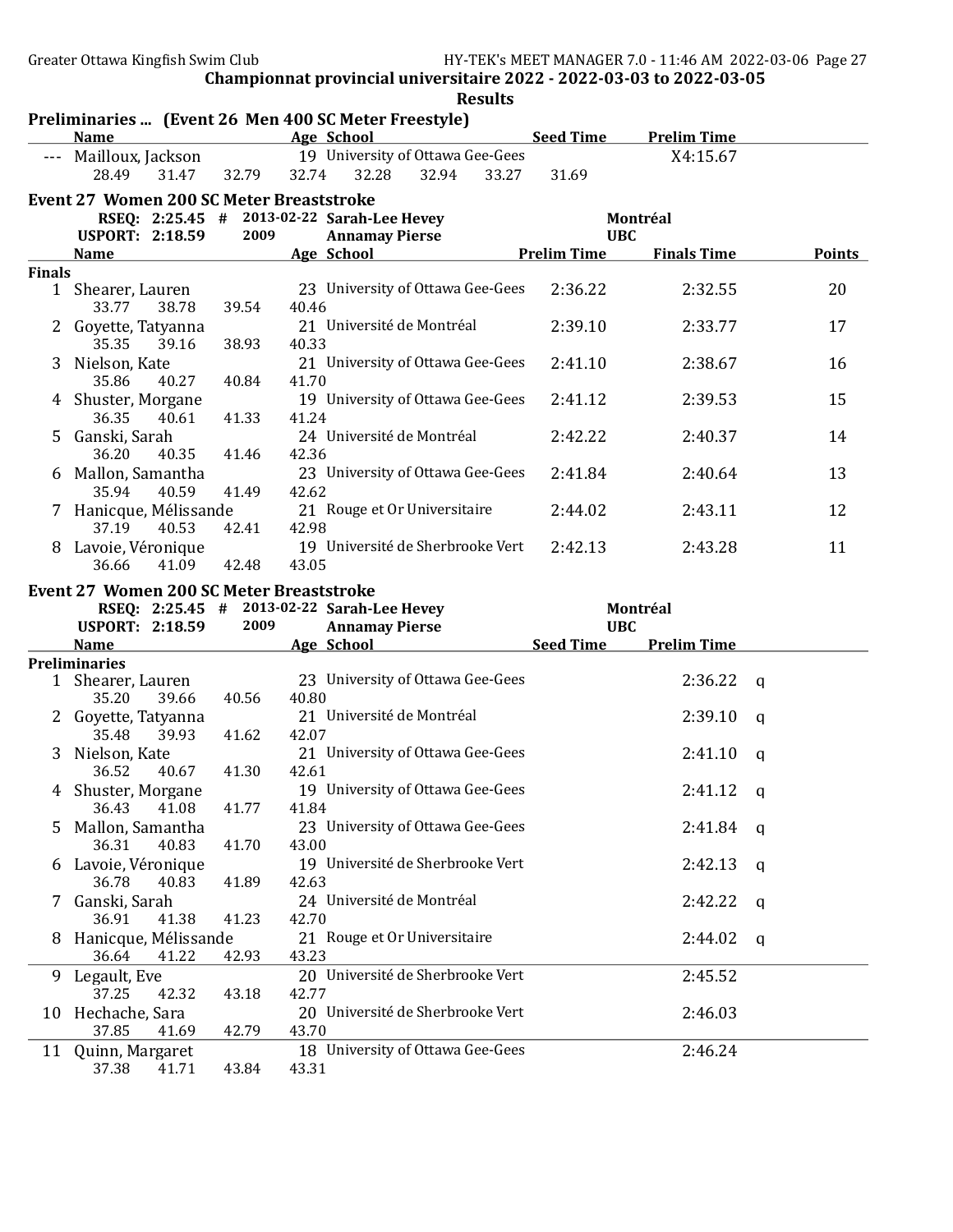|               | <b>Name</b>                                   |             | Preliminaries  (Event 27 Women 200 SC Meter Breaststroke)<br>and the School Age School<br><u> 1990 - Johann Barbara, martxa</u> | Seed Time   | <b>Prelim Time</b> |          |               |
|---------------|-----------------------------------------------|-------------|---------------------------------------------------------------------------------------------------------------------------------|-------------|--------------------|----------|---------------|
|               | --- Ellison, Sabine                           |             | 19 University of Ottawa Gee-Gees                                                                                                |             | X2:45.88           |          |               |
|               | 37.22                                         |             |                                                                                                                                 |             |                    |          |               |
|               | 41.83                                         | 43.22       | 43.61                                                                                                                           |             |                    |          |               |
|               | --- Synishin, Marion 18 McGILL                |             |                                                                                                                                 |             | DQ                 |          |               |
|               | 35.01<br>39.81                                | 41.77       | 42.55                                                                                                                           |             |                    |          |               |
|               | <b>Event 28 Men 200 SC Meter Breaststroke</b> |             |                                                                                                                                 |             |                    |          |               |
|               |                                               |             | RSEQ: 2:10.29 # 2012-02-24 frédéric Le Blanc                                                                                    |             | Montréal           |          |               |
|               | USPORT: 2:07.58 2009                          |             | <b>Mike Brown</b>                                                                                                               | <b>UOFC</b> |                    |          |               |
|               | Name Age School                               |             | <b>Example 2 Prelim Time</b>                                                                                                    |             | <b>Finals Time</b> |          | <b>Points</b> |
| <b>Finals</b> |                                               |             |                                                                                                                                 |             |                    |          |               |
|               | 1 Lemesle, Hugo                               |             | 19 University of Ottawa Gee-Gees                                                                                                | 2:19.09     | 2:14.27            | 20       |               |
|               | 33.96<br>30.28                                | 34.93       | 35.10                                                                                                                           |             |                    |          |               |
|               | 2 Linseisen, Erik                             |             | 18 McGILL                                                                                                                       | 2:18.40     | 2:16.08            | 17       |               |
|               | 30.77 34.71                                   | 35.50       | 35.10                                                                                                                           |             |                    |          |               |
|               | 3 Barrett, Will                               |             | 21 University of Ottawa Gee-Gees                                                                                                | 2:19.53     | 2:16.09            | 16       |               |
|               | 30.45<br>34.65                                | 35.25       | 35.74                                                                                                                           |             |                    |          |               |
|               | 4 Martin, John Vineyard                       |             | 20 McGILL                                                                                                                       | 2:20.81     | 2:18.48            | 15       |               |
|               | 31.38<br>34.67                                | 36.05       | 36.38                                                                                                                           |             |                    |          |               |
|               | 5 Hein, William                               |             | 21 McGILL                                                                                                                       | 2:24.10     | 2:21.89            | 14       |               |
|               | 30.95<br>35.53                                | 36.48       | 38.93                                                                                                                           |             |                    |          |               |
|               | 6 Hemri, Youssef                              |             | 20 Rouge et Or Universitaire                                                                                                    | 2:23.93     | 2:22.91            | 13       |               |
|               | 32.51<br>36.19                                | 36.97       | 37.24                                                                                                                           |             |                    |          |               |
|               | 7 Sainton, Marcus                             |             | 20 Rouge et Or Universitaire                                                                                                    | 2:24.02     | 2:23.52            | 12       |               |
|               | 30.94                                         | 37.79       | 39.30                                                                                                                           |             |                    |          |               |
|               | 35.49                                         |             |                                                                                                                                 |             |                    |          |               |
|               | 8 Coté, Vincent                               |             | 21 Rouge et Or Universitaire                                                                                                    | 2:25.68     | 2:24.54            | 11       |               |
|               | 32.56<br>36.33                                | 37.61       | 38.04                                                                                                                           |             |                    |          |               |
|               | <b>Event 28 Men 200 SC Meter Breaststroke</b> |             |                                                                                                                                 |             |                    |          |               |
|               |                                               |             | RSEQ: 2:10.29 # 2012-02-24 frédéric Le Blanc                                                                                    |             | Montréal           |          |               |
|               | <b>USPORT: 2:07.58</b>                        | 2009        | <b>Mike Brown</b>                                                                                                               | <b>UOFC</b> |                    |          |               |
|               | Name                                          |             | <b>Example 12 Seed Time Prelim Time</b><br><b>Example 2018</b> Age School                                                       |             |                    |          |               |
|               | <b>Preliminaries</b>                          |             |                                                                                                                                 |             |                    |          |               |
|               | 1 Linseisen, Erik                             |             | 18 McGILL                                                                                                                       |             | 2:18.40            | <b>a</b> |               |
|               | 31.37 34.81                                   | 35.64       | 36.58                                                                                                                           |             |                    |          |               |
|               | 2 Lemesle, Hugo                               |             | 19 University of Ottawa Gee-Gees                                                                                                |             | 2:19.09            | a        |               |
|               | 31.31 36.11                                   | 36.25       | 35.42                                                                                                                           |             |                    |          |               |
|               | 3 Barrett, Will                               |             | 21 University of Ottawa Gee-Gees                                                                                                |             | 2:19.53            | q        |               |
|               | 31.95 36.53                                   | 34.79 36.26 |                                                                                                                                 |             |                    |          |               |
|               | 4 Martin, John Vineyard                       |             | 20 McGILL                                                                                                                       |             | 2:20.81            | q        |               |
|               | 31.66<br>35.52                                | 36.47       | 37.16                                                                                                                           |             |                    |          |               |
| 5             | Hemri, Youssef                                |             | 20 Rouge et Or Universitaire                                                                                                    |             | 2:23.93            | q        |               |
|               | 32.92<br>36.50                                | 37.05       | 37.46                                                                                                                           |             |                    |          |               |
|               | 6 Sainton, Marcus                             |             | 20 Rouge et Or Universitaire                                                                                                    |             | 2:24.02            | a        |               |
|               | 32.71<br>36.23                                | 37.64       | 37.44                                                                                                                           |             |                    |          |               |
|               | 7 Hein, William                               |             | 21 McGILL                                                                                                                       |             | 2:24.10            | a        |               |
|               | 31.91<br>36.33                                | 37.31       | 38.55                                                                                                                           |             |                    |          |               |
| 8             | Petit, Ambroise                               |             | 26 Rouge et Or Universitaire                                                                                                    |             | 2:24.45            | q        |               |
|               | 32.48<br>37.10                                | 37.52       | 37.35                                                                                                                           |             |                    |          |               |
| 9             | Coté, Vincent                                 |             | 21 Rouge et Or Universitaire                                                                                                    |             | 2:25.68            |          |               |
|               | 32.83<br>36.97                                | 38.05       | 37.83                                                                                                                           |             |                    |          |               |
|               | 10 Carlyle-Locke, Cameron                     |             | 20 McGILL                                                                                                                       |             | 2:26.83            |          |               |
|               | 33.23<br>36.57                                | 37.67       | 39.36                                                                                                                           |             |                    |          |               |

# Results<br>ststroke)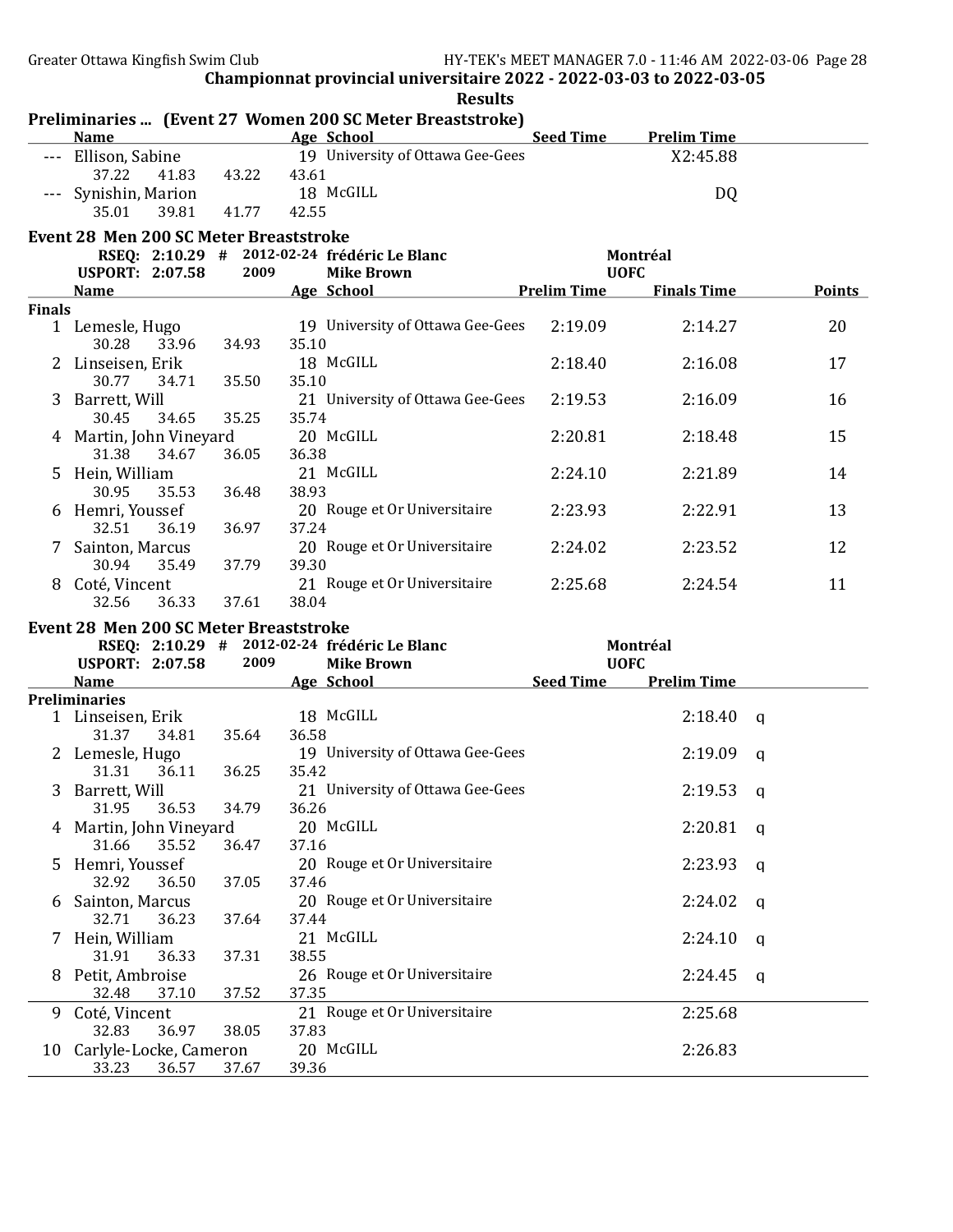| 20 Université de Sherbrooke Vert<br>2:29.76<br>11 Cote-Tessier, Matis<br>33.94<br>38.72<br>39.39<br>37.71<br>22 Université de Sherbrooke Vert<br>12 Périard, Nicolas<br>2:41.60<br>35.35<br>42.50<br>42.92<br>40.83<br>19 University of Ottawa Gee-Gees<br>X2:23.08<br>--- Haycock, Jack<br>32.08<br>36.63<br>37.41<br>36.96<br>20 University of Ottawa Gee-Gees<br>--- Machell, Nicolas<br>X2:24.97<br>32.65<br>37.04<br>37.95<br>37.33<br>22 McGILL<br>X2:27.65<br>--- Pelletier, Eric<br>32.52<br>37.00<br>38.42<br>39.71<br><b>Event 29 Women 100 SC Meter Butterfly</b><br>57.98 # 2017-02-24 Katerine Savard<br><b>RSEQ:</b><br>Montréal<br><b>USPORT:</b><br>2019-02-21 Rebecca Smith<br>57.03<br><b>UT</b><br><b>Prelim Time</b><br><b>Finals Time</b><br><b>Points</b><br><b>Name</b><br>Age School<br><b>Finals</b><br>24 Université de Montréal<br>1:01.06<br>20<br>1 Arlandis, Anais<br>1:00.91<br>28.32<br>32.59<br>20 McGILL<br>2 McMurray, Cailin<br>1:03.47<br>1:02.87<br>17<br>29.25<br>33.62<br>3 McKinley, Abby<br>18 University of Ottawa Gee-Gees<br>1:05.63<br>1:02.99<br>16<br>29.53<br>33.46<br>22 McGILL<br>15<br>4 Miller, Erin<br>1:04.38<br>1:03.75<br>29.66<br>34.09<br>22 Uqtr Patriotes<br>5 Cousineau, Juliette<br>1:06.27<br>1:05.11<br>14<br>29.77<br>35.34<br>20 McGILL<br>6 Mollin, Hana<br>1:05.29<br>13<br>1:05.33<br>30.07<br>35.26<br>22 University of Ottawa Gee-Gees<br>7 Peel, Katherine<br>1:08.00<br>12<br>1:05.50<br>35.40<br>30.10<br>23 Rouge et Or Universitaire<br>8 Duchesne, Megan<br>1:09.49<br>1:08.63<br>32.00<br>36.63<br><b>Event 29 Women 100 SC Meter Butterfly</b><br>57.98 # 2017-02-24 Katerine Savard<br>Montréal<br><b>RSEQ:</b><br><b>USPORT:</b><br>57.03<br>2019-02-21 Rebecca Smith<br><b>UT</b><br><b>Seed Time</b><br><b>Prelim Time</b><br>Age School<br><b>Name</b><br>Preliminaries<br>24 Université de Montréal<br>1:01.06<br>1 Arlandis, Anais<br>- q<br>28.48<br>32.58<br>20 McGILL<br>2 McMurray, Cailin<br>1:03.47<br>$\mathbf{q}$<br>29.85<br>33.62<br>22 McGILL<br>Miller, Erin<br>1:04.38<br>3.<br>q<br>30.83<br>33.55<br>20 McGILL<br>Mollin, Hana<br>1:05.29<br>4<br>q<br>30.17<br>35.12<br>18 University of Ottawa Gee-Gees<br>McKinley, Abby<br>1:05.63<br>5<br>q<br>30.39<br>35.24<br>22 Uqtr Patriotes<br>Cousineau, Juliette<br>1:06.27<br>6<br>q<br>30.33<br>35.94<br>22 University of Ottawa Gee-Gees<br>7 Peel, Katherine<br>1:08.00<br>q<br>31.63<br>36.37<br>23 Rouge et Or Universitaire<br>Duchesne, Megan<br>1:09.49<br>8<br>q | <b>Name</b> | Preliminaries  [Event 28 Men 200 SC Meter Breaststroke]<br>Age School | <b>Seed Time</b> | <b>Prelim Time</b> |  |
|--------------------------------------------------------------------------------------------------------------------------------------------------------------------------------------------------------------------------------------------------------------------------------------------------------------------------------------------------------------------------------------------------------------------------------------------------------------------------------------------------------------------------------------------------------------------------------------------------------------------------------------------------------------------------------------------------------------------------------------------------------------------------------------------------------------------------------------------------------------------------------------------------------------------------------------------------------------------------------------------------------------------------------------------------------------------------------------------------------------------------------------------------------------------------------------------------------------------------------------------------------------------------------------------------------------------------------------------------------------------------------------------------------------------------------------------------------------------------------------------------------------------------------------------------------------------------------------------------------------------------------------------------------------------------------------------------------------------------------------------------------------------------------------------------------------------------------------------------------------------------------------------------------------------------------------------------------------------------------------------------------------------------------------------------------------------------------------------------------------------------------------------------------------------------------------------------------------------------------------------------------------------------------------------------------------------------------------------------------------------------------------------------------------------------------------------------------------------------------------------------------------------------------|-------------|-----------------------------------------------------------------------|------------------|--------------------|--|
|                                                                                                                                                                                                                                                                                                                                                                                                                                                                                                                                                                                                                                                                                                                                                                                                                                                                                                                                                                                                                                                                                                                                                                                                                                                                                                                                                                                                                                                                                                                                                                                                                                                                                                                                                                                                                                                                                                                                                                                                                                                                                                                                                                                                                                                                                                                                                                                                                                                                                                                                |             |                                                                       |                  |                    |  |
|                                                                                                                                                                                                                                                                                                                                                                                                                                                                                                                                                                                                                                                                                                                                                                                                                                                                                                                                                                                                                                                                                                                                                                                                                                                                                                                                                                                                                                                                                                                                                                                                                                                                                                                                                                                                                                                                                                                                                                                                                                                                                                                                                                                                                                                                                                                                                                                                                                                                                                                                |             |                                                                       |                  |                    |  |
|                                                                                                                                                                                                                                                                                                                                                                                                                                                                                                                                                                                                                                                                                                                                                                                                                                                                                                                                                                                                                                                                                                                                                                                                                                                                                                                                                                                                                                                                                                                                                                                                                                                                                                                                                                                                                                                                                                                                                                                                                                                                                                                                                                                                                                                                                                                                                                                                                                                                                                                                |             |                                                                       |                  |                    |  |
|                                                                                                                                                                                                                                                                                                                                                                                                                                                                                                                                                                                                                                                                                                                                                                                                                                                                                                                                                                                                                                                                                                                                                                                                                                                                                                                                                                                                                                                                                                                                                                                                                                                                                                                                                                                                                                                                                                                                                                                                                                                                                                                                                                                                                                                                                                                                                                                                                                                                                                                                |             |                                                                       |                  |                    |  |
|                                                                                                                                                                                                                                                                                                                                                                                                                                                                                                                                                                                                                                                                                                                                                                                                                                                                                                                                                                                                                                                                                                                                                                                                                                                                                                                                                                                                                                                                                                                                                                                                                                                                                                                                                                                                                                                                                                                                                                                                                                                                                                                                                                                                                                                                                                                                                                                                                                                                                                                                |             |                                                                       |                  |                    |  |
|                                                                                                                                                                                                                                                                                                                                                                                                                                                                                                                                                                                                                                                                                                                                                                                                                                                                                                                                                                                                                                                                                                                                                                                                                                                                                                                                                                                                                                                                                                                                                                                                                                                                                                                                                                                                                                                                                                                                                                                                                                                                                                                                                                                                                                                                                                                                                                                                                                                                                                                                |             |                                                                       |                  |                    |  |
|                                                                                                                                                                                                                                                                                                                                                                                                                                                                                                                                                                                                                                                                                                                                                                                                                                                                                                                                                                                                                                                                                                                                                                                                                                                                                                                                                                                                                                                                                                                                                                                                                                                                                                                                                                                                                                                                                                                                                                                                                                                                                                                                                                                                                                                                                                                                                                                                                                                                                                                                |             |                                                                       |                  |                    |  |
|                                                                                                                                                                                                                                                                                                                                                                                                                                                                                                                                                                                                                                                                                                                                                                                                                                                                                                                                                                                                                                                                                                                                                                                                                                                                                                                                                                                                                                                                                                                                                                                                                                                                                                                                                                                                                                                                                                                                                                                                                                                                                                                                                                                                                                                                                                                                                                                                                                                                                                                                |             |                                                                       |                  |                    |  |
|                                                                                                                                                                                                                                                                                                                                                                                                                                                                                                                                                                                                                                                                                                                                                                                                                                                                                                                                                                                                                                                                                                                                                                                                                                                                                                                                                                                                                                                                                                                                                                                                                                                                                                                                                                                                                                                                                                                                                                                                                                                                                                                                                                                                                                                                                                                                                                                                                                                                                                                                |             |                                                                       |                  |                    |  |
|                                                                                                                                                                                                                                                                                                                                                                                                                                                                                                                                                                                                                                                                                                                                                                                                                                                                                                                                                                                                                                                                                                                                                                                                                                                                                                                                                                                                                                                                                                                                                                                                                                                                                                                                                                                                                                                                                                                                                                                                                                                                                                                                                                                                                                                                                                                                                                                                                                                                                                                                |             |                                                                       |                  |                    |  |
|                                                                                                                                                                                                                                                                                                                                                                                                                                                                                                                                                                                                                                                                                                                                                                                                                                                                                                                                                                                                                                                                                                                                                                                                                                                                                                                                                                                                                                                                                                                                                                                                                                                                                                                                                                                                                                                                                                                                                                                                                                                                                                                                                                                                                                                                                                                                                                                                                                                                                                                                |             |                                                                       |                  |                    |  |
|                                                                                                                                                                                                                                                                                                                                                                                                                                                                                                                                                                                                                                                                                                                                                                                                                                                                                                                                                                                                                                                                                                                                                                                                                                                                                                                                                                                                                                                                                                                                                                                                                                                                                                                                                                                                                                                                                                                                                                                                                                                                                                                                                                                                                                                                                                                                                                                                                                                                                                                                |             |                                                                       |                  |                    |  |
|                                                                                                                                                                                                                                                                                                                                                                                                                                                                                                                                                                                                                                                                                                                                                                                                                                                                                                                                                                                                                                                                                                                                                                                                                                                                                                                                                                                                                                                                                                                                                                                                                                                                                                                                                                                                                                                                                                                                                                                                                                                                                                                                                                                                                                                                                                                                                                                                                                                                                                                                |             |                                                                       |                  |                    |  |
|                                                                                                                                                                                                                                                                                                                                                                                                                                                                                                                                                                                                                                                                                                                                                                                                                                                                                                                                                                                                                                                                                                                                                                                                                                                                                                                                                                                                                                                                                                                                                                                                                                                                                                                                                                                                                                                                                                                                                                                                                                                                                                                                                                                                                                                                                                                                                                                                                                                                                                                                |             |                                                                       |                  |                    |  |
|                                                                                                                                                                                                                                                                                                                                                                                                                                                                                                                                                                                                                                                                                                                                                                                                                                                                                                                                                                                                                                                                                                                                                                                                                                                                                                                                                                                                                                                                                                                                                                                                                                                                                                                                                                                                                                                                                                                                                                                                                                                                                                                                                                                                                                                                                                                                                                                                                                                                                                                                |             |                                                                       |                  |                    |  |
|                                                                                                                                                                                                                                                                                                                                                                                                                                                                                                                                                                                                                                                                                                                                                                                                                                                                                                                                                                                                                                                                                                                                                                                                                                                                                                                                                                                                                                                                                                                                                                                                                                                                                                                                                                                                                                                                                                                                                                                                                                                                                                                                                                                                                                                                                                                                                                                                                                                                                                                                |             |                                                                       |                  |                    |  |
|                                                                                                                                                                                                                                                                                                                                                                                                                                                                                                                                                                                                                                                                                                                                                                                                                                                                                                                                                                                                                                                                                                                                                                                                                                                                                                                                                                                                                                                                                                                                                                                                                                                                                                                                                                                                                                                                                                                                                                                                                                                                                                                                                                                                                                                                                                                                                                                                                                                                                                                                |             |                                                                       |                  |                    |  |
|                                                                                                                                                                                                                                                                                                                                                                                                                                                                                                                                                                                                                                                                                                                                                                                                                                                                                                                                                                                                                                                                                                                                                                                                                                                                                                                                                                                                                                                                                                                                                                                                                                                                                                                                                                                                                                                                                                                                                                                                                                                                                                                                                                                                                                                                                                                                                                                                                                                                                                                                |             |                                                                       |                  |                    |  |
|                                                                                                                                                                                                                                                                                                                                                                                                                                                                                                                                                                                                                                                                                                                                                                                                                                                                                                                                                                                                                                                                                                                                                                                                                                                                                                                                                                                                                                                                                                                                                                                                                                                                                                                                                                                                                                                                                                                                                                                                                                                                                                                                                                                                                                                                                                                                                                                                                                                                                                                                |             |                                                                       |                  |                    |  |
|                                                                                                                                                                                                                                                                                                                                                                                                                                                                                                                                                                                                                                                                                                                                                                                                                                                                                                                                                                                                                                                                                                                                                                                                                                                                                                                                                                                                                                                                                                                                                                                                                                                                                                                                                                                                                                                                                                                                                                                                                                                                                                                                                                                                                                                                                                                                                                                                                                                                                                                                |             |                                                                       |                  |                    |  |
|                                                                                                                                                                                                                                                                                                                                                                                                                                                                                                                                                                                                                                                                                                                                                                                                                                                                                                                                                                                                                                                                                                                                                                                                                                                                                                                                                                                                                                                                                                                                                                                                                                                                                                                                                                                                                                                                                                                                                                                                                                                                                                                                                                                                                                                                                                                                                                                                                                                                                                                                |             |                                                                       |                  |                    |  |
|                                                                                                                                                                                                                                                                                                                                                                                                                                                                                                                                                                                                                                                                                                                                                                                                                                                                                                                                                                                                                                                                                                                                                                                                                                                                                                                                                                                                                                                                                                                                                                                                                                                                                                                                                                                                                                                                                                                                                                                                                                                                                                                                                                                                                                                                                                                                                                                                                                                                                                                                |             |                                                                       |                  |                    |  |
|                                                                                                                                                                                                                                                                                                                                                                                                                                                                                                                                                                                                                                                                                                                                                                                                                                                                                                                                                                                                                                                                                                                                                                                                                                                                                                                                                                                                                                                                                                                                                                                                                                                                                                                                                                                                                                                                                                                                                                                                                                                                                                                                                                                                                                                                                                                                                                                                                                                                                                                                |             |                                                                       |                  |                    |  |
|                                                                                                                                                                                                                                                                                                                                                                                                                                                                                                                                                                                                                                                                                                                                                                                                                                                                                                                                                                                                                                                                                                                                                                                                                                                                                                                                                                                                                                                                                                                                                                                                                                                                                                                                                                                                                                                                                                                                                                                                                                                                                                                                                                                                                                                                                                                                                                                                                                                                                                                                |             |                                                                       |                  |                    |  |
|                                                                                                                                                                                                                                                                                                                                                                                                                                                                                                                                                                                                                                                                                                                                                                                                                                                                                                                                                                                                                                                                                                                                                                                                                                                                                                                                                                                                                                                                                                                                                                                                                                                                                                                                                                                                                                                                                                                                                                                                                                                                                                                                                                                                                                                                                                                                                                                                                                                                                                                                |             |                                                                       |                  |                    |  |
|                                                                                                                                                                                                                                                                                                                                                                                                                                                                                                                                                                                                                                                                                                                                                                                                                                                                                                                                                                                                                                                                                                                                                                                                                                                                                                                                                                                                                                                                                                                                                                                                                                                                                                                                                                                                                                                                                                                                                                                                                                                                                                                                                                                                                                                                                                                                                                                                                                                                                                                                |             |                                                                       |                  |                    |  |
|                                                                                                                                                                                                                                                                                                                                                                                                                                                                                                                                                                                                                                                                                                                                                                                                                                                                                                                                                                                                                                                                                                                                                                                                                                                                                                                                                                                                                                                                                                                                                                                                                                                                                                                                                                                                                                                                                                                                                                                                                                                                                                                                                                                                                                                                                                                                                                                                                                                                                                                                |             |                                                                       |                  |                    |  |
|                                                                                                                                                                                                                                                                                                                                                                                                                                                                                                                                                                                                                                                                                                                                                                                                                                                                                                                                                                                                                                                                                                                                                                                                                                                                                                                                                                                                                                                                                                                                                                                                                                                                                                                                                                                                                                                                                                                                                                                                                                                                                                                                                                                                                                                                                                                                                                                                                                                                                                                                |             |                                                                       |                  |                    |  |
|                                                                                                                                                                                                                                                                                                                                                                                                                                                                                                                                                                                                                                                                                                                                                                                                                                                                                                                                                                                                                                                                                                                                                                                                                                                                                                                                                                                                                                                                                                                                                                                                                                                                                                                                                                                                                                                                                                                                                                                                                                                                                                                                                                                                                                                                                                                                                                                                                                                                                                                                |             |                                                                       |                  |                    |  |
|                                                                                                                                                                                                                                                                                                                                                                                                                                                                                                                                                                                                                                                                                                                                                                                                                                                                                                                                                                                                                                                                                                                                                                                                                                                                                                                                                                                                                                                                                                                                                                                                                                                                                                                                                                                                                                                                                                                                                                                                                                                                                                                                                                                                                                                                                                                                                                                                                                                                                                                                |             |                                                                       |                  |                    |  |
|                                                                                                                                                                                                                                                                                                                                                                                                                                                                                                                                                                                                                                                                                                                                                                                                                                                                                                                                                                                                                                                                                                                                                                                                                                                                                                                                                                                                                                                                                                                                                                                                                                                                                                                                                                                                                                                                                                                                                                                                                                                                                                                                                                                                                                                                                                                                                                                                                                                                                                                                |             |                                                                       |                  |                    |  |
| 32.24 37.25                                                                                                                                                                                                                                                                                                                                                                                                                                                                                                                                                                                                                                                                                                                                                                                                                                                                                                                                                                                                                                                                                                                                                                                                                                                                                                                                                                                                                                                                                                                                                                                                                                                                                                                                                                                                                                                                                                                                                                                                                                                                                                                                                                                                                                                                                                                                                                                                                                                                                                                    |             |                                                                       |                  |                    |  |

#### Results nces...<br>Dreliminaries ... (Event 28 Men 200 SC Meter Breaststroke)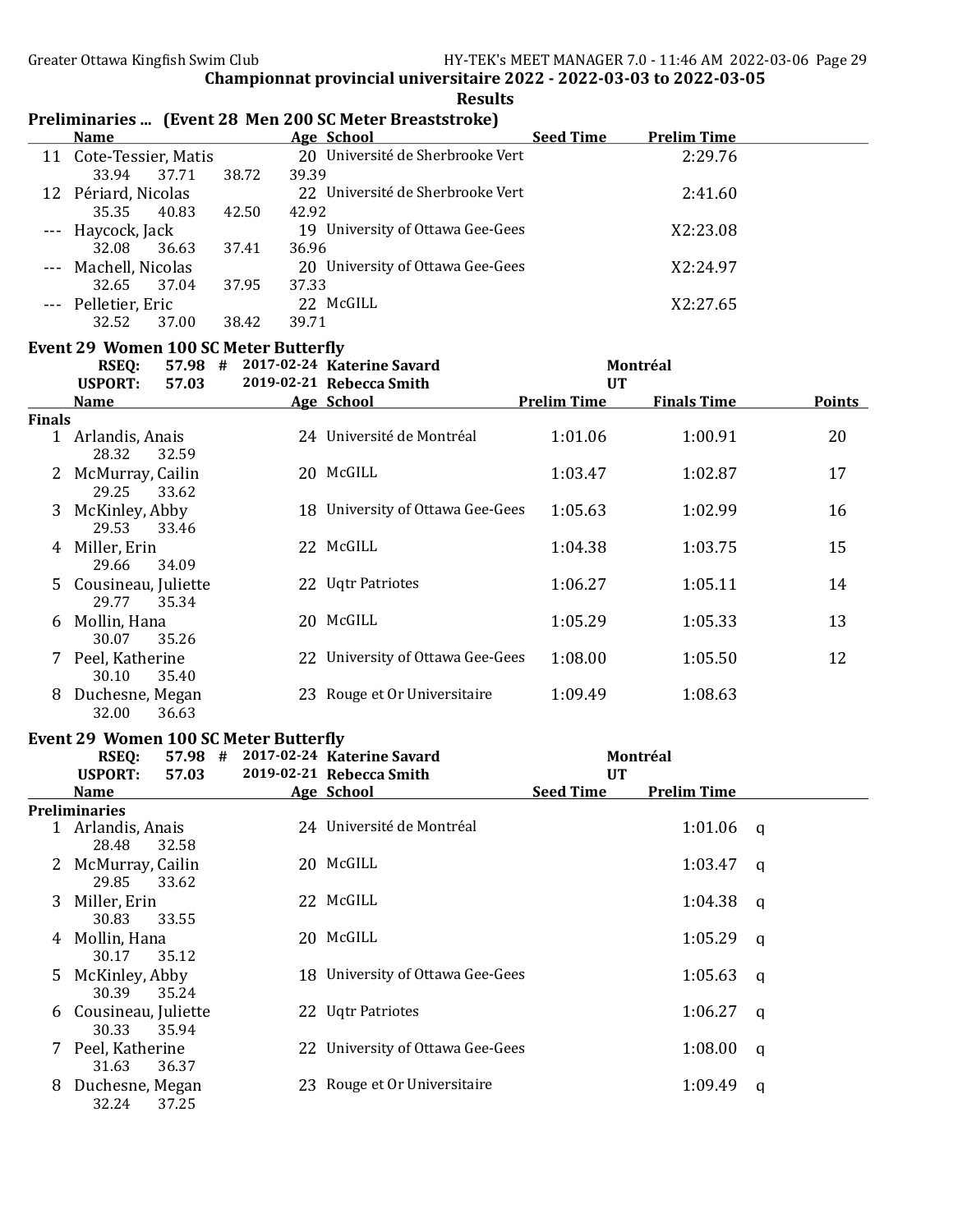|               | <b>Name</b>                                 | Preliminaries  (Event 29 Women 100 SC Meter Butterfly)<br>Age School |                             |                    |               |
|---------------|---------------------------------------------|----------------------------------------------------------------------|-----------------------------|--------------------|---------------|
|               | 9 Savaria, Anne-Catherine<br>33.59<br>39.92 | 23 Université de Montréal                                            |                             | 1:13.51            |               |
|               | 10 Boisvert, Noémie<br>33.40<br>42.97       | 20 Uqtr Patriotes                                                    |                             | 1:16.37            |               |
|               | --- Dearnaley, Isabelle<br>30.41<br>34.91   | 18 University of Ottawa Gee-Gees                                     |                             | X1:05.32           |               |
|               | Miller, Arianna<br>30.73<br>36.05           | 18 University of Ottawa Gee-Gees                                     |                             | X1:06.78           |               |
|               | Event 30 Men 100 SC Meter Butterfly         |                                                                      |                             |                    |               |
|               | <b>RSEQ:</b><br><b>USPORT:</b><br>51.19     | 52.11 # 2021-10-23 Clement Secchi<br>2015-02-19 Coleman Allen        | <b>McGill</b><br><b>UBC</b> |                    |               |
|               | <b>Name</b>                                 | Age School                                                           | <b>Prelim Time</b>          | <b>Finals Time</b> | <b>Points</b> |
| <b>Finals</b> |                                             |                                                                      |                             |                    |               |
|               | 1 Secchi, Clement<br>24.37<br>27.76         | 21 McGILL                                                            | 53.90                       | 52.13              | 20            |
|               | 2 Perreault, Alexandre<br>24.98<br>28.43    | 23 University of Ottawa Gee-Gees                                     | 54.98                       | 53.41              | 17            |
|               | 3 Wang, Samuel<br>26.05<br>29.81            | 26 McGILL                                                            | 57.39                       | 55.86              | 16            |
|               | 4 Younes, Alexandre<br>26.10<br>29.96       | 21 McGILL                                                            | 56.29                       | 56.06              | 15            |
| 5.            | Plackoski, Aleks<br>26.18<br>29.90          | 21 University of Ottawa Gee-Gees                                     | 56.55                       | 56.08              | 14            |
| 6             | Nickerson, Judson<br>26.72<br>30.46         | 21 University of Ottawa Gee-Gees                                     | 57.47                       | 57.18              | 13            |
|               | 7 Bierberg, Gregory<br>26.40<br>30.80       | 23 Rouge et Or Universitaire                                         | 57.60                       | 57.20              | 12            |
|               | Bolduc, Mathieu<br>26.61<br>31.09           | 24 Université de Montréal                                            | 58.04                       | 57.70              | 11            |
|               | Event 30 Men 100 SC Meter Butterfly         |                                                                      |                             |                    |               |
|               | <b>RSEQ:</b>                                | 52.11 # 2021-10-23 Clement Secchi                                    | <b>McGill</b>               |                    |               |
|               | <b>USPORT:</b><br>51.19                     | 2015-02-19 Coleman Allen                                             | <b>UBC</b>                  |                    |               |
|               | <b>Name</b><br><b>Preliminaries</b>         | Age School                                                           | <b>Seed Time</b>            | <b>Prelim Time</b> |               |
|               | 1 Secchi, Clement<br>25.23 28.67            | 21 McGILL                                                            |                             | 53.90              | $\mathbf{q}$  |
|               | 2 Perreault, Alexandre<br>25.43<br>29.55    | 23 University of Ottawa Gee-Gees                                     |                             | 54.98              | - q           |
|               | 3 Younes, Alexandre<br>27.41<br>28.88       | 21 McGILL                                                            |                             | 56.29              | q             |
|               | 4 Plackoski, Aleks<br>27.12<br>29.43        | 21 University of Ottawa Gee-Gees                                     |                             | 56.55              | q             |
|               | 5 Wang, Samuel<br>26.58<br>30.81            | 26 McGILL                                                            |                             | 57.39              | q             |
| 6             | Nickerson, Judson<br>26.99<br>30.48         | 21 University of Ottawa Gee-Gees                                     |                             | 57.47              | q             |
| 7             | Bierberg, Gregory<br>26.81<br>30.79         | 23 Rouge et Or Universitaire                                         |                             | 57.60              | q             |
| 8             | Bolduc, Mathieu<br>26.84<br>31.20           | 24 Université de Montréal                                            |                             | 58.04              | q             |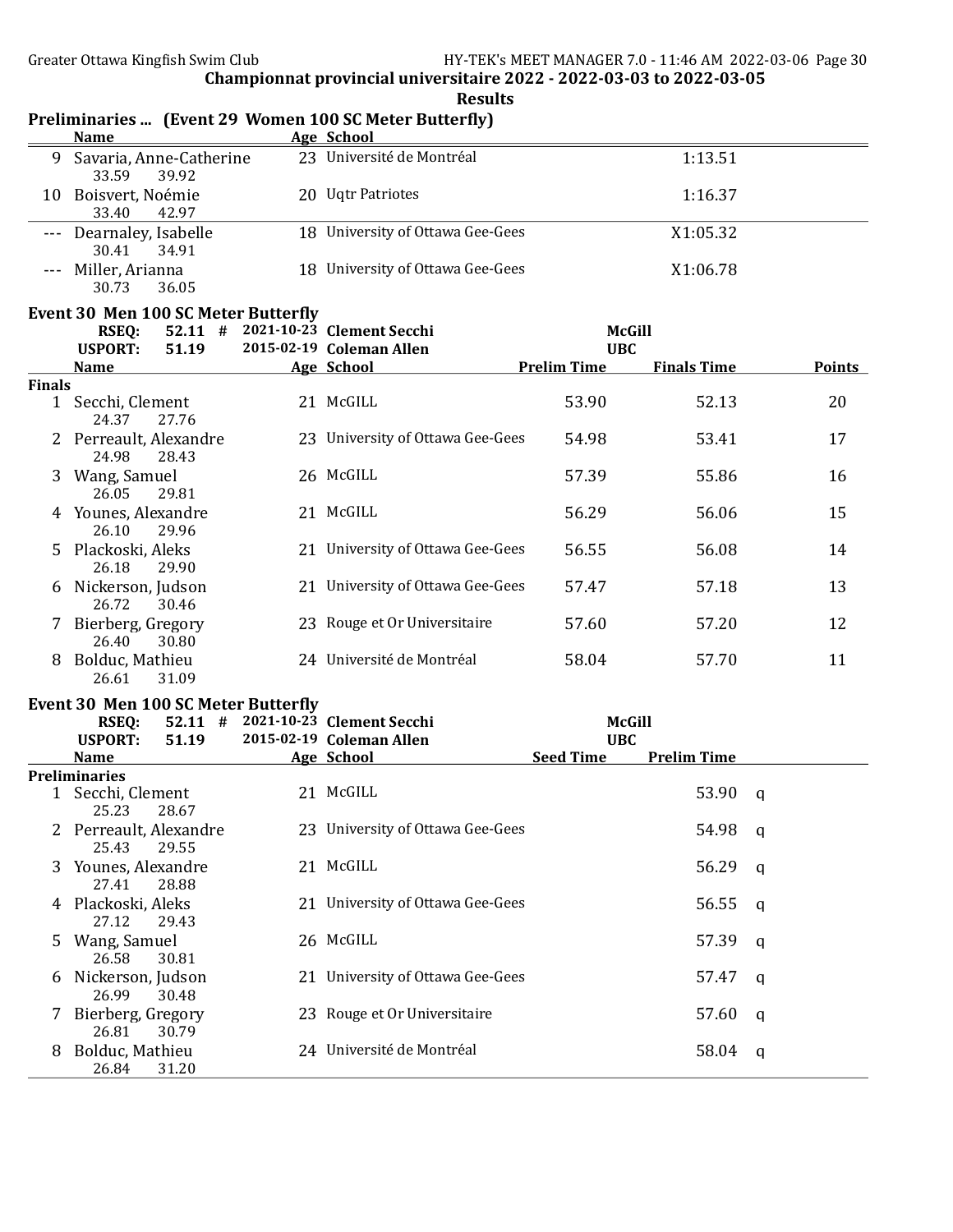|                     | <b>Name</b>                                     |    | arics  There is on their 100 but there is battering.<br>Age School | <b>Seed Time</b>              | <b>Prelim Time</b> |               |  |
|---------------------|-------------------------------------------------|----|--------------------------------------------------------------------|-------------------------------|--------------------|---------------|--|
| 9.                  | Ayoubi, Mehdi<br>27.74<br>30.30                 |    | 23 Rouge et Or Universitaire                                       |                               | 58.04              |               |  |
|                     | 10 Castellanos Molina, Adrian<br>27.51<br>32.99 |    | 28 Rouge et Or Universitaire                                       |                               | 1:00.50            |               |  |
|                     | 11 Lebel, Christophe<br>28.45<br>32.57          |    | 22 Uqtr Patriotes                                                  |                               | 1:01.02            |               |  |
|                     | 12 Foisy, Alex<br>30.19<br>34.02                |    | 22 Université de Sherbrooke Vert                                   |                               | 1:04.21            |               |  |
| $\qquad \qquad - -$ | Baker, Bryce<br>27.85<br>30.41                  |    | 18 University of Ottawa Gee-Gees                                   |                               | X58.26             |               |  |
|                     | Mbobela, Jakob<br>27.24<br>31.75                |    | 18 University of Ottawa Gee-Gees                                   |                               | X58.99             |               |  |
|                     | Bush, Craig<br>27.86<br>31.49                   |    | 18 University of Ottawa Gee-Gees                                   |                               | X59.35             |               |  |
|                     | Demers, Jamie<br>27.45<br>31.91                 |    | 22 University of Ottawa Gee-Gees                                   |                               | X59.36             |               |  |
|                     | Vilain, Matthieu<br>27.85<br>31.72              |    | 22 University of Ottawa Gee-Gees                                   |                               | X59.57             |               |  |
|                     | <b>Event 31 Women 50 SC Meter Backstroke</b>    |    |                                                                    |                               |                    |               |  |
|                     | <b>RSEQ:</b>                                    |    | 27.57 # 2005-02-25 Jennifer Carroll                                | <b>UQTR</b>                   |                    |               |  |
|                     | <b>USPORT:</b><br>26.15                         |    | 2018-02-22 Kylie Masse                                             | <b>UT</b>                     |                    |               |  |
|                     | <u>Name</u>                                     |    | <b>Age School</b>                                                  | <b>Prelim Time</b>            | <b>Finals Time</b> | <b>Points</b> |  |
| <b>Finals</b>       | 1 Danyluk, Daphné                               |    | 23 McGILL                                                          | 28.66                         | 28.62              | 20            |  |
| $\mathbf{2}$        | Cara, Axelle                                    |    | 24 Rouge et Or Universitaire                                       | 29.50                         | 29.26              | 17            |  |
| 3                   | Gagné, Mélanie                                  |    | 23 Université de Montréal                                          | 30.08                         | 29.44              | 16            |  |
|                     |                                                 |    | 21 University of Ottawa Gee-Gees                                   | 30.72                         | 29.69              | 15            |  |
|                     | 4 Polley, Katie                                 |    | 22 McGILL                                                          |                               |                    |               |  |
| 5                   | Dove-McFalls, Carley                            |    | 18 University of Ottawa Gee-Gees                                   | 30.38                         | 30.49              | 14            |  |
| 6                   | Spurrell, McKenna                               |    | 21 McGILL                                                          | 30.86                         | 30.54              | 13            |  |
| 7                   | Na, Katie                                       |    |                                                                    | 31.09                         | 30.56              | 12            |  |
| 8                   | Claassens, Talea                                |    | 21 University of Ottawa Gee-Gees                                   | 30.62                         | 30.57              | 11            |  |
|                     | <b>Event 31 Women 50 SC Meter Backstroke</b>    |    |                                                                    |                               |                    |               |  |
|                     | <b>RSEQ:</b>                                    |    | 27.57 # 2005-02-25 Jennifer Carroll                                | <b>UQTR</b>                   |                    |               |  |
|                     | <b>USPORT:</b><br>26.15                         |    | 2018-02-22 Kylie Masse<br>Age School                               | <b>UT</b><br><b>Seed Time</b> | <b>Prelim Time</b> |               |  |
|                     | <u>Name</u><br><b>Preliminaries</b>             |    |                                                                    |                               |                    |               |  |
| 1                   | Danyluk, Daphné                                 |    | 23 McGILL                                                          |                               | 28.66              | q             |  |
| 2                   | Cara, Axelle                                    |    | 24 Rouge et Or Universitaire                                       |                               | 29.50              | q             |  |
| 3                   | Gagné, Mélanie                                  |    |                                                                    |                               |                    |               |  |
| 4                   |                                                 |    |                                                                    |                               |                    |               |  |
| 5                   |                                                 | 23 | Université de Montréal                                             |                               | 30.08              | q             |  |
|                     | Dove-McFalls, Carley                            | 22 | McGILL                                                             |                               | 30.38              | q             |  |
|                     | Claassens, Talea                                | 21 | University of Ottawa Gee-Gees                                      |                               | 30.62              | q             |  |
| 6                   | Polley, Katie                                   | 21 | University of Ottawa Gee-Gees                                      |                               | 30.72              | q             |  |
|                     | Spurrell, McKenna                               |    | 18 University of Ottawa Gee-Gees                                   |                               | 30.86              | q             |  |
| 8                   | Na, Katie                                       | 21 | McGILL                                                             |                               | 31.09              | a             |  |
| 9                   | Dollinger, Jennifer                             | 21 | Université de Montréal                                             |                               | 31.46              |               |  |
| 10                  | Kanaan, Malorie                                 |    | 23 University of Ottawa Gee-Gees                                   |                               | 31.81              |               |  |
| 11                  | Forget, Marilou                                 | 21 | <b>Ugtr Patriotes</b>                                              |                               | 32.24              |               |  |
| 12<br>13            | Chenail Lafond, Juliette<br>Desbiens, Carolane  |    | 21 Université de Montréal<br>22 Université de Montréal             |                               | 33.30<br>34.18     |               |  |

#### Results Preliminaries ... (Event 30 Men 100 SC Meter Butterfly)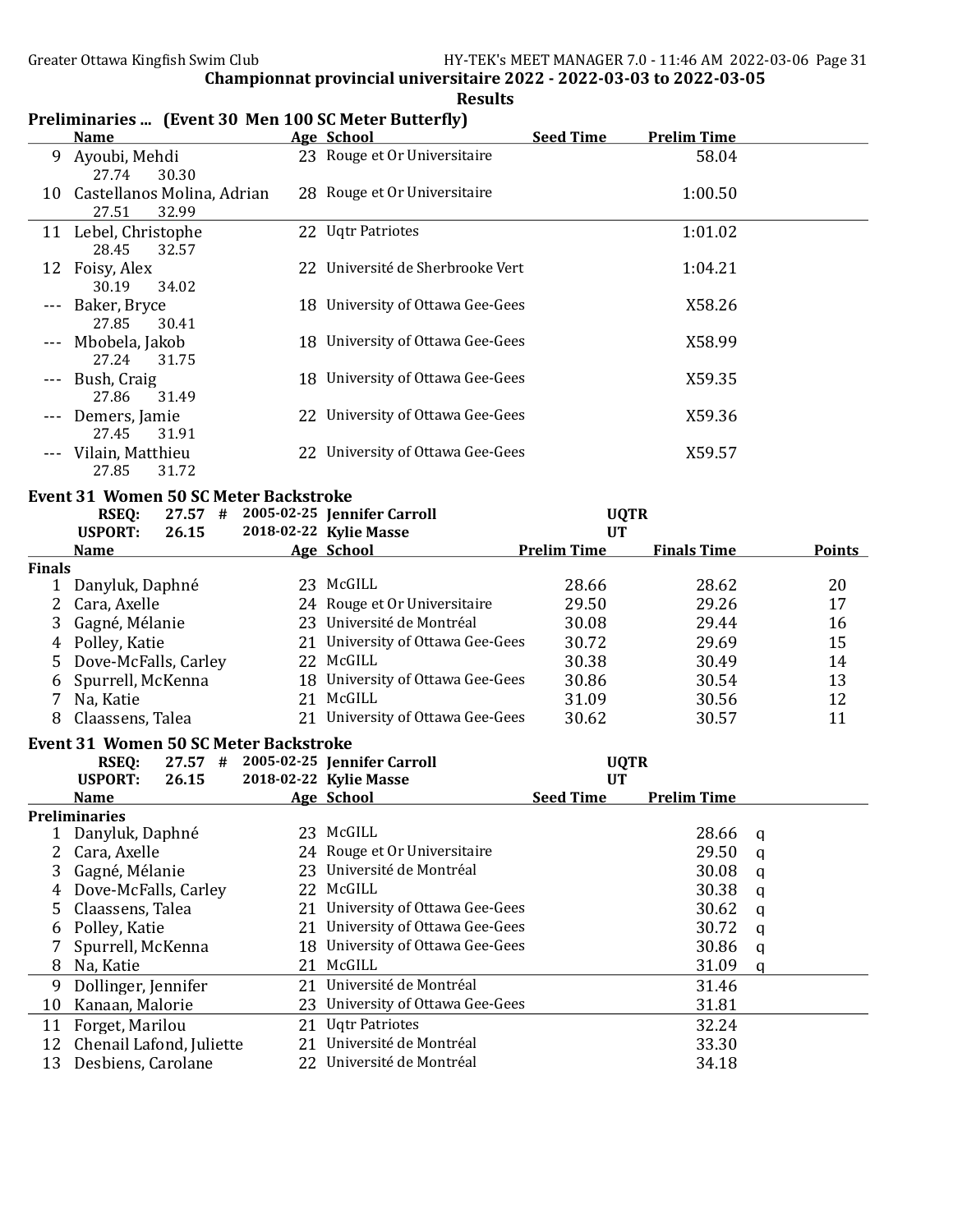|               | <b>Event 32 Men 50 SC Meter Backstroke</b> |       |       |       |                                              |                    |                    |              |               |
|---------------|--------------------------------------------|-------|-------|-------|----------------------------------------------|--------------------|--------------------|--------------|---------------|
|               | <b>RSEQ:</b>                               |       |       |       | 24.47 # 2021-11-07 Arthur Millet             | Laval              |                    |              |               |
|               | <b>USPORT:</b>                             | 24.05 | 2013  |       | <b>Kelly Aspinall</b>                        | <b>UBC</b>         |                    |              |               |
|               | <b>Name</b>                                |       |       |       | <b>Age School</b>                            | <b>Prelim Time</b> | <b>Finals Time</b> |              | <b>Points</b> |
| <b>Finals</b> |                                            |       |       |       |                                              |                    |                    |              |               |
|               | 1 Millet, Arthur                           |       |       |       | 21 Rouge et Or Universitaire                 | 24.62              | 25.23              |              | 20            |
|               | 2 Lahrichi, Driss                          |       |       |       | 24 Rouge et Or Universitaire                 | 25.90              | 25.39              |              | 17            |
| 3             | Jensen, Ryan                               |       |       |       | 22 University of Ottawa Gee-Gees             | 25.69              | 25.59              |              | 16            |
| 4             | Benaddad, Ryan                             |       |       |       | 23 Université de Montréal                    | 26.40              | 25.89              |              | 15            |
| 5             | Aguiar-Winter, Evan                        |       |       |       | 19 University of Ottawa Gee-Gees             | 26.21              | 26.18              |              | 14            |
| 6             | Wittmann, Matthew                          |       |       |       | 21 McGILL                                    | 26.32              | 26.37              |              | 13            |
| 7             | Boucher, Charles-Antoine                   |       |       |       | 20 Université de Sherbrooke Vert             | 26.34              | 26.42              |              | 12            |
| 8             | Wang, Samuel                               |       |       |       | 26 McGILL                                    | 27.12              | 28.27              |              |               |
|               | <b>Event 32 Men 50 SC Meter Backstroke</b> |       |       |       |                                              |                    |                    |              |               |
|               | <b>RSEQ:</b>                               |       |       |       | 24.47 # 2021-11-07 Arthur Millet             | Laval              |                    |              |               |
|               | <b>USPORT:</b>                             | 24.05 | 2013  |       | <b>Kelly Aspinall</b>                        | <b>UBC</b>         |                    |              |               |
|               | <b>Name</b>                                |       |       |       | Age School                                   | <b>Seed Time</b>   | <b>Prelim Time</b> |              |               |
|               | <b>Preliminaries</b>                       |       |       |       |                                              |                    |                    |              |               |
| 1             | Millet, Arthur                             |       |       |       | 21 Rouge et Or Universitaire                 |                    | 24.62              | q            |               |
| 2             | Jensen, Ryan                               |       |       |       | 22 University of Ottawa Gee-Gees             |                    | 25.69              | q            |               |
| 3             | Lahrichi, Driss                            |       |       |       | 24 Rouge et Or Universitaire                 |                    | 25.90              | $\mathbf q$  |               |
| 4             | Aguiar-Winter, Evan                        |       |       |       | 19 University of Ottawa Gee-Gees             |                    | 26.21              | $\mathbf q$  |               |
| 5             | Wittmann, Matthew                          |       |       |       | 21 McGILL                                    |                    | 26.32              | $\mathbf q$  |               |
|               | Boucher, Charles-Antoine                   |       |       |       | 20 Université de Sherbrooke Vert             |                    | 26.34              |              |               |
| 6             |                                            |       |       |       | 23 Université de Montréal                    |                    |                    | $\mathbf q$  |               |
| 7             | Benaddad, Ryan                             |       |       |       | 20 McGILL                                    |                    | 26.40              | $\mathsf{q}$ |               |
| 8             | Collin, Pablo                              |       |       |       | 26 McGILL                                    |                    | 26.70              | $\mathbf q$  |               |
| 9<br>10       | Wang, Samuel                               |       |       |       | 21 University of Ottawa Gee-Gees             |                    | 27.12<br>27.27     |              |               |
|               | Forrest, Gordon                            |       |       |       | 18 Université de Montréal                    |                    |                    |              |               |
|               | 11 LeRoy, William                          |       |       |       |                                              |                    | 27.42              |              |               |
|               | 12 Côté, Jonathan                          |       |       |       | 19 Rouge et Or Universitaire                 |                    | 27.46              |              |               |
| 13            | Genesse-Grenier, Etienne                   |       |       |       | 25 Université de Sherbrooke Vert             |                    | 27.78              |              |               |
| 14            | Smith, Carl                                |       |       |       | 23 Université de Montréal                    |                    | 28.52              |              |               |
| 15            | Teppaz, Thibault                           |       |       |       | 18 Université de Sherbrooke Vert             |                    | 29.25              |              |               |
| 16            | Masson, Anthony                            |       |       |       | 22 Uqtr Patriotes                            |                    | 31.13              |              |               |
| 17            | Beaulieu, Nicolas                          |       |       |       | 20 Université de Sherbrooke Vert             |                    | 32.55              |              |               |
| ---           | Bourassa, Sam                              |       |       |       | 20 University of Ottawa Gee-Gees             |                    | X25.68             |              |               |
| $---$         | Greenshields, Sam                          |       |       |       | 18 University of Ottawa Gee-Gees             |                    | X27.85             |              |               |
|               | Event 33 Women 200 SC Meter IM             |       |       |       |                                              |                    |                    |              |               |
|               |                                            |       |       |       | RSEQ: 2:11.20 # 2013-02-09 Kathleen Caldwell | <b>McGill</b>      |                    |              |               |
|               | <b>USPORT: 2:08.09</b>                     |       |       |       | 2017-02-25 Erika Seltenreich-Hodgson         | <b>UBC</b>         |                    |              |               |
|               | <b>Name</b>                                |       |       |       | Age School                                   | <b>Prelim Time</b> | <b>Finals Time</b> |              | <b>Points</b> |
| <b>Finals</b> |                                            |       |       |       |                                              |                    |                    |              |               |
|               | 1 Zapparoli, Greta                         |       |       |       | 19 McGILL                                    | 2:22.75            | 2:20.31            |              | 20            |
|               | 30.25                                      | 36.13 | 40.91 | 33.02 |                                              |                    |                    |              |               |
|               | Van Noord, Nikki                           |       |       |       | 23 McGILL                                    | 2:23.46            | 2:20.35            |              | 17            |
|               | 30.22                                      | 35.65 | 42.50 | 31.98 |                                              |                    |                    |              |               |
| 3.            | Cara, Axelle                               |       |       |       | 24 Rouge et Or Universitaire                 | 2:24.27            | 2:22.04            |              | 16            |
|               | 30.44                                      | 36.51 | 42.11 | 32.98 |                                              |                    |                    |              |               |
| 4             | Shuster, Morgane                           |       |       |       | 19 University of Ottawa Gee-Gees             | 2:26.06            | 2:22.50            |              | 15            |
|               | 31.82                                      | 37.17 | 40.38 | 33.13 |                                              |                    |                    |              |               |
|               |                                            |       |       |       |                                              |                    |                    |              |               |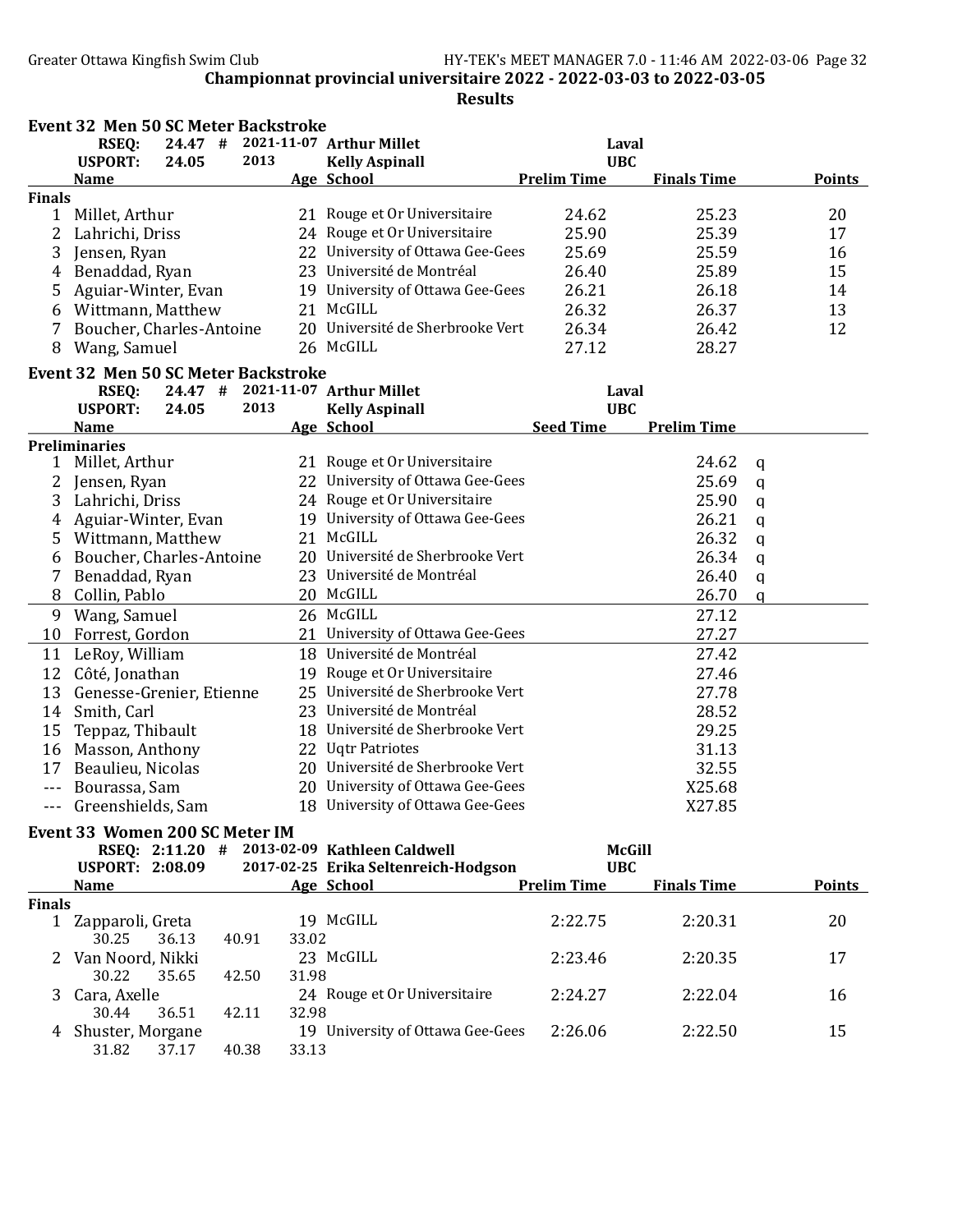|               | Finals  (Event 33 Women 200 SC Meter IM)               |                |                |                                              |                    |                    |          |               |
|---------------|--------------------------------------------------------|----------------|----------------|----------------------------------------------|--------------------|--------------------|----------|---------------|
|               | <b>Name</b>                                            |                |                | <b>Example 12 Prelim Time</b><br>Age School  |                    | <b>Finals Time</b> |          | <b>Points</b> |
| 5.            | McInnes, Rachel<br>30.44<br>35.60                      | 44.47          | 33.65          | 18 University of Ottawa Gee-Gees             | 2:25.26            | 2:24.16            |          | 14            |
| 6             | Mollin, Hana<br>30.80<br>37.43                         | 42.58          | 34.02          | 20 McGILL                                    | 2:27.64            | 2:24.83            |          | 13            |
|               | Cherewaty, Willow                                      |                |                | 18 University of Ottawa Gee-Gees             | 2:28.01            | 2:28.46            |          | 12            |
|               | 33.04<br>38.71<br>8 Panos, Nicolleta<br>31.25<br>38.37 | 42.88<br>45.51 | 33.83<br>36.75 | 19 McGILL                                    | 2:25.36            | 2:31.88            |          |               |
|               | Event 33 Women 200 SC Meter IM                         |                |                |                                              |                    |                    |          |               |
|               |                                                        |                |                | RSEQ: 2:11.20 # 2013-02-09 Kathleen Caldwell | <b>McGill</b>      |                    |          |               |
|               | <b>USPORT: 2:08.09</b>                                 |                |                | 2017-02-25 Erika Seltenreich-Hodgson         | <b>UBC</b>         |                    |          |               |
|               |                                                        |                |                |                                              |                    |                    |          |               |
|               | <b>Name</b>                                            |                |                | Age School                                   | <b>Seed Time</b>   | <b>Prelim Time</b> |          |               |
|               | <b>Preliminaries</b>                                   |                |                |                                              |                    |                    |          |               |
|               | 1 Zapparoli, Greta<br>30.81<br>36.51                   | 41.12          | 34.31          | 19 McGILL                                    |                    | 2:22.75            | q        |               |
|               | 2 Van Noord, Nikki<br>30.14<br>36.50                   | 43.32          | 33.50          | 23 McGILL                                    |                    | 2:23.46            | q        |               |
| 3             | Cara, Axelle<br>31.77<br>36.42                         | 43.06          | 33.02          | 24 Rouge et Or Universitaire                 |                    | 2:24.27            | q        |               |
|               | McInnes, Rachel<br>31.87<br>35.89                      | 44.77          | 32.73          | 18 University of Ottawa Gee-Gees             |                    | 2:25.26            | q        |               |
| 5.            | Panos, Nicolleta                                       |                |                | 19 McGILL                                    |                    | 2:25.36            | - a      |               |
|               | 30.18<br>35.99<br>6 Shuster, Morgane                   | 43.41          | 35.78          | 19 University of Ottawa Gee-Gees             |                    | 2:26.06            | <b>a</b> |               |
| 7.            | 32.49<br>38.15<br>Mollin, Hana                         | 41.12          | 34.30          | 20 McGILL                                    |                    | 2:27.64            | - a      |               |
| 8             | 30.88<br>Nielson, Kate                                 |                | 35.22          | 21 University of Ottawa Gee-Gees             |                    | 2:27.97            | - a      |               |
|               | 31.26<br>38.83                                         | 42.55          | 35.33          |                                              |                    |                    |          |               |
|               | 9 Cherewaty, Willow<br>32.70<br>38.15                  | 42.58          | 34.58          | 18 University of Ottawa Gee-Gees             |                    | 2:28.01            |          |               |
|               | 10 Sheedy, Anne-Sophie<br>31.53<br>37.67               | 44.33          | 34.77          | 25 Rouge et Or Universitaire                 |                    | 2:28.30            |          |               |
|               | 11 Dagenais, Noémie                                    |                |                | 22 Université de Montréal                    |                    | 2:29.97            |          |               |
|               | 40.54<br>32.65<br>12 Vigneault-Larocque, Jaël          | 43.87          | 32.91          | 23 Uqtr Patriotes                            |                    | 2:30.34            |          |               |
|               | 38.56<br>33.69<br>13 Mallon, Samantha                  | 43.13          | 34.96          | 23 University of Ottawa Gee-Gees             |                    | 2:31.64            |          |               |
|               | 33.71<br>40.53                                         | 41.97          | 35.43          |                                              |                    |                    |          |               |
|               | Event 34 Men 200 SC Meter IM                           |                |                |                                              |                    |                    |          |               |
|               | RSEQ: 1:59.56 # 2021-11-07 Clement Secchi              |                |                |                                              | <b>McGill</b>      |                    |          |               |
|               | <b>USPORT: 1:55.98</b>                                 | 2009           |                | <b>Keith Beavers</b>                         |                    | <b>WATERLOO</b>    |          |               |
|               | <b>Name</b>                                            |                |                | Age School                                   | <b>Prelim Time</b> | <b>Finals Time</b> |          | <b>Points</b> |
| <b>Finals</b> |                                                        |                |                |                                              |                    |                    |          |               |
|               | 1 Laperle, Vincent<br>26.47<br>30.33                   | 35.61          | 30.57          | 23 Université de Montréal                    | 2:03.42            | 2:02.98            |          | 20            |
|               | 2 Linseisen, Erik<br>27.99<br>32.79                    | 34.59          | 28.46          | 18 McGILL                                    | 2:05.36            | 2:03.83            |          | 17            |
| 3             | Wagner, Noah                                           |                |                | 20 University of Ottawa Gee-Gees             | 2:06.90            | 2:04.35            |          | 16            |
|               | 27.05<br>32.12                                         | 35.17          | 30.01          |                                              |                    |                    |          |               |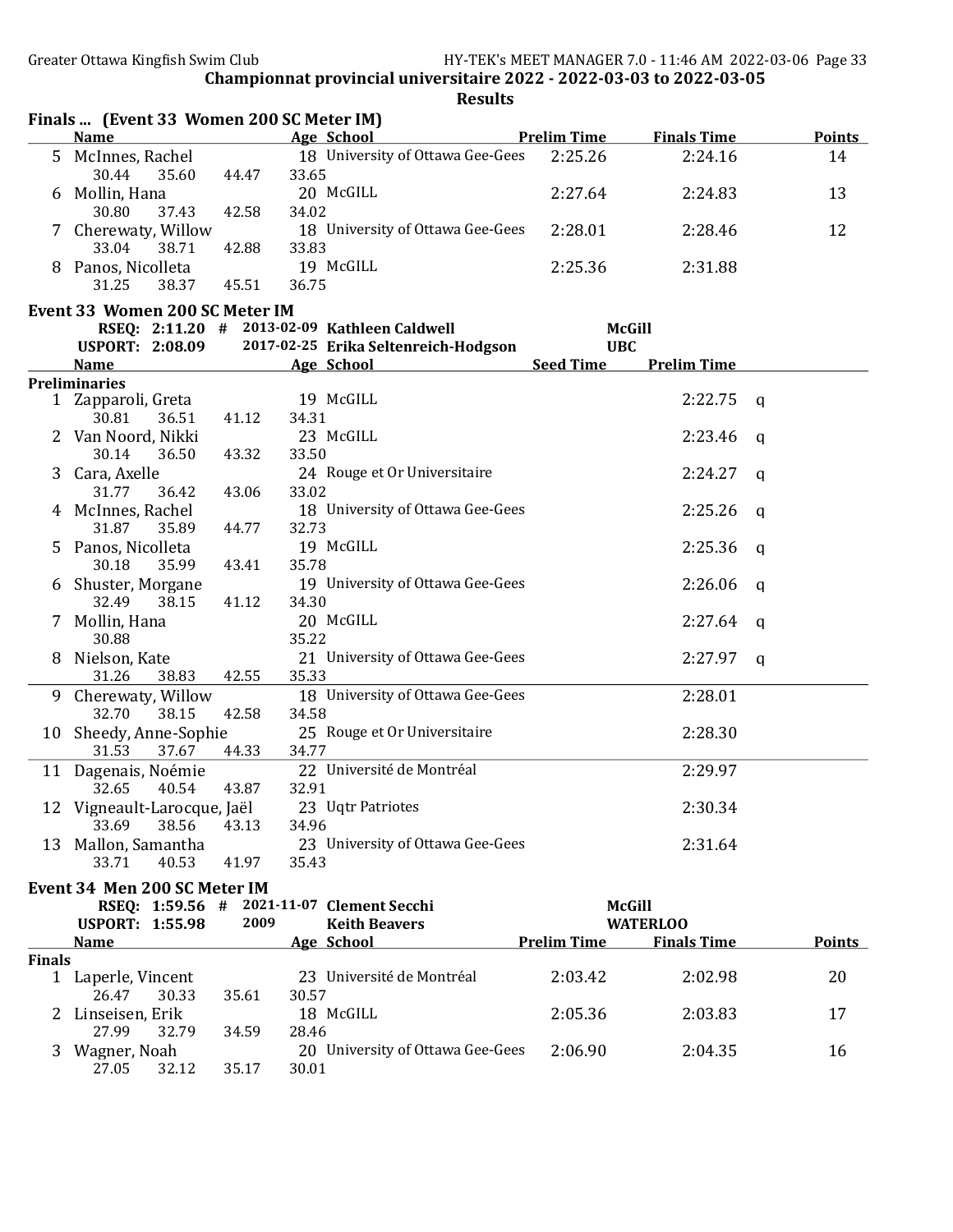|         | Finals  (Event 34 Men 200 SC Meter IM)    |       |       |                                          |           |                                       |              |               |
|---------|-------------------------------------------|-------|-------|------------------------------------------|-----------|---------------------------------------|--------------|---------------|
|         | <b>Name</b>                               |       |       | <b>Example 20 Age School Prelim Time</b> |           | <b>Finals Time</b>                    |              | <b>Points</b> |
|         | 4 Van Herk, Brendan                       |       |       | 22 University of Ottawa Gee-Gees         | 2:06.98   | 2:04.49                               |              | 15            |
|         | 26.23<br>31.15                            | 36.91 | 30.20 |                                          |           |                                       |              |               |
|         | 5 Vanmoen, Romain                         |       |       | 19 McGILL                                | 2:04.75   | 2:05.23                               |              | 14            |
|         | 27.02<br>31.21                            | 37.23 | 29.77 |                                          |           |                                       |              |               |
|         | 6 Petit, Ambroise                         |       |       | 26 Rouge et Or Universitaire             | 2:07.84   | 2:06.04                               |              | 13            |
|         | 33.00<br>26.95                            | 37.16 | 28.93 |                                          |           |                                       |              |               |
|         | 7 Martin, John Vineyard                   |       |       | 20 McGILL                                | 2:06.39   | 2:06.08                               |              | 12            |
|         | 27.49<br>32.87                            | 36.46 | 29.26 |                                          |           |                                       |              |               |
|         | 8 Younes, Alexandre                       |       |       | 21 McGILL                                | 2:06.92   | 2:11.81                               |              | 11            |
|         | 27.94<br>34.67                            | 38.32 | 30.88 |                                          |           |                                       |              |               |
|         |                                           |       |       |                                          |           |                                       |              |               |
|         | Event 34 Men 200 SC Meter IM              |       |       |                                          |           |                                       |              |               |
|         | RSEQ: 1:59.56 # 2021-11-07 Clement Secchi | 2009  |       |                                          |           | <b>McGill</b>                         |              |               |
|         | <b>USPORT: 1:55.98</b>                    |       |       | <b>Keith Beavers</b>                     | Seed Time | <b>WATERLOO</b><br><b>Prelim Time</b> |              |               |
|         | Name<br><b>Preliminaries</b>              |       |       | Age School                               |           |                                       |              |               |
|         | 1 Laperle, Vincent                        |       |       | 23 Université de Montréal                |           | 2:03.42                               |              |               |
|         | 30.49<br>26.51                            | 36.16 | 30.26 |                                          |           |                                       | <b>a</b>     |               |
|         | 2 Vanmoen, Romain                         |       |       | 19 McGILL                                |           | 2:04.75                               |              |               |
|         | 27.60<br>30.44                            | 37.60 | 29.11 |                                          |           |                                       | q            |               |
|         |                                           |       |       | 18 McGILL                                |           | 2:05.36                               |              |               |
|         | 3 Linseisen, Erik<br>27.50<br>33.11       | 35.17 | 29.58 |                                          |           |                                       | q            |               |
|         |                                           |       |       | 20 McGILL                                |           | 2:06.39                               |              |               |
|         | 4 Martin, John Vineyard<br>27.94          |       |       |                                          |           |                                       | q            |               |
|         | 32.09                                     | 36.45 | 29.91 |                                          |           |                                       |              |               |
|         | 5 Wagner, Noah                            |       |       | 20 University of Ottawa Gee-Gees         |           | 2:06.90                               | a            |               |
|         | 27.76<br>32.79                            | 36.66 | 29.69 |                                          |           |                                       |              |               |
|         | 6 Younes, Alexandre                       |       |       | 21 McGILL                                |           | 2:06.92                               | $\mathbf{q}$ |               |
|         | 32.68<br>27.45                            | 37.06 | 29.73 |                                          |           |                                       |              |               |
|         | 7 Van Herk, Brendan                       |       |       | 22 University of Ottawa Gee-Gees         |           | 2:06.98                               | a            |               |
|         | 27.01<br>31.45                            | 37.69 | 30.83 |                                          |           |                                       |              |               |
|         | 8 Petit, Ambroise                         |       |       | 26 Rouge et Or Universitaire             |           | 2:07.84                               | q            |               |
|         | 27.34<br>33.61                            | 37.47 | 29.42 |                                          |           |                                       |              |               |
|         | 9 Shearer, Colin                          |       |       | 18 University of Ottawa Gee-Gees         |           | 2:08.05                               |              |               |
|         | 29.12<br>32.43                            | 37.05 | 29.45 |                                          |           |                                       |              |               |
|         | 10 Janvier, Hugo                          |       |       | 19 Rouge et Or Universitaire             |           | 2:09.34                               |              |               |
|         | 33.54<br>28.23                            | 38.24 | 29.33 |                                          |           |                                       |              |               |
|         | 11 Strople, Alex                          |       |       | 19 University of Ottawa Gee-Gees         |           | 2:10.26                               |              |               |
|         | 28.34<br>33.64                            | 38.24 | 30.04 |                                          |           |                                       |              |               |
|         | 12 Steele, James                          |       |       | 21 University of Ottawa Gee-Gees         |           | 2:11.44                               |              |               |
|         | 28.22<br>31.83                            | 39.95 | 31.44 |                                          |           |                                       |              |               |
|         | 13 Hemri, Youssef                         |       |       | 20 Rouge et Or Universitaire             |           | 2:12.45                               |              |               |
|         | 27.88<br>34.36                            | 38.81 | 31.40 |                                          |           |                                       |              |               |
|         | 14 Lebel, Christophe                      |       |       | 22 Uqtr Patriotes                        |           | 2:18.38                               |              |               |
|         | 29.03<br>36.42                            | 40.26 | 32.67 |                                          |           |                                       |              |               |
| $- - -$ | Pelletier, Eric                           |       |       | 22 McGILL                                |           | X2:13.07                              |              |               |
|         | 28.31<br>33.75                            | 38.72 | 32.29 |                                          |           |                                       |              |               |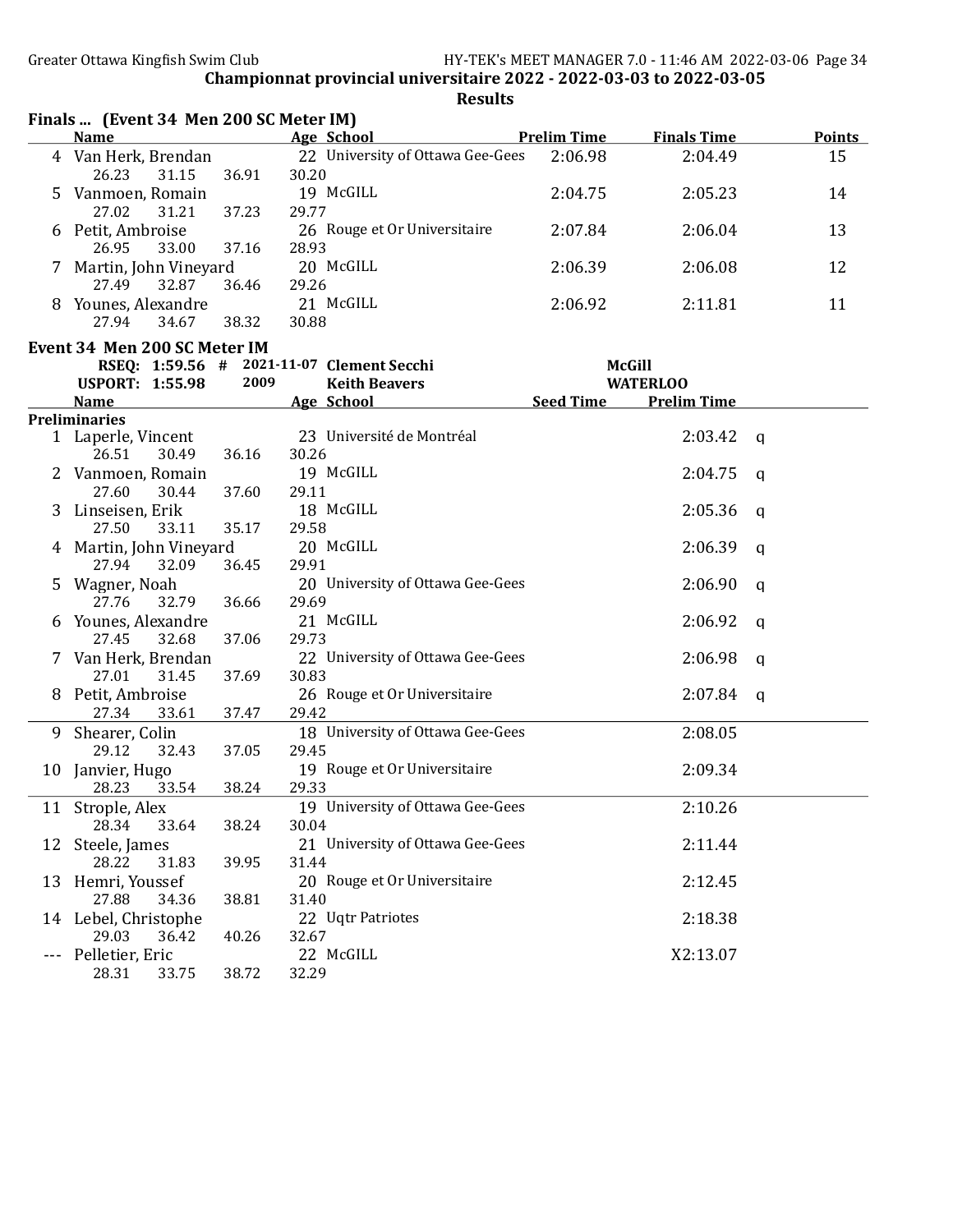## Results

|                  | Event 35 Women 100 SC Meter Freestyle        |                                                                        |                    |                                |                |
|------------------|----------------------------------------------|------------------------------------------------------------------------|--------------------|--------------------------------|----------------|
|                  | <b>RSEQ:</b>                                 | 52.46 # 2018-02-24 Sandrine Mainville<br>2018-02-24 Sandrine Mainville |                    | Montréal                       |                |
|                  | <b>USPORT:</b><br>52.46<br><b>Name</b>       | Age School                                                             | <b>Prelim Time</b> | Montréal<br><b>Finals Time</b> | <b>Points</b>  |
| A - Final        |                                              |                                                                        |                    |                                |                |
|                  | 1 Ling, Elizabeth<br>26.59<br>29.12          | 19 McGILL                                                              | 55.96              | 55.71                          | 20             |
|                  | 2 Arlandis, Anais<br>29.03<br>27.61          | 24 Université de Montréal                                              | 57.86              | 56.64                          | 17             |
| 3                | Sarty, Isabel<br>27.38<br>29.43              | 22 McGILL                                                              | 57.91              | 56.81                          | 16             |
|                  | 4 Carrière, Rosalie<br>27.88<br>29.78        | 20 Rouge et Or Universitaire                                           | 58.88              | 57.66                          | 15             |
|                  | 5 Beauchemin, Charlotte<br>27.45<br>30.32    | 24 Université de Montréal                                              | 57.95              | 57.77                          | 14             |
|                  | 6 Stejskal, Cassandra<br>28.19<br>30.16      | 21 Université de Sherbrooke Vert                                       | 58.55              | 58.35                          | 13             |
|                  | 7 Ponsardin, Alice<br>28.39<br>30.11         | 21 Rouge et Or Universitaire                                           | 59.53              | 58.50                          | 12             |
|                  | 8 Letourneau, Anne-Gaëlle<br>28.31<br>30.42  | 21 Université de Sherbrooke Vert                                       | 59.35              | 58.73                          | 11             |
| <b>B</b> - Final |                                              |                                                                        |                    |                                |                |
|                  | 9 Walker-deJong, Shaunna<br>30.97<br>28.11   | 20 University of Ottawa Gee-Gees                                       | 59.94              | 59.08                          | 9              |
|                  | 10 Vachon, Florence<br>28.91<br>30.58        | 22 Université de Montréal                                              | 1:00.34            | 59.49                          | 7              |
|                  | 11 Cousineau, Juliette<br>28.73<br>31.23     | 22 Uqtr Patriotes                                                      | 59.64              | 59.96                          | 6              |
|                  | 12 Dalton, Maiya<br>28.90<br>31.42           | 18 University of Ottawa Gee-Gees                                       | 59.94              | 1:00.32                        | 5              |
|                  | 13 Polley, Katie<br>29.07<br>31.36           | 21 University of Ottawa Gee-Gees                                       | 1:00.52            | 1:00.43                        | 4              |
|                  | 14 Kanaan, Malorie<br>29.33<br>31.37         | 23 University of Ottawa Gee-Gees                                       | 1:00.91            | 1:00.70                        | 3              |
|                  | 15 Elliott, Taylor<br>29.27<br>31.68         | 18 University of Ottawa Gee-Gees                                       | 1:00.89            | 1:00.95                        | $\overline{2}$ |
|                  | 16 Cassivi-Vermette, Maeva<br>29.49<br>32.06 | 20 Université de Sherbrooke Vert                                       | 1:01.36            | 1:01.55                        | $\mathbf{1}$   |
|                  | <b>Event 35 Women 100 SC Meter Freestyle</b> |                                                                        |                    |                                |                |
|                  | <b>RSEQ:</b>                                 | 52.46 # 2018-02-24 Sandrine Mainville                                  |                    | Montréal                       |                |
|                  | <b>USPORT:</b><br>52.46                      | 2018-02-24 Sandrine Mainville                                          |                    | Montréal                       |                |
|                  | <b>Name</b>                                  | Age School                                                             | <b>Seed Time</b>   | <b>Prelim Time</b>             |                |
|                  | <b>Preliminaries</b>                         |                                                                        |                    |                                |                |
|                  | 1 Ling, Elizabeth<br>27.24<br>28.72          | 19 McGILL                                                              |                    | 55.96                          | q              |
|                  | 2 Arlandis, Anais                            | 24 Université de Montréal                                              |                    | 57.86                          | q              |
| 3                | Sarty, Isabel<br>27.97<br>29.94              | 22 McGILL                                                              |                    | 57.91                          | a              |
|                  | 4 Beauchemin, Charlotte                      | 24 Université de Montréal                                              |                    | 57.95                          | q              |
| 5.               | Stejskal, Cassandra<br>28.45<br>30.10        | 21 Université de Sherbrooke Vert                                       |                    | 58.55                          | a              |
| 6                | Carrière, Rosalie<br>28.38<br>30.50          | 20 Rouge et Or Universitaire                                           |                    | 58.88                          | q              |

7 Letourneau, Anne-Gaëlle 21 Université de Sherbrooke Vert 59.35 q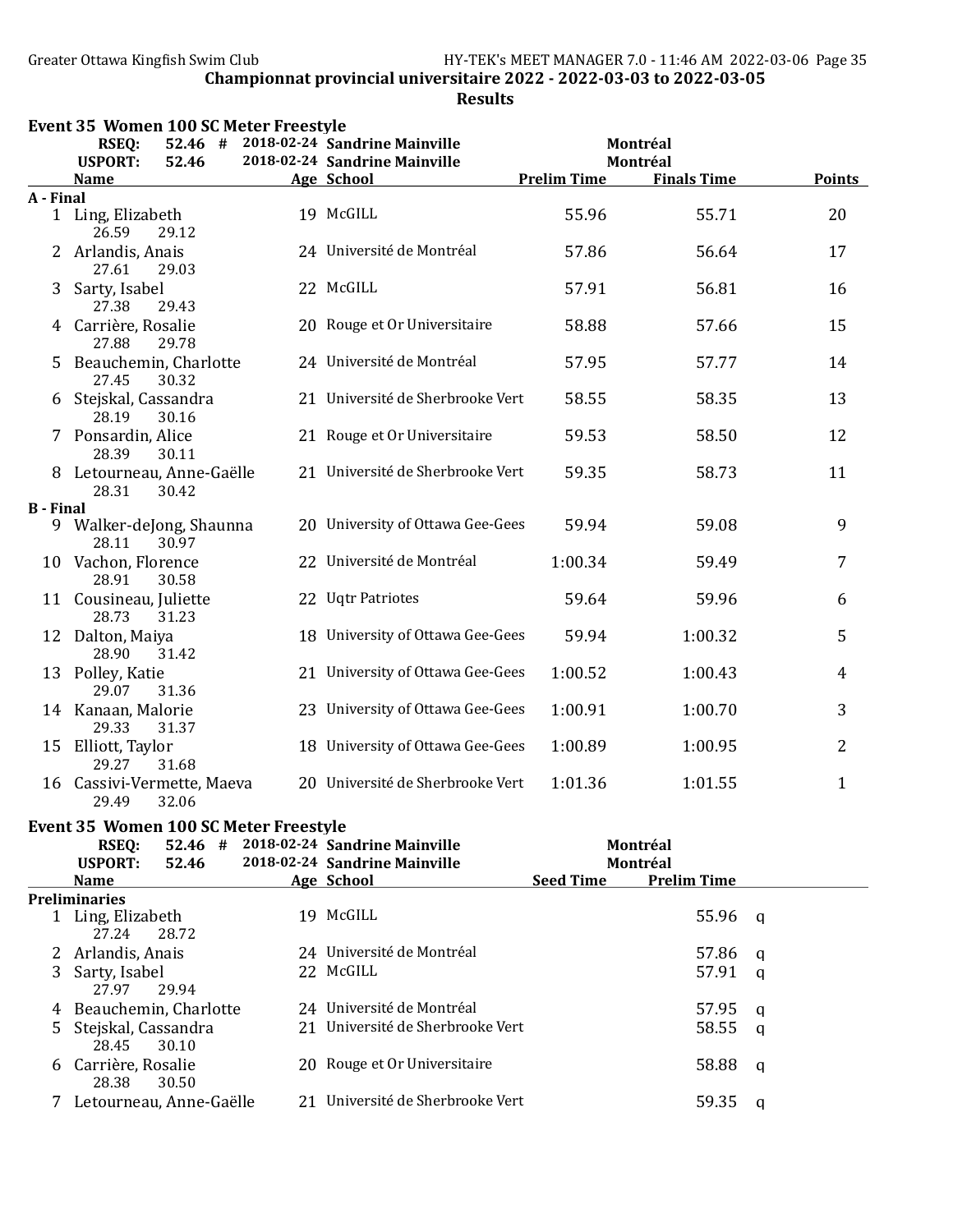|                       | <b>Name</b>                                       | Age School                                 | <b>Seed Time</b>   | <b>Prelim Time</b> |              |               |
|-----------------------|---------------------------------------------------|--------------------------------------------|--------------------|--------------------|--------------|---------------|
|                       | 8 Ponsardin, Alice                                | 21 Rouge et Or Universitaire               |                    | 59.53              | $\mathbf{q}$ |               |
|                       | 9 Cousineau, Juliette                             | 22 Uqtr Patriotes                          |                    | 59.64              | $\mathbf{q}$ |               |
|                       | *10 Dalton, Maiya<br>28.79<br>31.15               | 18 University of Ottawa Gee-Gees           |                    | 59.94              | q            |               |
| $*10$                 | Walker-deJong, Shaunna                            | 20 University of Ottawa Gee-Gees           |                    | 59.94              | q            |               |
|                       | 12 Vachon, Florence                               | 22 Université de Montréal                  |                    | 1:00.34            | q            |               |
|                       | 13 Polley, Katie<br>32.73<br>27.79                | 21 University of Ottawa Gee-Gees           |                    | 1:00.52            | $\mathbf q$  |               |
|                       | 14 Elliott, Taylor                                | 18 University of Ottawa Gee-Gees           |                    | 1:00.89            | q            |               |
|                       | 15 Kanaan, Malorie                                | 23 University of Ottawa Gee-Gees           |                    | 1:00.91            | $\mathbf q$  |               |
|                       | 16 Cassivi-Vermette, Maeva                        | 20 Université de Sherbrooke Vert           |                    | 1:01.36            | $\mathbf q$  |               |
|                       | 17 Meharg, Amy<br>29.28<br>32.09                  | 18 University of Ottawa Gee-Gees           |                    | 1:01.37            |              |               |
|                       | 18 Gagné, Clara                                   | 22 Rouge et Or Universitaire               |                    | 1:04.20            |              |               |
|                       | 19 Trépanier, Stéphanie<br>25.26<br>40.30         | 21 Université de Sherbrooke Vert           |                    | 1:05.56            |              |               |
|                       | 20 Boisvert, Noémie<br>32.64<br>35.72             | 20 Uqtr Patriotes                          |                    | 1:08.36            |              |               |
|                       | 21 Roy, Alexia<br>32.17<br>36.74                  | 23 Université de Sherbrooke Vert           |                    | 1:08.91            |              |               |
|                       | 22 Duchesne_S7SB7SM7, Sabrii<br>37.50<br>39.77    | 20 Rouge et Or Universitaire               |                    | 1:17.27            |              |               |
|                       | --- Miller, Arianna                               | 18 University of Ottawa Gee-Gees           |                    | X1:00.34           |              |               |
|                       | --- Ellison, Sabine<br>29.69<br>32.27             | 19 University of Ottawa Gee-Gees           |                    | X1:01.96           |              |               |
|                       |                                                   |                                            |                    |                    |              |               |
|                       | Event 36 Men 100 SC Meter Freestyle               |                                            |                    |                    |              |               |
|                       | <b>RSEQ:</b>                                      | 48.41 # 2014-02-22 Dominique Massie-Martel | Laval              |                    |              |               |
|                       | <b>USPORT:</b><br>46.94                           | 2017-02-25 Juri Kisil                      | <b>UBC</b>         |                    |              |               |
| A - Final             | <b>Name</b>                                       | Age School                                 | <b>Prelim Time</b> | <b>Finals Time</b> |              | <b>Points</b> |
|                       | 1 Ayoubi, Mehdi<br>23.43<br>26.04                 | 23 Rouge et Or Universitaire               | 51.36              | 49.47              |              | 20            |
|                       | 2 Collin, Pablo<br>23.89<br>25.91                 | 20 McGILL                                  | 50.61              | 49.80              |              | 17            |
| 3                     | Belkhelladi, Malachy<br>24.40<br>25.98            | 18 McGILL                                  | 51.20              | 50.38              |              | 16            |
|                       | 4 Perreault, Alexandre                            | 23 University of Ottawa Gee-Gees           | 51.58              | 50.68              |              | 15            |
| 5.                    | 24.55<br>26.13<br>Bertrand, Louis                 | 20 University of Ottawa Gee-Gees           | 51.55              | 51.20              |              | 14            |
|                       | 25.01<br>26.19<br>Boucher, Charles-Antoine        | 20 Université de Sherbrooke Vert           | 51.58              | 51.74              |              | 13            |
|                       | 24.76<br>26.98<br>Dehem-Lemelin, Bruno            | 21 McGILL                                  | 51.72              | 51.83              |              | 12            |
|                       | 25.07<br>26.76<br>8 Issa, Hazem<br>28.70<br>24.35 | 19 McGILL                                  | 51.46              | 53.05              |              | 11            |
|                       |                                                   |                                            |                    |                    |              |               |
| <b>B</b> - Final<br>9 | Bélanger, Samuel<br>24.92<br>26.65                | 25 Rouge et Or Universitaire               | 51.80              | 51.57              |              | 9             |

#### Results Preliminaries ... (Event 35 Women 100 SC Meter Freestyle)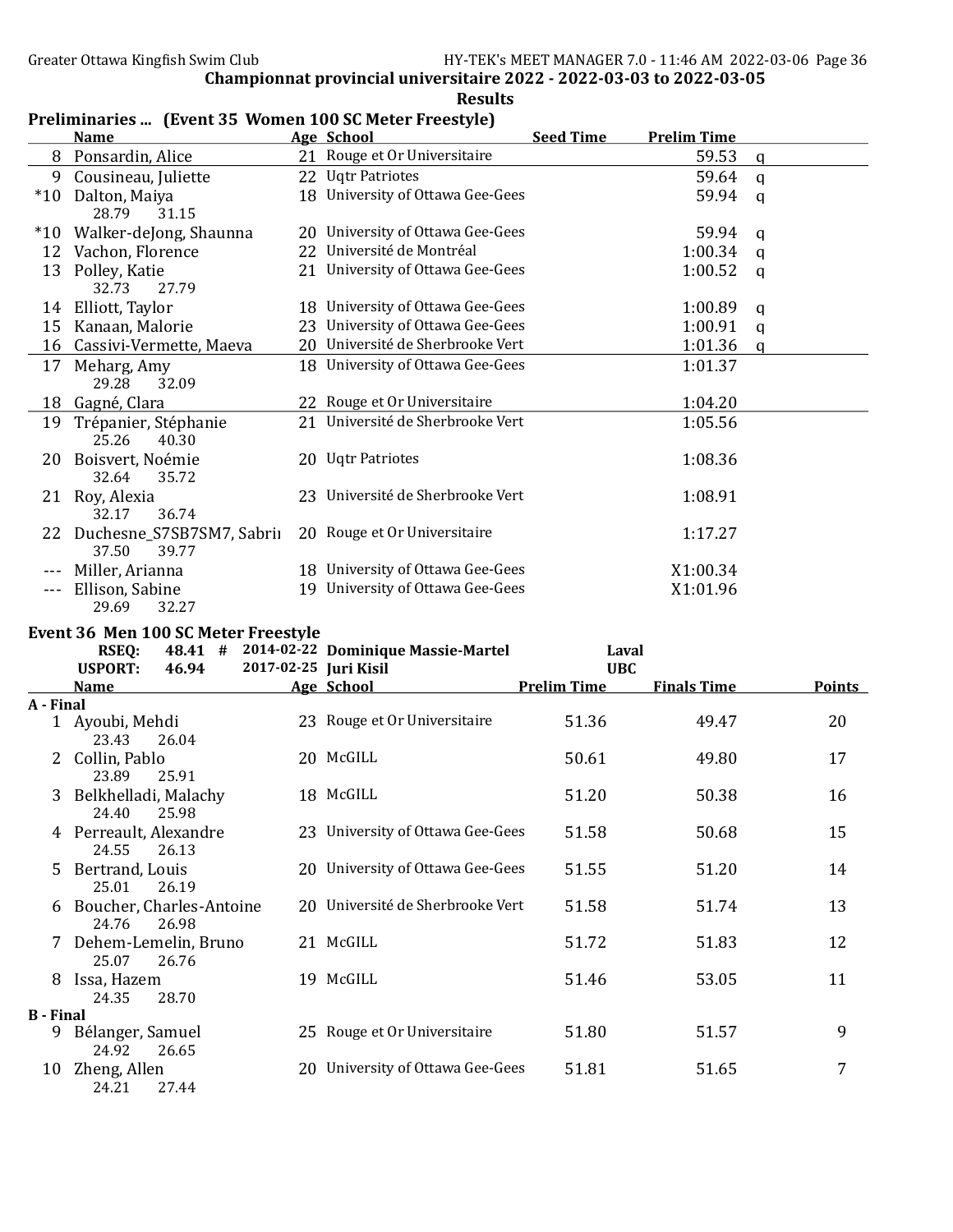|    | B - Final  (Event 36 Men 100 SC Meter Freestyle) |     |                                  |                    |                    |               |  |  |  |  |
|----|--------------------------------------------------|-----|----------------------------------|--------------------|--------------------|---------------|--|--|--|--|
|    | <b>Name</b>                                      |     | Age School                       | <b>Prelim Time</b> | <b>Finals Time</b> | <b>Points</b> |  |  |  |  |
| 11 | Elhoshy, Karim<br>27.09<br>24.65                 |     | 20 McGILL                        | 51.90              | 51.74              | 6             |  |  |  |  |
|    | 12 Boyd, Thomas<br>24.57<br>27.37                | 20. | University of Ottawa Gee-Gees    | 52.49              | 51.94              | 5             |  |  |  |  |
| 13 | Benaddad, Ryan<br>25.43<br>26.54                 |     | 23 Université de Montréal        | 52.30              | 51.97              | 4             |  |  |  |  |
| 14 | Lafleur, Maxime<br>25.11<br>27.12                |     | 20 Université de Sherbrooke Vert | 51.90              | 52.23              | 3             |  |  |  |  |
|    | 15 Gaudreau, Simon<br>24.96<br>27.38             |     | 23 Université de Sherbrooke Vert | 52.66              | 52.34              | 2             |  |  |  |  |
| 16 | Lanouette, Christophe<br>27.63<br>25.12          | 20  | University of Ottawa Gee-Gees    | 52.36              | 52.75              |               |  |  |  |  |
|    | Event 36 Men 100 SC Meter Freestyle              |     |                                  |                    |                    |               |  |  |  |  |

|    | <b>RSEQ:</b><br><b>USPORT:</b>                | 46.94 | 48.41 # 2014-02-22 Dominique Massie-Martel<br>2017-02-25 Juri Kisil |                  | Laval<br><b>UBC</b> |              |
|----|-----------------------------------------------|-------|---------------------------------------------------------------------|------------------|---------------------|--------------|
|    | <b>Name</b>                                   |       | <b>Age School</b>                                                   | <b>Seed Time</b> | <b>Prelim Time</b>  |              |
|    | <b>Preliminaries</b>                          |       |                                                                     |                  |                     |              |
|    | 1 Collin, Pablo<br>24.23<br>26.38             |       | 20 McGILL                                                           |                  | 50.61               | $\mathbf{q}$ |
|    | 2 Belkhelladi, Malachy<br>24.73<br>26.47      |       | 18 McGILL                                                           |                  | 51.20               | $\mathbf q$  |
|    | 3 Ayoubi, Mehdi<br>25.03<br>26.33             |       | 23 Rouge et Or Universitaire                                        |                  | 51.36               | $\mathbf q$  |
|    | 4 Issa, Hazem<br>26.79<br>24.67               |       | 19 McGILL                                                           |                  | 51.46               | $\mathsf{q}$ |
|    | 5 Bertrand, Louis<br>24.67<br>26.88           |       | 20 University of Ottawa Gee-Gees                                    |                  | 51.55               | $\mathsf{q}$ |
|    | *6 Perreault, Alexandre<br>26.33<br>25.25     |       | 23 University of Ottawa Gee-Gees                                    |                  | 51.58               | $\mathsf{q}$ |
|    | *6 Boucher, Charles-Antoine<br>26.80<br>24.78 |       | 20 Université de Sherbrooke Vert                                    |                  | 51.58               | $\mathbf q$  |
|    | 8 Dehem-Lemelin, Bruno<br>24.84<br>26.88      |       | 21 McGILL                                                           |                  | 51.72               | $\mathbf q$  |
|    | 9 Bélanger, Samuel<br>24.97<br>26.83          |       | 25 Rouge et Or Universitaire                                        |                  | 51.80               | $\mathbf q$  |
|    | 10 Zheng, Allen<br>24.65<br>27.16             |       | 20 University of Ottawa Gee-Gees                                    |                  | 51.81               | $\mathbf q$  |
|    | *11 Elhoshy, Karim<br>24.90<br>27.00          |       | 20 McGILL                                                           |                  | 51.90               | $\mathbf q$  |
|    | *11 Lafleur, Maxime<br>24.81<br>27.09         |       | 20 Université de Sherbrooke Vert                                    |                  | 51.90               | $\mathsf{q}$ |
|    | 13 Benaddad, Ryan<br>25.36<br>26.94           |       | 23 Université de Montréal                                           |                  | 52.30               | $\mathsf{q}$ |
|    | 14 Lanouette, Christophe<br>25.23<br>27.13    |       | 20 University of Ottawa Gee-Gees                                    |                  | 52.36               | q            |
|    | 15 Boyd, Thomas<br>25.32<br>27.17             |       | 20 University of Ottawa Gee-Gees                                    |                  | 52.49               | q            |
|    | 16 Gaudreau, Simon<br>25.35<br>27.31          |       | 23 Université de Sherbrooke Vert                                    |                  | 52.66               | q            |
| 17 | Bierberg, Gregory<br>25.70<br>27.45           |       | 23 Rouge et Or Universitaire                                        |                  | 53.15               |              |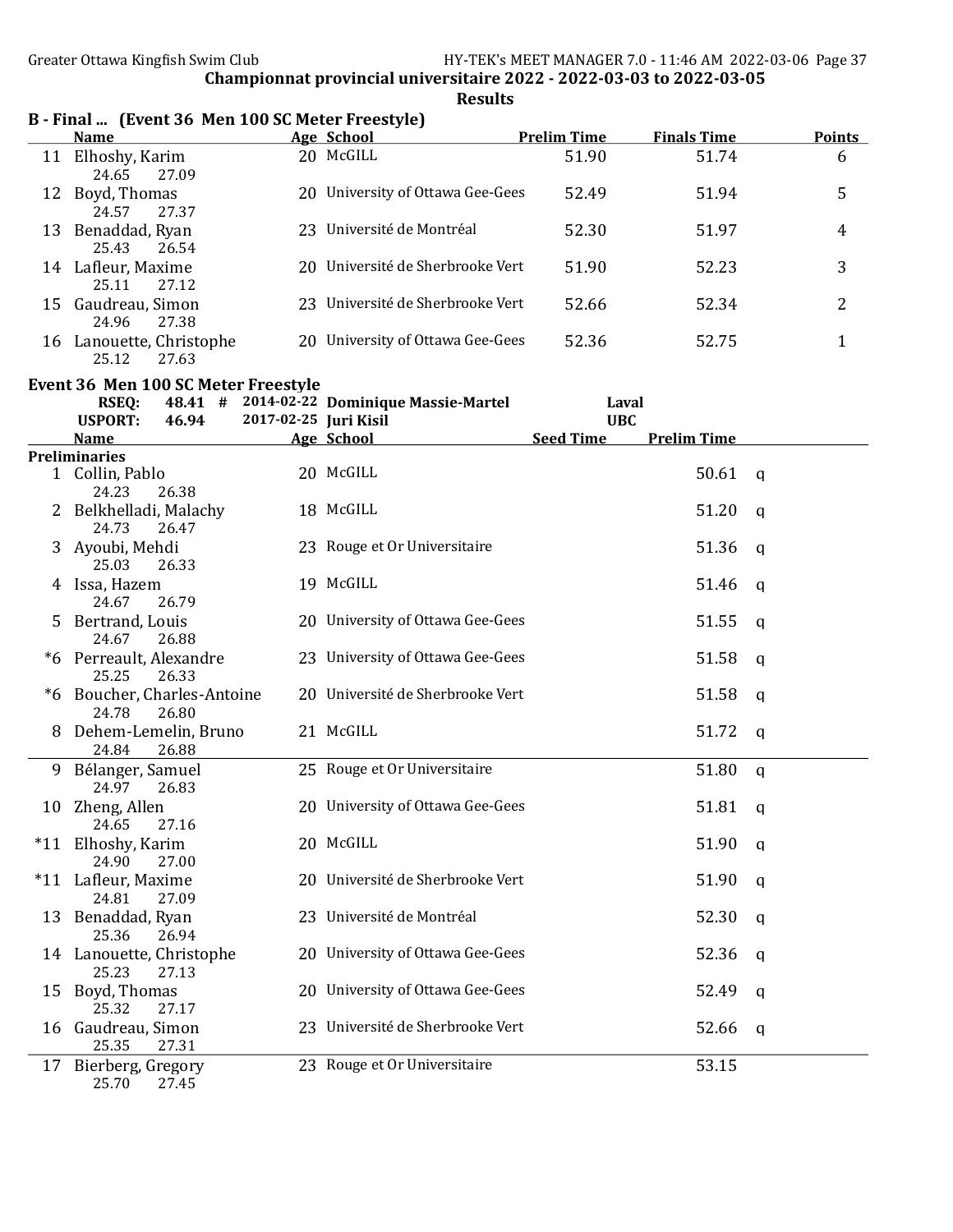|         | <b>Name</b>                                                                | Age School                       | <b>Seed Time</b> | <b>Prelim Time</b> |  |
|---------|----------------------------------------------------------------------------|----------------------------------|------------------|--------------------|--|
|         | 18 Desjardins-Labelle, Alexandi<br>25.65<br>27.60                          | 25 Université de Montréal        |                  | 53.25              |  |
|         | 19 Schiffmann, Nathan<br>25.29<br>27.99                                    | 21 University of Ottawa Gee-Gees |                  | 53.28              |  |
|         | 20 Nickerson, Judson<br>25.60<br>28.03                                     | 21 University of Ottawa Gee-Gees |                  | 53.63              |  |
|         | 21 Bongers, Nils<br>26.40<br>27.65                                         | 20 Rouge et Or Universitaire     |                  | 54.05              |  |
|         | 22 Morse, Charlie<br>26.13<br>28.04                                        | 19 McGILL                        |                  | 54.17              |  |
|         | 23 Duval, Raphael<br>26.02<br>28.29                                        | 23 Rouge et Or Universitaire     |                  | 54.31              |  |
|         | 24 Subero, Pablo<br>26.23<br>28.74                                         | 19 Université de Montréal        |                  | 54.97              |  |
| 25      | Frikech, Salim<br>26.95<br>28.17                                           | 17 Rouge et Or Universitaire     |                  | 55.12              |  |
|         | 26 Marion, Clovis<br>26.24<br>29.06                                        | 20 Université de Sherbrooke Vert |                  | 55.30              |  |
|         | 27 Jolicoeur-Desroches, Antoin<br>27.05<br>28.95                           | 28 Université de Sherbrooke Vert |                  | 56.00              |  |
|         | 28 Caron, Jérémie<br>25.87<br>30.58                                        | 20 Uqtr Patriotes                |                  | 56.45              |  |
|         | 29 Gagnon, Frederic<br>28.01<br>29.31                                      | 23 Université de Montréal        |                  | 57.32              |  |
|         | 30 Châtelain-Laflamme, Antoine 24 Université de Montréal<br>27.86<br>30.22 |                                  |                  | 58.08              |  |
|         | 31 Gagnon, Vincent<br>27.73<br>30.57                                       | 21 Université de Sherbrooke Vert |                  | 58.30              |  |
|         | 32 Foisy, Alex<br>28.80<br>30.98                                           | 22 Université de Sherbrooke Vert |                  | 59.78              |  |
| 33      | Beaulieu, Nicolas<br>29.39<br>31.68                                        | 20 Université de Sherbrooke Vert |                  | 1:01.07            |  |
|         | Greenshields, Sam<br>25.73<br>27.03                                        | 18 University of Ottawa Gee-Gees |                  | X52.76             |  |
|         | --- Mbobela, Jakob<br>25.48<br>28.04                                       | 18 University of Ottawa Gee-Gees |                  | X53.52             |  |
| $- - -$ | Mailloux, Jackson<br>26.10<br>28.70                                        | 19 University of Ottawa Gee-Gees |                  | X54.80             |  |
|         | Bush, Craig<br>26.79<br>28.67                                              | 18 University of Ottawa Gee-Gees |                  | X55.46             |  |
|         | Vilain, Matthieu<br>27.42<br>30.10                                         | 22 University of Ottawa Gee-Gees |                  | X57.52             |  |

#### Results Preliminaries ... (Event 36 Men 100 SC Meter Freestyle)

## Event 37 Women 50 SC Meter Breaststroke

|               | RSEO:                | $31.33$ # |      | 2013-02-23 Marie-Soleil Jean-Lachapelle |                    | Montréal           |               |
|---------------|----------------------|-----------|------|-----------------------------------------|--------------------|--------------------|---------------|
|               | <b>USPORT:</b>       | 30.70     | 2015 | <b>Fiona Doyle</b>                      | <b>UOFC</b>        |                    |               |
|               | Name                 |           |      | Age School                              | <b>Prelim Time</b> | <b>Finals Time</b> | <b>Points</b> |
| <b>Finals</b> |                      |           |      |                                         |                    |                    |               |
|               | Goyette, Tatyanna    |           |      | 21 Université de Montréal               | 32.46              | 32.23              | 20            |
|               | 2 Shearer, Lauren    |           |      | 23 University of Ottawa Gee-Gees        | 33.62              | 32.76              | 17            |
|               | 3 Synishin, Marion   |           |      | 18 McGILL                               | 33.68              | 33.42              | 16            |
| 4             | Zapparoli, Greta     |           | 19   | McGILL                                  | 34.27              | 33.67              | 15            |
| *5            | Hanicque, Mélissande |           |      | 21 Rouge et Or Universitaire            | 34.74              | 34.33              | 13.50         |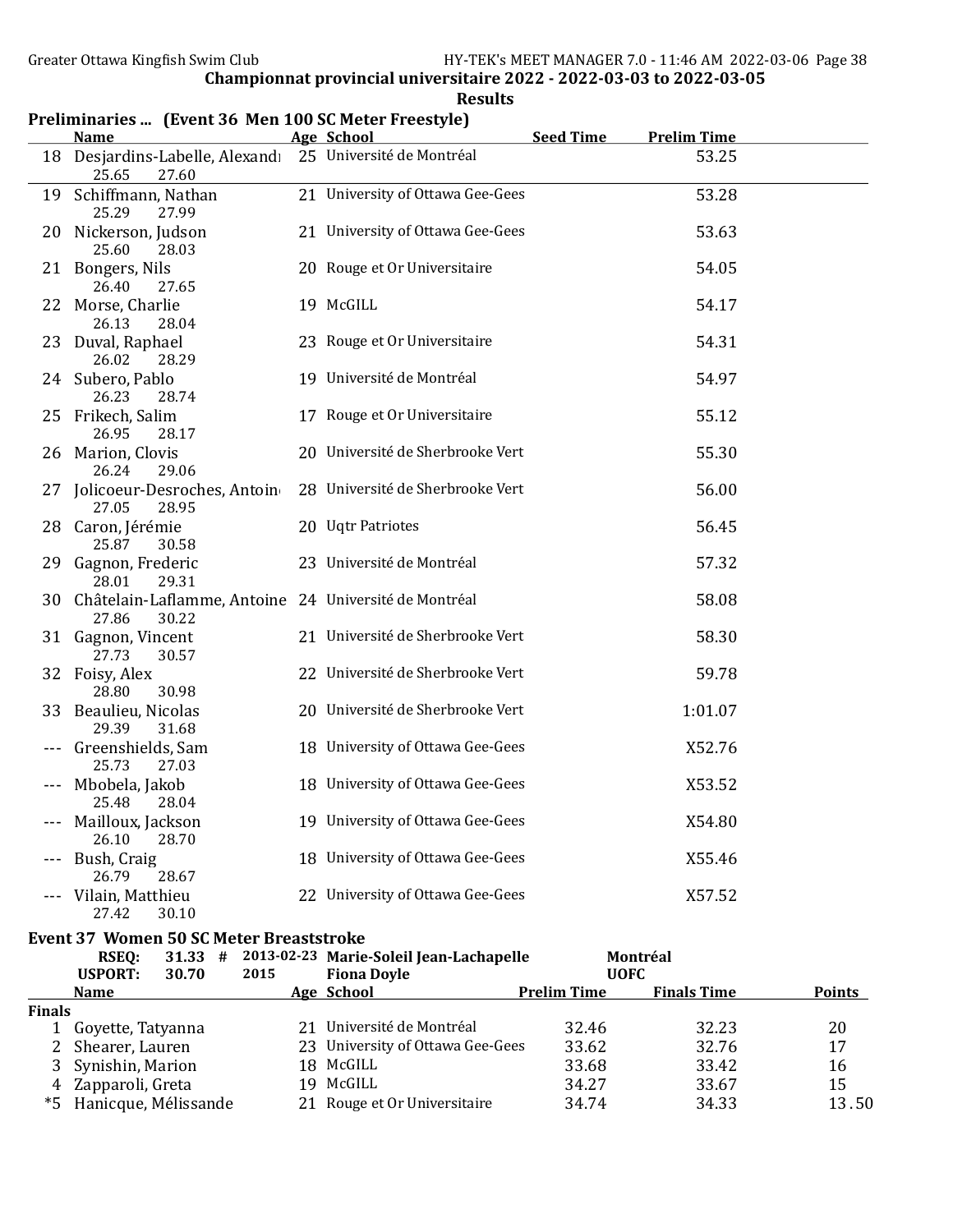Finals ... (Event 37 Women 50 SC Meter Breaststroke) Name **Age School** Prelim Time Finals Time Points \*5 Legault, Eve 20 Université de Sherbrooke Vert 34.84 34.33 13.50 7 Tan, Christina 19 McGILL 34.76 34.34 12 8 Lavoie, Véronique 19 Université de Sherbrooke Vert 34.59 34.38 11 Event 37 Women 50 SC Meter Breaststroke RSEQ: 31.33 # 2013-02-23 Marie-Soleil Jean-Lachapelle Montréal<br>PORT: 30.70 2015 Fiona Dovle Montréal USPORT: 30.70 2015 Fiona Doyle UOFC Name Age School Seed Time Prelim Time Preliminaries 1 Goyette, Tatyanna 21 Université de Montréal 32.46 q 2 Shearer, Lauren 23 University of Ottawa Gee-Gees 33.62 q 3 Synishin, Marion 18 McGILL 33.68 q 4 Zapparoli, Greta 19 McGILL 34.27 q 5 Lavoie, Véronique 19 Université de Sherbrooke Vert 34.59 q 6 Hanicque, Mélissande 21 Rouge et Or Universitaire 34.74 q 7 Tan, Christina 19 McGILL 34.76 q 8 Legault, Eve 20 Université de Sherbrooke Vert 34.84 q 9 Panos, Nicolleta 19 McGILL 34.84 10 Quinn, Margaret 18 University of Ottawa Gee-Gees 35.04 11 Ganski, Sarah 24 Université de Montréal 35.27 12 Hechache, Sara 20 Université de Sherbrooke Vert 36.04 13 Maille, Jade 23 Uqtr Patriotes 36.84 14 Jeanson, Natacha 22 Université de Sherbrooke Vert 39.99 Event 38 Men 50 SC Meter Breaststroke RSEQ: 27.74 # 2018-02-20 Jonathan Naisby Sherbrooke USPORT: 27.22 2-2013 Jason Block UOFC<br>
Age School Prelim Time Age School Prelim Time Name **Age School** Prelim Time Finals Time Points Points Finals 1 Yu, Tengbo 21 McGILL 28.29 27.86 20 2 Lemesle, Hugo 19 University of Ottawa Gee-Gees 28.70 28.11 17 3 Barrett, Will 21 University of Ottawa Gee-Gees 28.75 28.36 28.36 4 Wagner, Noah 20 University of Ottawa Gee-Gees 29.29 28.74 15 5 Assi, Sasha 21 Université de Montréal 29.92 29.44 14 6 Sainton, Marcus 20 Rouge et Or Universitaire 29.59 29.50 13 7 Hein, William 21 McGILL 29.61 29.68 12 8 Carlyle-Locke, Cameron 20 McGILL 30.01 29.79 11 Event 38 Men 50 SC Meter Breaststroke RSEQ: 27.74 # 2018-02-20 Jonathan Naisby Sherbrooke USPORT: 27.22 2-2013 Jason Block UOFC Name Age School Seed Time Prelim Time Preliminaries 1 Yu, Tengbo 21 McGILL 28.29 q 2 Lemesle, Hugo 19 University of Ottawa Gee-Gees 28.70 q 3 Barrett, Will 21 University of Ottawa Gee-Gees 28.75 q 4 Wagner, Noah 20 University of Ottawa Gee-Gees 29.29 q 5 Sainton, Marcus 20 Rouge et Or Universitaire 29.59 q 6 Hein, William 21 McGILL 29.61 q 7 Assi, Sasha 21 Université de Montréal 29.92 q 8 Carlyle-Locke, Cameron 20 McGILL 30.01 q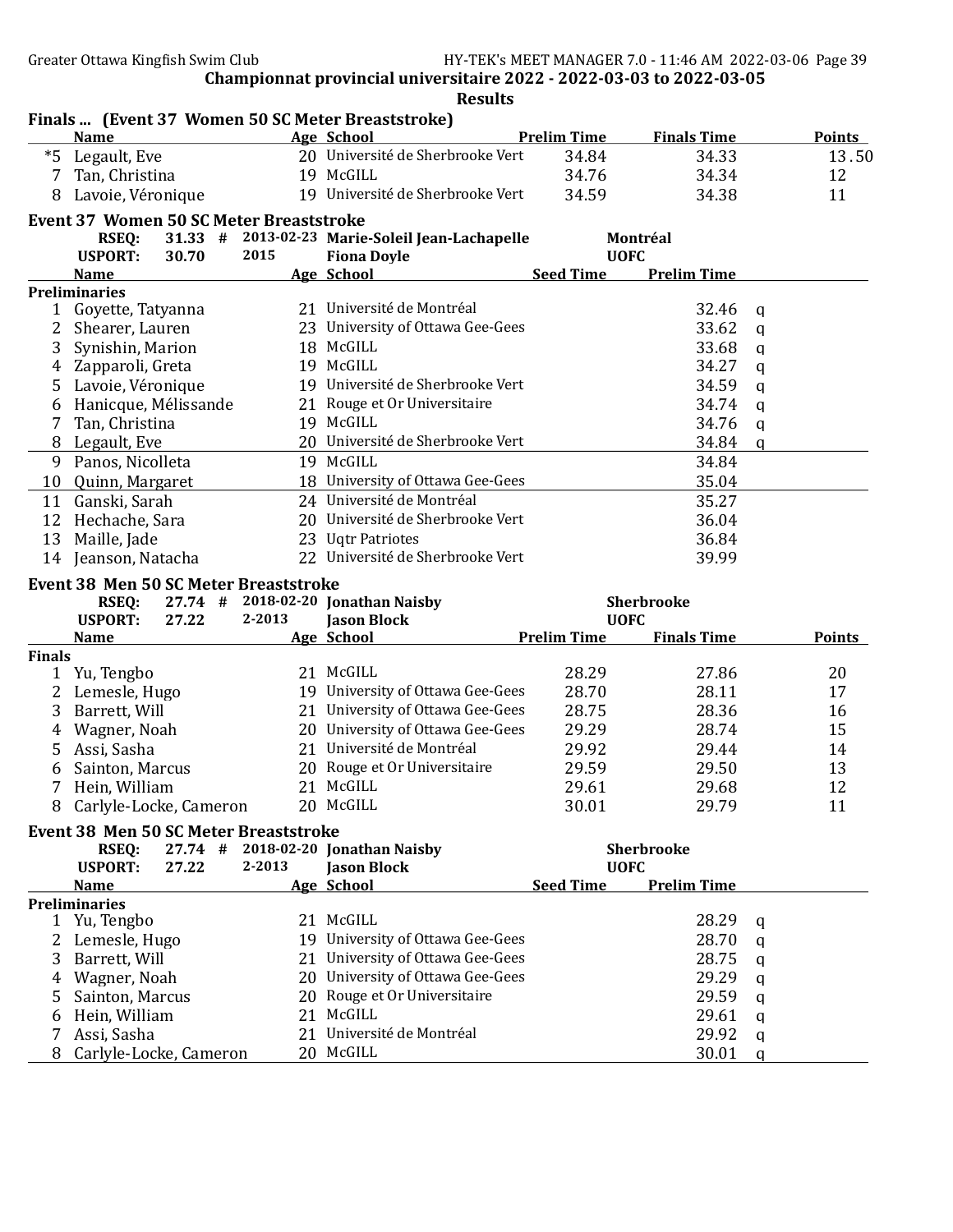|               | <b>Name</b>                                   |       |       | Preminiaries  (Event 50 Men 50 SC Meter Dreaststroke)<br>Age School | <b>Seed Time</b>   | <b>Prelim Time</b> |        |
|---------------|-----------------------------------------------|-------|-------|---------------------------------------------------------------------|--------------------|--------------------|--------|
|               | 9 Coté, Vincent                               |       |       | 21 Rouge et Or Universitaire                                        |                    | 30.27              |        |
|               | 10 Beaulieu, Charles                          |       |       | 21 Uqtr Patriotes                                                   |                    | 30.91              |        |
|               | 11 Cote-Tessier, Matis                        |       |       | 20 Université de Sherbrooke Vert                                    |                    | 31.08              |        |
| 12            | Smith, Carl                                   |       |       | 23 Université de Montréal                                           |                    | 31.96              |        |
|               | 13 Périard, Nicolas                           |       |       | 22 Université de Sherbrooke Vert                                    |                    | 32.86              |        |
|               | 14 Caron, Jérémie                             |       |       | 20 Uqtr Patriotes                                                   |                    | 35.16              |        |
| $- - -$       | Demers, Jamie                                 |       |       | 22 University of Ottawa Gee-Gees                                    |                    | X29.50             |        |
| $- - -$       | Bourassa, Sam                                 |       |       | 20 University of Ottawa Gee-Gees                                    |                    | X30.05             |        |
| $- - -$       | Machell, Nicolas                              |       |       | 20 University of Ottawa Gee-Gees                                    |                    | X30.57             |        |
| $- - -$       | Haycock, Jack                                 |       |       | 19 University of Ottawa Gee-Gees                                    |                    | X30.57             |        |
| $- - -$       | Bélanger, Samuel                              |       |       | 25 Rouge et Or Universitaire                                        |                    | DQ                 |        |
|               | <b>Event 39 Women 200 SC Meter Backstroke</b> |       |       |                                                                     |                    |                    |        |
|               | RSEQ: 2:06.18 # 2014-02-22 Geneviève Cantin   |       |       |                                                                     | Laval              |                    |        |
|               | <b>USPORT: 2:02.17</b>                        |       |       | 2018-02-24 Kylie Masse                                              | <b>UT</b>          |                    |        |
|               | <b>Name</b>                                   |       |       | Age School                                                          | <b>Prelim Time</b> | <b>Finals Time</b> | Points |
| <b>Finals</b> |                                               |       |       |                                                                     |                    |                    |        |
|               | 1 Danyluk, Daphné                             |       |       | 23 McGILL                                                           | 2:12.74            | 2:09.65            | 20     |
|               | 32.52<br>30.45                                | 33.19 | 33.49 | 22 McGILL                                                           | 2:15.54            | 2:14.60            | 17     |
|               | 2 Dove-McFalls, Carley<br>31.87<br>33.62      | 34.22 | 34.89 |                                                                     |                    |                    |        |
|               | 3 McKinley, Abby                              |       |       | 18 University of Ottawa Gee-Gees                                    | 2:23.51            | 2:16.39            | 16     |
|               | 32.52<br>34.23                                | 35.23 | 34.41 |                                                                     |                    |                    |        |
|               | 4 Van Noord, Nikki                            |       |       | 23 McGILL                                                           | 2:22.05            | 2:19.49            | 15     |
|               | 32.35<br>34.98                                | 36.21 | 35.95 |                                                                     |                    |                    |        |
|               | 5 Claassens, Talea                            |       |       | 21 University of Ottawa Gee-Gees                                    | 2:20.81            | 2:20.08            | 14     |
|               | 32.32<br>34.93                                | 36.56 | 36.27 |                                                                     |                    |                    |        |
|               | 6 Spurrell, McKenna                           |       |       | 18 University of Ottawa Gee-Gees                                    | 2:20.22            | 2:20.81            | 13     |
|               | 31.66<br>34.83                                | 37.03 | 37.29 |                                                                     |                    |                    |        |
|               | 7 Yamashita-Ball, Adelle                      |       |       | 23 University of Ottawa Gee-Gees                                    | 2:22.69            | 2:21.89            | 12     |
|               | 34.11<br>36.02                                | 36.26 | 35.50 |                                                                     |                    |                    |        |
|               | 8 McInnes, Rachel                             |       |       | 18 University of Ottawa Gee-Gees                                    | 2:24.27            | 2:23.45            | 11     |
|               | 38.20<br>32.76                                | 36.50 | 35.99 |                                                                     |                    |                    |        |
|               | <b>Event 39 Women 200 SC Meter Backstroke</b> |       |       |                                                                     |                    |                    |        |
|               | RSEQ: 2:06.18 # 2014-02-22 Geneviève Cantin   |       |       |                                                                     | Laval              |                    |        |
|               | <b>USPORT: 2:02.17</b>                        |       |       | 2018-02-24 Kylie Masse                                              | <b>UT</b>          |                    |        |
|               | <b>Name</b><br><b>Preliminaries</b>           |       |       | Age School                                                          | <b>Seed Time</b>   | <b>Prelim Time</b> |        |
|               | 1 Danyluk, Daphné                             |       |       | 23 McGILL                                                           |                    | 2:12.74            | q      |
|               | 30.96<br>33.38                                | 34.07 | 34.33 |                                                                     |                    |                    |        |
|               | 2 Dove-McFalls, Carley                        |       |       | 22 McGILL                                                           |                    | 2:15.54            | q      |
|               | 32.28<br>34.20                                | 34.70 | 34.36 |                                                                     |                    |                    |        |
| 3             | Spurrell, McKenna                             |       |       | 18 University of Ottawa Gee-Gees                                    |                    | 2:20.22            | q      |
|               | 31.60<br>34.40                                | 36.65 | 37.57 |                                                                     |                    |                    |        |
|               | 4 Claassens, Talea                            |       |       | 21 University of Ottawa Gee-Gees                                    |                    | 2:20.81            | q      |
|               | 32.57<br>35.04                                | 36.38 | 36.82 |                                                                     |                    |                    |        |
| 5             | Van Noord, Nikki                              |       |       | 23 McGILL                                                           |                    | 2:22.05            | q      |
|               | 33.03<br>36.11                                | 36.36 | 36.55 |                                                                     |                    |                    |        |
| 6             | Yamashita-Ball, Adelle                        |       |       | 23 University of Ottawa Gee-Gees                                    |                    | 2:22.69            | q      |
|               | 34.52<br>36.54                                | 36.00 | 35.63 |                                                                     |                    |                    |        |
|               | McKinley, Abby                                |       |       | 18 University of Ottawa Gee-Gees                                    |                    | $2:23.51$ q        |        |
|               | 33.42<br>36.00                                | 37.68 | 36.41 |                                                                     |                    |                    |        |

#### Results Preliminaries ... (Event 38 Men 50 SC Meter Breaststroke)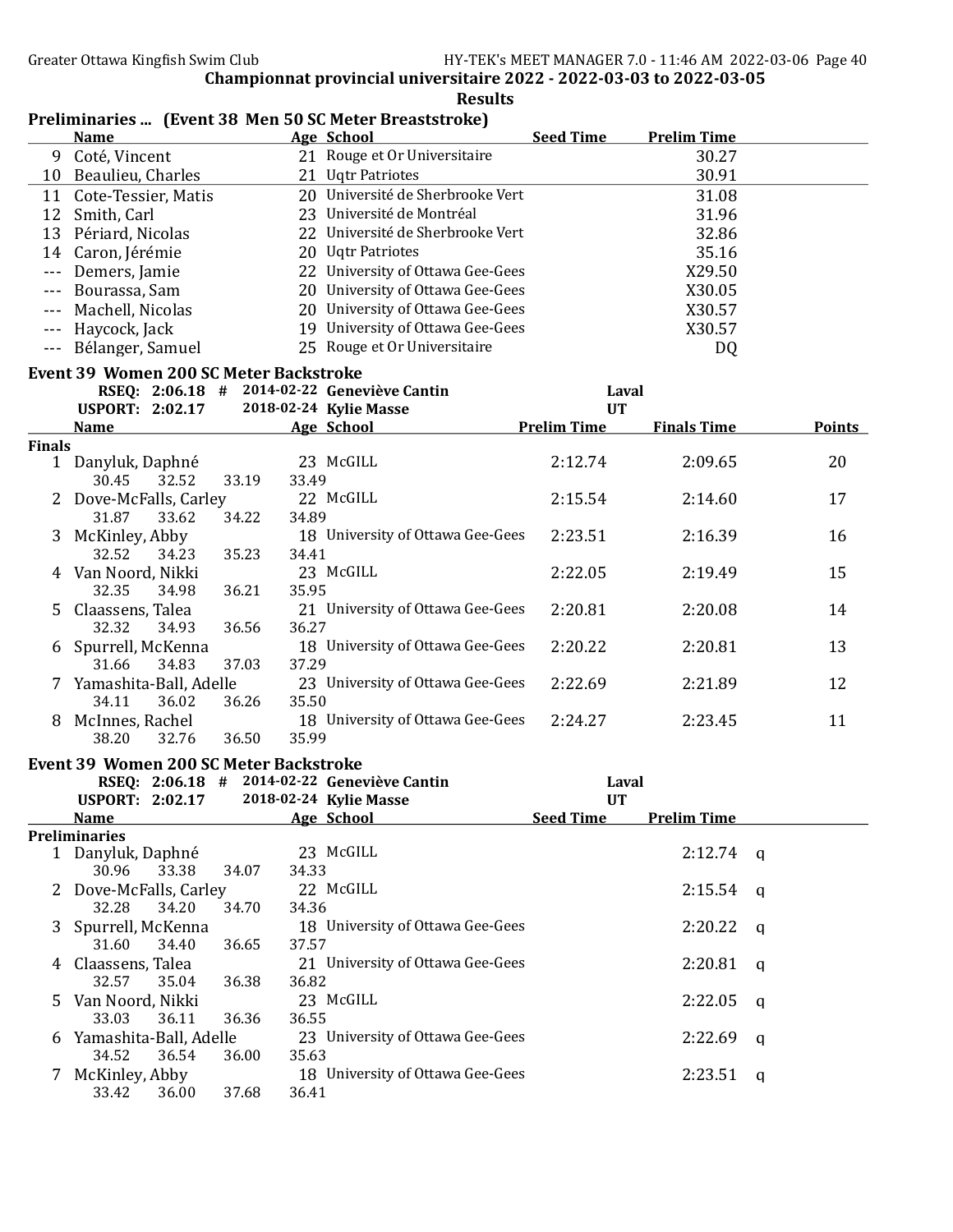|                                                            |                                                           |                | Preliminaries  (Event 39 Women 200 SC Meter Backstroke) |                                |                    |               |  |  |  |  |
|------------------------------------------------------------|-----------------------------------------------------------|----------------|---------------------------------------------------------|--------------------------------|--------------------|---------------|--|--|--|--|
|                                                            | <b>Name</b>                                               |                | <b>Example 20 Age School</b>                            | Seed Time                      | <b>Prelim Time</b> |               |  |  |  |  |
|                                                            | 8 McInnes, Rachel<br>34.44<br>36.57                       | 36.91          | 18 University of Ottawa Gee-Gees<br>36.35               |                                | $2:24.27$ q        |               |  |  |  |  |
|                                                            | 9 Dollinger, Jennifer                                     |                | 21 Université de Montréal                               |                                | 2:25.34            |               |  |  |  |  |
|                                                            | 34.61<br>36.61<br>10 Caron, Audrey-Anne<br>33.70<br>37.37 | 36.95<br>38.98 | 37.17<br>22 Université de Sherbrooke Vert<br>38.49      |                                | 2:28.54            |               |  |  |  |  |
|                                                            | 11 Gagné, Mélanie                                         |                | 23 Université de Montréal                               |                                | 2:30.68            |               |  |  |  |  |
|                                                            | 35.01<br>38.11<br>12 Desbiens, Carolane                   | 38.77          | 38.79<br>22 Université de Montréal                      |                                | 2:34.69            |               |  |  |  |  |
|                                                            | 35.85<br>39.18                                            | 40.30          | 39.36                                                   |                                |                    |               |  |  |  |  |
|                                                            | --- Dearnaley, Isabelle<br>32.99<br>34.81                 | 36.35          | 18 University of Ottawa Gee-Gees<br>36.67               |                                | X2:20.82           |               |  |  |  |  |
|                                                            | Event 40 Men 200 SC Meter Backstroke                      |                |                                                         |                                |                    |               |  |  |  |  |
| RSEQ: 1:57.04 # 2019-02-23 Clement Secchi<br><b>McGill</b> |                                                           |                |                                                         |                                |                    |               |  |  |  |  |
|                                                            | <b>USPORT: 1:52.90</b>                                    |                | 2018-02-24 Markus Thormeyer                             | <b>UBC</b>                     |                    |               |  |  |  |  |
|                                                            | <b>Name</b>                                               |                | Age School                                              | <b>Prelim Time</b>             | <b>Finals Time</b> | <b>Points</b> |  |  |  |  |
| <b>Finals</b>                                              |                                                           |                |                                                         |                                |                    |               |  |  |  |  |
|                                                            | 1 Lahrichi, Driss<br>28.57<br>30.98                       | 30.43          | 24 Rouge et Or Universitaire<br>30.76                   | 2:03.12                        | 2:00.74            | 20            |  |  |  |  |
|                                                            | 2 Laperle, Vincent                                        |                | 23 Université de Montréal                               | 2:02.98                        | 2:00.76            | 17            |  |  |  |  |
|                                                            | 28.47<br>30.62<br>3 Forrest, Gordon                       | 31.35          | 30.32<br>21 University of Ottawa Gee-Gees               | 2:02.68                        | 2:02.66            | 16            |  |  |  |  |
|                                                            | 28.40<br>31.04                                            | 31.67          | 31.55                                                   |                                |                    |               |  |  |  |  |
|                                                            | 4 LeRoy, William<br>28.81<br>30.75                        | 32.78          | 18 Université de Montréal<br>31.52                      | 2:04.59                        | 2:03.86            | 15            |  |  |  |  |
| 5.                                                         | Van Herk, Brendan                                         |                | 22 University of Ottawa Gee-Gees                        | 2:06.62                        | 2:04.24            | 14            |  |  |  |  |
|                                                            | 28.67<br>31.18<br>6 Vanmoen, Romain                       | 32.24          | 32.15<br>19 McGILL                                      | 2:06.16                        | 2:07.13            | 13            |  |  |  |  |
|                                                            | 29.11<br>31.96                                            | 32.95          | 33.11                                                   |                                |                    |               |  |  |  |  |
|                                                            | 7 Steele, James<br>27.96<br>30.06                         | 33.67          | 21 University of Ottawa Gee-Gees<br>36.65               | 2:10.71                        | 2:08.34            | 12            |  |  |  |  |
|                                                            | 8 McLeod, Lorne                                           |                | 20 McGILL                                               | 2:10.51                        | 2:10.76            | 11            |  |  |  |  |
|                                                            | 31.11<br>32.43                                            | 33.89          | 33.33                                                   |                                |                    |               |  |  |  |  |
|                                                            | <b>Event 40 Men 200 SC Meter Backstroke</b>               |                |                                                         |                                |                    |               |  |  |  |  |
|                                                            |                                                           |                | RSEQ: 1:57.04 # 2019-02-23 Clement Secchi               |                                | <b>McGill</b>      |               |  |  |  |  |
|                                                            | <b>USPORT: 1:52.90</b>                                    |                | 2018-02-24 Markus Thormeyer<br>Age School               | <b>URC</b><br><b>Seed Time</b> | <b>Prelim Time</b> |               |  |  |  |  |
|                                                            | <b>Name</b><br><b>Preliminaries</b>                       |                |                                                         |                                |                    |               |  |  |  |  |
|                                                            | 1 Forrest, Gordon                                         |                | 21 University of Ottawa Gee-Gees                        |                                | 2:02.68            | $\mathbf{q}$  |  |  |  |  |
| $\mathbf{Z}$                                               | 31.12<br>28.85<br>Laperle, Vincent                        | 31.08          | 31.63<br>23 Université de Montréal                      |                                | 2:02.98            | q             |  |  |  |  |
|                                                            | 28.63<br>30.47                                            | 31.59          | 32.29                                                   |                                |                    |               |  |  |  |  |
| 3                                                          | Lahrichi, Driss<br>59.62<br>32.14                         | 31.36          | 24 Rouge et Or Universitaire                            |                                | 2:03.12            | q             |  |  |  |  |
|                                                            | 4 LeRoy, William                                          |                | 18 Université de Montréal                               |                                | 2:04.59            | a             |  |  |  |  |
| 5                                                          | 29.58<br>31.29<br>Vanmoen, Romain                         | 31.96          | 31.76<br>19 McGILL                                      |                                | 2:06.16            | q             |  |  |  |  |
|                                                            | 30.05<br>31.95                                            | 32.28          | 31.88                                                   |                                |                    |               |  |  |  |  |
| 6                                                          | Van Herk, Brendan<br>29.44<br>31.97                       | 32.42          | 22 University of Ottawa Gee-Gees<br>32.79               |                                | 2:06.62            | q             |  |  |  |  |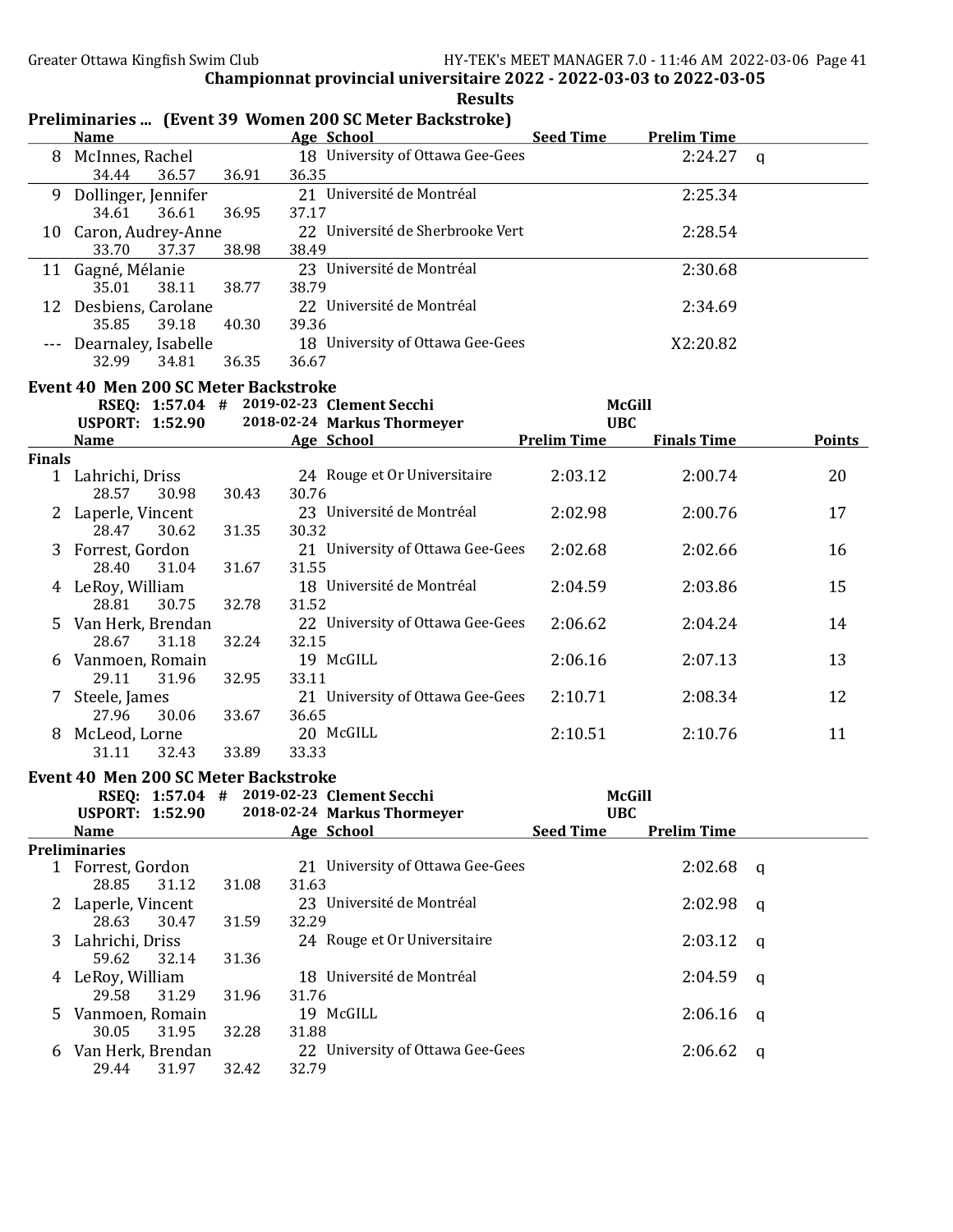|              |                                                                               |                                                |                        |              |                                        | <b>Results</b>        |                                                             |                                                       |                           |  |
|--------------|-------------------------------------------------------------------------------|------------------------------------------------|------------------------|--------------|----------------------------------------|-----------------------|-------------------------------------------------------------|-------------------------------------------------------|---------------------------|--|
|              | Preliminaries  (Event 40 Men 200 SC Meter Backstroke)<br><b>Name</b>          |                                                | Age School             |              |                                        |                       | <b>Seed Time</b>                                            | <b>Prelim Time</b>                                    |                           |  |
|              | 7 McLeod, Lorne<br>31.24<br>32.97                                             | 33.27                                          | 20 McGILL<br>33.03     |              |                                        |                       |                                                             | 2:10.51                                               | $\mathbf{q}$              |  |
|              | Steele, James<br>30.50<br>32.37                                               | 34.02                                          | 33.82                  |              | 21 University of Ottawa Gee-Gees       |                       |                                                             | 2:10.71                                               | q                         |  |
| 9            | Côté, Jonathan<br>29.90<br>33.22                                              | 34.84                                          | 36.62                  |              | 19 Rouge et Or Universitaire           |                       |                                                             | 2:14.58                                               |                           |  |
|              | 10 Teppaz, Thibault<br>32.11<br>35.64                                         | 36.65                                          | 35.11                  |              | 18 Université de Sherbrooke Vert       |                       |                                                             | 2:19.51                                               |                           |  |
| ---          | Greenshields, Sam<br>29.38<br>32.55                                           | 33.62                                          | 33.73                  |              | 18 University of Ottawa Gee-Gees       |                       |                                                             | X2:09.28                                              |                           |  |
| $- - -$      | Baker, Bryce<br>31.19<br>33.33                                                | 34.60                                          | 34.57                  |              | 18 University of Ottawa Gee-Gees       |                       |                                                             | X2:13.69                                              |                           |  |
| $- - -$      | Millet, Arthur<br>28.81<br>30.93                                              | 30.82                                          | 31.59                  |              | 21 Rouge et Or Universitaire           |                       |                                                             | DQ                                                    |                           |  |
|              | Event 41 Women 800 SC Meter Freestyle Relay                                   |                                                |                        |              |                                        |                       |                                                             |                                                       |                           |  |
|              | RSEQ: 8:01.35 # 2015-02-08 Montréal                                           |                                                |                        |              |                                        |                       | A Mainville, S Mainville, ML lapointe, K Savard             | Montréal                                              |                           |  |
|              | <b>USPORT: 7:54.86</b>                                                        |                                                | 2017-02-24 UBC         |              |                                        |                       | <b>UBC</b>                                                  |                                                       |                           |  |
|              |                                                                               |                                                |                        |              |                                        |                       | Seltenreich-Hodgson, Wilm, Brundage, Dalke                  |                                                       |                           |  |
|              | <u>Team</u>                                                                   |                                                |                        | <b>Relay</b> |                                        |                       |                                                             | <b>Finals Time</b>                                    | <b>Points</b>             |  |
|              | 1 McGILL                                                                      |                                                |                        | $\mathbf{A}$ |                                        |                       |                                                             | 8:19.96                                               | 20                        |  |
|              | 1) Ling, Elizabeth 19                                                         |                                                | 2) Miller, Erin 22     |              |                                        |                       | 3) Desjarlais, Mia 21                                       | 4) Sarty, Isabel 22                                   |                           |  |
|              | 28.54<br>28.04                                                                | 59.37 1:30.82 2:02.13<br>59.74 1:32.46 2:04.92 |                        | 28.19        | 29.38 1:01.92 1:35.09 2:08.09<br>59.42 |                       | 1:31.65 2:04.82                                             |                                                       |                           |  |
|              |                                                                               |                                                |                        | A            |                                        |                       |                                                             | 8:25.19                                               | 17                        |  |
| $\mathbf{Z}$ | University of Ottawa Gee-Ge<br>1) Yamashita-Ball, Adelle 23 2) Meharg, Amy 18 |                                                |                        |              |                                        |                       | 3) McInnes, Rachel 18                                       | 4) Elliott, Taylor 18                                 |                           |  |
|              | 28.74 1:00.17 1:31.83                                                         |                                                | 2:04.37                |              | 28.78 1:00.50                          |                       | 1:32.90 2:05.29                                             |                                                       |                           |  |
|              | 28.59 1:00.07 1:33.78                                                         |                                                | 2:06.56                |              | 28.54 1:00.96                          |                       | 1:35.04 2:08.97                                             |                                                       |                           |  |
|              | Rouge et Or Universitaire                                                     |                                                |                        | A            |                                        |                       |                                                             | 8:30.50                                               | 16                        |  |
|              | 1) Ponsardin, Alice 21                                                        |                                                | 2) Dornic, Morgane 23  |              |                                        |                       | 3) Carrière, Rosalie 20                                     |                                                       | 4) Savard, Gabrielle 22   |  |
|              | 29.01                                                                         | 1:00.47 1:33.43                                | 2:06.42                |              | 30.24 1:02.80                          |                       | 1:35.80 2:07.94                                             |                                                       |                           |  |
|              | 1:01.40<br>28.85                                                              | 1:33.72                                        | 2:06.06                |              | 29.95 1:03.01                          |                       | 1:36.63 2:10.08                                             |                                                       |                           |  |
| 4            | Université de Montréal                                                        |                                                |                        | A            |                                        |                       |                                                             | 8:44.61                                               | 15                        |  |
|              | 1) Beauchemin, Charlotte 24 2) Dagenais, Noémie 22                            |                                                |                        |              |                                        |                       |                                                             | 3) Chenail Lafond, Juliette 21 4) Vachon, Florence 22 |                           |  |
|              |                                                                               |                                                |                        |              |                                        |                       | 29.06 1:00.70 1:33.65 2:06.64 29.44 1:03.36 1:39.06 2:13.66 |                                                       |                           |  |
|              | 1:05.35<br>31.08                                                              | 1:40.21                                        | 2:15.30                |              | 29.57 1:02.68                          |                       | 1:35.85 2:09.01                                             |                                                       |                           |  |
| 5.           | B<br>University of Ottawa Gee-Ge                                              |                                                |                        |              |                                        |                       |                                                             | 8:49.42                                               | 14                        |  |
|              | 1) Cherewaty, Willow 18                                                       |                                                | 2) Mallon, Samantha 23 |              | 30.11 1:03.67                          |                       | 3) Shuster, Morgane 19                                      | 4) Nielson, Kate 21                                   |                           |  |
|              | 31.42 1:05.37 1:40.01<br>30.55                                                | 1:04.20 1:38.86                                | 2:14.11<br>2:11.86     | 30.82        | 1:05.00                                |                       | 1:37.28 2:10.76<br>1:39.66 2:12.69                          |                                                       |                           |  |
| 6            | McGILL                                                                        |                                                |                        | B            |                                        |                       |                                                             | 8:50.19                                               | 13                        |  |
|              | 1) Panos, Nicolleta 19                                                        |                                                | 2) Synishin, Marion 18 |              |                                        |                       | 3) Lo, Naomie 19                                            | 4) Shemilt, Sydney 18                                 |                           |  |
|              | 29.84 1:03.22 1:38.41                                                         |                                                | 2:14.15                |              | 30.24 1:04.76                          |                       | 1:40.88 2:17.21                                             |                                                       |                           |  |
|              | 29.49 1:01.69 1:34.11                                                         |                                                | 2:06.53                |              | 30.25 1:04.06                          |                       | 1:38.89 2:12.30                                             |                                                       |                           |  |
|              | B<br>7 Rouge et Or Universitaire                                              |                                                |                        |              |                                        |                       |                                                             | 8:55.46                                               | 12                        |  |
|              | 1) Roch, Carolane 23                                                          |                                                | 2) Gagné, Clara 22     |              |                                        | 3) Duchesne, Megan 23 |                                                             |                                                       | 4) Sheedy, Anne-Sophie 25 |  |
|              | 31.03 1:03.46 1:37.12                                                         |                                                | 2:10.63                |              | 30.34 1:04.09                          |                       | 1:39.81 2:15.49                                             |                                                       |                           |  |
|              | 32.42 1:08.76                                                                 | 1:43.91                                        | 2:18.09                |              | 29.40 1:02.17                          | 1:36.40               | 2:11.25                                                     |                                                       |                           |  |
| 8            | Université de Montréal                                                        |                                                |                        | B            |                                        |                       |                                                             | 9:13.71                                               | 11                        |  |
|              | 1) Dollinger, Jennifer 21                                                     |                                                | 2) Ganski, Sarah 24    |              |                                        |                       | 3) Savaria, Anne-Catherine 234) Desbiens, Carolane 22       |                                                       |                           |  |
|              | 31.11 1:04.81 1:40.08                                                         |                                                | 2:15.69                |              | 32.11 1:07.13                          |                       | 1:42.85 2:18.22                                             |                                                       |                           |  |
|              | 32.71 1:09.19 1:46.34                                                         |                                                | 2:22.73                |              | 30.63 1:05.47 1:41.30 2:17.07          |                       |                                                             |                                                       |                           |  |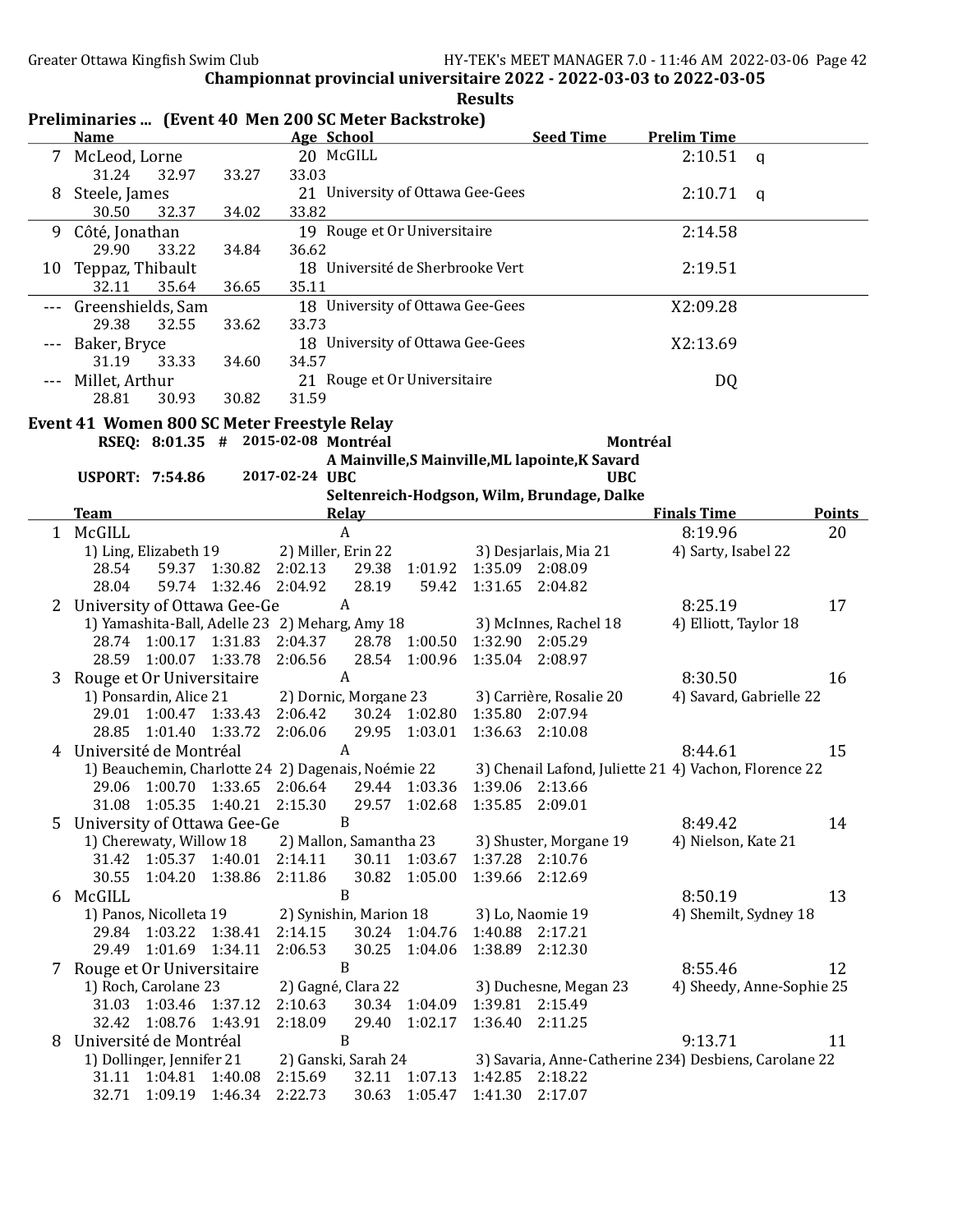Greater Ottawa Kingfish Swim Club HY-TEK's MEET MANAGER 7.0 - 11:46 AM 2022-03-06 Page 43

Championnat provincial universitaire 2022 - 2022-03-03 to 2022-03-05

|   | Event 42 Men 800 SC Meter Freestyle Relay                                                            |       |                       | RSEQ: 7:19.62 # 2011-02-25 Laval |                                      |       |                         | Laval                                                                          |                                                                            |               |
|---|------------------------------------------------------------------------------------------------------|-------|-----------------------|----------------------------------|--------------------------------------|-------|-------------------------|--------------------------------------------------------------------------------|----------------------------------------------------------------------------|---------------|
|   |                                                                                                      |       |                       |                                  |                                      |       |                         | D Massie-Martel, V Fontaine, J Blouin, A Szoo                                  |                                                                            |               |
|   | <b>USPORT: 7:08.50</b>                                                                               |       |                       | 2017-02-24 UBC                   |                                      |       |                         | <b>UBC</b>                                                                     |                                                                            |               |
|   |                                                                                                      |       |                       |                                  | Thormeyer, Kisil, Milosevic, Zanatta |       |                         |                                                                                |                                                                            |               |
|   | <b>Team</b>                                                                                          |       |                       |                                  | <b>Relay</b>                         |       |                         |                                                                                | <b>Finals Time</b>                                                         | <b>Points</b> |
|   | 1 McGILL                                                                                             |       |                       |                                  | A                                    |       |                         |                                                                                | 7:22.32                                                                    | 20            |
|   | 1) Secchi, Clement 21<br>24.76                                                                       |       | 51.85 1:19.98         | 1:47.74                          | 25.41                                |       |                         | 54.42 1:24.30 1:53.62                                                          | 2) Dehem-Lemelin, Bruno 21 3) Martin, John Vineyard 20 4) Collin, Pablo 20 |               |
|   | 25.49                                                                                                |       | 53.57 1:22.47 1:51.63 |                                  | 25.19                                | 52.80 | 1:21.25                 | 1:49.33                                                                        |                                                                            |               |
|   |                                                                                                      |       |                       |                                  | A                                    |       |                         |                                                                                | 7:27.17                                                                    | 17            |
|   | 2 University of Ottawa Gee-Ge<br>1) Bertrand, Louis 20<br>2) Shearer, Colin 18<br>3) Wagner, Noah 20 |       |                       |                                  |                                      |       |                         |                                                                                | 4) Schiffmann, Nathan 21                                                   |               |
|   | 25.49                                                                                                |       | 53.62 1:22.32         | 1:52.28                          | 25.19                                | 53.16 | 1:21.98                 | 1:50.97                                                                        |                                                                            |               |
|   | 25.30                                                                                                |       | 53.72 1:22.90         | 1:52.27                          | 25.02                                | 53.10 | 1:22.14                 | 1:51.65                                                                        |                                                                            |               |
|   | 3 Rouge et Or Universitaire                                                                          |       |                       |                                  | $\boldsymbol{A}$                     |       |                         |                                                                                | 7:32.98                                                                    | 16            |
|   | 1) Petit, Ambroise 26                                                                                |       |                       |                                  |                                      |       |                         | 2) Beaudin-Bolduc, Nathan 233) Bongers, Nils 20                                | 4) Bélanger, Samuel 25                                                     |               |
|   | 26.61                                                                                                |       | 55.12 1:23.78         | 1:52.25                          | 25.91                                |       | 54.31 1:23.73 1:53.13   |                                                                                |                                                                            |               |
|   | 26.32                                                                                                |       | 55.46 1:25.08 1:54.00 |                                  | 25.72                                | 54.58 | 1:24.08                 | 1:53.60                                                                        |                                                                            |               |
|   | 4 McGILL                                                                                             |       |                       |                                  | $\mathbf B$                          |       |                         |                                                                                | 7:38.08                                                                    | 15            |
|   | 1) Linseisen, Erik 18                                                                                |       |                       |                                  | 2) Younes, Alexandre 21              |       |                         | 3) McLeod, Lorne 20                                                            | 4) Brenken, David 22                                                       |               |
|   |                                                                                                      |       | 55.40 1:24.43         | 1:53.38                          | 25.31                                | 54.12 |                         | 1:24.09 1:54.35                                                                |                                                                            |               |
|   | 26.56                                                                                                |       | 55.85 1:26.12         | 1:55.65                          | 26.15                                | 55.19 |                         | 1:25.24 1:54.70                                                                |                                                                            |               |
|   | 5 University of Ottawa Gee-Ge                                                                        |       |                       |                                  | $\mathbf B$                          |       |                         |                                                                                | 7:38.45                                                                    | 14            |
|   | 1) Strople, Alex 19<br>2) Nickerson, Judson 21<br>3) Plackoski, Aleks 21                             |       |                       |                                  |                                      |       | 4) Van Herk, Brendan 22 |                                                                                |                                                                            |               |
|   | 26.00                                                                                                |       | 54.42 1:24.77 1:55.18 |                                  | 25.16                                | 53.86 |                         | 1:23.66 1:53.68                                                                |                                                                            |               |
|   | 25.35                                                                                                |       | 54.96 1:25.63         | 1:56.22                          | 25.77                                | 54.64 | 1:24.10                 | 1:53.37                                                                        |                                                                            |               |
|   | 6 Rouge et Or Universitaire                                                                          |       |                       |                                  | $\, {\bf B}$                         |       |                         |                                                                                | 7:51.55                                                                    | 13            |
|   | 1) Janvier, Hugo 19                                                                                  |       |                       |                                  | 2) Duval, Raphael 23                 |       |                         | 3) Côté, Jonathan 19                                                           | 4) Hemri, Youssef 20                                                       |               |
|   | 26.52                                                                                                |       | 55.67 1:25.90 1:56.17 |                                  | 26.76                                | 56.69 |                         | 1:26.84 1:56.48                                                                |                                                                            |               |
|   | 27.50                                                                                                |       | 59.06 1:30.79         | 2:01.62                          | 27.77                                | 57.88 | 1:27.37                 | 1:57.28                                                                        |                                                                            |               |
| 7 | Université de Montréal                                                                               |       |                       |                                  | $\boldsymbol{A}$                     |       |                         |                                                                                | 7:54.43                                                                    | 12            |
|   |                                                                                                      |       |                       |                                  |                                      |       |                         | 1) Desjardins-Labelle, Alexan(2) Masse-Savard, Nicolas 27 3) LeRoy, William 18 | 4) Subero, Pablo 19                                                        |               |
|   | 26.23                                                                                                |       | 56.04 1:26.92 1:58.07 |                                  | 27.36                                |       | 57.14 1:27.81 1:58.11   |                                                                                |                                                                            |               |
|   | 27.03                                                                                                |       | 56.79 1:28.32         | 1:58.73                          | 26.92                                | 57.02 | 1:28.27                 | 1:59.52                                                                        |                                                                            |               |
| 8 | Université de Sherbrooke Ve                                                                          |       |                       |                                  | A                                    |       |                         |                                                                                | 7:59.54                                                                    | 11            |
|   | 1) Lafleur, Maxime 20                                                                                |       |                       |                                  | 2) Bilodeau, Thomas 21               |       |                         |                                                                                | 3) Genesse-Grenier, Etienne 24) Jolicoeur-Desroches, Antoir                |               |
|   | 26.32                                                                                                |       | 55.89 1:26.09 1:55.54 |                                  | 27.40                                | 57.27 |                         | 1:28.09 2:00.07                                                                |                                                                            |               |
|   | 26.93                                                                                                | 57.49 | 1:29.29               | 2:01.99                          | 27.74                                | 59.05 | 1:30.87                 | 2:01.94                                                                        |                                                                            |               |
|   | Event 911 Women 50 SC Meter Freestyle Swim-off                                                       |       |                       |                                  |                                      |       |                         |                                                                                |                                                                            |               |
|   | <b>USPORT:</b>                                                                                       | 24.39 | 2-2017                |                                  | <b>Sandrine Mainville</b>            |       |                         | <b>UDEM</b>                                                                    |                                                                            |               |
|   | <b>Name</b>                                                                                          |       |                       | Age School                       |                                      |       |                         |                                                                                | <b>Finals Time</b>                                                         |               |
|   | - Swim-off                                                                                           |       |                       |                                  |                                      |       |                         |                                                                                |                                                                            |               |
|   | 1 Letourneau, Anne-Gaëlle                                                                            |       |                       |                                  | 21 Université de Sherbrooke Vert     |       |                         |                                                                                | 27.15                                                                      |               |
|   | 2 Dalton, Maiya                                                                                      |       |                       |                                  | 18 University of Ottawa Gee-Gees     |       |                         |                                                                                | 27.24                                                                      |               |
|   | Event 937 Women 50 SC Meter Breaststroke Swim-off                                                    |       |                       |                                  |                                      |       |                         |                                                                                |                                                                            |               |
|   | <b>USPORT:</b>                                                                                       | 30.70 | 2015                  |                                  | <b>Fiona Doyle</b>                   |       |                         | <b>UOFC</b>                                                                    |                                                                            |               |
|   | <b>Name</b>                                                                                          |       |                       | Age School                       |                                      |       |                         |                                                                                | <b>Finals Time</b>                                                         | <b>Points</b> |
|   | - Swim-off                                                                                           |       |                       |                                  |                                      |       |                         |                                                                                |                                                                            |               |
|   | 1 Legault, Eve                                                                                       |       |                       |                                  | 20 Université de Sherbrooke Vert     |       |                         |                                                                                | 33.83                                                                      |               |
|   | 2 Panos, Nicolleta                                                                                   |       |                       |                                  | 19 McGILL                            |       |                         |                                                                                | 34.81                                                                      |               |